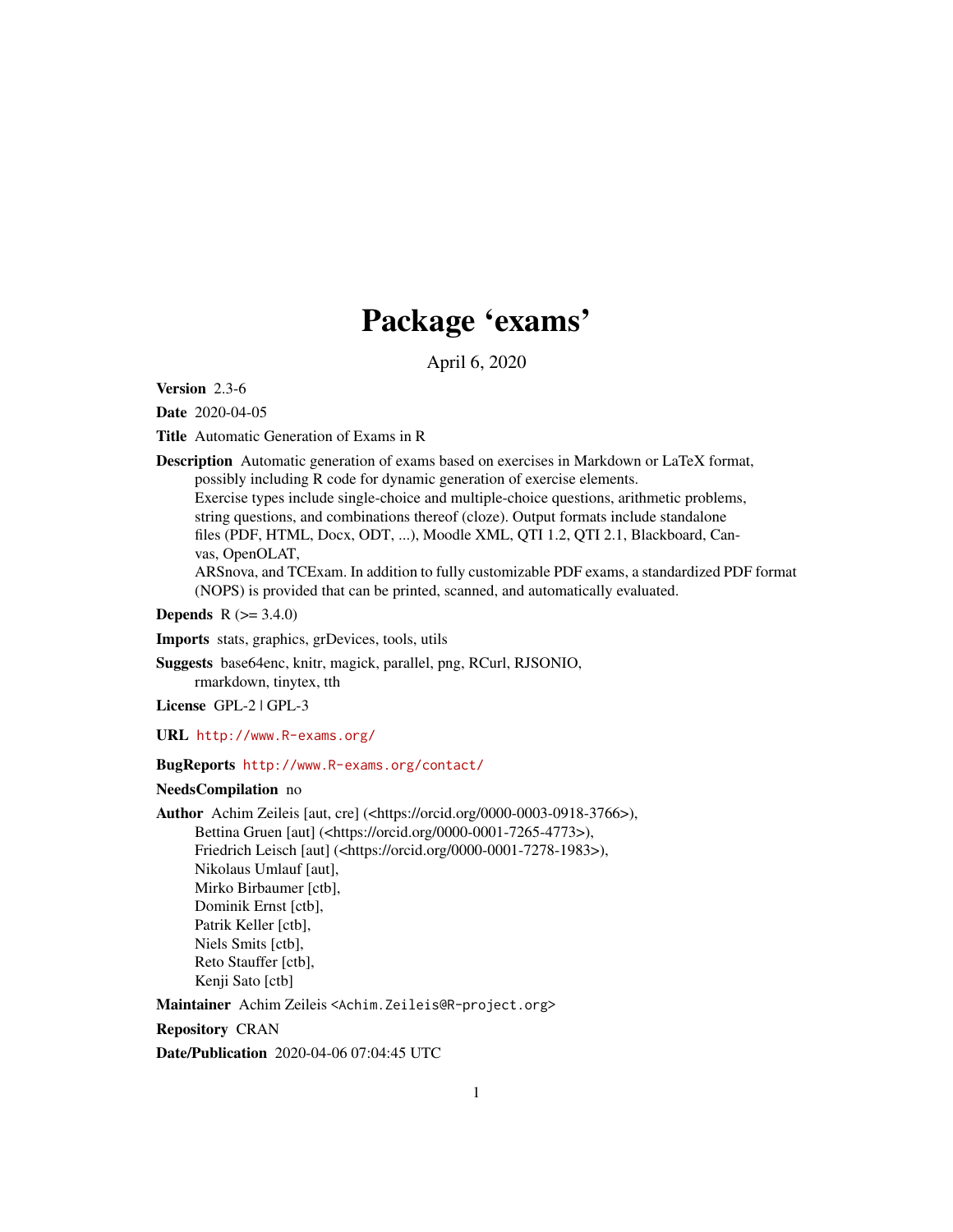# <span id="page-1-0"></span>R topics documented:

|       | exams          | $\overline{2}$ |
|-------|----------------|----------------|
|       |                | 5              |
|       |                | $\overline{7}$ |
|       |                | 11             |
|       |                | 13             |
|       |                | 16             |
|       |                | 19             |
|       |                | 23             |
|       |                | 27             |
|       |                | 28             |
|       |                | 31             |
|       | exams2gti12    | 33             |
|       | $exams2teexam$ | 39             |
|       |                | 40             |
|       |                | 44             |
|       |                | 45             |
|       |                | 46             |
|       |                | 49             |
|       |                | 50             |
|       |                | 51             |
|       |                | 52             |
|       |                | 54             |
|       |                | 55             |
|       |                | 60             |
|       |                | 61             |
|       |                | 63             |
|       |                | 64             |
|       |                | 67             |
|       |                | 69             |
|       |                | 71             |
|       |                | 74             |
| Index |                | 75             |

exams *Generation of Simple Exams*

#### Description

Old (version 1) interface for Sweave-based automatic generation of exams including multiple choice questions and arithmetic problems. Now it is recommended to use the (version 2) interface [exams2pdf](#page-30-1).

#### Usage

```
exams(file, n = 1, nsamp = NULL, dir = NULL, template = "plain",
  inputs = NULL, header = list(Date = Sys.Date()), name = NULL,
 quiet = TRUE, edir = NULL, tdir = NULL, control = NULL)
```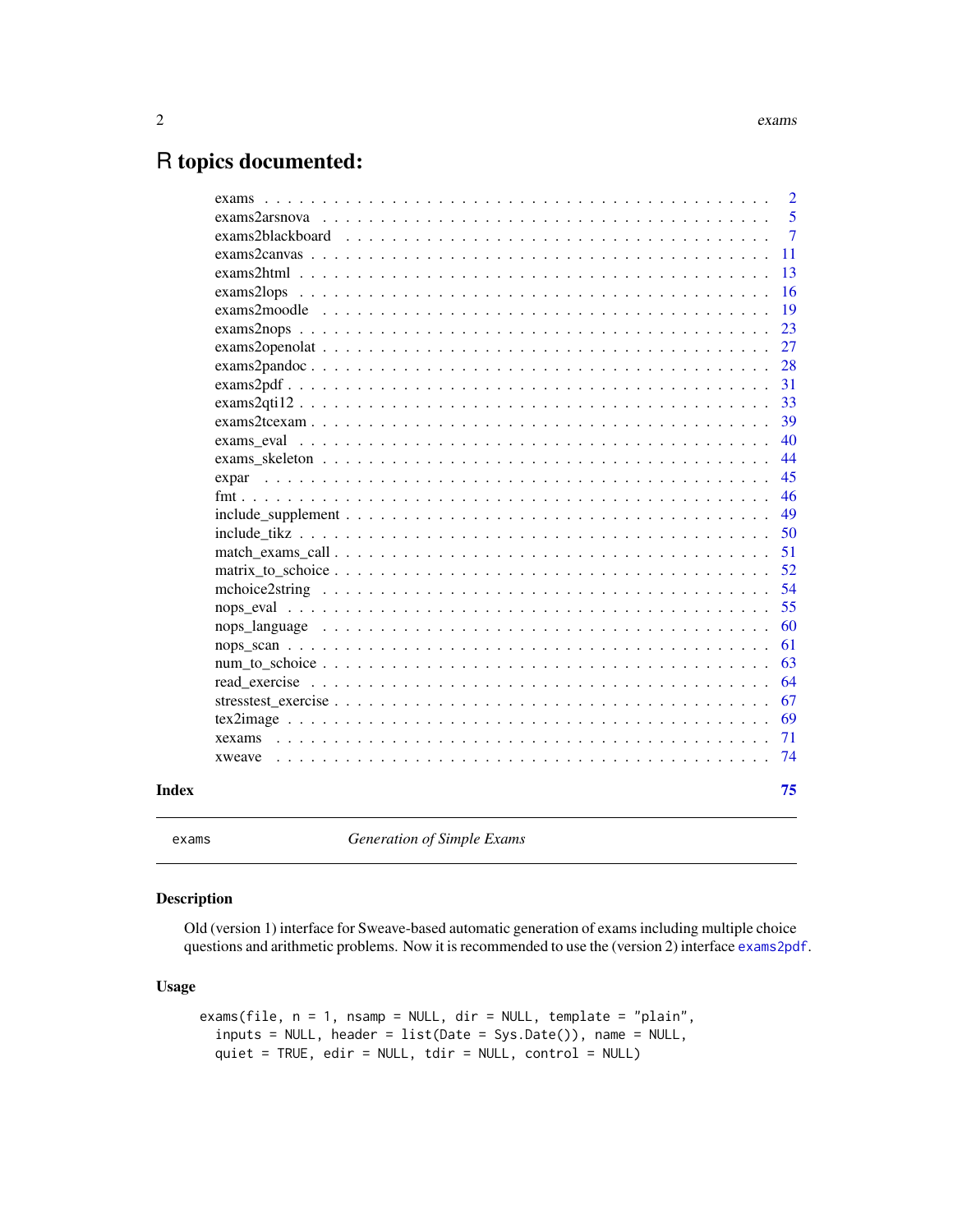#### exams 3

#### **Arguments**

| file     | character. A specification of a (list of) exercise files, for details see below.                                                                                                                                                                                               |
|----------|--------------------------------------------------------------------------------------------------------------------------------------------------------------------------------------------------------------------------------------------------------------------------------|
| n        | integer. The number of copies to be compiled from file.                                                                                                                                                                                                                        |
| nsamp    | integer. The number(s) of exercise files sampled from each list element of file.<br>Sampling without replacement is used if possible. (Only if some element of<br>nsamp is larger than the length of the corresponding element in file, sampling<br>with replacement is used.) |
| dir      | character. The output directory, this has to be set if n is greater than 1 (or<br>template is longer than 1).                                                                                                                                                                  |
| template | character. A specification of a LaTeX template. The package currently provides<br>"exam", "solution", "plain". For details see below.                                                                                                                                          |
| inputs   | character. Names of files that are needed as inputs during LaTeX compilation<br>(e.g., style files, headers). Either the full path must be given or the file needs to<br>be in edir.                                                                                           |
| header   | list. A list of further options to be passed to the LaTeX files.                                                                                                                                                                                                               |
| name     | character. A name prefix for resulting exercises, by default chosen based on<br>template.                                                                                                                                                                                      |
| quiet    | logical. Should output be suppressed when calling Sweave and texi2dvi.                                                                                                                                                                                                         |
| edir     | character specifying the path of the directory in which the files in file are stored<br>(see also below).                                                                                                                                                                      |
| tdir     | character specifying a temporary directory, by default this is chosen via tempfile.<br>Note that this is cleaned up and potentially temporary files are deleted.                                                                                                               |
| control  | A list of control arguments for the appearance of multiple choice results (see<br>'Details').                                                                                                                                                                                  |

#### Details

exams is the old (version 1) interface for Sweave-based generation of PDF exams. It is only provided for backward compatibility and is superseded by the far more flexible function [exams2pdf](#page-30-1).

exams generates exams from lists of [Sweave](#page-0-0) source files by: (1) running Sweave on each exercise, (2) including the resulting LaTeX files in a template, (3) running [texi2dvi](#page-0-0) on the template, and (4) storing the resulting PDF file in an output dir (or displaying it interactively).

Each exercise in an exam is essentially a standalone Sweave source file that exams knows (almost) nothing about, it just calls Sweave (n times). The only exception is some meta-information which is passed by means of four commands back to exams. The commands are '\extype' (which may be 'mchoice' or 'num'), '\exsolution' (e.g., 3.124 for a numeric solution and 10010 for a multiple choice solution), '\exstring' (containing a human-readable string with the solution), and '\extol' (a tolerance for numeric solutions).

The specification in file should be either of form "foo" or equivalently "foo.Rnw", where the file "foo.Rnw" should either be in the local directory, the edir directory or in the exercises directory of the package. file can either be a simple vector or a list of vectors. In the latter case, exercises are chosen randomly within each list element. For example, the specification file  $=$  list(c("a","b"),"xyz") will result in an exam with two exercises: the first exercise is chosen randomly between "a" and "b" while "xyz" is always included as the second exercise.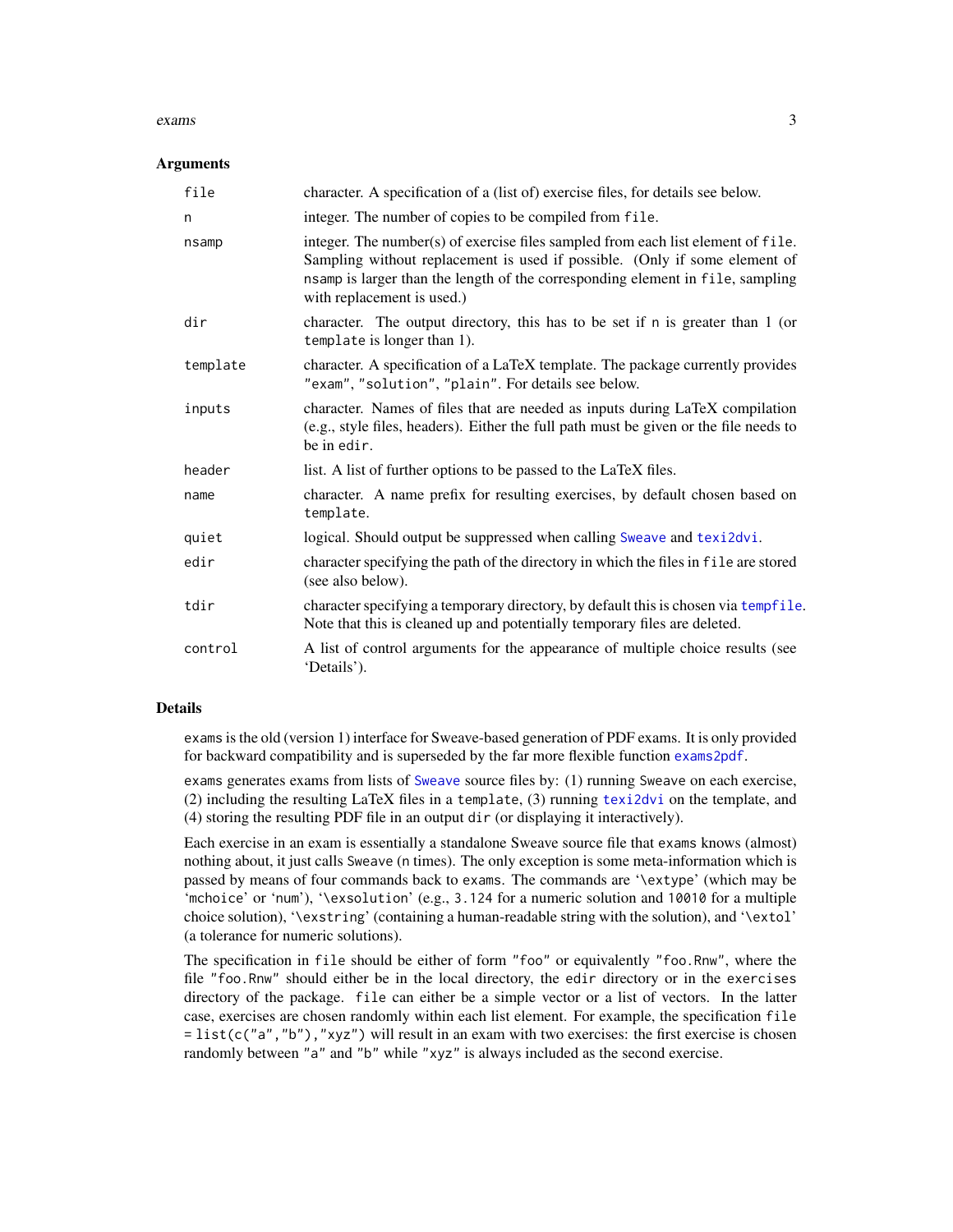The template is a (vector of) specification(s) of LaTeX templates. It can be "foo" or equivalently "foo.tex" where "foo.tex" should either be in the local directory (or provided with the full path) or in the tex directory of the package. It should specify where in the template the exercises are included, using the markup '\exinput{exercises}'. Additionally, it may contain '\exinput{questionnaire}' and '\exinput{header}'. template can also be a vector, then for each of the n runs several output files (one for each template) are created.

The name prefix for each file is by default the base name of the corresponding template but can also be changed via name.

exams creates the PDF files and stores them in an output directory together with the solution meta information as 'metainfo.rda' (see also below). If only a single PDF is created (currently the default), dir may be NULL and it is only displayed on the screen.

The argument control is specified by a named list with elements mchoice.print and mchoice.symbol. The element mchoice.print is used for specifying the characters used for printing. It is again a named list where element True gives the (five) characters used for printing when the answer is correct and False if the answer is wrong. The symbol used for the questionnaire output in the final PDF file is defined by mchoice. symbol which is vector with elements True and False.

#### Value

An object of class "exams\_metainfo" is returned invisibly. It is a list of length n, containing a list of meta informations for each exercise:

| mchoice  | logical. Is the exercise a multiple choice exercise?                                          |
|----------|-----------------------------------------------------------------------------------------------|
| length   | integer. Length of solution.                                                                  |
| solution | either a logical vector (for multiple choice) or numeric vector (for arithmetic<br>problems). |
| string   | character. A human-readable version of the solution.                                          |

#### References

Gruen B, Zeileis A (2009). Automatic Generation of Exams in R. *Journal of Statistical Software*, 29(10), 1–14. <http://www.jstatsoft.org/v29/i10/>.

#### See Also

[exams2pdf](#page-30-1), [Sweave](#page-0-0), [texi2dvi](#page-0-0), [mchoice2string](#page-53-1)

#### Examples

```
## load package and enforce par(ask = FALSE)
library("exams")
options(device.ask.default = FALSE)
## define an exams (= list of exercises)
myexam <- list(
  "boxplots",
 c("tstat", "ttest", "confint"),
 c("regression", "anova"),
  "scatterplot",
```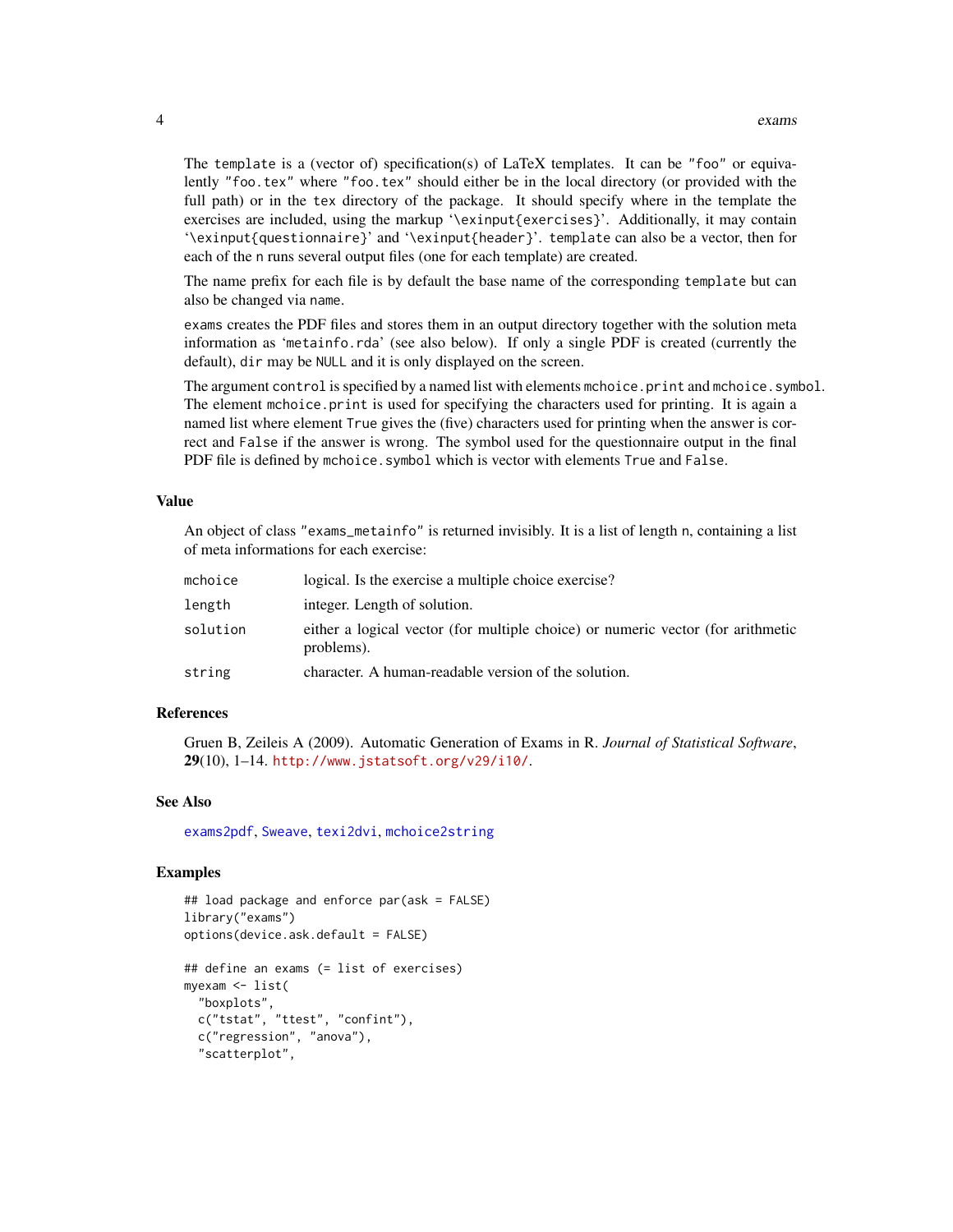```
"relfreq"
\mathcal{L}if(interactive()) {
## compile a single random exam (displayed on screen)
sol <- exams(myexam)
sol
}
## generate multiple exams (stored in output directory)
odir <- tempfile()
sol \leq exams(myexam, n = 2, dir = odir, template = c("exam", "solution"))
sol
## inspect solution for a particular exam
print(sol, 3)
if(interactive()) {
## modify control argument for printing
mymchoice.control <- list(mchoice.print = list(True = LETTERS[1:5], False = "_"))
sol <- exams("boxplots", template = "solution",
 control = mymchoice.control)
sol
}
```
exams2arsnova *Generation of Exam/Quiz Sessions in ARSnova Format*

#### **Description**

Interface for generating interactive sessions in the JSON format of the audience response system ARSnova.

#### Usage

```
exams2arsnova(file, n = 1L, dir = ".",
  name = "R/exams", sname = NULL, qname = NULL,
 quiet = TRUE, resolution = 100, width = 4, height = 4, svg = FALSE, encoding = ",
 url = "https://arsnova.eu/api", sessionkey = NULL, jsessionid = NULL,
 active = TRUE, votingdisabled = FALSE, showstatistic = FALSE, showanswer = FALSE,
  abstention = TRUE, variant = "lecture", ssl.verifypeer = TRUE,
  fix\_choice = TRUE, ...make_exams_write_arsnova(url = "https://arsnova.eu/api", sessionkey = NULL,
```

```
jsessionid = NULL, name = "R/exams", sname = NULL, qname = NULL,
active = TRUE, votingdisabled = FALSE, showstatistic = FALSE, showanswer = FALSE,
abstention = TRUE, variant = "lecture", ssl.verifypeer = TRUE, fix_choice = TRUE)
```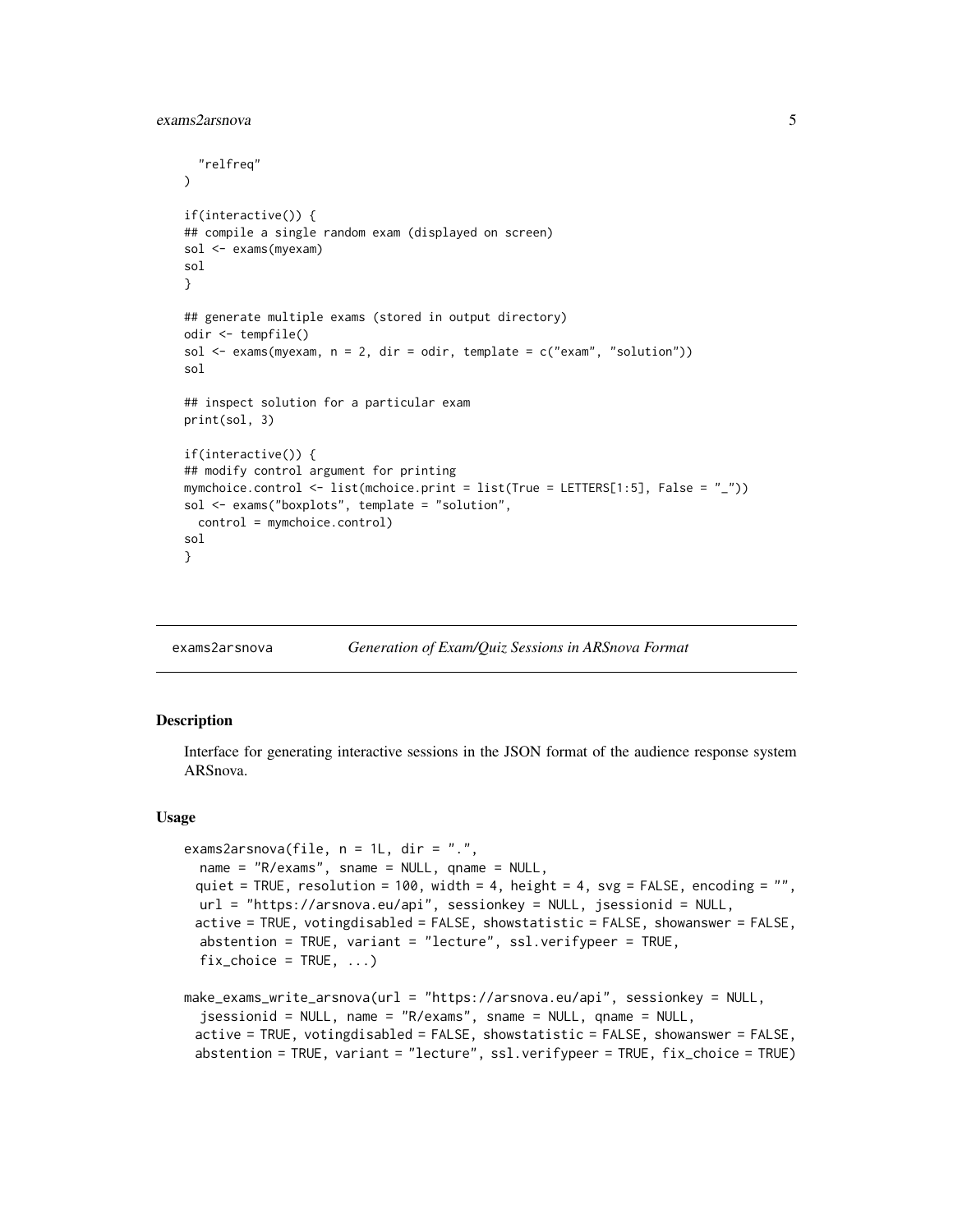### Arguments

| file                                    | character. A specification of a (list of) exercise files.                                                                                                                                                                                                                                                |
|-----------------------------------------|----------------------------------------------------------------------------------------------------------------------------------------------------------------------------------------------------------------------------------------------------------------------------------------------------------|
| n                                       | integer. The number of copies to be compiled from file.                                                                                                                                                                                                                                                  |
| dir                                     | character. The default is either display on the screen or the current working<br>directory.                                                                                                                                                                                                              |
| name                                    | character. A name prefix for resulting exercises and RDS file.                                                                                                                                                                                                                                           |
| sname                                   | character. A vector of length 2 with the session name (maximum of 50 charac-<br>ters) and its abbreviation (maximum of 8 characters). Ignored if the sessionkey<br>of an existing session is supplied and otherwise copied by default from name.                                                         |
| qname                                   | character. A vector of names for each question/exercise in file. By default, the<br>name is used.                                                                                                                                                                                                        |
| quiet                                   | logical. Should output be suppressed when calling xweave and texi2dvi.                                                                                                                                                                                                                                   |
| resolution, width, height               |                                                                                                                                                                                                                                                                                                          |
|                                         | numeric, passed to xweave.                                                                                                                                                                                                                                                                               |
| svg                                     | logical. Should graphics be rendered in SVG or PNG (default)?                                                                                                                                                                                                                                            |
| encoding<br>url, sessionkey, jsessionid | character, passed to xweave.                                                                                                                                                                                                                                                                             |
|                                         | character specifying (1) the base URL of the ARSnova API, (2) the 8-digit AR-<br>Snova session key, (3) the JSESSIONID cookie of an active ARSnova session.<br>If all are provided all questions are imported directly into the existing ARSnova<br>session. Otherwise, a JSON import file is generated. |
| active                                  | logical. Should the question be active (i.e., released for students) or locked?                                                                                                                                                                                                                          |
|                                         | votingdisabled logical. Should voting be disabled?                                                                                                                                                                                                                                                       |
| showstatistic                           | logical. Should statistics be shown?                                                                                                                                                                                                                                                                     |
| showanswer                              | logical. Should answers be shown?                                                                                                                                                                                                                                                                        |
| abstention                              | logical. Are abstentions allowed?                                                                                                                                                                                                                                                                        |
| variant                                 | character. Should the question be a "lecture" or a "preparation" questions?                                                                                                                                                                                                                              |
| ssl.verifypeer                          | logical. Should SSL certificates be validated when connecting via https?                                                                                                                                                                                                                                 |
| fix_choice                              | logical. Should math markup be removed in single and multiple choice lists?<br>(This may be needed for older ARSnova versions where math markup is ren-<br>dered in the question itself but not the choice list.)                                                                                        |
| $\cdots$                                | arguments passed on to xexams.                                                                                                                                                                                                                                                                           |

#### Details

exams2arsnova generates exams in the JSON format for ARSnova using [xexams](#page-70-1). It proceeds by (1) calling [xweave](#page-73-1) on each exercise, (2) reading the resulting LaTeX code, (3) transforming the LaTeX code to Markdown, and (4) embedding the Markdown code into the JSON format for ARSnova (and optionally imports it into a running ARSnova session).

For steps (1) and (2) the standard drivers in xexams are used. For step (3) a suitable transformation function is set up on the fly using [make\\_exercise\\_transform\\_pandoc](#page-12-1). For step (4) a simple writer function is set up on the fly that embeds the transformed Markdown code into a hard-coded JSON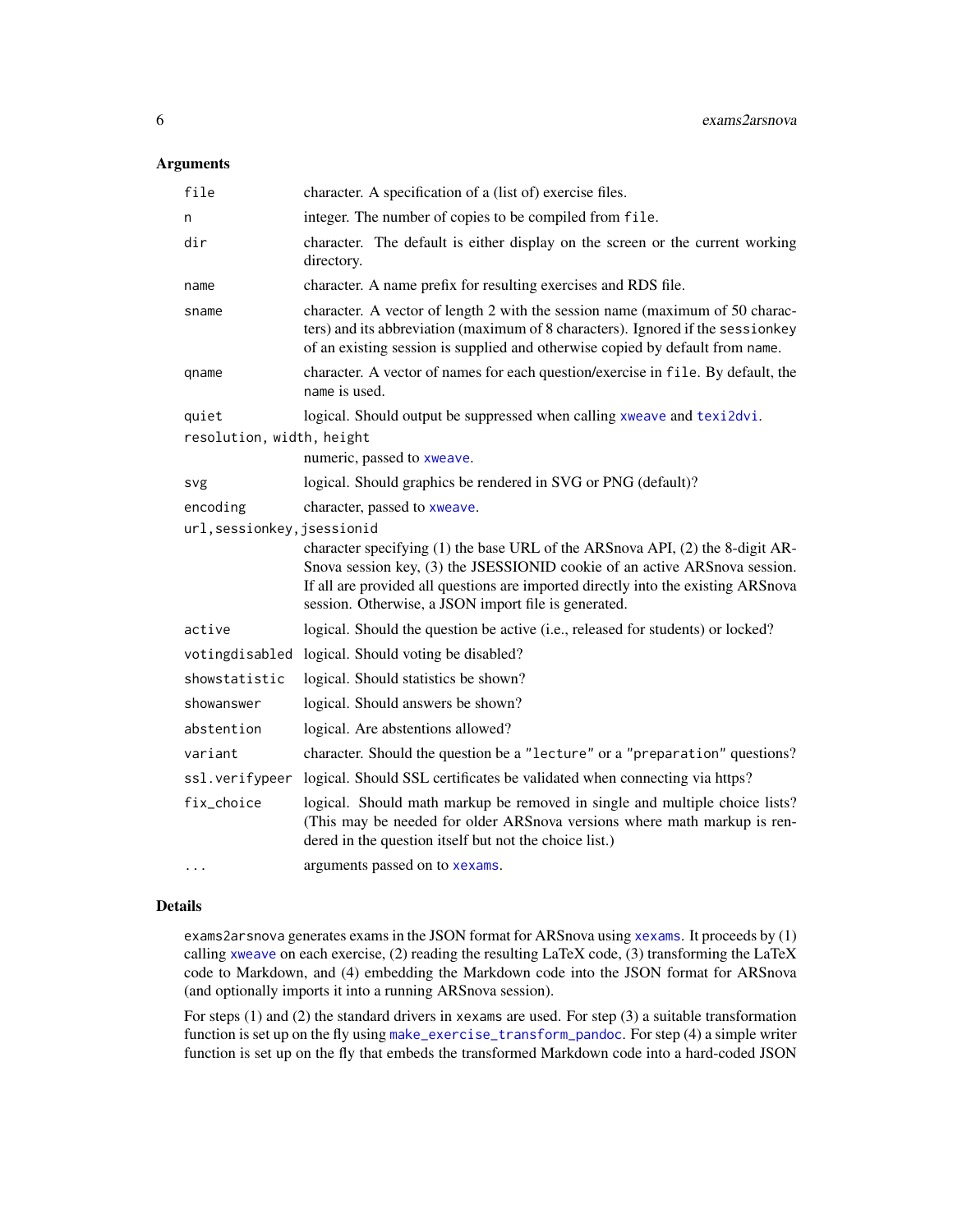#### <span id="page-6-0"></span>exams2blackboard 7

template using [toJSON](#page-0-0) and either writes a single JSON file for each exam or imports these directly into an ARSnova session.

When url, sessionkey, and jsessionid are all supplied, [curlPerform](#page-0-0) is used to import tall questions directly into the existing ARSnova session. Otherwise, a file is written to the disk and then needs to be imported manually into an ARSnova server. This file is either a JSON file for a whole new session (if sessionkey is NULL, the default) or a CSV file with the questions only.

#### Value

A list of exams as generated by [xexams](#page-70-1) is returned invisibly.

#### Examples

```
## load package and enforce par(ask = FALSE)
library("exams")
options(device.ask.default = FALSE)
## Not run:
## exams2arsnova can either create text files with JSON data
exams2arsnova("tstat2")
## or directly post this to an active ARSnova session (for which the
## server URL, the 8-digit session key, and the JSESSIONID cookie are needed)
exams2arsnova("tstat2", url = "https://arsnova.eu/api",
 sessionkey = "49061284", jsessionid = "A5BEFDA4141816BB425F2204A602E4B3")
## End(Not run)
```
exams2blackboard *Generation of Exams in Blackboard Format*

#### Description

Automatic generation of exams in Blackboard format (which is partially based on QTI 1.2).

#### Usage

```
exams2blackboard(file, n = 1L, nsamp = NULL, dir = ".",
 name = NULL, quiet = TRUE, edir = NULL,
 tdir = NULL, sdir = NULL, verbose = FALSE,
 resolution = 100, width = 4, height = 4, encoding = ",
 num = NULL, mchoice = NULL,
 schoice = mchoice, string = NULL, cloze = NULL,
 template = "blackboard",
 pdescription = "This is an item from an item pool.",
 tdescription = "This is today's test.",
 pinstruction = "Please answer the following question.",
 tinstruction = "Give an answer to each question.",
```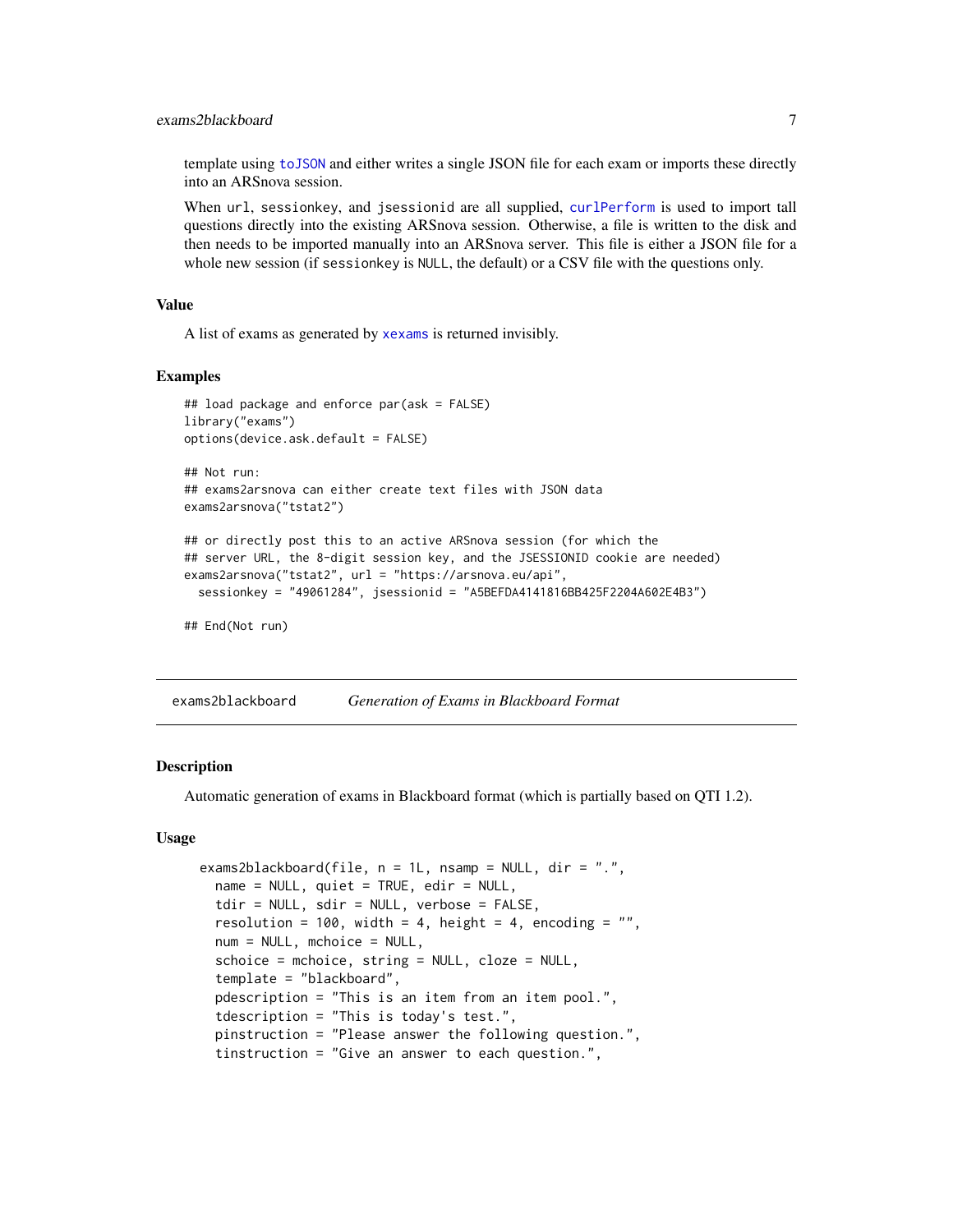```
maxattempts = 1, zip = TRUE, points = NULL,
 eval = list(partial = TRUE, negative = FALSE),
 base64 = FALSE, converter = NULL, seed = NULL,
  ...)
make_itembody_blackboard(rtiming = FALSE, shuffle = FALSE,
  rshuffle = shuffle, minnumber = NULL, maxnumber = NULL,
 defaultval = NULL, minvalue = NULL, maxvalue = NULL,
 cutvalue = NULL, enumerate = TRUE, digits = NULL,
 tolerance = is.null(digits), maxchars = 12,
 eval = list(partial = TRUE, negative = FALSE),
 qti12 = FALSE)
```

| file                            | character. A specification of a (list of) exercise files.                                                                                                                                                                                                                                                       |  |
|---------------------------------|-----------------------------------------------------------------------------------------------------------------------------------------------------------------------------------------------------------------------------------------------------------------------------------------------------------------|--|
| n                               | integer. The number of copies to be compiled from file.                                                                                                                                                                                                                                                         |  |
| nsamp                           | integer. The number(s) of exercise files sampled from each list element of file.<br>Sampling without replacement is used if possible. (Only if some element of<br>nsamp is larger than the length of the corresponding element in file, sampling<br>with replacement is used.)                                  |  |
| dir                             | character. The default is the current working directory.                                                                                                                                                                                                                                                        |  |
| name                            | character. A name prefix for resulting exercises and ZIP file.                                                                                                                                                                                                                                                  |  |
| quiet                           | logical. Should output be suppressed when calling xweave?                                                                                                                                                                                                                                                       |  |
| edir                            | character specifying the path of the directory (along with its sub-directories) in<br>which the files in file are stored (see also xexams).                                                                                                                                                                     |  |
| tdir                            | character specifying a temporary directory, by default this is chosen via tempfile.<br>Note that this is cleaned up and potentially temporary files are deleted.                                                                                                                                                |  |
| sdir                            | character specifying a directory for storing supplements, by default this is cho-<br>sen via tempfile.                                                                                                                                                                                                          |  |
| verbose                         | logical. Should information on progress of exam generation be reported?                                                                                                                                                                                                                                         |  |
| resolution, width, height       |                                                                                                                                                                                                                                                                                                                 |  |
|                                 | numeric. Options for rendering PNG graphics passed to xweave.                                                                                                                                                                                                                                                   |  |
| encoding                        | character, passed to xweave.                                                                                                                                                                                                                                                                                    |  |
| num                             | function or named list applied to numerical (i.e., type num) questions. If num is<br>a function, num will be used for generating the item body of the question, see<br>function make_itembody_blackboard(). If num is a named list, these argu-<br>ments will be passed to function make_itembody_blackboard(). |  |
| mchoice, schoice, string, cloze |                                                                                                                                                                                                                                                                                                                 |  |
|                                 | function or named list applied to multiple choice, single choice, string, and cloze<br>questions (i.e., type mchoice, schoice, string, and cloze), respectively. See<br>argument num for more details.                                                                                                          |  |
| template                        | character. The IMS QTI 1.2 or 2.1 template that should be used. Currently, the<br>package provides "blackboard.xml".                                                                                                                                                                                            |  |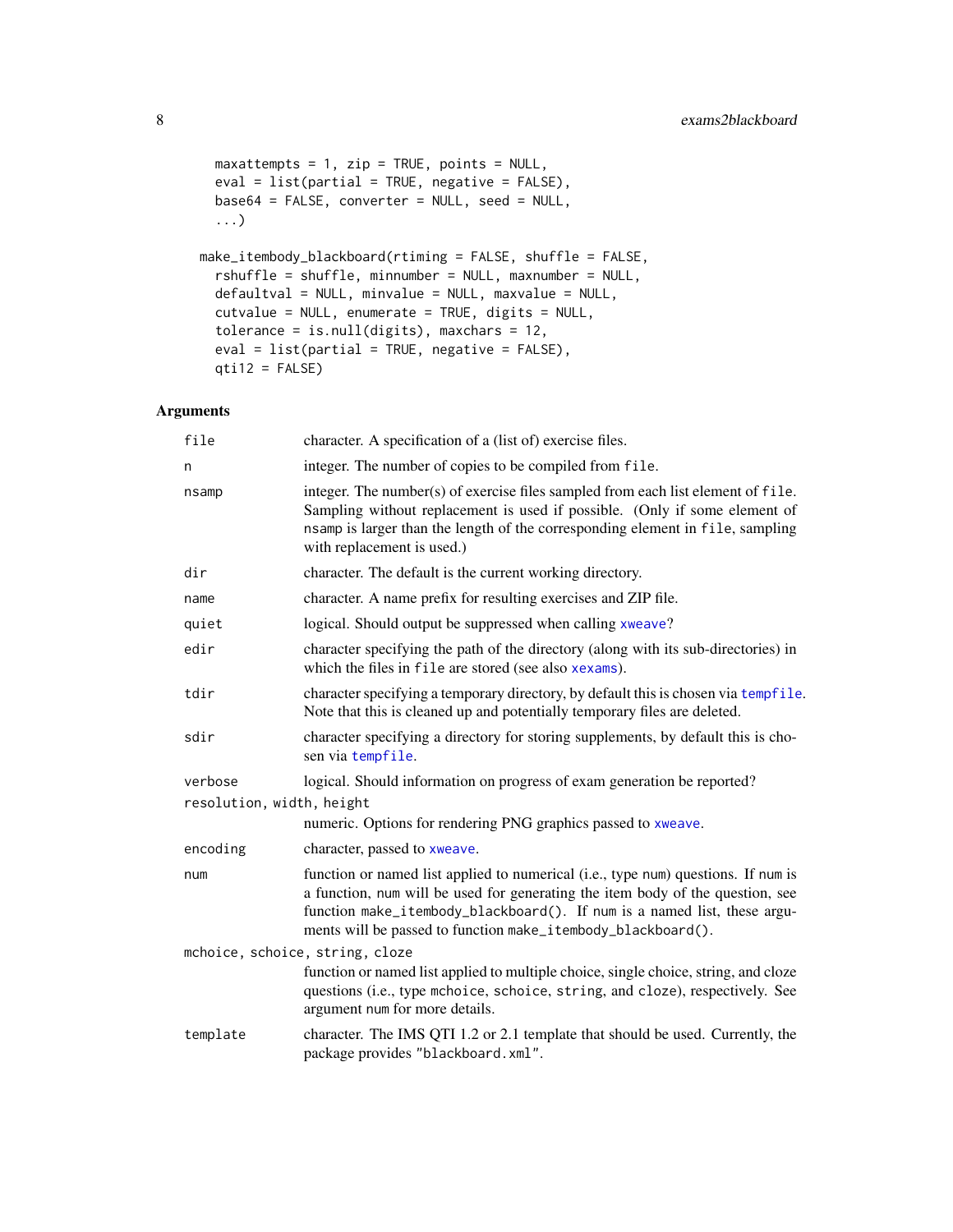| pdescription | character. Description (of length 1) of the item pool (i.e., the set of copies).                                                                                                                                                                                                                                                                             |
|--------------|--------------------------------------------------------------------------------------------------------------------------------------------------------------------------------------------------------------------------------------------------------------------------------------------------------------------------------------------------------------|
| tdescription | character. Description (of length 1) of the overall assessment (i.e., exam).                                                                                                                                                                                                                                                                                 |
| pinstruction | character. Instruction (of length 1) for the item pool (i.e., set of copies).                                                                                                                                                                                                                                                                                |
| tinstruction | character. Instruction (of length 1) for the overall assessment (i.e., exam).                                                                                                                                                                                                                                                                                |
| maxattempts  | integer. The maximum attempts for one question, may also be set to Inf.                                                                                                                                                                                                                                                                                      |
| zip          | logical. Should the resulting XML file (plus supplements) be zipped?                                                                                                                                                                                                                                                                                         |
| points       | integer. How many points should be assigned to each exercise? Note that this ar-<br>gument overules any exercise points that are provided within an "\expoints{}"<br>tag in the . Rnw file. The vector of points supplied is expanded to the number of<br>exercises in the exam.                                                                             |
| eval         | named list, specifies the settings for the evaluation policy, see function exams_eval.                                                                                                                                                                                                                                                                       |
| base64       | logical. Should supplementary files be embedded using Base 64 coding? Ar-<br>gument base64 may also be a character vector of file suffixes that should be<br>encoded, e.g. $base64 = c("png", "rda")$ will only encode PNG images and<br>binary . rda files. If set to NULL only image files will be encoded.                                                |
| converter,   | arguments passed on to make_exercise_transform_html. The default for<br>converter is set to "ttm" unless there are Rmd exercises in file where "pandoc"<br>is used.                                                                                                                                                                                          |
| seed         | integer matrix or logical. Either NULL (default), logical, or a matrix of random<br>seeds for each possible exercise to be set prior to calling driver@sweave. If<br>NULL no random seeds are set. If a matrix, the number of rows must be n and<br>the number of columns must correspond to unlist(file). If TRUE a suitable<br>matrix of seeds is sampled. |
|              | rtiming, shuffle, rshuffle, minnumber, maxnumber, defaultval, minvalue, maxvalue                                                                                                                                                                                                                                                                             |
|              | arguments used for IMS QTI 1.2 item construction, for details see the XML<br>specification (see IMS Global Learning Consortium, Inc. 2012), especially Sec-<br>tion 4.                                                                                                                                                                                       |
| cutvalue     | numeric. The cutvalue at which the exam is passed.                                                                                                                                                                                                                                                                                                           |
| enumerate    | logical. Insert potential solutions in enumerated list?                                                                                                                                                                                                                                                                                                      |
| digits       | integer. How many digits should be used for num exercises?                                                                                                                                                                                                                                                                                                   |
| tolerance    | logical. Should tolerance intervals be used for checking if the supplied num<br>answer/number is correct? The default is to use tolerance intervals if digits =<br>NULL.                                                                                                                                                                                     |
| maxchars     | numeric. Lower bound for the number of characters in fill-in-blank fields. The<br>actual number of characters is selected as the maximum number of characters of<br>this value and the actual solution.                                                                                                                                                      |
| qti12        | logical. For reverse compability to plain QTI 1.2 XML format.                                                                                                                                                                                                                                                                                                |
|              |                                                                                                                                                                                                                                                                                                                                                              |

#### Details

Blackboard employs an XML format that essentially uses the Question & Test Interoperability (QTI) standard, version 1.2, see IMS Global Learning Consortium, Inc. (2012). However, as this deviates from the plain QTI 1.2 standard in several places, the [exams2qti12](#page-32-1) cannot be used directly. Instead, exams2blackboard is a new interface that is likely to be improved in future versions.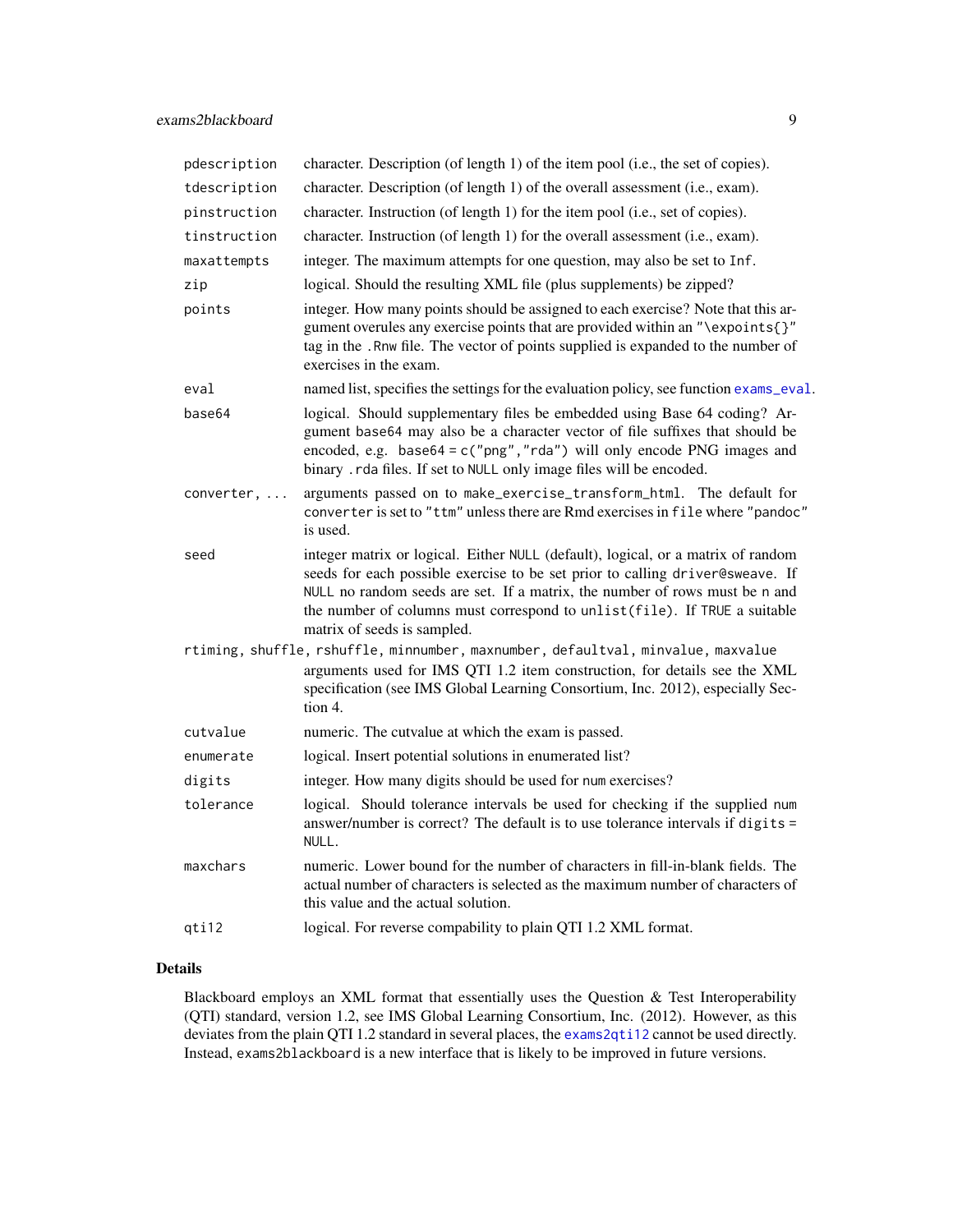exams2blackboard produces a .zip file that may be uploaded into Blackboard. This includes the final XML file of the exam/assessment as well as possible supplement folders that include images, data sets etc. used for the exam. After uploading the test into Blackboard, the material will appear under 'Course Tools': the test will be available in 'Tests', and each pool within the test will also appear in 'Pools'.

exams2blackboard proceeds by (1) calling [xweave](#page-73-1) on each exercise, (2) reading the resulting La-TeX code, (3) transforming the LaTeX code to HTML, and (4) embedding the HTML code in a XML file using Blackboard's QTI standards for assessments and question items. For steps (1) and (2) the standard drivers in xexams are used. In step (3), a suitable transformation function is set up on the fly using make\_exercise\_transform\_html, see also the details section in [exams2html](#page-12-2). For step (4), the function will cycle through all questions and exams to generate the final XML file in the Blackboard QTI standard. Therefore, each question will be included in the XML as one section. The replicates of each question will be written as question items of the section.

The function uses the XML template for Blackboard's QTI standards for assessments and items to generate the exam (per default, this is the XML file blackboard.xml provided in the xml folder of this package). The assessment template must provide one section including one item. exams2blackboard will then use the single item template to generate all items, as well as the assessment and section specifications set within the template.

The default template will generate exams/assessments that sample one replicate of a question/item for each section. The usual procedure in exam/assessment generation would be to simply copy \& paste the XML template of the package and adapt it to the needs of the user. Note that all specifiers that have a leading ## in the XML template will be replaced by suitable code in exams2blackboard and should always be provided in the template. I.e., the user may add additional tags to the XML template or modify certain specifications, like the number of replicates/items that should be sampled for each section etc.

Per default, the individual question/item bodies are generated by function make\_itembody\_blackboard, i.e., make\_itembody\_blackboard checks the type of the question and will produce suitable XML code. Note that for each question type, either the arguments of make\_itembody\_blackboard may be set within num, mchoice, schoice and string in exams2blackboard, by providing a named list of specifications that should be used, or for each questiontype, a function that produces the item body XML code may be provided to num, mchoice, schoice and string. E.g., mchoice = list(shuffle = TRUE) will force only multiple choice questions to have a shuffled answerlist.

Note that in Blackboard cloze items are not officially supported, and hence this type of item is not supported in the current version of exams2blackboard either. It is currently investigated if a workaround may be implemented to allow for cloze items.

#### Value

exams2blackboard returns a list of exams as generated by [xexams](#page-70-1).

make\_itembody\_blackboard returns a function that generates the XML code for the itembody tag in Blackboard's version of the IMS QTI 1.2 format.

#### References

Blackboard, Inc. (2016). *Blackboard Help: Question types*. [http://en-us.help.blackboard.](http://en-us.help.blackboard.com/Learn/Instructor/Tests_Pools_Surveys/040_Question_Types) [com/Learn/Instructor/Tests\\_Pools\\_Surveys/040\\_Question\\_Types](http://en-us.help.blackboard.com/Learn/Instructor/Tests_Pools_Surveys/040_Question_Types)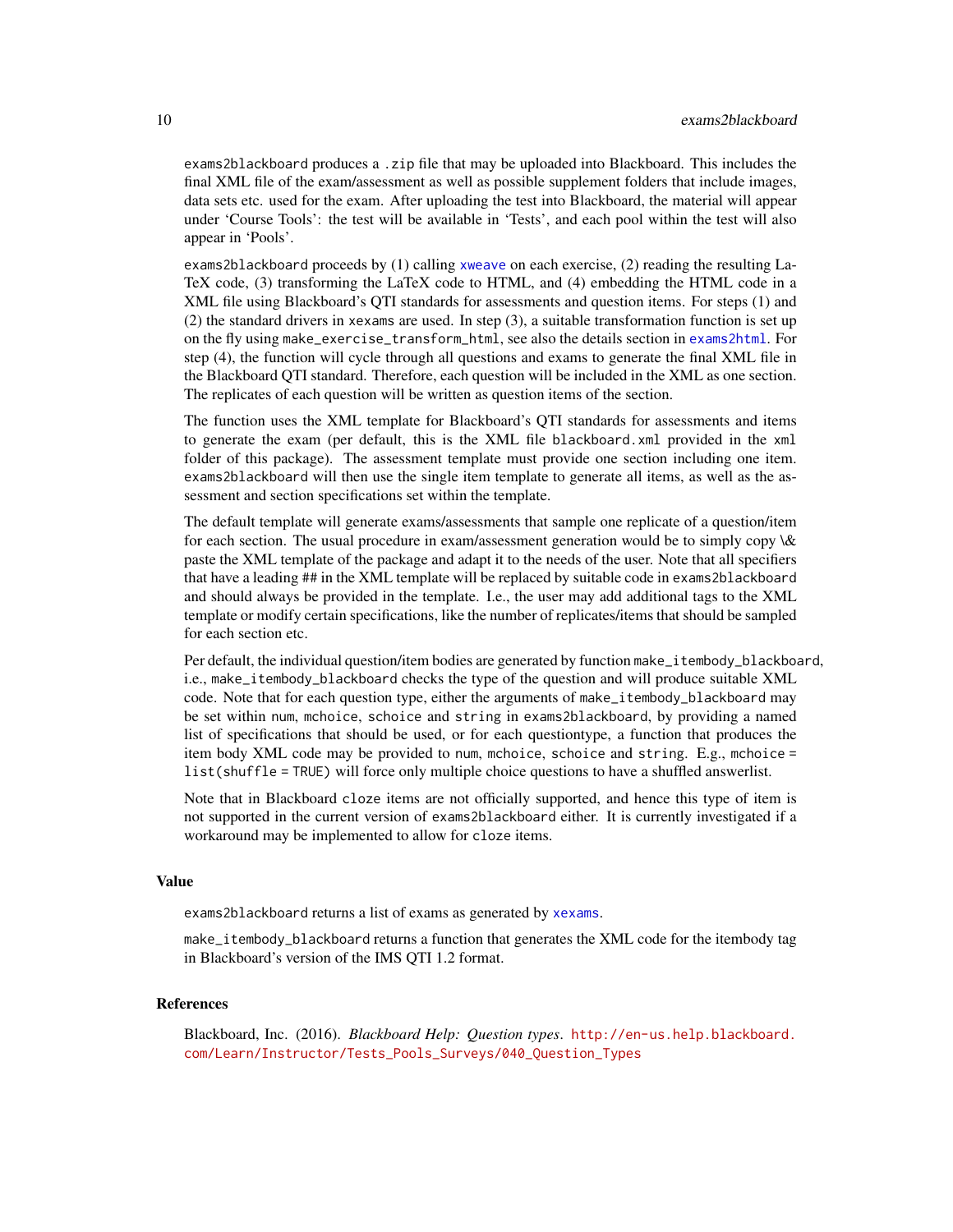#### <span id="page-10-0"></span>exams2canvas 11

IMS Global Learning Consortium, Inc. (2012). *IMS Question & Test Interoperability: ASI XML Binding Specification Final Specification Version 1.2*. [http://www.imsglobal.org/question/](http://www.imsglobal.org/question/qtiv1p2/imsqti_asi_bindv1p2.html) [qtiv1p2/imsqti\\_asi\\_bindv1p2.html](http://www.imsglobal.org/question/qtiv1p2/imsqti_asi_bindv1p2.html)

Zeileis A, Umlauf N, Leisch F (2014). Flexible Generation of E-Learning Exams in R: Moodle Quizzes, OLAT Assessments, and Beyond. *Journal of Statistical Software*, 58(1), 1–36. [http:](http://www.jstatsoft.org/v58/i01/) [//www.jstatsoft.org/v58/i01/](http://www.jstatsoft.org/v58/i01/).

#### See Also

[exams2qti12](#page-32-1)

#### Examples

```
## load package and enforce par(ask = FALSE)
library("exams")
options(device.ask.default = FALSE)
## define an exams (= list of exercises)
myexam <- list(
  "boxplots",
 "ttest",
 "anova",
  "scatterplot",
  "relfreq"
)
## output directory
dir.create(mydir <- tempfile())
## generate .zip with Blackboard exam in temporary directory
exams2blackboard(myexam, n = 3, dir = mydir)
dir(mydir)
```
<span id="page-10-1"></span>

exams2canvas *Generation of Exams for Canvas*

#### Description

Automatic generation of exams in QTI 1.2 with some tweaks (still under development) for the learning management system Canvas.

#### Usage

```
exams2canvas(file, n = 1L, dir = ".", name = "canvasquiz",
 maxatempts = 1, duration = NULL, points = NULL,
 converter = NULL, ...)
```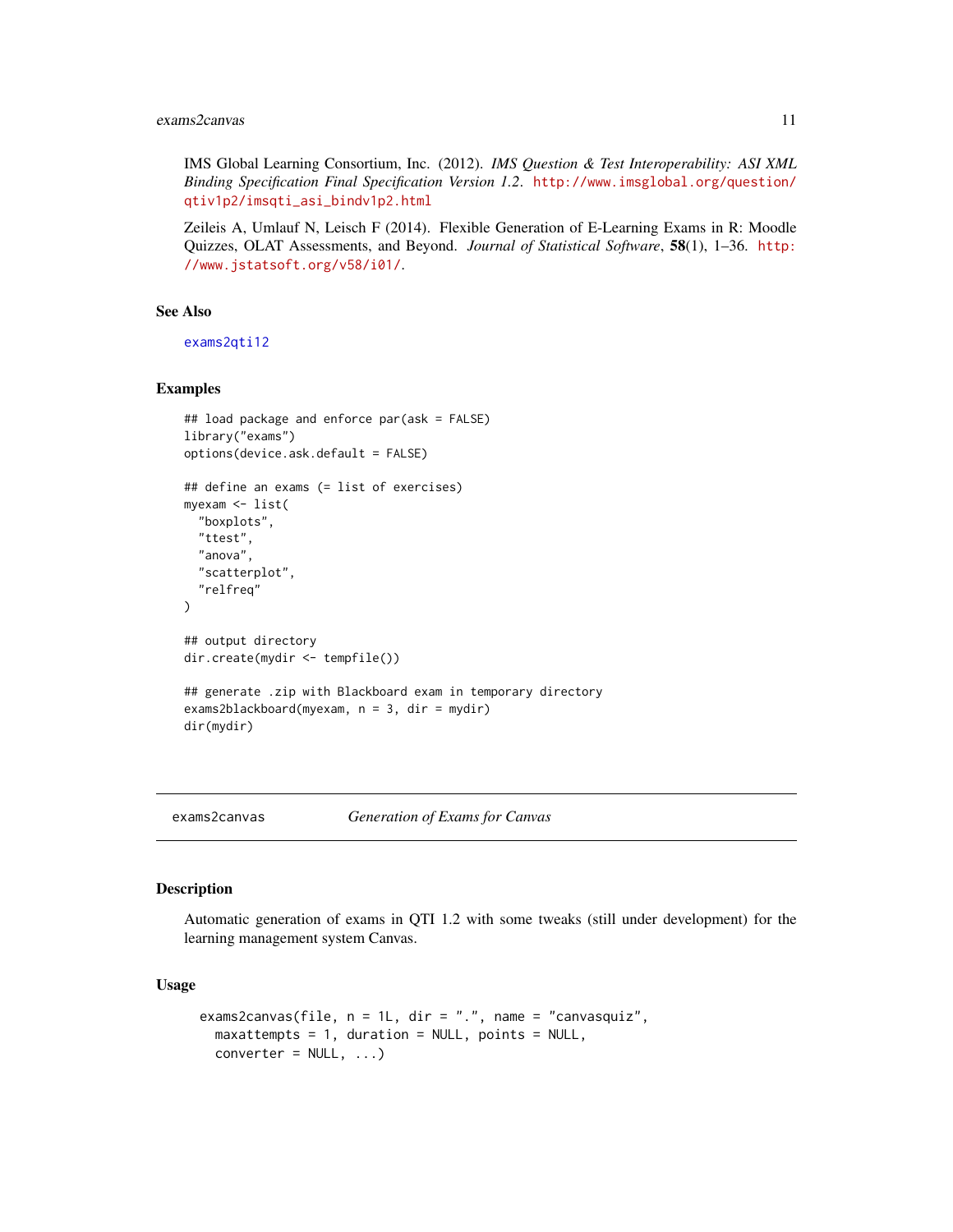#### **Arguments**

| file        | character. A specification of a (list of) exercise files.                                                                                                                                                                                                                                                                                                                                                      |
|-------------|----------------------------------------------------------------------------------------------------------------------------------------------------------------------------------------------------------------------------------------------------------------------------------------------------------------------------------------------------------------------------------------------------------------|
| n           | integer. The number of copies to be compiled from file.                                                                                                                                                                                                                                                                                                                                                        |
| dir         | character. The default is the current working directory.                                                                                                                                                                                                                                                                                                                                                       |
| name        | character. A name prefix for resulting exercises and ZIP file.                                                                                                                                                                                                                                                                                                                                                 |
| maxattempts | integer. The maximum attempts for one question (must be smaller than 100000).                                                                                                                                                                                                                                                                                                                                  |
| duration    | integer. Set the duration of the exam in minutes.                                                                                                                                                                                                                                                                                                                                                              |
| points      | integer. How many points should be assigned to each exercise? Note that this ar-<br>gument overules any exercise points that are provided within an "\expoints{}"<br>tag in the . Rnw file. The vector of points supplied is expanded to the number of<br>exercises in the exam.                                                                                                                               |
| converter   | character passed on to make_exercise_transform_html, indicating the type of<br>converter from LaTeX/Markdown to HTML. Currently, Canvas requires HTML<br>with MathML. Hence, if there are Markdown-based. Rmd exercises, the converter<br>needs to be "pandoc-mathml" (or equivalently "pandoc"). For only LaTeX-<br>based .Rnw exercises "ttm" can be used as an alternative and is currently the<br>default. |
| $\ddotsc$   | arguments passed on to exams2qti12. The arguments base64 and eval cannot<br>be modified but are hard-coded internally (for details see below).                                                                                                                                                                                                                                                                 |

#### Details

exams2canvas is a convenience interface to [exams2qti12](#page-32-1) for generating QTI 1.2 with some small tweaks for Canvas (<https://www.instructure.com/canvas/>). The supported exercise types at the moment are num, schoice, mchoice, and string (but not cloze, yet). It is still under development and may change in future versions. Please report any problems to the package maintainer.

The Canvas-specific tweaks include:

- Canvas necessitates a converter that produces HTML plus MathML. Thus, "pandoc-mathml" (or equivalently "pandoc") can be used or alternatively "ttm" for exams with only R/LaTeX .Rnw exercises.
- Supplementary files (images, data, ...) must be embedded without Base 64 encoding. Thus, base64 = FALSE is hard-coded internally in exams2canvas.
- Multiple-choice exercises (referred to as multiple answer questions in Canvas) are always evaluated (aka scored) with partial credits in Canvas. Therefore,  $eval = list(partial =$ TRUE, negative = FALSE) is hard-coded internally in exams2canvas. Negative points are not supported in Canvas.
- The QTI XML file requires a few special tags which are enforced through flavor = "canvas" in exams2qti12.

*Technical note:* For multiple-choice questions the QTI XML file produced by exams2canvas appears to encode an "all-or-nothing" scheme without partial credits (i.e., partial = FALSE). However, this is necessary for Canvas to recognize the answer alternatives correctly. Despite this, Canvas always applies partial-credit evaluation (as explained above).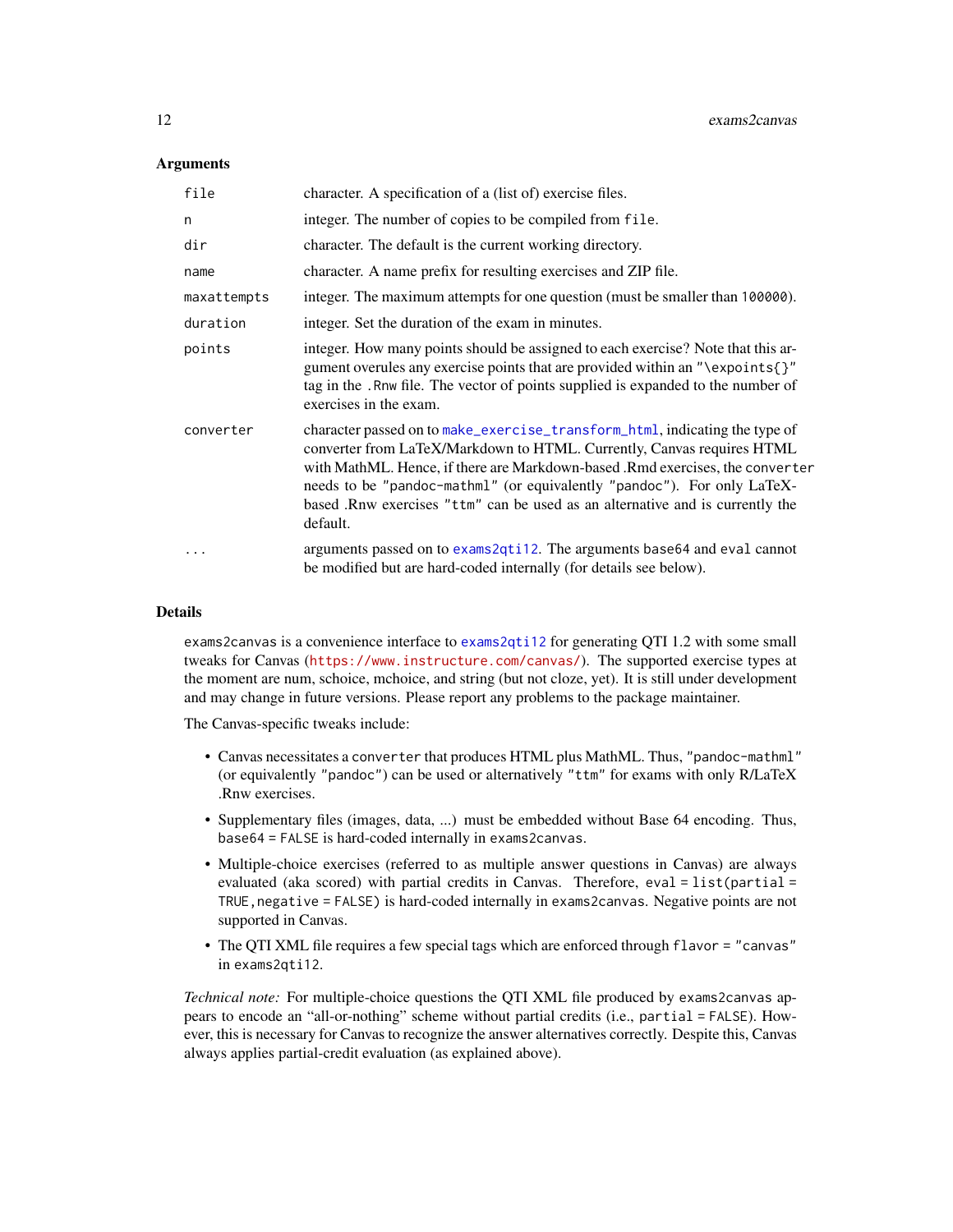#### <span id="page-12-0"></span>exams2html 13

#### Value

exams2canvas returns a list of exams as generated by [xexams](#page-70-1).

#### See Also

[exams2qti12](#page-32-1)

#### Examples

```
## load package and enforce par(ask = FALSE)
library("exams")
options(device.ask.default = FALSE)
## define an exams (= list of exercises)
myexam <- c(
  "boxplots",
 "tstat",
 "ttest",
 "regression",
  "relfreq"
)
## output directory
dir.create(mydir <- tempfile())
## generate .zip with OpenOLAT test in temporary directory
exams2canvas(myexam, n = 3, dir = mydir)
dir(mydir)
```
<span id="page-12-2"></span>exams2html *Generation of Exams in HTML Format*

#### <span id="page-12-1"></span>Description

Automatic generation of exams in HTML format.

#### Usage

```
exams2html(file, n = 1L, nsamp = NULL, dir = ".", template = NULL,
 name = NULL, quiet = TRUE, edir = NULL, tdir = NULL, sdir = NULL, verbose = FALSE,
  question = "<h4>Question</h4>", solution = "<h4>Solution</h4>",
  mathjax = NULL, resolution = 100, width = 4, height = 4, svg = FALSE,
  encoding = ", envir = NULL, converter = NULL, seed = NULL, ...)
make_exercise_transform_html(converter = c("ttm", "tth", "pandoc", "tex2image"),
```

```
base64 = TRUE, \ldots)
```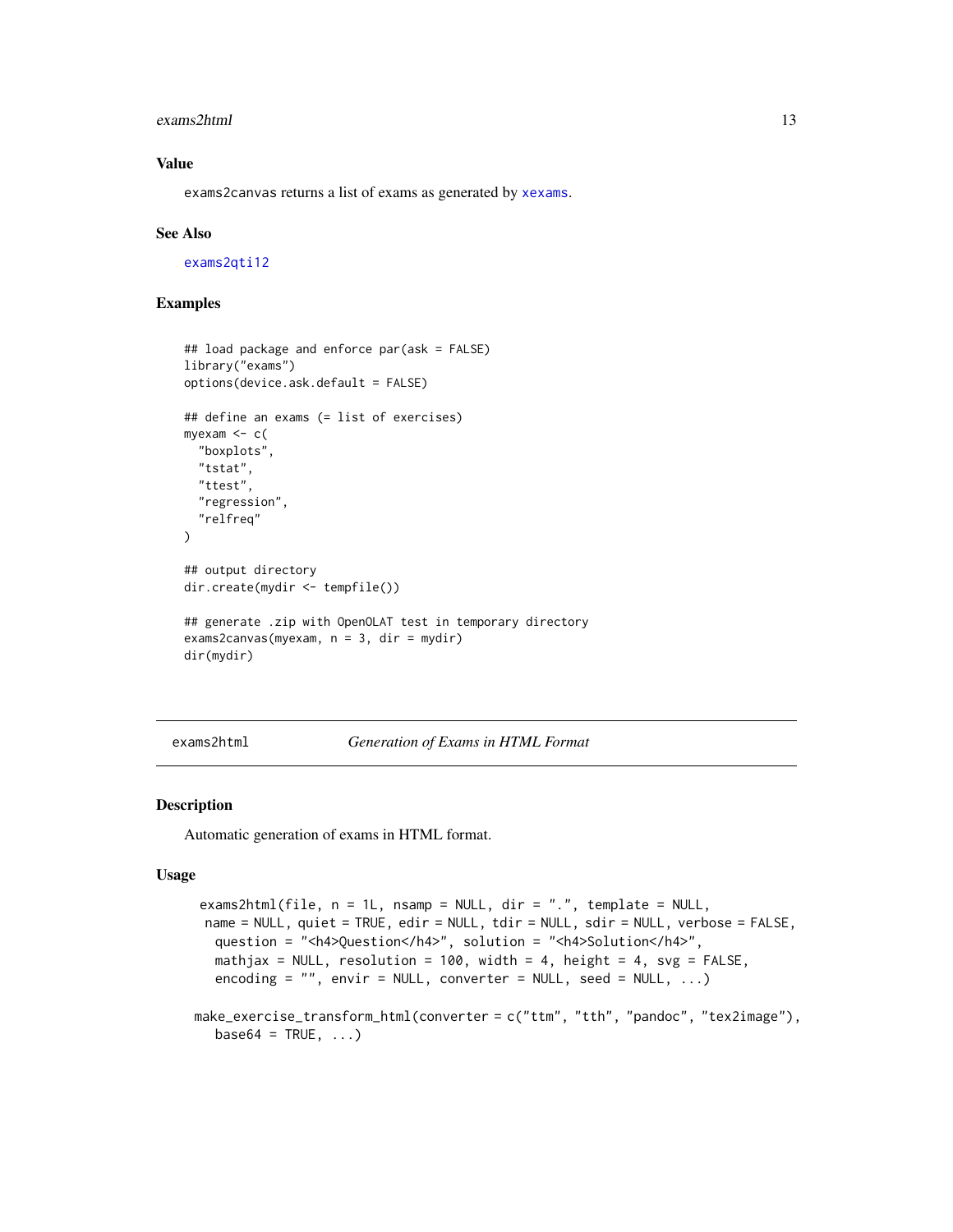```
make_exams_write_html(template = "plain", name = NULL,
  question = "<h4>Question</h4>", solution = "<h4>Solution</h4>",
 \text{math} = \text{FALSE}
```

| file                      | character. A specification of a (list of) exercise files.                                                                                                                                                                                                                                                     |
|---------------------------|---------------------------------------------------------------------------------------------------------------------------------------------------------------------------------------------------------------------------------------------------------------------------------------------------------------|
| n                         | integer. The number of copies to be compiled from file.                                                                                                                                                                                                                                                       |
| nsamp                     | integer. The number(s) of exercise files sampled from each list element of file.<br>Sampling without replacement is used if possible. (Only if some element of<br>nsamp is larger than the length of the corresponding element in file, sampling<br>with replacement is used.)                                |
| dir                       | character specifying the output directory (default: current working directory). If<br>only a single HTML file is produced and no dir is explicitly specified, the file<br>is displayed in the browser rather than saved in dir.                                                                               |
| template                  | character. A specification of a HTML template. The default is to use the<br>"plain.html" file provided in the package unless there are Rmd exercises in<br>file. Then, "plain8.html" is used (which expects UTF-8 encoding as used<br>by pandoc).                                                             |
| name                      | character. A name prefix for resulting exercises.                                                                                                                                                                                                                                                             |
| quiet                     | logical. Should output be suppressed when calling xweave?                                                                                                                                                                                                                                                     |
| edir                      | character specifying the path of the directory (along with its sub-directories) in<br>which the files in file are stored (see also xexams).                                                                                                                                                                   |
| tdir                      | character specifying a temporary directory, by default this is chosen via tempfile.<br>Note that this is cleaned up and potentially temporary files are deleted.                                                                                                                                              |
| sdir                      | character specifying a directory for storing supplements, by default this is cho-<br>sen via tempfile.                                                                                                                                                                                                        |
| verbose                   | logical. Should information on progress of exam generation be reported?                                                                                                                                                                                                                                       |
| question                  | character or logical. Should the question be included in the HTML output? If<br>question is a character it will be used as a header for resulting questions. Argu-<br>ment question may also be a vector that controls the output for the templates.                                                          |
| solution                  | character or logical, see argument question.                                                                                                                                                                                                                                                                  |
| mathjax                   | logical. Should the JavaScript from http://www.MathJax.org/beincluded for<br>rendering mathematical formulas? By default mathjax = FALSE unless converter<br>= "pandoc-mathjax".                                                                                                                              |
| resolution, width, height |                                                                                                                                                                                                                                                                                                               |
|                           | numeric. Options for rendering PNG (or SVG) graphics passed to xweave.                                                                                                                                                                                                                                        |
| svg                       | logical. Should graphics be rendered in SVG or PNG (default)?                                                                                                                                                                                                                                                 |
| encoding                  | character, passed to xweave.                                                                                                                                                                                                                                                                                  |
| envir                     | argument passed to xweave (which passes it to knit).                                                                                                                                                                                                                                                          |
| base64                    | logical. Should supplementary files be embedded using Base 64 coding? Ar-<br>gument base64 may also be a character vector of file suffixes that should be<br>encoded, e.g. $base64 = c("png", "rda")$ will only encode PNG images and<br>binary . rda files. If set to NULL only image files will be encoded. |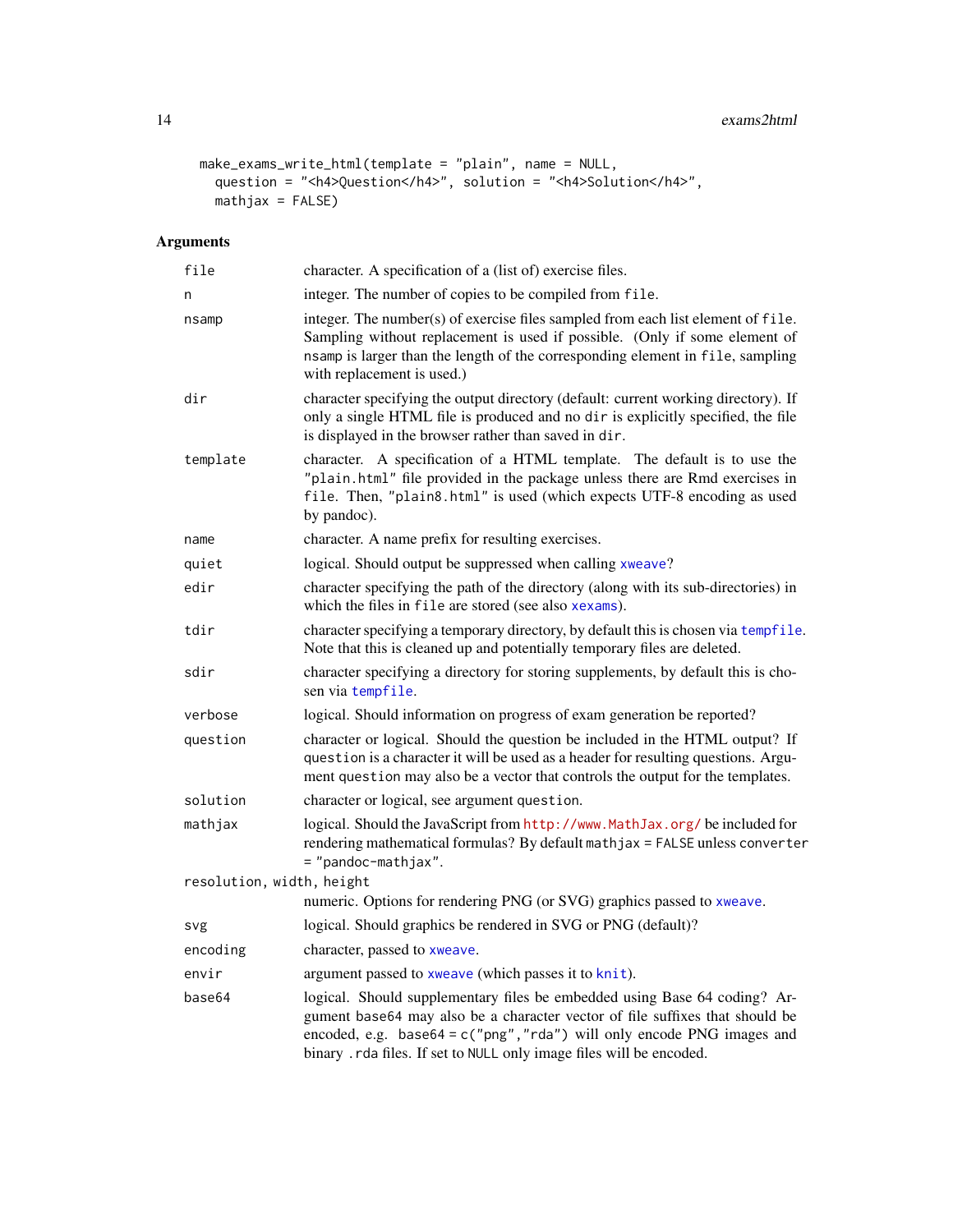converter, ... arguments passed on to make\_exercise\_transform\_html. The default for converter is set to "ttm" unless there are Rmd exercises in file where "pandoc" is used. seed integer matrix or logical. Either NULL (default), logical, or a matrix of random seeds for each possible exercise to be set prior to calling driver@sweave. If NULL no random seeds are set. If a matrix, the number of rows must be n and the number of columns must correspond to unlist(file). If TRUE a suitable matrix of seeds is sampled.

#### Details

exams2html generates exams in a very simple HTML format using [xexams](#page-70-1). It proceeds by (1) calling [xweave](#page-73-1) on each exercise, (2) reading the resulting LaTeX code, (3) transforming the LaTeX code to HTML, and (4) embedding the HTML code in a template (a simple and plain template is used by default).

For steps (1) and (2) the standard drivers in xexams are used.

For step (3) a suitable transformation function is set up on the fly using make\_exercise\_transform\_html. This transforms the LaTeX code in question/questionlist and solution/solutionlist by leveraging one of four functions: [ttm](#page-0-0) produces HTML with MathML for mathematical formulas, [tth](#page-0-0) produces plain HTML that aims to emulate mathematical formulas, [pandoc\\_convert](#page-0-0) employs pandoc offering different options for handling formulas, and [tex2image](#page-68-1) runs LaTeX and turns the result into a single image. In all cases, images can either be stored in supplementary files or embedded directly in Base 64 coding.

For step (4) a simple writer function is set up on the fly that embeds the transformed HTML code into a template and writes a single HTML file for each exam.

#### Value

exams2html returns a list of exams as generated by [xexams](#page-70-1).

make\_exercise\_transform\_html returns a function that is suitable for being supplied as driver\$transform to [xexams](#page-70-1).

make\_exams\_write\_html returns a function that is suitable for being supplied as driver\$write to [xexams](#page-70-1).

#### References

Zeileis A, Umlauf N, Leisch F (2014). Flexible Generation of E-Learning Exams in R: Moodle Quizzes, OLAT Assessments, and Beyond. *Journal of Statistical Software*, 58(1), 1–36. [http:](http://www.jstatsoft.org/v58/i01/) [//www.jstatsoft.org/v58/i01/](http://www.jstatsoft.org/v58/i01/).

#### See Also

[xexams](#page-70-1), [ttm](#page-0-0), [tth](#page-0-0), [pandoc\\_convert](#page-0-0), [tex2image](#page-68-1), [browseURL](#page-0-0)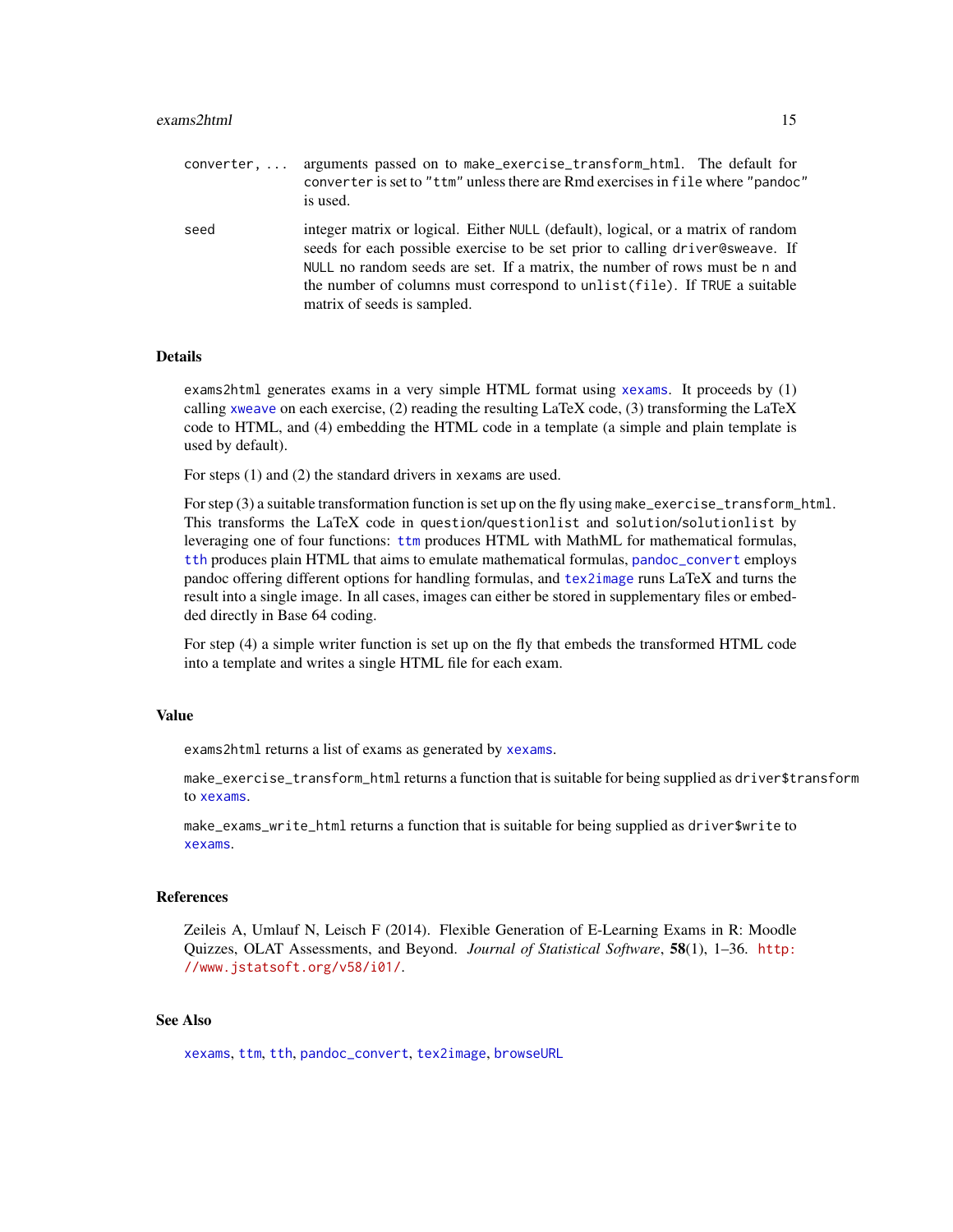#### Examples

```
## load package and enforce par(ask = FALSE)
options(device.ask.default = FALSE)
if(interactive()) {
## compile a single random exam (displayed in the browser)
exams2html(list(
  "boxplots",
  c("tstat", "ttest", "confint"),
  c("regression", "anova"),
  "scatterplot",
  "relfreq"
))
## examples with different locales (UTF-8, ISO-8859-15)
## using special characters (Euro and Pound symbol, German umlaut)
if(!identical(Sys.getlocale(), "C")) {
## UTF-8
exams2html("currency8", encoding = "utf8", template = "plain8")
## ISO Latin 9 (aka ISO-8859-15)
exams2html("currency9", encoding = "latin9", template = "plain9")
}
## various versions of displaying mathematical formulae
## via MathML (displayed correctly in MathML-aware browsers, e.g. Firefox)
exams2html("tstat")
## via MathML + MathJax (should work in all major browsers,
## note the display options you get when right-clicking on the formulas
## in the browser)
exams2html("tstat", mathjax = TRUE)
## via plain HTML (works in all browsers but with inferior formatting)
exams2html("tstat", converter = "tth")
## via HTML with embedded picture (works in all browsers but
## is slow and requires LaTeX and ImageMagick)
## Not run:
exams2html("tstat", converter = "tex2image")
## End(Not run)
}
```
exams2lops *Generation of Exams in LOPS Exam Server Format (WU Wien)*

<span id="page-15-0"></span>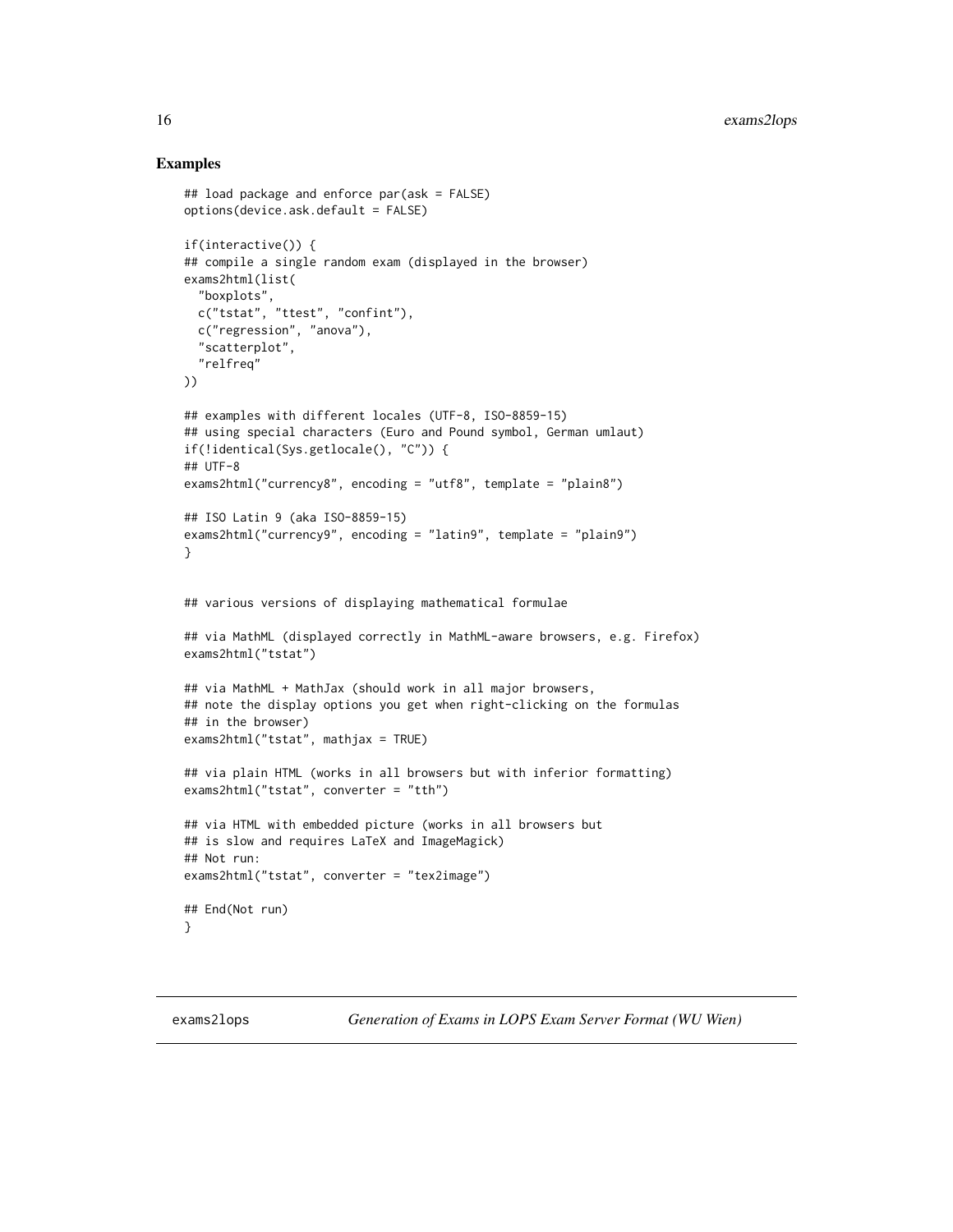#### exams2lops 17

#### Description

Automatic generation of exams in LOPS exam server format (WU Wien).

#### Usage

```
exams2lops(file, n = 1L, nsamp = NULL, dir = ".", name = NULL,
  quiet = TRUE, edir = NULL, tdir = NULL, sdir = NULL, verbose = FALSE,
  solution = TRUE, doctype = NULL, head = NULL, resolution = 100, width = 4,
height = 4, svg = FALSE, encoding = "", converter = "tex2image", base64 = FALSE,
  auto\_scramble = TRUE, ...)
```

```
make_exams_write_lops(name = NULL, auto_scramble = TRUE, ...)
```

| file                      | character. A specification of a (list of) exercise files.                                                                                                                                                                                                                                                     |
|---------------------------|---------------------------------------------------------------------------------------------------------------------------------------------------------------------------------------------------------------------------------------------------------------------------------------------------------------|
| n                         | integer. The number of copies to be compiled from file.                                                                                                                                                                                                                                                       |
| nsamp                     | integer. The number(s) of exercise files sampled from each list element of file.<br>Sampling without replacement is used if possible. (Only if some element of<br>nsamp is larger than the length of the corresponding element in file, sampling<br>with replacement is used.)                                |
| dir                       | character. The default is the current working directory.                                                                                                                                                                                                                                                      |
| name                      | character. A name prefix for resulting exercises.                                                                                                                                                                                                                                                             |
| quiet                     | logical. Should output be suppressed when calling xweave?                                                                                                                                                                                                                                                     |
| edir                      | character specifying the path of the directory (along with its sub-directories) in<br>which the files in file are stored (see also xexams).                                                                                                                                                                   |
| tdir                      | character specifying a temporary directory, by default this is chosen via tempfile.<br>Note that this is cleaned up and potentially temporary files are deleted.                                                                                                                                              |
| sdir                      | character specifying a directory for storing supplements, by default this is cho-<br>sen via tempfile.                                                                                                                                                                                                        |
| verbose                   | logical. Should information on progress of exam generation be reported?                                                                                                                                                                                                                                       |
| solution                  | logical. Should the solution be included in the HTML output?                                                                                                                                                                                                                                                  |
| doctype                   | character vector with a DOCTYPE tag for the HTML page. By default HTML4<br>is employed.                                                                                                                                                                                                                       |
| head                      | character vector for the head tag. By default a simple header is employed, setting<br>the font to Arial.                                                                                                                                                                                                      |
| resolution, width, height |                                                                                                                                                                                                                                                                                                               |
|                           | numeric. Options for rendering PNG (or SVG) graphics passed to xweave.                                                                                                                                                                                                                                        |
| svg                       | logical. Should graphics be rendered in SVG or PNG (default)?                                                                                                                                                                                                                                                 |
| encoding                  | character, passed to xweave.                                                                                                                                                                                                                                                                                  |
| converter                 | character. Workhorse function for transforming LaTeX code to HTML.                                                                                                                                                                                                                                            |
| base64                    | logical. Should supplementary files be embedded using Base 64 coding? Ar-<br>gument base64 may also be a character vector of file suffixes that should be<br>encoded, e.g. base64 = $c("png", "rda")$ will only encode PNG images and<br>binary . rda files. If set to NULL only image files will be encoded. |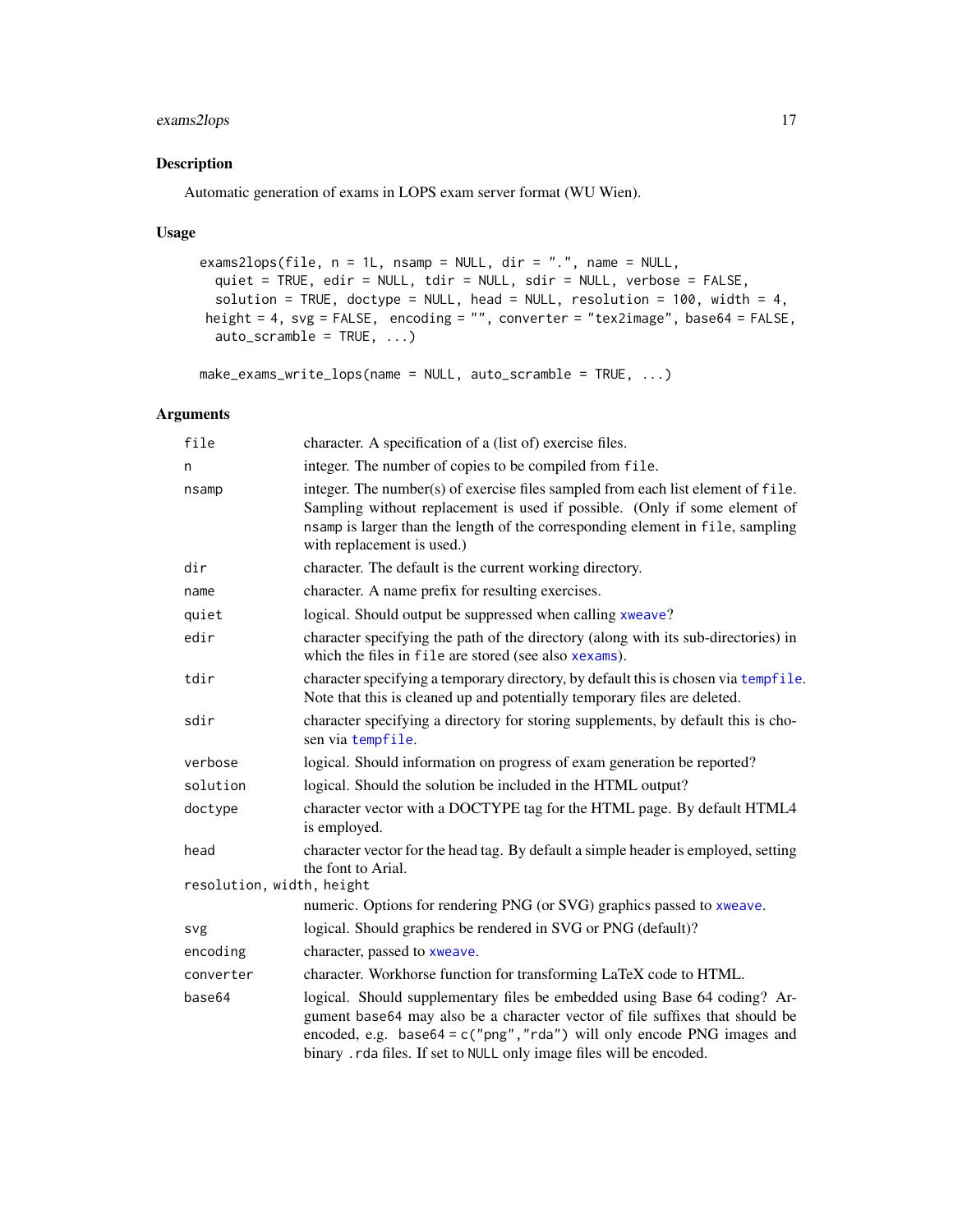18 exams2lops

|          | auto_scramble logical. Should answers be scrambled automaticall? |
|----------|------------------------------------------------------------------|
| $\cdots$ | arguments passed on to make_exercise_transform_html.             |

#### Details

exams2lops will produce a .zip file that may be uploaded. It proceeds by (1) calling [xweave](#page-73-1) on each exercise, (2) reading the resulting LaTeX code, (3) transforming the LaTeX code to HTML, and (4) embedding the HTML code in a XML file using the LOPS exam server XML format (WU Wien).

For steps (1) and (2) the standard drivers in xexams are used. In step (3), a suitable transformation function is set up on the fly using make\_exercise\_transform\_html, see also the details section in [exams2html](#page-12-2).

For step (4) a simple writer function is set up on the fly that embeds the transformed HTML code into the final XML files for each question and the exam.

Note that in make\_exams\_write\_lops only multiple and single choice questions are supported at the moment, since the LOPS exam server XML format (WU Wien) is used to generate printed versions for large scale multiple choice exams. In addition, only images of the question/questionlist/solution/solutionlist should be generated, since the server has only minimum support for e.g. MathML markup used to produce mathematical formulas.

#### Value

exams2lops returns a list of exams as generated by [xexams](#page-70-1).

make\_exams\_write\_lops eturns a function that generates the XML code for the question in LOPS exam server format (WU Wien).

#### **References**

Zeileis A, Umlauf N, Leisch F (2014). Flexible Generation of E-Learning Exams in R: Moodle Quizzes, OLAT Assessments, and Beyond. *Journal of Statistical Software*, 58(1), 1–36. [http:](http://www.jstatsoft.org/v58/i01/) [//www.jstatsoft.org/v58/i01/](http://www.jstatsoft.org/v58/i01/).

#### See Also

[xexams](#page-70-1), [ttm](#page-0-0), [tth](#page-0-0), [tex2image](#page-68-1), [make\\_exercise\\_transform\\_html](#page-12-1),

#### Examples

```
## Not run:
## output directory
dir.create(mydir <- tempfile())
```

```
## generate the exam
exams2lops(c("scatterplot", "boxplots"), dir = mydir)
dir(mydir)
```
## End(Not run)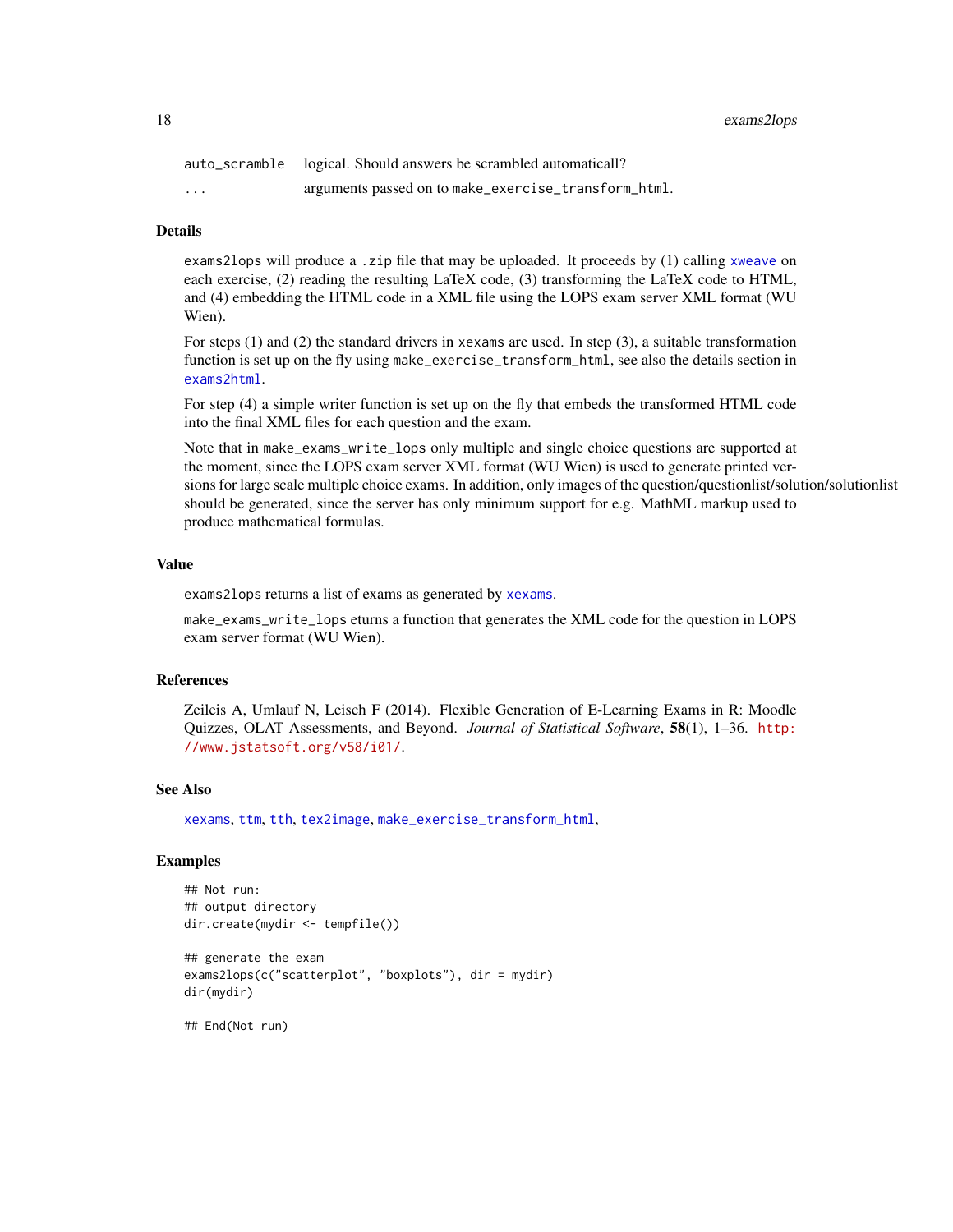<span id="page-18-0"></span>

#### Description

Automatic generation of exams in Moodle XML format.

#### Usage

```
exams2moodle(file, n = 1L, nsamp = NULL, dir = ".",
 name = NULL, quiet = TRUE, edir = NULL,
 tdir = NULL, sdir = NULL, verbose = FALSE,
 resolution = 100, width = 4, height = 4, svg = FALSE, encoding = ",
 iname = TRUE, stitle = NULL,
 testid = FALSE, zip = FALSE, num = NULL, mchoice = NULL,
 schoice = mchoice, string = NULL, cloze = NULL,
 points = NULL, rule = NULL, pluginfile = TRUE,
 converter = "pandoc-mathjax", envir = NULL, ...)make_question_moodle(name = NULL, solution = TRUE,
 shuffle = FALSE, penalty = 0, answernumbering = "abc",
 usecase = FALSE, cloze_mchoice_display = "MULTICHOICE",
 truefalse = c("True", "False"), enumerate = TRUE, abstention = NULL,
 eval = list(partial = TRUE, negative = FALSE, rule = "false2"),
 essay = NULL)
```

| file    | character. A specification of a (list of) exercise files.                                                                                                                                                                                                                      |
|---------|--------------------------------------------------------------------------------------------------------------------------------------------------------------------------------------------------------------------------------------------------------------------------------|
| n       | integer. The number of copies to be compiled from file.                                                                                                                                                                                                                        |
| nsamp   | integer. The number(s) of exercise files sampled from each list element of file.<br>Sampling without replacement is used if possible. (Only if some element of<br>nsamp is larger than the length of the corresponding element in file, sampling<br>with replacement is used.) |
| dir     | character. The default is the current working directory.                                                                                                                                                                                                                       |
| name    | character. A name prefix for resulting exercises and ZIP file.                                                                                                                                                                                                                 |
| quiet   | logical. Should output be suppressed when calling xweave?                                                                                                                                                                                                                      |
| edir    | character specifying the path of the directory (along with its sub-directories) in<br>which the files in file are stored (see also xexams).                                                                                                                                    |
| tdir    | character specifying a temporary directory, by default this is chosen via tempfile.<br>Note that this is cleaned up and potentially temporary files are deleted.                                                                                                               |
| sdir    | character specifying a directory for storing supplements, by default this is cho-<br>sen via tempfile.                                                                                                                                                                         |
| verbose | logical. Should information on progress of exam generation be reported?                                                                                                                                                                                                        |
|         |                                                                                                                                                                                                                                                                                |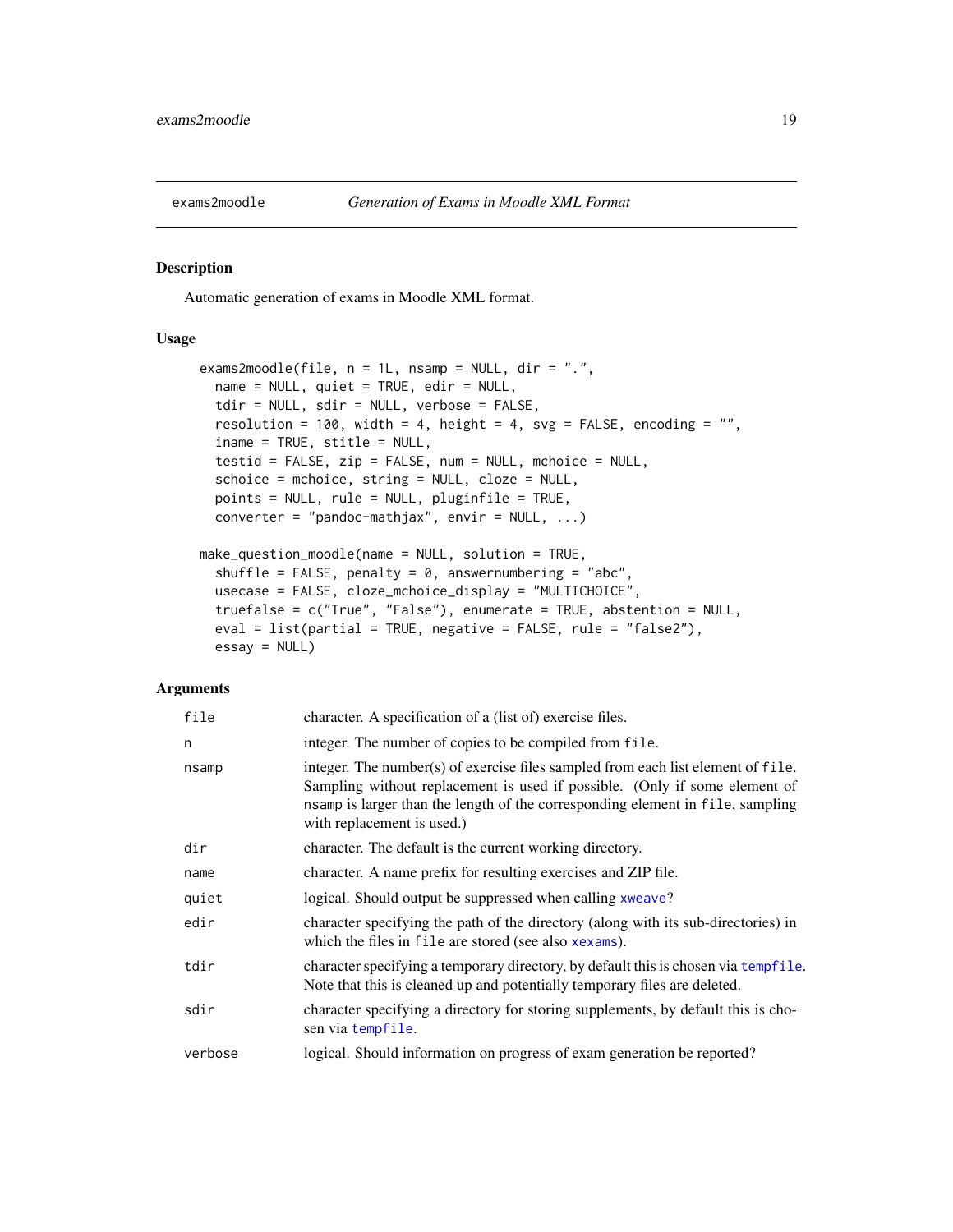| resolution, width, height       | numeric. Options for rendering PNG (or SVG) graphics passed to xweave.                                                                                                                                                                                                                                                                                                                                                                                                                                                                                                                                                    |
|---------------------------------|---------------------------------------------------------------------------------------------------------------------------------------------------------------------------------------------------------------------------------------------------------------------------------------------------------------------------------------------------------------------------------------------------------------------------------------------------------------------------------------------------------------------------------------------------------------------------------------------------------------------------|
|                                 |                                                                                                                                                                                                                                                                                                                                                                                                                                                                                                                                                                                                                           |
| svg                             | logical. Should graphics be rendered in SVG or PNG (default)?                                                                                                                                                                                                                                                                                                                                                                                                                                                                                                                                                             |
| encoding, envir                 | arguments passed to xweave.                                                                                                                                                                                                                                                                                                                                                                                                                                                                                                                                                                                               |
| iname                           | logical. Should the exam name be included in the path in the <category> tag in<br/>the final XML file? This option may be useful when questions should be added<br/>to certain already existing question banks, i.e. iname = TRUE will include the<br/>exam name by \$course\$/ExamName/.</category>                                                                                                                                                                                                                                                                                                                      |
| stitle                          | character. For the questions specified in argument file, additional section titles<br>may be set. The section titles will then be added to the <category> tag in the<br/>final XML file (see also argument iname), i.e. the section name for each ques-<br/>tion will be written to \$course\$/ExamName/SectionName. Note that section<br/>names may also be provided in the \exsection{} tag in the .Rnw file of the<br/>question. However, section names that are specified in stitle will overwrite<br/>\exsection{} tags. stitle may also include NA, e.g. stitle = c("Exercise<br/>1", NA, "Exercise 3").</category> |
| testid                          | logical. Should an unique test id be added to the exam name.                                                                                                                                                                                                                                                                                                                                                                                                                                                                                                                                                              |
| zip                             | logical. Should the resulting XML file be zipped?                                                                                                                                                                                                                                                                                                                                                                                                                                                                                                                                                                         |
| num                             | function or named list applied to numerical (i.e., type num) questions. If num is<br>a function, num will be used for generating the item body of the question, see<br>function make_itembody_qti12(). If num is a named list, these arguments will<br>be passed to function make_itembody_qti12().                                                                                                                                                                                                                                                                                                                       |
| mchoice, schoice, string, cloze |                                                                                                                                                                                                                                                                                                                                                                                                                                                                                                                                                                                                                           |
|                                 | function or named list applied to multiple choice, single choice, string, and cloze<br>questions (i.e., type mchoice, schoice, string, and cloze), respectively. See<br>argument num for more details.                                                                                                                                                                                                                                                                                                                                                                                                                    |
| points                          | integer. How many points should be assigned to each exercise? Note that this ar-<br>gument overules any exercise points that are provided within an "\expoints{}"<br>tag in the . Rnw file. The vector of points supplied is expanded to the number of<br>exercises in the exam.                                                                                                                                                                                                                                                                                                                                          |
| rule                            | character specifying which rule to use for negative partial credits. see function<br>exams_eval. Note that the default using cloze exercises is rule = "none".                                                                                                                                                                                                                                                                                                                                                                                                                                                            |
| pluginfile                      | logical. Should supplements be included in the Moodle XML file via Moodle's<br>Pluginfile mechanism? This is the default but may not work with older ver-<br>sions of Moodle $(\le 2.5)$ . If set to FALSE supplements like graphics and data are<br>included as data URIs.                                                                                                                                                                                                                                                                                                                                               |
| solution                        | logical. Should the question solution, if available, be added in the question<br>XML?                                                                                                                                                                                                                                                                                                                                                                                                                                                                                                                                     |
| shuffle                         | For mchoice and schoice exercises, if set to TRUE will force Moodle to addi-<br>tionally shuffle the provided answer list.                                                                                                                                                                                                                                                                                                                                                                                                                                                                                                |
| penalty                         | numeric. Specifies the penalty tag for a question.                                                                                                                                                                                                                                                                                                                                                                                                                                                                                                                                                                        |
| answernumbering                 |                                                                                                                                                                                                                                                                                                                                                                                                                                                                                                                                                                                                                           |

character. Specifies how choice questions should be numbered.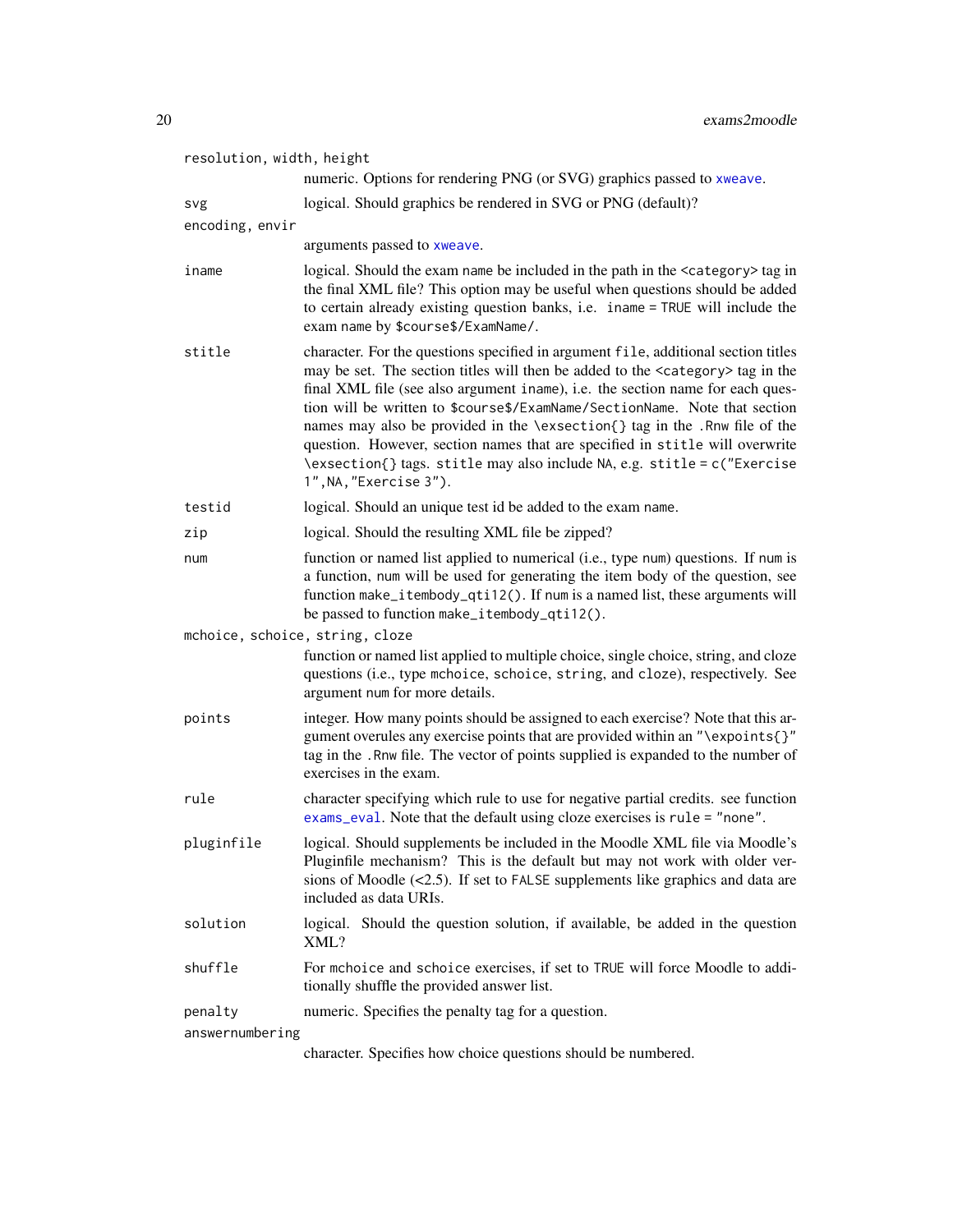| usecase               | logical. Should string questions be case sensitive or not.                                                                                                                                                                                                                                                                                                                   |
|-----------------------|------------------------------------------------------------------------------------------------------------------------------------------------------------------------------------------------------------------------------------------------------------------------------------------------------------------------------------------------------------------------------|
| cloze_mchoice_display |                                                                                                                                                                                                                                                                                                                                                                              |
|                       | character. In cloze type questions, the user may set the visual appearance of<br>choice questions in either a drop down menue (default) "MULTICHOICE", vertical<br>alignment "MULTICHOICE_V" or horizontal "MULTICHOICE_H".                                                                                                                                                  |
| truefalse             | character of length 2. For single choice answers in cloze questions, the user<br>may specify the possible options shown.                                                                                                                                                                                                                                                     |
| enumerate             | logical. In cloze questions, if set to TRUE, the answerlist and solution list will be<br>enumerated.                                                                                                                                                                                                                                                                         |
| abstention            | character or logical. Should an explicit abstention option be added in single/multiple<br>choice exercises? The character text specified is used for an extra button in Moo-<br>dle which (when selected) always leads to zero points.                                                                                                                                       |
| eval                  | named list, specifies the settings for the evaluation policy, see function exams_eval.                                                                                                                                                                                                                                                                                       |
| essay                 | logical. Should string questions be rendered into Moodle shortanswer or<br>essay questions? The default is to use shortanswer unless either essay=TRUE<br>or the exercise's metainformation is set to essay.                                                                                                                                                                 |
| converter, $\dots$    | arguments passed on to make_exercise_transform_html. The default for<br>converter is "pandoc-mathjax" which assumes that the quiz is imported in<br>a Moodle site with MathJax plugin activated (which is the default setting in<br>Moodle). For using MathML instead of MathJax the converter can be set to<br>NULL or "pandoc-mathml" etc. For details see Zeileis (2019). |

#### Details

exams2moodle produces an XML file that may be uploaded into Moodle. It proceeds by (1) calling [xweave](#page-73-1) on each exercise, (2) reading the resulting  $LaTeX\ code$ , (3) transforming the  $LaTeX\$ code to HTML, and (4) embedding the HTML code in a XML file using the Moodle standards for exams/quizzes.

For steps (1) and (2) the standard drivers in [xexams](#page-70-1) are used. In step (3), a suitable transformation function is set up on the fly using make\_exercise\_transform\_html, see also the details section in [exams2html](#page-12-2).

For step (4), the function will cycle through all questions and exams to generate the final XML file in Moodle standard. The structure of the resulting XML file is such that one category will be set for the exam/quiz using the exam/quiz name (or this category may be suppressed (i.e., not included in the XML) by setting iname = FALSE), followed by one category/section for each question, while the replicates of each question will be included in the corresponding category/section. Note that category/section names may also be provided in the \exsection{} tag in the .Rnw files, or within argument stitle in exams2moodle. This may be useful when questions should automatically be added to already existing Moodle question banks. (See also the argument descriptions above.)

The XML code for each question is then generated using function make\_question\_moodle. Note that for each question type, either the arguments of make\_question\_moodle may be set within num, mchoice, schoice, string and cloze in exams2moodle, by providing a named list of specifications that should be used, or for each questiontype, a function that produces the question XML code may be provided to num, mchoice, schoice, string and cloze. E.g., to suppress the solution for numeric questions one may set num = list(solution = FALSE).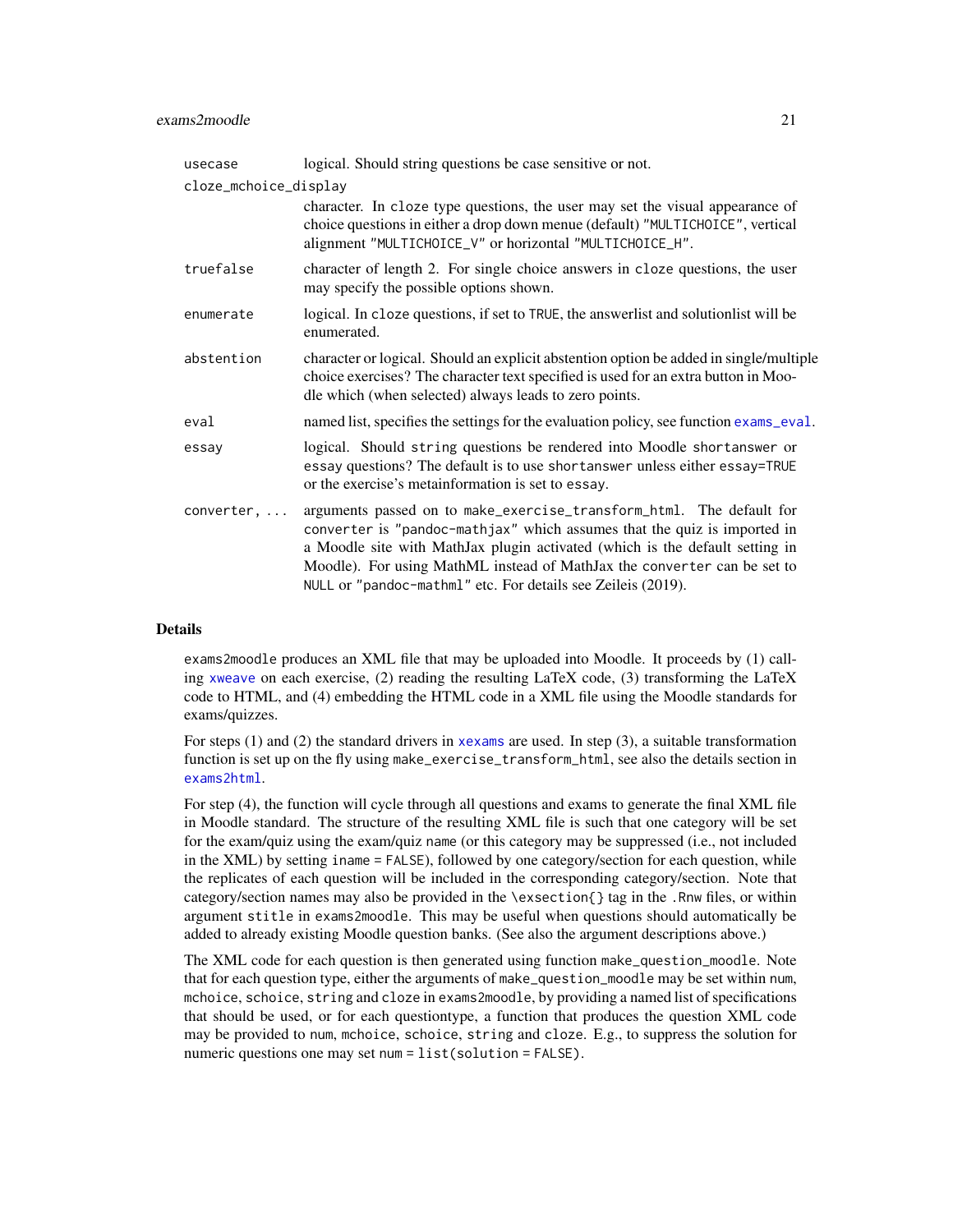When specifying cloze exercises, two approaches are possible: Either a answerlist with all questions is provided within the question or, alternatively, the answer fields can be placed anywhere in the question text. For the latter, the strings ##ANSWER1##, ##ANSWER2##, etc., have to be used, see the exercises "boxhist2.Rnw" and "fourfold2.Rnw" for illustration and Appendix C in Zeileis et al. (2014) for further details.

To fix the width of numeric answer fields withing cloze exercises (in order not to convey any clues about the length of the correct solution), the \exextra[numwidth] metainformation command can be used in the .Rnw exercise. For example, it can be set to \exextra[numwidth,logical]{TRUE}, \exextra[numwidth,numeric]{5}, or \exextra[numwidth,character]{100.0}.

In order to generate free text questions in moodle one may specify extra parameters via \exextra. Currently the following options are supported:

- essay: logical. Enables the essay function.
- format: character. Type of text field (one of: plain, editor, editorfilepicker monospaced noinline)
- required: logical. Whether an answer is required.
- attachments: numeric. How many attachments can be uploaded.
- attachmentsrequired: numeric. The number of required attachments.

#### Value

exams2moodle returns a list of exams as generated by [xexams](#page-70-1).

make\_question\_moodle returns a function that generates the XML code for the question in Moodle's XML standard.

#### References

Dougiamas M, et al. (2019). *Moodle, Version 3.6*. <http://moodle.org/>.

MoodleDocs (2019). *Moodle XML Format*. [http://docs.moodle.org/en/Moodle\\_XML](http://docs.moodle.org/en/Moodle_XML)

Zeileis A, Umlauf N, Leisch F (2014). Flexible Generation of E-Learning Exams in R: Moodle Quizzes, OLAT Assessments, and Beyond. *Journal of Statistical Software*, 58(1), 1–36. [http:](http://www.jstatsoft.org/v58/i01/) [//www.jstatsoft.org/v58/i01/](http://www.jstatsoft.org/v58/i01/).

Zeileis A (2019). *Mathematical Notation in Online R/exams*. [http://www.R-exams.org/tutorial](http://www.R-exams.org/tutorials/math/)s/ [math/](http://www.R-exams.org/tutorials/math/)

#### See Also

[xexams](#page-70-1), [ttm](#page-0-0), [tth](#page-0-0), [tex2image](#page-68-1), [make\\_exercise\\_transform\\_html](#page-12-1),

#### Examples

```
## load package and enforce par(ask = FALSE)
library("exams")
options(device.ask.default = FALSE)
## define an exams (= list of exercises)
```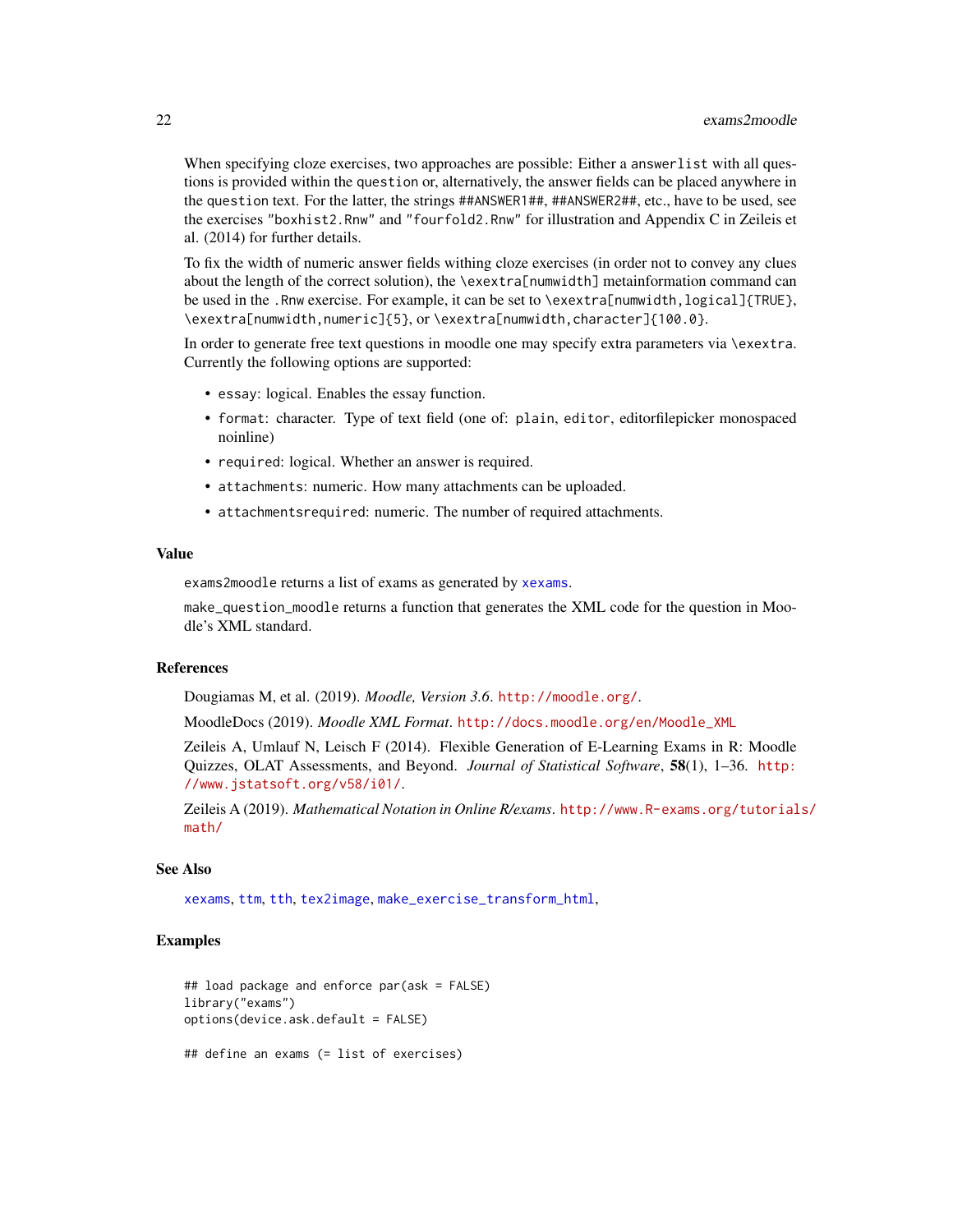#### <span id="page-22-0"></span>exams2nops 23

```
myexam <- list(
  "boxplots",
 c("tstat", "ttest", "confint"),
 c("regression", "anova"),
 c("scatterplot", "boxhist"),
  "relfreq"
)
## output directory
dir.create(mydir <- tempfile())
## generate moodle quiz in temporary directory
## using a few customization options
exams2moodle(myexam, n = 3, dir = mydir,
 num = list(solution = FALSE),
 mchoice = list(shuffle = TRUE)
)
dir(mydir)
```
exams2nops *Generation of Written Exams for Automatic Evaluation*

#### **Description**

Generation of exams in PDF format that can be printed, scanned, and evaluated automatically.

#### Usage

```
exams2nops(file, n = 1L, nsamp = NULL, dir = NULL, name = NULL,
 language = "en", title = "Exam", course = "",
  institution = "R University", logo = "Rlogo.png", date = Sys.Date(),
 replacement = FALSE, intro = NULL, blank = NULL, duplex = TRUE, pages = NULL,
 usepackage = NULL, header = NULL, encoding = ", startid = 1L,
 points = NULL, showpoints = FALSE, samepage = FALSE,
  twocolumn = FALSE, reglength = 7L, seed = NULL, ...)
make_nops_template(n, replacement = FALSE, intro = NULL, blank = NULL,
  duplex = TRUE, pages = NULL, file = NULL, nchoice = 5, encoding = "",
  samepage = FALSE, twocolumn = FALSE, reglength = 7L)
```

| file | character. A specification of a (list of) exercise files.                   |
|------|-----------------------------------------------------------------------------|
|      | integer. The number of copies to be compiled from file (in exams 2nops) and |
|      | the number of exercises per exam (in make_nops_template), respectively.     |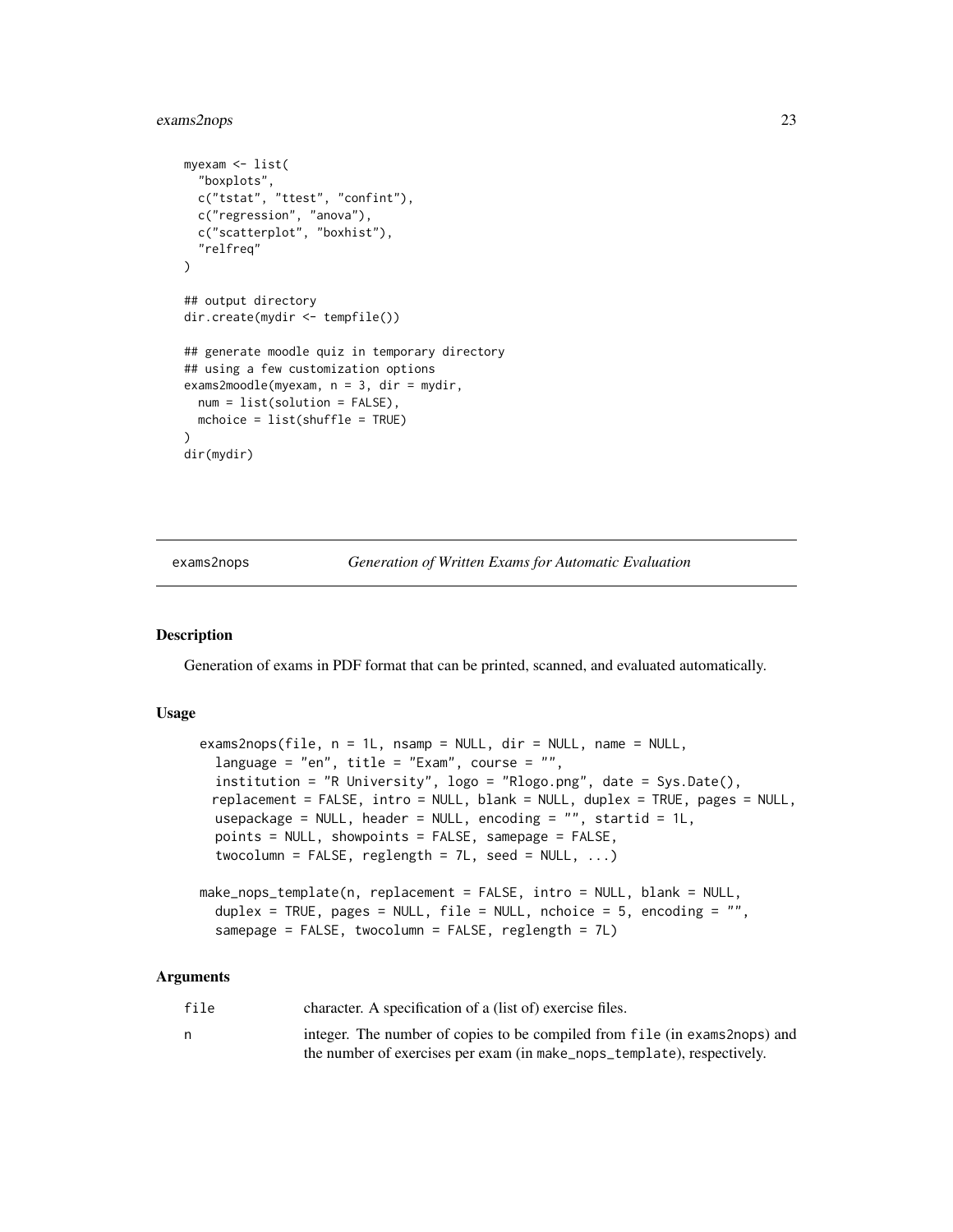| nsamp       | integer. The number(s) of exercise files sampled from each list element of file.<br>Sampling without replacement is used if possible. (Only if some element of<br>nsamp is larger than the length of the corresponding element in file, sampling<br>with replacement is used.)                                                                                |
|-------------|---------------------------------------------------------------------------------------------------------------------------------------------------------------------------------------------------------------------------------------------------------------------------------------------------------------------------------------------------------------|
| dir         | character. The default is either display on the screen or the current working<br>directory.                                                                                                                                                                                                                                                                   |
| name        | character. A name prefix for resulting exams and RDS file.                                                                                                                                                                                                                                                                                                    |
| language    | character. Path to a DCF file with a language specification. See below for the<br>list of supported languages.                                                                                                                                                                                                                                                |
| title       | character. Title of the exam, e.g., "Introduction to Statistics".                                                                                                                                                                                                                                                                                             |
| course      | character. Optional course number, e.g., "101".                                                                                                                                                                                                                                                                                                               |
| institution | character. Name of the institution at which the exam is conducted.                                                                                                                                                                                                                                                                                            |
| logo        | character. Path to a logo image. If the logo is not found, it is simply omitted.                                                                                                                                                                                                                                                                              |
| date        | character or "Date" object specifying the date of the exam.                                                                                                                                                                                                                                                                                                   |
| replacement | logical. Should a replacement exam sheet be included?                                                                                                                                                                                                                                                                                                         |
| intro       | character. Either a single string with the path to a .tex file or a vector with with<br>LaTeX code for optional introduction text on the first page of the exam.                                                                                                                                                                                              |
| blank       | integer. Number of blank pages to be added at the end. (Default is chosen to be<br>half of the number of exercises.) If pages is specified, blank can also be a vector<br>of length two with blank pages before and after the extra pages, respectively.                                                                                                      |
| duplex      | logical. Should blank pages be added after the title page (for duplex printing)?                                                                                                                                                                                                                                                                              |
| pages       | character. Path(s) to additional PDF pages to be included at the end of the exam<br>(e.g., formulary or distribution tables).                                                                                                                                                                                                                                 |
| usepackage  | character. Names of additional LaTeX packages to be included.                                                                                                                                                                                                                                                                                                 |
| header      | character vector or list. Either a character vector with LaTeX code to include in<br>the header or a named list with further options to be passed to the LaTeX files.                                                                                                                                                                                         |
| encoding    | character, passed to xweave.                                                                                                                                                                                                                                                                                                                                  |
| startid     | integer. Starting ID for the exam numbers (defaults to 1).                                                                                                                                                                                                                                                                                                    |
| points      | integer. How many points should be assigned to each exercise? Note that this<br>argument overules any exercise points that are provided within the expoints<br>tags of the exercise files (if any). The vector of points supplied should either<br>have length 1 or the number of exercises in the exam.                                                      |
| showpoints  | logical. Should the PDF show the number of points associated with each exer-<br>cise (if specified in the Rnw/Rmd exercise or in points)?                                                                                                                                                                                                                     |
| samepage    | logical. Should the itemized question lists be forced to be on the same page?                                                                                                                                                                                                                                                                                 |
| twocolumn   | logical. Should a two-column layout be used?                                                                                                                                                                                                                                                                                                                  |
| reglength   | integer. Number of digits in the registration ID. The default is 7 and it can be<br>increased up to 10.                                                                                                                                                                                                                                                       |
| seed        | integer matrix or logical. Either NULL (default), logical, or a matrix of random<br>seeds for each possible exercise to be set prior to calling driver@sweave. If<br>NULL no random seeds are set. If a matrix, the number of rows must be n and<br>the number of columns must correspond to unlist (file). If TRUE a suitable<br>matrix of seeds is sampled. |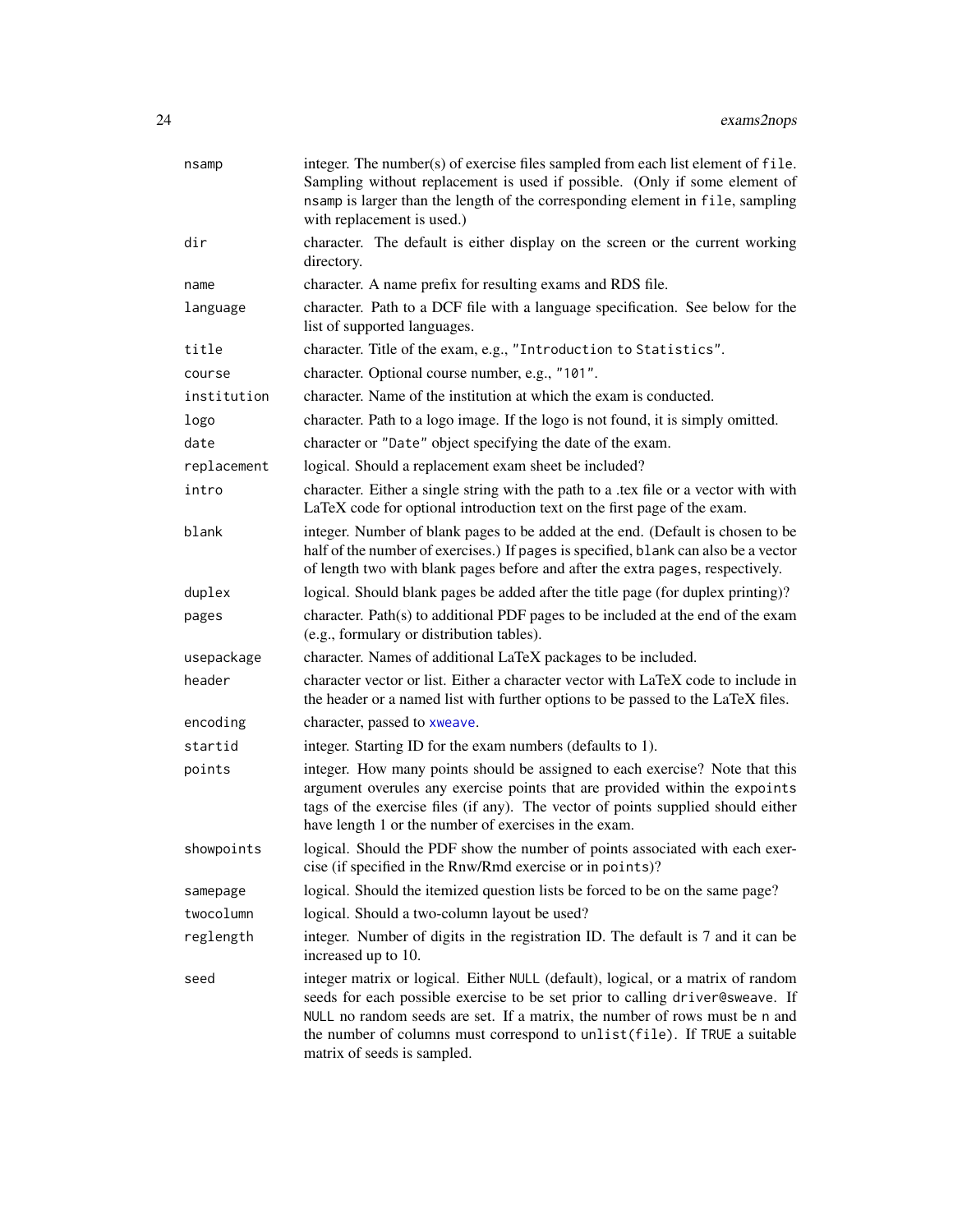#### exams2nops 25

| $\cdots$ | arguments passed on to exams2pdf.                          |
|----------|------------------------------------------------------------|
| nchoice  | character. The number of choice alternatives per exercise. |

#### Details

exams2nops is a convenience interface for [exams2pdf](#page-30-1) with a dynamically generated title page which can be printed, scanned with [nops\\_scan](#page-60-1) and evaluated automatically by [nops\\_eval](#page-54-1). It is originally intended for single- and multiple choice (schoice/mchoice) questions only but has also some limited support for open-ended (string) questions.

The exam sheet consists of various sections where information is either printed our filled in by the students. The section with personal data is just for human readers, it is not read automatically. The registration number has to be filled in in digits and also marked with corresponding crosses where only the latter is read automatically. The exam ID/type/scrambling are printed directly into the PDF and read automatically after scanning. Note that the font in the PDF must not be modified for the reading step to work reliably. (A sans-serif font is used and hence the sfmath LaTeX package is also used - if it is installed.) The questions can have up to five alternatives which have to answered by the students. The crosses are read automatically where both empty and completely filled boxes are regarded as not crossed.

Tutorial for NOPS workflow: <http://www.R-exams.org/tutorials/exams2nops/>.

Limitations: (a) Only up to five answer alternatives per question are supported. (b) Currently, only up to 45 questions are supported. If you have more questions, consider splitting the entire exam up into two NOPS exams. (c) Only up to 3 open-ended questions can be included. (d) Each question must have the same number of answer alternatives and the same number of points across random replications. For example, the n replications drawn for the first exercise all need, say, five alternatives and two points. Then, the second exercise may have, say, four alternatives and five points and so on. But this may not be mixed within the same exercise number.

The examples below show how PDF exams can be generated along with an RDS file with (serialized) R data containing all meta-information about the exam. The PDFs can be printed out for conducting the exam and the exam sheet from the first page then needs to be scanned into PDF or PNG images. Then the information from these scanned images can be read by nops\_scan, extracting information about the exam, the participants, and the corresponding answers (as described above). The ZIP file produced by nops\_scan along with the RDS of the exam meta-information and a CSV file with participant information can then be used by nops\_eval to automatically evaluate the whole exam and producing HTML reports for each participant. See [nops\\_eval](#page-54-1) for a worked example.

Currently, up to three open-ended string questions can also be included. These do not generate boxes on the first exam sheet but instead a second exam sheet is produced for these open-ended questions. It is assumed that a human reader reads these open-ended questions and then assigns points by marking boxes on this separate sheet. Subsequently, this sheet can also be read by nops\_scan.

The language elements can be specified through a relatively simple text file and the package already ships with: English ("en"), Croatian ("hr"), Danish ("da"), Dutch ("nl"), Finnish ("fi"), French ("fr"), German ("de"), Hungarian ("hu"), Italian ("it"), Japanese ("ja"), Korean ("ko"), Norwegian (Bokmål, "no"), Portuguese ("pt-PT" or "pt-BR"; also "pt" is synonymous with "pt-PT"), Romanian ("ro"), Russian ("ru"), Serbian ("sr"), Slovak ("sk"), Slovenian ("sl"), Spanish ("es"), Swiss German ("gsw"), Turkish ("tr"), Vietnamese ("vi"). Note that the language names correspond to the ISO 639 codes ([https://www.loc.gov/standards/iso639-2/](https://www.loc.gov/standards/iso639-2/php/code_list.php) [php/code\\_list.php](https://www.loc.gov/standards/iso639-2/php/code_list.php)) or IETF language tags ([https://en.wikipedia.org/wiki/IETF\\_language](https://en.wikipedia.org/wiki/IETF_language_tag)\_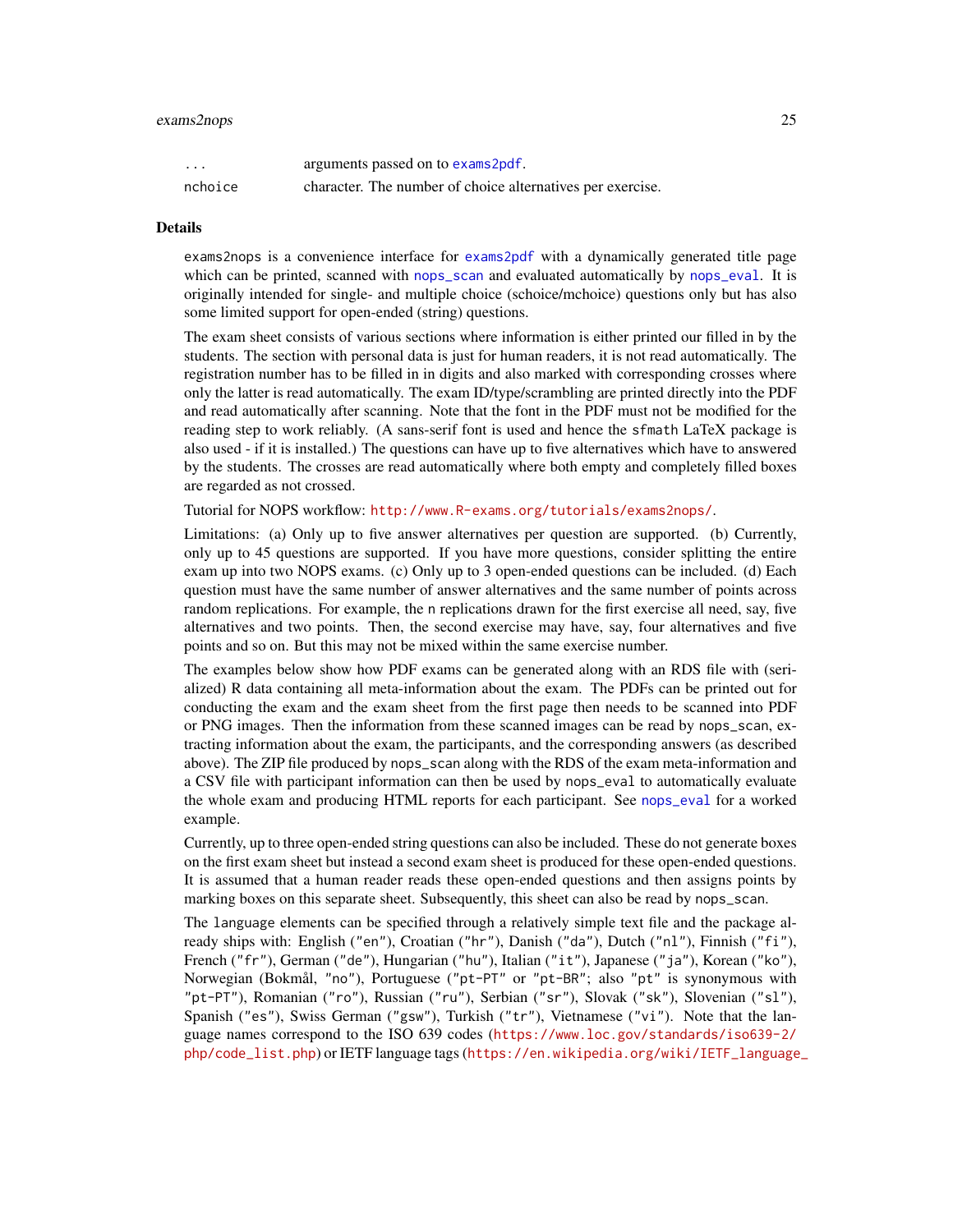[tag](https://en.wikipedia.org/wiki/IETF_language_tag)) if no ISO 639 codes exists (as for Brazilian Portuguese). For more details about the underlying text file in DCF format, see [http://www.R-exams.org/tutorials/nops\\_language/](http://www.R-exams.org/tutorials/nops_language/)

#### Value

A list of exams as generated by [xexams](#page-70-1) is returned invisibly.

#### Examples

```
## load package and enforce par(ask = FALSE)
##
## additionally, for simplicity, enforce using the basic
## tools::texi2dvi() LaTeX interface instead of the more
## flexible/robust tinytex::latexmk()
library("exams")
oopt <- options(device.ask.default = FALSE, exams_tex = "tools")
## define an exam (= list of exercises)
myexam <- list(
  "tstat2.Rnw",
  "ttest.Rnw",
  "relfreq.Rnw",
  "anova.Rnw",
  c("boxplots.Rnw", "scatterplot.Rnw"),
  "cholesky.Rnw"
\mathcal{L}if(interactive()) {
## compile a single random exam (displayed on screen)
exams2nops(myexam, duplex = FALSE, language = "de")
}
## create multiple exams on the disk (in a
## temporary directory)
dir.create(mydir <- tempfile())
## generate NOPS exam in temporary directory
set.seed(403)
ex1 < -exams2nops(myexam, n = 2, dir = mydir)dir(mydir)
## use a few customization options: different
## university/logo and language/title
## with a replacement sheet but for non-duplex printing
set.seed(403)
ex2 <- exams2nops(myexam, n = 2, dir = mydir,
  institution = "Universit\\\"at Innsbruck",
  name = "uibk", logo = "uibk-logo-bw.png",
  title = "Klausur", language = "de",
  replacement = TRUE, duplex = FALSE)
dir(mydir)
```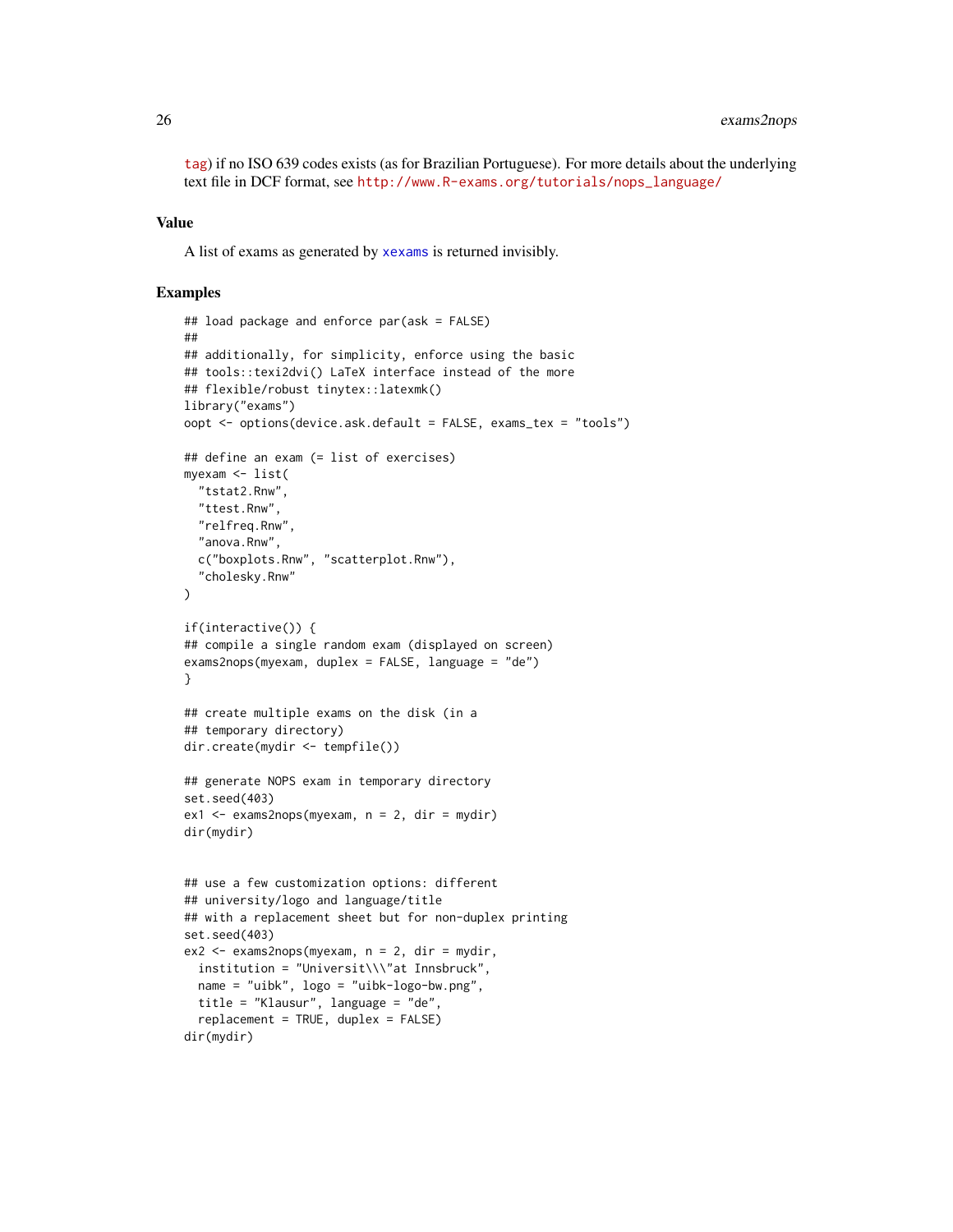#### <span id="page-26-0"></span>exams2openolat 27

```
options(exams_tex = oopt$exams_tex)
```
<span id="page-26-1"></span>exams2openolat *Generation of Exams for OpenOLAT*

#### **Description**

Automatic generation of exams in QTI 2.1 (or 1.2) with some tweaks optimized for OpenOLAT.

#### Usage

```
exams2openolat(file, n = 1L, dir = ".", name = "olattest",
qti = "2.1", converter = "pandoc-mathjax", table = TRUE,
maxattemps = 1, ...)
```
### Arguments

| file        | character. A specification of a (list of) exercise files.                                                                                                                              |
|-------------|----------------------------------------------------------------------------------------------------------------------------------------------------------------------------------------|
| n           | integer. The number of copies to be compiled from file.                                                                                                                                |
| dir         | character. The default is the current working directory.                                                                                                                               |
| name        | character. A name prefix for resulting exercises and ZIP file.                                                                                                                         |
| gti         | character indicating whether QTI "1.2" or "2.1" (default) should be generated.                                                                                                         |
| converter   | character passed on to make_exercise_transform_html, indicating the type of<br>converter from LaTeX/Markdown to HTML. Defaults to HTML with MathJax<br>(and OpenOLAT-specific fixups). |
| table       | logical or character. Should a dedicated table class be used in the HTML for<br>OpenOLAT? For details see below.                                                                       |
| maxattempts | integer. The maximum attempts for one question (must be smaller than 100000).                                                                                                          |
| $\ddotsc$   | arguments passed on to exams2qti12 or exams2qti21, respectively.                                                                                                                       |
|             |                                                                                                                                                                                        |

#### Details

exams2openolat is a convenience interface to [exams2qti12](#page-32-1) and [exams2qti21](#page-32-2) for generating either QTI 1.2 or 2.1 (default) output with some small tweaks for OpenOLAT. Specifically, the MathJax output from pandoc is post-processed as expected by OpenOLAT.

Dedicated table classes currently include: Full-width tables with borders ("b\_grid", "b\_border") or without ("b\_full", "b\_borderless"). Or regular tables without background color ("b\_middle") or with white grid and color background ("b\_gray", "b\_red", "b\_green", "b\_blue", "b\_yellow"). Setting table = TRUE corresponds to table = "b\_gray".

#### Value

exams2openolat returns a list of exams as generated by [xexams](#page-70-1).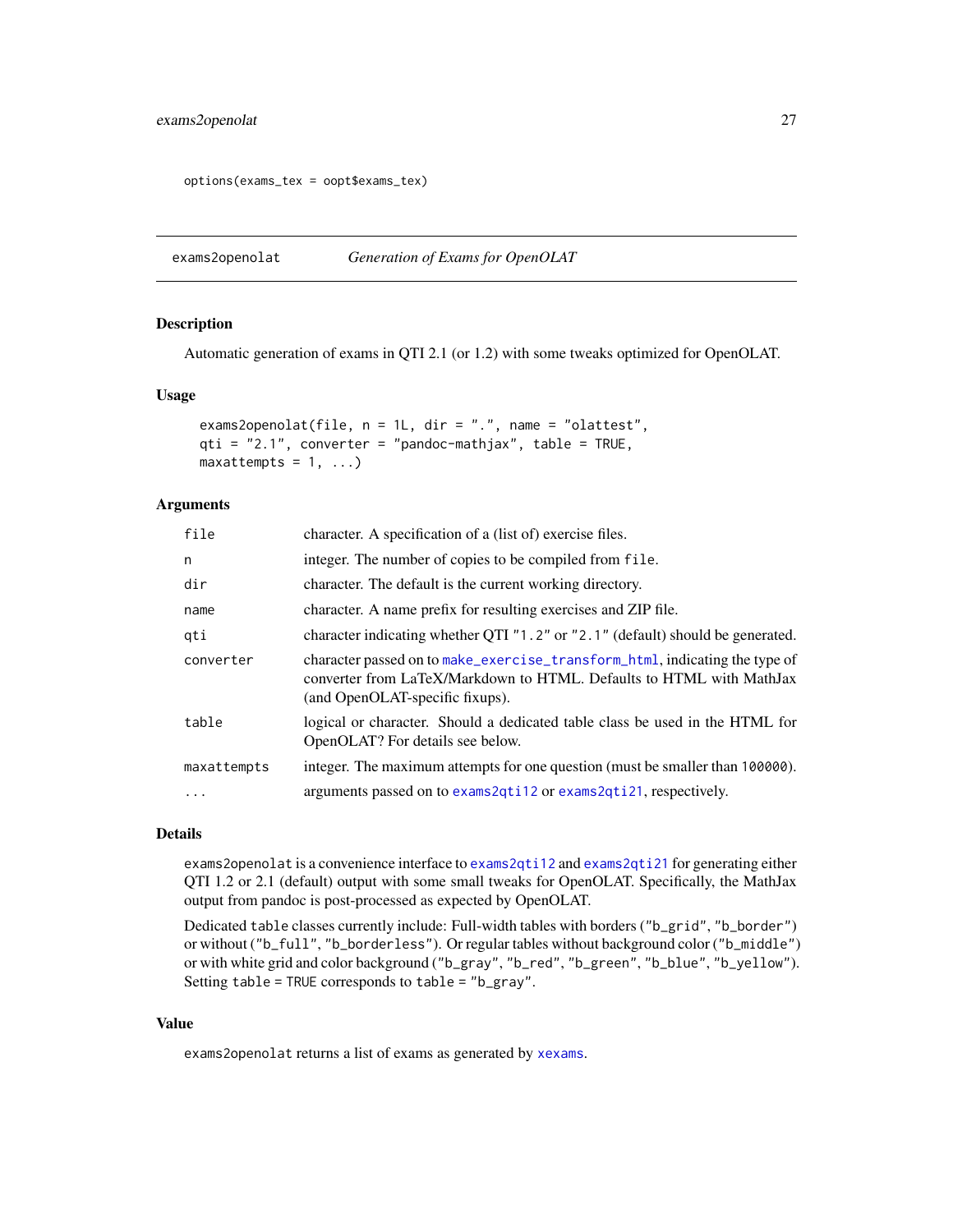#### <span id="page-27-0"></span>See Also

[exams2qti12](#page-32-1), [exams2qti21](#page-32-2)

#### Examples

```
## load package and enforce par(ask = FALSE)
library("exams")
options(device.ask.default = FALSE)
## define an exams (= list of exercises)
myexam <- list(
  "boxplots",
  c("tstat", "ttest", "confint"),
  c("regression", "anova"),
  c("scatterplot", "boxhist"),
  "relfreq"
)
## output directory
dir.create(mydir <- tempfile())
## generate .zip with OpenOLAT test in temporary directory
exams2openolat(myexam, n = 3, dir = mydir)
dir(mydir)
```
exams2pandoc *Generation of Exams via Pandoc*

#### Description

Automatic generation of exams via pandoc, by default in docx format.

#### Usage

```
exams2pandoc(file, n = 1L, nsamp = NULL, dir = ".",
  name = "pandoc", type = "docx", template = "plain.tex",
  question = "Question", solution = "Solution",
 header = list(Date = Sys.Date()), inputs = NULL, options = NULL,
quiet = TRUE, resolution = 100, width = 4, height = 4, svg = FALSE, encoding = "",
  edir = NULL, tdir = NULL, sdir = NULL, verbose = FALSE, points = NULL, \ldots)
```

| file | character. A specification of a (list of) exercise files. |
|------|-----------------------------------------------------------|
| n    | integer. The number of copies to be compiled from file.   |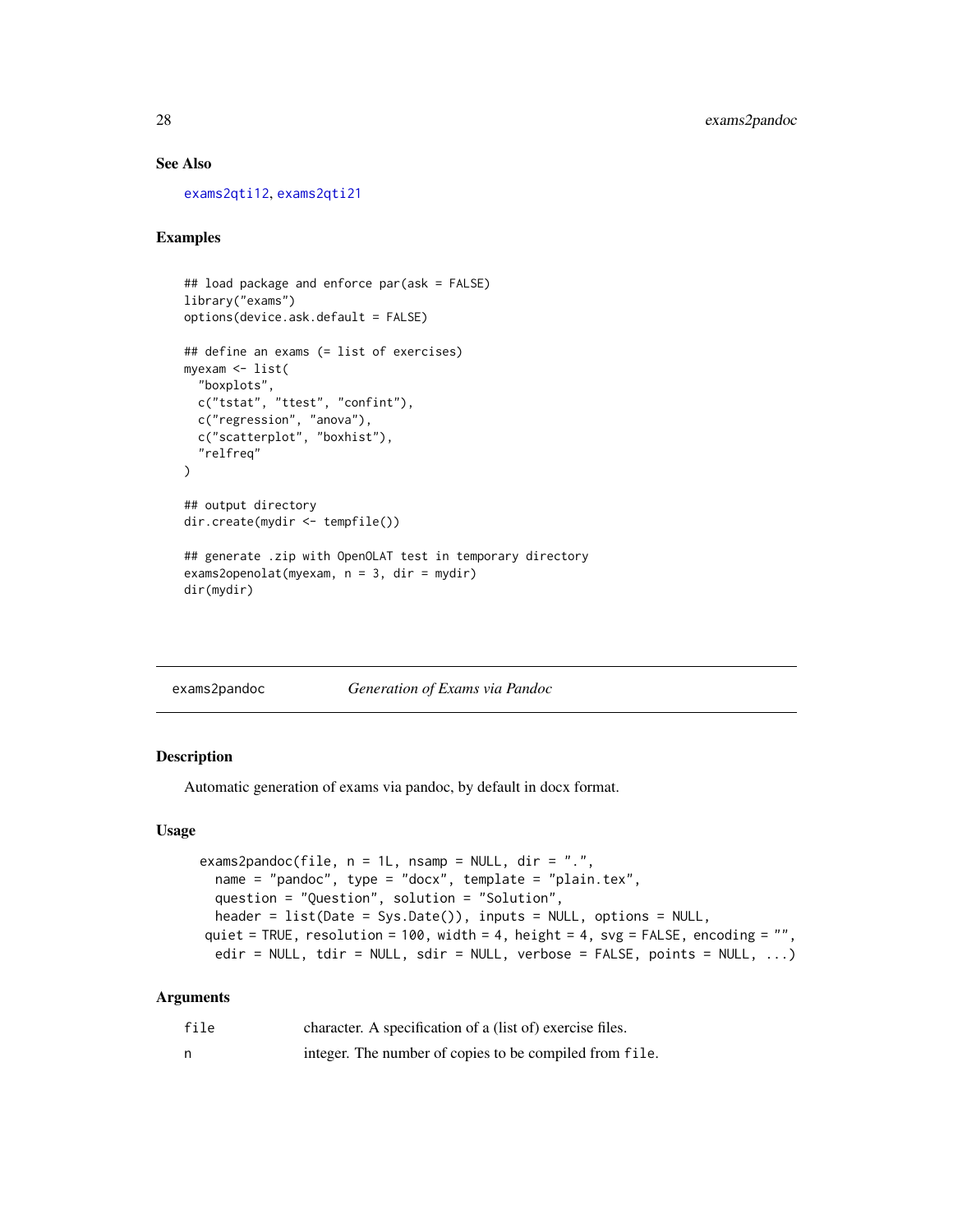| nsamp                     | integer. The number(s) of exercise files sampled from each list element of file.<br>Sampling without replacement is used if possible. (Only if some element of<br>nsamp is larger than the length of the corresponding element in file, sampling<br>with replacement is used.)                           |
|---------------------------|----------------------------------------------------------------------------------------------------------------------------------------------------------------------------------------------------------------------------------------------------------------------------------------------------------|
| dir                       | character specifying the output directory (default: current working directory). If<br>only a single HTML file is produced and no dir is explicitly specified, the file<br>is displayed in the browser rather than saved in dir.                                                                          |
| name                      | character. A name prefix for resulting exercises.                                                                                                                                                                                                                                                        |
| type                      | character. The file type to convert to using pandoc. The default is "docx" (but<br>other choices are also supported, e.g., "odt", "html", "markdown" etc.).                                                                                                                                              |
| template                  | character. A specification of a template in either LaTeX, HTML, or Markdown<br>format. The default is to use the "plain. tex" file provided but an alternative<br>"plain.html" is also available.                                                                                                        |
| question                  | character or logical. Should the question be included in the output? If question<br>is a character it will be used as a header for resulting questions.                                                                                                                                                  |
| solution                  | character or logical, see argument question.                                                                                                                                                                                                                                                             |
| header                    | list. A list of named character strings (or functions generating such) to be sub-<br>stituted in the template.                                                                                                                                                                                           |
| inputs                    | character. Names of files that are needed as inputs for the template (e.g., im-<br>ages, headers). Either the full path must be given or the file needs to be in edir.                                                                                                                                   |
| options                   | character. A string of options to be passed on to pandoc_convert.                                                                                                                                                                                                                                        |
| quiet                     | logical. Should output be suppressed when calling xweave?                                                                                                                                                                                                                                                |
| resolution, width, height |                                                                                                                                                                                                                                                                                                          |
|                           | numeric. Options for rendering PNG (or SVG) graphics passed to xweave.                                                                                                                                                                                                                                   |
| svg                       | logical. Should graphics be rendered in SVG or PNG (default)?                                                                                                                                                                                                                                            |
| encoding                  | character, passed to xweave.                                                                                                                                                                                                                                                                             |
| edir                      | character specifying the path of the directory (along with its sub-directories) in<br>which the files in file are stored (see also xexams).                                                                                                                                                              |
| tdir                      | character specifying a temporary directory, by default this is chosen via tempfile.<br>Note that this is cleaned up and potentially temporary files are deleted.                                                                                                                                         |
| sdir                      | character specifying a directory for storing supplements, by default this is cho-<br>sen via tempfile.                                                                                                                                                                                                   |
| verbose                   | logical. Should information on progress of exam generation be reported?                                                                                                                                                                                                                                  |
| points                    | integer. How many points should be assigned to each exercise? Note that this<br>argument overules any exercise points that are provided within the expoints<br>tags of the exercise files (if any). The vector of points supplied should either<br>have length 1 or the number of exercises in the exam. |
|                           | currently not used.                                                                                                                                                                                                                                                                                      |

#### Details

exams2pandoc can generate exams in various output formats (by default docx) using [xexams](#page-70-1) and [pandoc\\_convert](#page-0-0). It proceeds by (1) calling [xweave](#page-73-1) on each exercise, (2) reading the resulting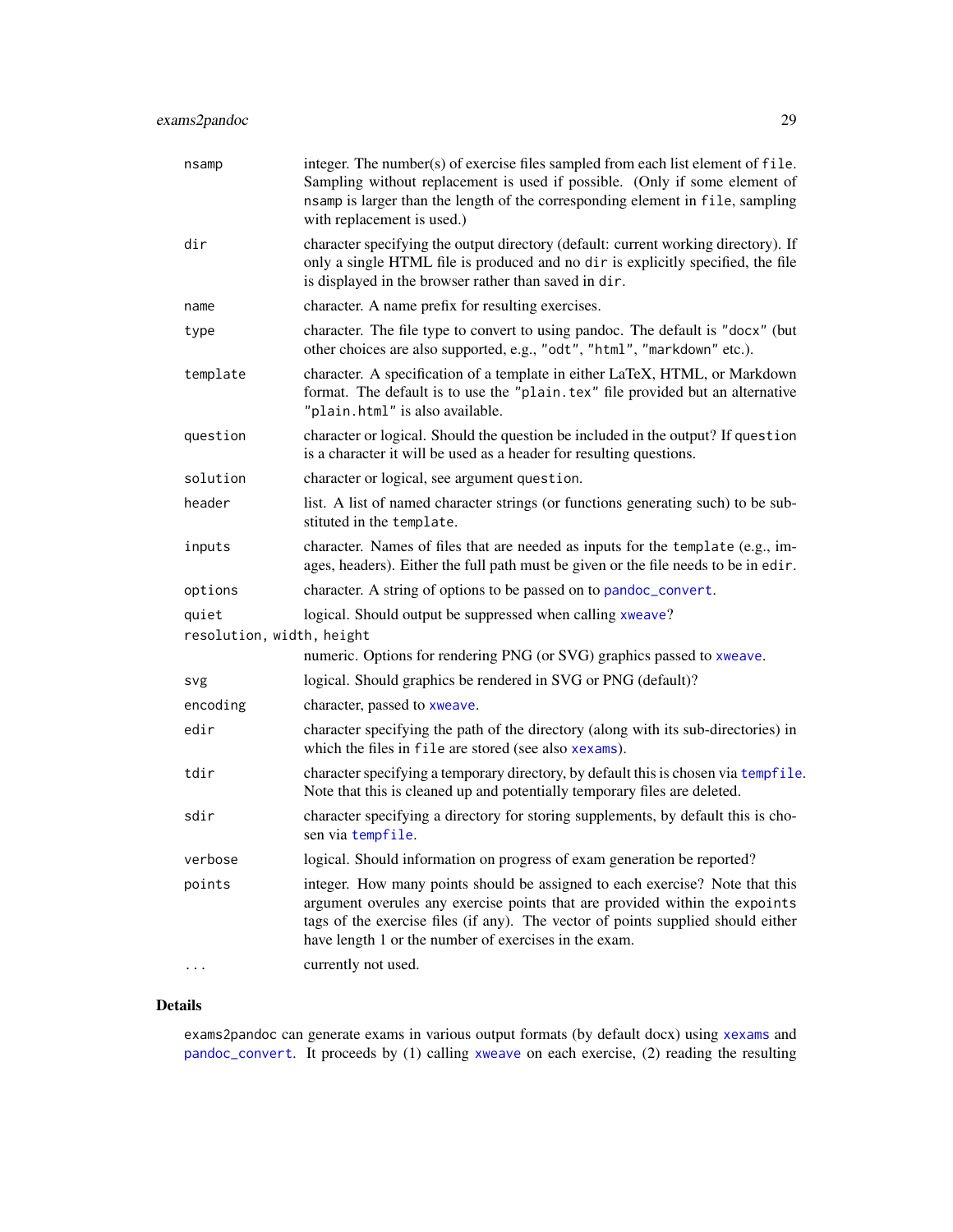LaTeX or Markdown code, (3) transforming the code to the markup of some exam template (either LaTeX, HTML, or Markdown), (4) embedding the code in a template and converting it to the desired output format using pandoc.

For steps (1) and (2) the standard drivers in xexams are used.

For step (3) a suitable transformation function is set up on the fly using [make\\_exercise\\_transform\\_pandoc](#page-12-1). Depending on which format the template uses (LaTeX or HTML or Markdown) the transformation may or may not be trivial.

For step (4) all exercises are inserted into the template (and also replacing certain additional tags from header) and then [pandoc\\_convert](#page-0-0) is used to convert to the desired output format (one file for each exam). In principle, all output types of pandoc are supported, but most of them have not been tested. (The main motivation for exams2pandoc was the generation of "docx" or "odt" files.)

#### Value

exams2pandoc returns a list of exams as generated by [xexams](#page-70-1).

#### See Also

[xexams](#page-70-1), [pandoc\\_convert](#page-0-0)

#### Examples

```
## load package and enforce par(ask = FALSE)
options(device.ask.default = FALSE)
## define an exams (= list of exercises)
myexam <- list(
  "boxplots",
 c("tstat", "ttest", "confint"),
 c("regression", "anova"),
 c("scatterplot", "boxhist"),
  "relfreq"
\lambda## output directory
dir.create(mydir <- tempfile())
## compile two docx and odt versions each
set.seed(1090)
exams2pandoc(myexam, n = 2, dir = mydir, type = "docx")
set.seed(1090)
exams2pandoc(myexam, n = 2, dir = mydir, type = "odt")
```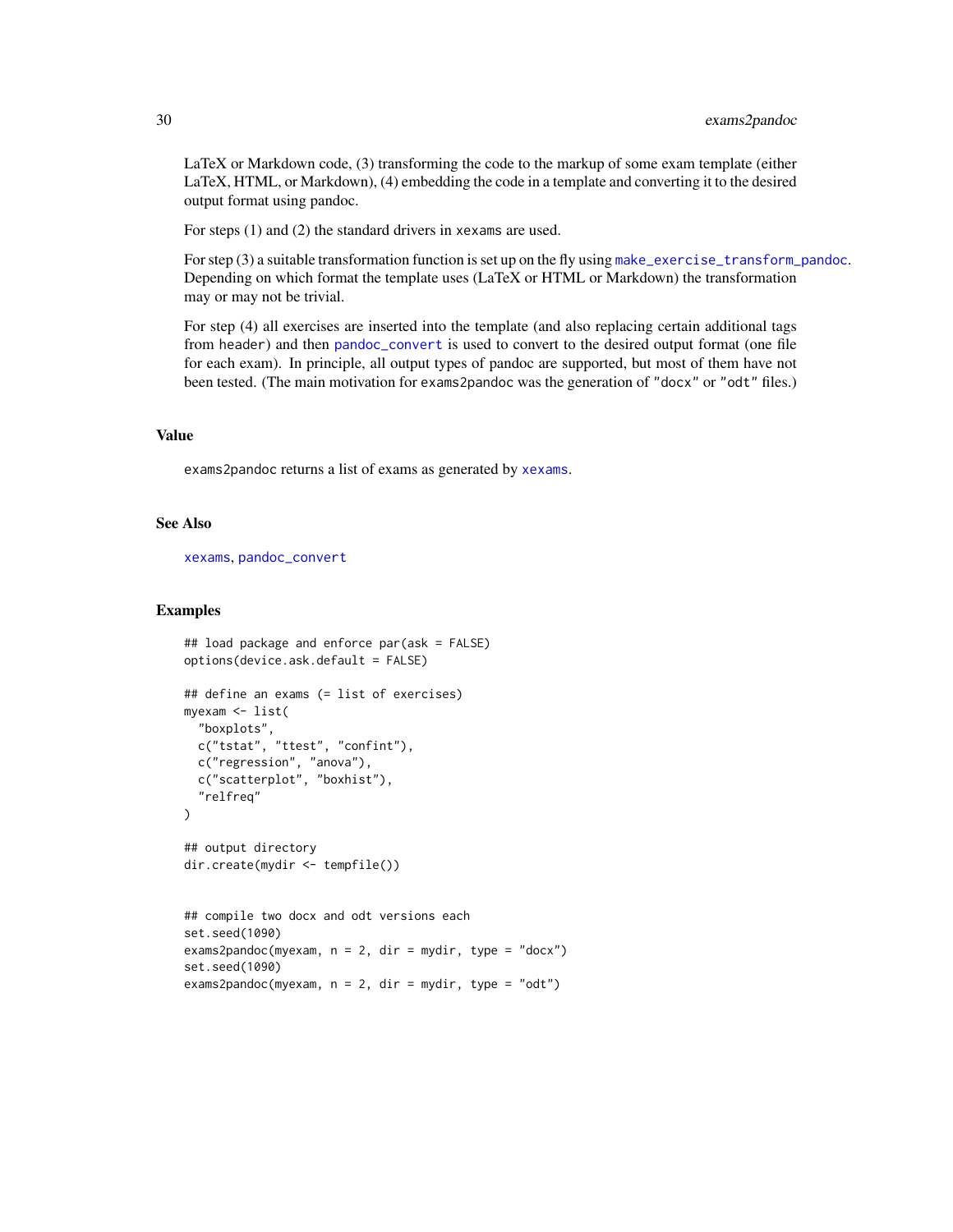<span id="page-30-1"></span><span id="page-30-0"></span>

#### Description

Automatic generation of exams in PDF format.

#### Usage

```
exams2pdf(file, n = 1L, nsamp = NULL, dir = ".", template = NULL,
  inputs = NULL, header = list(Date = Sys.Date()), name = NULL,
  control = NULL, encoding = "", quiet = TRUE, transform = NULL,
  edir = NULL, tdir = NULL, sdir = NULL, texdir = NULL,
  verbose = FALSE, points = NULL, seed = NULL, ...make_exams_write_pdf(template = "plain", inputs = NULL,
  header = list(Date = Sys.Date()), name = NULL, encoding = "",
  quiet = TRUE, control = NULL, texdir = NULL)
```

| file     | character. A specification of a (list of) exercise files.                                                                                                                                                                                                                               |
|----------|-----------------------------------------------------------------------------------------------------------------------------------------------------------------------------------------------------------------------------------------------------------------------------------------|
| n        | integer. The number of copies to be compiled from file.                                                                                                                                                                                                                                 |
| nsamp    | integer. The number(s) of exercise files sampled from each list element of file.<br>Sampling without replacement is used if possible. (Only if some element of<br>nsamp is larger than the length of the corresponding element in file, sampling<br>with replacement is used.)          |
| dir      | character specifying the output directory (default: current working directory). If<br>only a single PDF file is produced and no dir is explicitly specified, the file is<br>displayed on the screen rather than saved in dir.                                                           |
| template | character. A specification of a LaTeX template. The package currently pro-<br>vides "exam", "solution", "plain", among others. The default is to use the<br>"plain. tex" file unless there are Rmd exercises in file for which "plain8. tex"<br>is used. For further details see below. |
| inputs   | character. Names of files that are needed as inputs during LaTeX compilation<br>(e.g., style files, headers). Either the full path must be given or the file needs to<br>be in edir.                                                                                                    |
| header   | list. A list of further options to be passed to the LaTeX files.                                                                                                                                                                                                                        |
| name     | character. A name prefix for resulting exercises, by default chosen based on<br>template.                                                                                                                                                                                               |
| control  | A list of control arguments for the appearance of multiple choice results (see<br>details).                                                                                                                                                                                             |
| encoding | character, passed to xweave.                                                                                                                                                                                                                                                            |
| quiet    | logical. Should output be suppressed when calling xweave and texi2dvi.                                                                                                                                                                                                                  |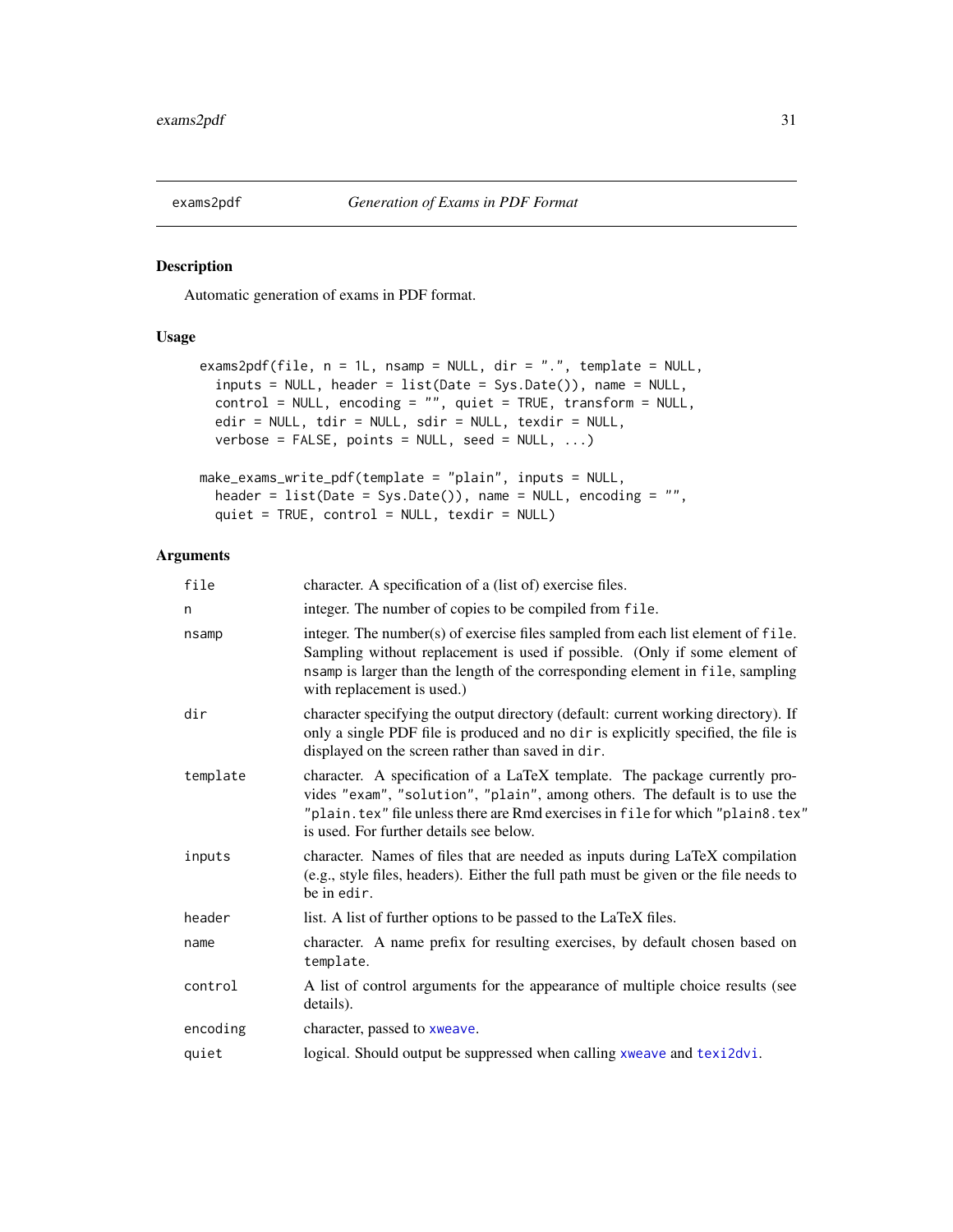| character specifying the path of the directory (along with its sub-directories) in<br>edir<br>which the files in file are stored (see also xexams).<br>character specifying a temporary directory, by default this is chosen via tempfile.<br>tdir<br>Note that this is cleaned up and potentially temporary files are deleted.<br>character specifying a directory for storing supplements, by default this is cho-<br>sdir<br>sen via tempfile.<br>character specifying a directory for running texi2dvi in. By default this is<br>texdir |  |
|---------------------------------------------------------------------------------------------------------------------------------------------------------------------------------------------------------------------------------------------------------------------------------------------------------------------------------------------------------------------------------------------------------------------------------------------------------------------------------------------------------------------------------------------|--|
|                                                                                                                                                                                                                                                                                                                                                                                                                                                                                                                                             |  |
|                                                                                                                                                                                                                                                                                                                                                                                                                                                                                                                                             |  |
|                                                                                                                                                                                                                                                                                                                                                                                                                                                                                                                                             |  |
| chosen via tempfile (and deleted again) but, if specified by the user, the tem-<br>porary LaTeX files from the last iteration are preserved and not deleted. This is<br>intended especially for debugging purposes.                                                                                                                                                                                                                                                                                                                         |  |
| logical. Should information on progress of exam generation be reported?<br>verbose                                                                                                                                                                                                                                                                                                                                                                                                                                                          |  |
| integer. How many points should be assigned to each exercise? Note that this<br>points<br>argument overules any exercise points that are provided within the expoints<br>tags of the exercise files (if any). The vector of points supplied should either<br>have length 1 or the number of exercises in the exam.                                                                                                                                                                                                                          |  |
| integer matrix or logical. Either NULL (default), logical, or a matrix of random<br>seed<br>seeds for each possible exercise to be set prior to calling driver@sweave. If<br>NULL no random seeds are set. If a matrix, the number of rows must be n and<br>the number of columns must correspond to unlist(file). If TRUE a suitable<br>matrix of seeds is sampled.                                                                                                                                                                        |  |
| further arguments passed on to xweave.<br>.                                                                                                                                                                                                                                                                                                                                                                                                                                                                                                 |  |

#### Details

exams2pdf is a more flexible re-implementation of the old (version 1) [exams](#page-1-1) function (Gruen and Zeileis 2009), using the new extensible [xexams](#page-70-1) framework (Zeileis et al. 2014). A detailed introduction is provided in vignette("exams",package = "exams"), also pointing out relative advantages of the new interface.

exams2pdf proceeds by using make\_exams\_write\_pdf to set up a custom driver\$write function on the fly before calling xexams. This custom driver combines each exams with the desired template (and inputs etc.) and then calls [texi2dvi](#page-0-0) on the resulting LaTeX file to produce PDF output. For a single exam  $(n = 1)$  the resulting PDF is displayed on screen (unless dir is explicitly specified) while for  $n > 1$  the PDF files are stored in the output directory dir.

The argument control is specified by a named list, currently with elements mchoice. symbol and cloze.collapse. mchoice.symbol has to be a character vector with elements True and False, specifying the symbol used for the questionnaire output in the final PDF file. cloze.collapse specifies the character used for collapsing mchoice/schoice alternatives within a cloze exercise. By default, these are separated by " / " but with cloze.collapse = "\\\\" each alternative would be in a new line. Finally, cloze.collapse = "enumerate" can also be used which employs a nested enumerate environment. In the latter case, the questionnaire uses exclozechoice rather than exmchoice (see exam.tex or solution.tex for an illustration.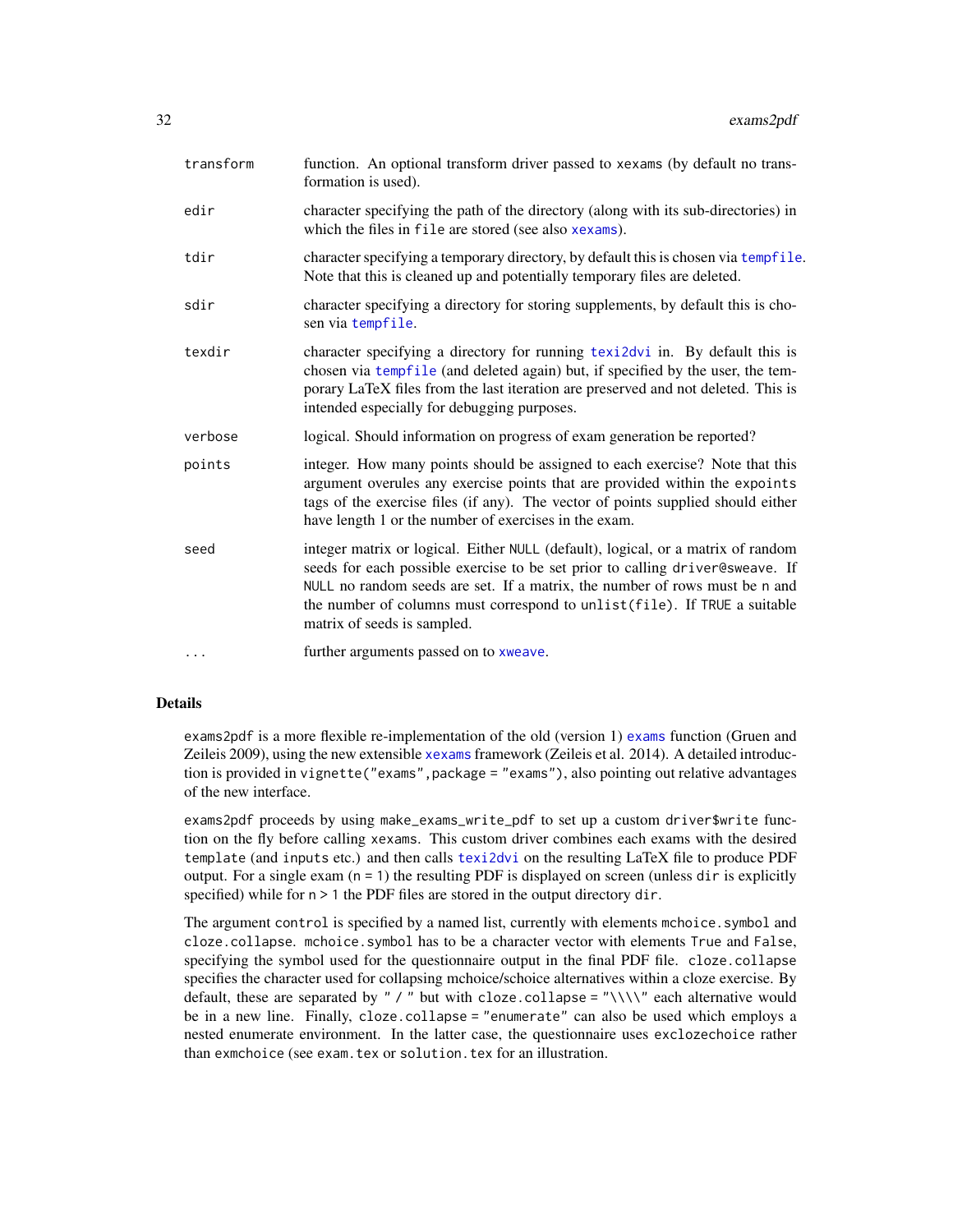#### <span id="page-32-0"></span>Value

exams2pdf returns a list of exams as generated by [xexams](#page-70-1).

make\_exams\_write\_pdf returns a function that is suitable for being supplied as driver\$write to [xexams](#page-70-1).

#### References

Gruen B, Zeileis A (2009). Automatic Generation of Exams in R. *Journal of Statistical Software*, 29(10), 1–14. <http://www.jstatsoft.org/v29/i10/>.

Zeileis A, Umlauf N, Leisch F (2014). Flexible Generation of E-Learning Exams in R: Moodle Quizzes, OLAT Assessments, and Beyond. *Journal of Statistical Software*, 58(1), 1–36. [http:](http://www.jstatsoft.org/v58/i01/) [//www.jstatsoft.org/v58/i01/](http://www.jstatsoft.org/v58/i01/).

#### See Also

[xexams](#page-70-1), [exams](#page-1-1), [texi2dvi](#page-0-0)

#### Examples

```
## load package and enforce par(ask = FALSE)
##
## additionally, for simplicity, enforce using the basic
## tools::texi2dvi() LaTeX interface instead of the more
## flexible/robust tinytex::latexmk()
library("exams")
oopt <- options(device.ask.default = FALSE, exams_tex = "tools")
if(interactive()) {
## compile a single random exam (displayed on screen)
exams2pdf(list(
  "boxplots",
 c("tstat", "ttest", "confint"),
 c("regression", "anova"),
 "scatterplot",
 "relfreq"
))
}
options(exams_tex = oopt$exams_tex)
```
<span id="page-32-1"></span>exams2qti12 *Generation of Exams in IMS QTI 1.2 and 2.1 Format*

#### <span id="page-32-2"></span>Description

Automatic generation of exams in IMS QTI 1.2 and 2.1 format.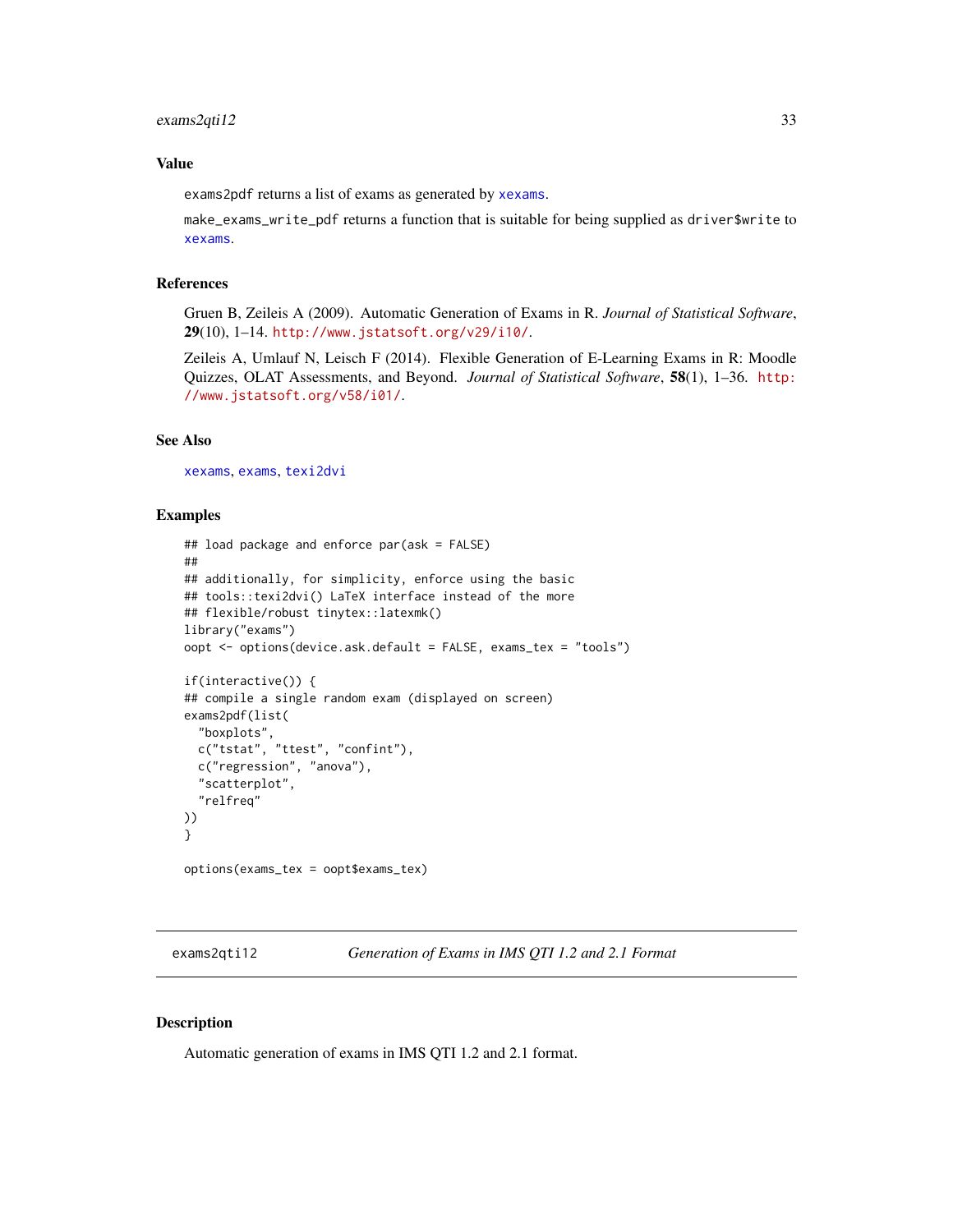Usage

```
exams2qti12(file, n = 1L, nsamp = NULL, dir = ".",
 name = NULL, quiet = TRUE, edir = NULL,
 tdir = NULL, sdir = NULL, verbose = FALSE,
 resolution = 100, width = 4, height = 4, svg = FALSE, encoding = ",
 num = NULL, mchoice = NULL,
 schoice = mchoice, string = NULL, cloze = NULL,
 template = "qtil2", duration = NULL,stitle = "Exercise", ititle = "Question",
 adescription = "Please solve the following exercises.",
 sdescription = "Please answer the following question.",
 maxattempts = 1, cutvalue = 0, solutionswitch = TRUE,
 zip = TRUE, points = NULL,
 eval = list(partial = TRUE, negative = FALSE),converter = NULL, xmlcollapse = FALSE,
 flavor = c("plain", "openolat", "canvas"), ...exams2qti21(file, n = 1L, nsamp = NULL, dir = ".",
 name = NULL, quiet = TRUE, edir = NULL,
 tdir = NULL, sdir = NULL, verbose = FALSE,
 resolution = 100, width = 4, height = 4, svg = FALSE, encoding = ",
 num = NULL, mchoice = NULL,
 schoice = mchoice, string = NULL, cloze = NULL,
 template = "qti21", duration = NULL,
 stitle = "Exercise", ititle = "Question",
 adescription = "Please solve the following exercises.",
 sdescription = "Please answer the following question.",
 maxattempts = 1, cutvalue = 0, solutionswitch = TRUE,
 zip = TRUE, points = NULL,eval = list(partial = TRUE, negative = FALSE),converter = NULL, base64 = TRUE, mode = "hex", \dots)
make_itembody_qti12(rtiming = FALSE, shuffle = FALSE,
 rshuffle = shuffle, minnumber = NULL, maxnumber = NULL,
 defaultval = NULL, minvalue = NULL, maxvalue = NULL,
 cutvalue = NULL, enumerate = TRUE, digits = NULL,
 tolerance = is.null(digits), maxchars = 12,
 eval = list(partial = TRUE, negative = FALSE),
 fix_num = TRUE, flavor = "plain")
make_itembody_qti21(shuffle = FALSE, defaultval = NULL,
 minvalue = NULL, maxvalue = NULL, enumerate = TRUE,
 digits = NULL, tolerance = is.null(digits), maxchars = 12,
 eval = list(partial = TRUE, negative = FALSE),
 solutionswitch = TRUE)
```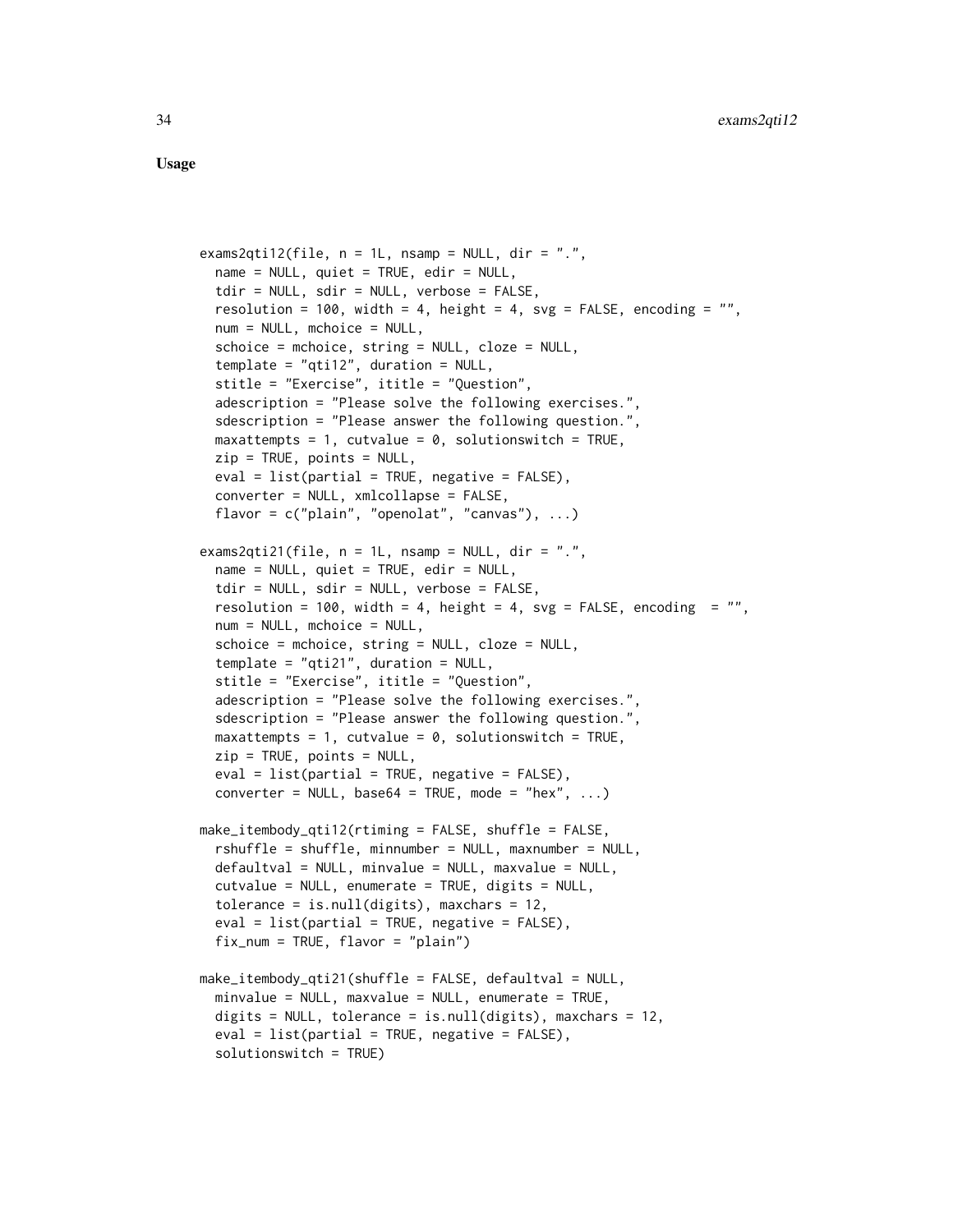# exams2qti12 35

| file                            | character. A specification of a (list of) exercise files.                                                                                                                                                                                                                                                                                                                        |
|---------------------------------|----------------------------------------------------------------------------------------------------------------------------------------------------------------------------------------------------------------------------------------------------------------------------------------------------------------------------------------------------------------------------------|
| n                               | integer. The number of copies to be compiled from file.                                                                                                                                                                                                                                                                                                                          |
| nsamp                           | integer. The number(s) of exercise files sampled from each list element of file.<br>Sampling without replacement is used if possible. (Only if some element of<br>nsamp is larger than the length of the corresponding element in file, sampling<br>with replacement is used.)                                                                                                   |
| dir                             | character. The default is the current working directory.                                                                                                                                                                                                                                                                                                                         |
| name                            | character. A name prefix for resulting exercises and ZIP file.                                                                                                                                                                                                                                                                                                                   |
| quiet                           | logical. Should output be suppressed when calling xweave?                                                                                                                                                                                                                                                                                                                        |
| edir                            | character specifying the path of the directory (along with its sub-directories) in<br>which the files in file are stored (see also xexams).                                                                                                                                                                                                                                      |
| tdir                            | character specifying a temporary directory, by default this is chosen via tempfile.<br>Note that this is cleaned up and potentially temporary files are deleted.                                                                                                                                                                                                                 |
| sdir                            | character specifying a directory for storing supplements, by default this is cho-<br>sen via tempfile.                                                                                                                                                                                                                                                                           |
| verbose                         | logical. Should information on progress of exam generation be reported?                                                                                                                                                                                                                                                                                                          |
| resolution, width, height       |                                                                                                                                                                                                                                                                                                                                                                                  |
|                                 | numeric. Options for rendering PNG (or SVG) graphics passed to xweave.                                                                                                                                                                                                                                                                                                           |
| svg                             | logical. Should graphics be rendered in SVG or PNG (default)?                                                                                                                                                                                                                                                                                                                    |
| encoding                        | character, passed to xweave.                                                                                                                                                                                                                                                                                                                                                     |
| num                             | function or named list applied to numerical (i.e., type num) questions. If num is<br>a function, num will be used for generating the item body of the question, see<br>function make_itembody_qti12() (or make_itembody_qti21()). If num is a<br>named list, these arguments will be passed to function make_itembody_qti12()<br>(or make_itembody_qti21() using exams2qti21()). |
| mchoice, schoice, string, cloze |                                                                                                                                                                                                                                                                                                                                                                                  |
|                                 | function or named list applied to multiple choice, single choice, string, and cloze<br>questions (i.e., type mchoice, schoice, string, and cloze), respectively. See<br>argument num for more details.                                                                                                                                                                           |
| template                        | character. The IMS QTI 1.2 or 2.1 template that should be used. Currently, the<br>package provides "qti12.xml" and "qti21.xml".                                                                                                                                                                                                                                                  |
| duration                        | integer. Set the duration of the exam in minutes.                                                                                                                                                                                                                                                                                                                                |
| stitle                          | character. A title that should be used for the sections. May be a vector of length<br>1 to use the same title for each section, or a vector containing different section<br>titles.                                                                                                                                                                                              |
| ititle                          | character. A title that should be used for the assessment items. May be a vector<br>of length 1 to use the same title for each item, or a vector containing different<br>item titles. Note that the maximum of different item titles is the number of<br>sections/questions that are used for the exam.                                                                          |
| adescription                    | character. Description (of length 1) for the overall assessment (i.e., exam).                                                                                                                                                                                                                                                                                                    |
| sdescription                    | character. Vector of descriptions for each section.                                                                                                                                                                                                                                                                                                                              |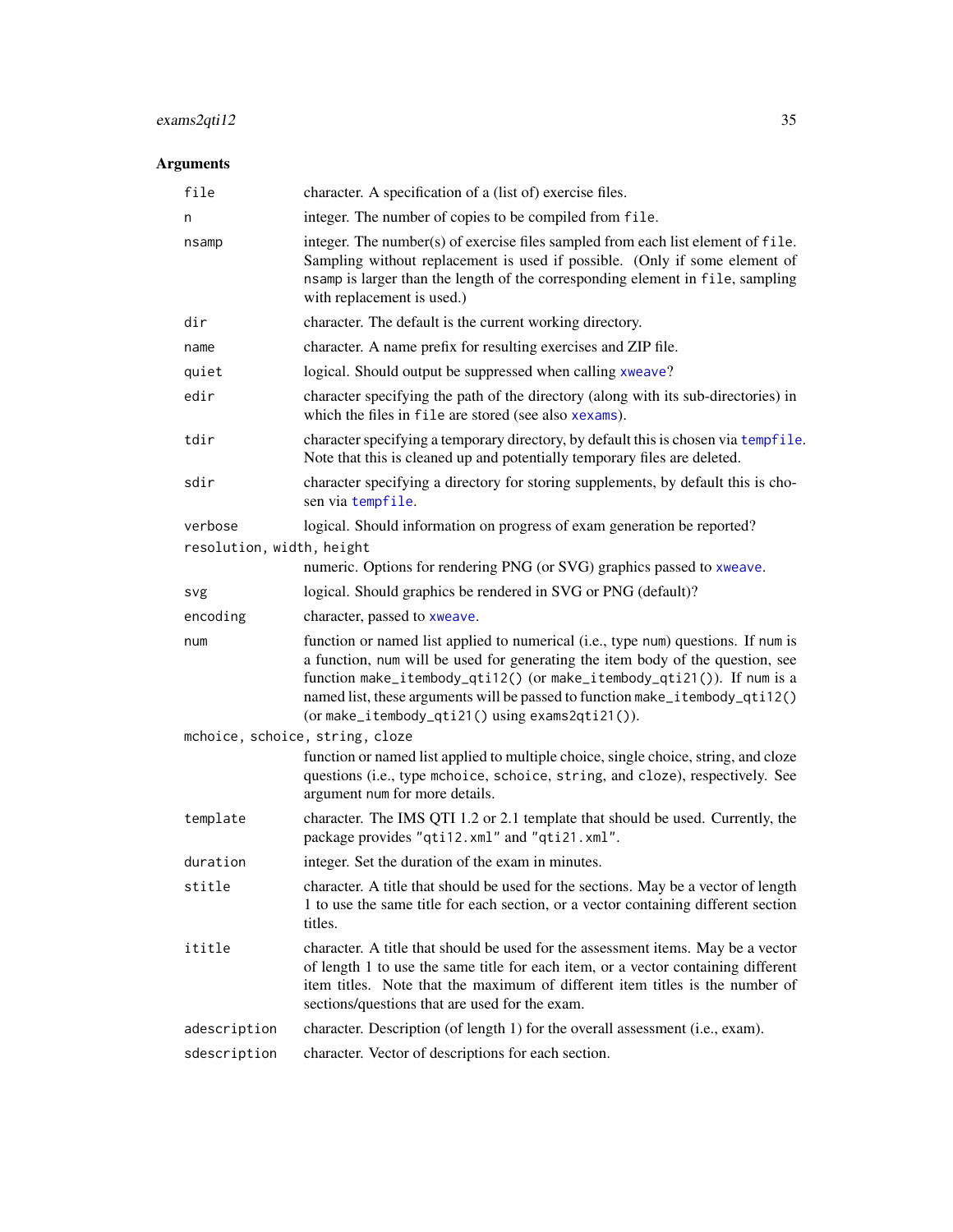| integer. The maximum attempts for one question, may also be set to Inf.                                                                                                                                                                                                                                                                                                                            |
|----------------------------------------------------------------------------------------------------------------------------------------------------------------------------------------------------------------------------------------------------------------------------------------------------------------------------------------------------------------------------------------------------|
| numeric. The cutvalue at which the exam is passed.                                                                                                                                                                                                                                                                                                                                                 |
| solutionswitch logical. Should the question/item solutionswitch be enabled? In OLAT this<br>means that the correct solution is shown after an incorrect solution was entered<br>by an examinee (i.e., this is typically only useful if maxattempts $= 1$ ).                                                                                                                                        |
| logical. Should the resulting XML file (plus supplements) be zipped?                                                                                                                                                                                                                                                                                                                               |
| integer. How many points should be assigned to each exercise? Note that this ar-<br>gument overules any exercise points that are provided within an "\expoints{}"<br>tag in the . Rnw file. The vector of points supplied is expanded to the number of<br>exercises in the exam.                                                                                                                   |
| named list, specifies the settings for the evaluation policy, see function exams_eval.                                                                                                                                                                                                                                                                                                             |
| logical. Should supplementary files be embedded using Base 64 coding? Ar-<br>gument base64 may also be a character vector of file suffixes that should be<br>encoded, e.g. $base64 = c("png", "rda")$ will only encode PNG images and<br>binary . rda files. If set to NULL only image files will be encoded.                                                                                      |
| character. See function tth.<br>rtiming, shuffle, rshuffle, minnumber, maxnumber, defaultval, minvalue, maxvalue<br>arguments used for IMS QTI 1.2 item construction, for details see the XML<br>specification (see IMS Global Learning Consortium, Inc. 2012), especially Sec-<br>tion 4. Genereting IMS QTI 2.1 items using exams 2qti 21() the arguments have<br>similar meaning.               |
| logical. Insert potential solutions in enumerated list?                                                                                                                                                                                                                                                                                                                                            |
| integer. How many digits should be used for num exercises?                                                                                                                                                                                                                                                                                                                                         |
| logical. Should tolerance intervals be used for checking if the supplied num<br>answer/number is correct? The default is to use tolerance intervals if digits =<br>NULL.                                                                                                                                                                                                                           |
| numeric. Lower bound for the number of characters in fill-in-blank fields. The<br>actual number of characters is selected as the maximum number of characters of<br>this value and the actual solution.                                                                                                                                                                                            |
| logical. This is a special flag to enable/force the display of the correct solutions<br>for numeric exercises/answers as well as to obtain results when archiving tests.<br>Note that this is a workaround, which works e.g. within OLAT.                                                                                                                                                          |
| character. Argument passed on to make_exercise_transform_html. The de-<br>fault for converter is set to "ttm" unless there are Rmd exercises in file where<br>"pandoc" is used.                                                                                                                                                                                                                    |
| logical or character. Should line breaks be collapsed in the XML code. If TRUE<br>everything is collapsed with spaces ("") but other collapse characters could be<br>supplied.                                                                                                                                                                                                                     |
| character. Which QTI 1.2 "flavor" should be used? Some learning management<br>systems require that the QTI XML tags are used in a rather specific and idiosyn-<br>cratic way. Typically, users should not set this argument directly but use the<br>convenience interfaces exams2canvas or exams2openolat instead (which use<br>the flavor argument internally along with further customizations). |
| further arguments passed on to make_exercise_transform_html.                                                                                                                                                                                                                                                                                                                                       |
|                                                                                                                                                                                                                                                                                                                                                                                                    |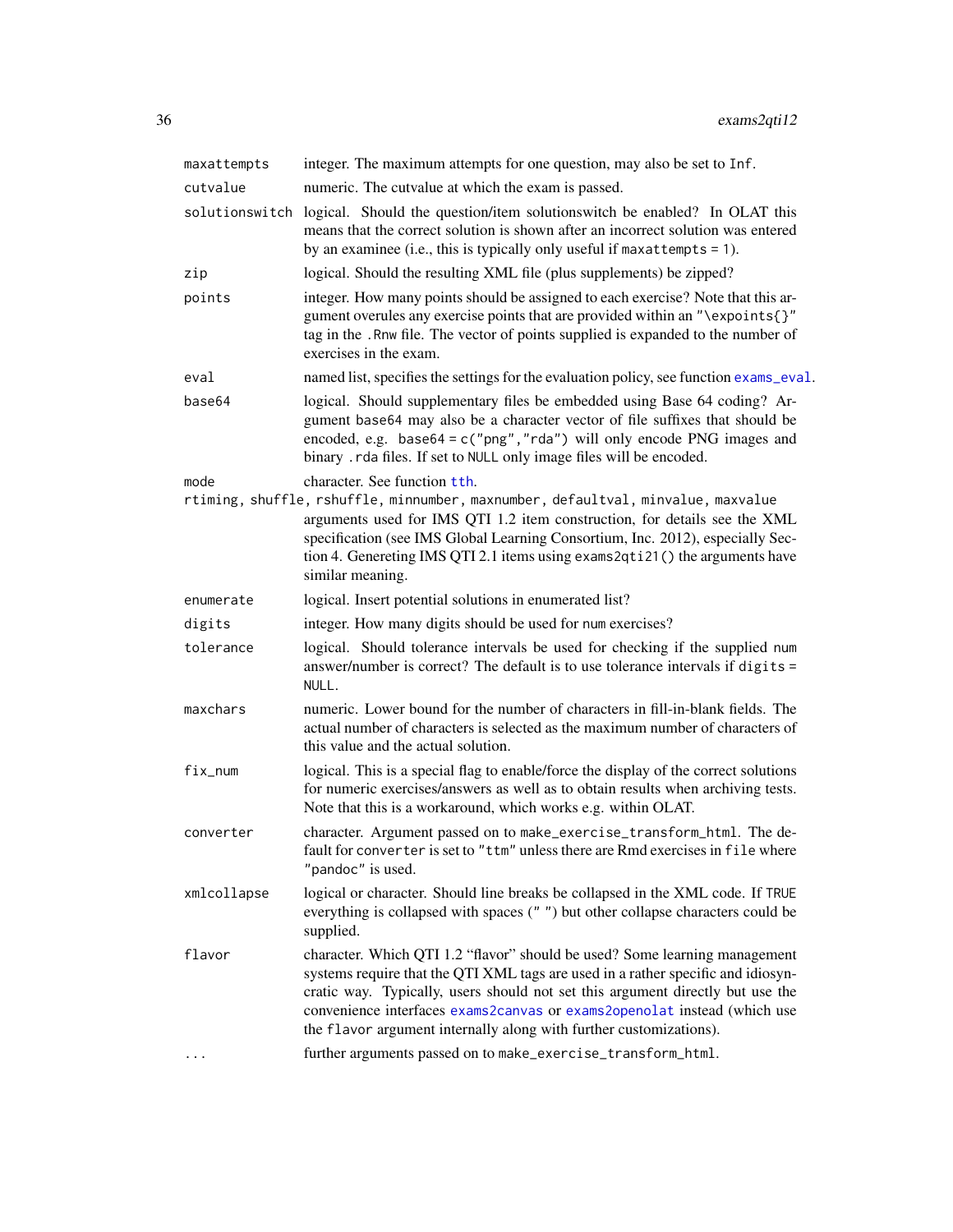#### exams2qti12 37

#### Details

The Question  $\&$  Test Interoperability (OTI) is an international XML standard for specifying elearning tests (IMS Global Learning Consortium, Inc. 2012ab). The standard evolved over various versions with the first release culminating in the QTI 1.2 standard and the stable version of the second release currently at QTI 2.1. While both versions share many similarities, they differ in many details. Hence, separate functions exams2qti12 and exams2qti21 are provided. The former has already been thoroughly tested and the latter is still in beta testing stage and might change in future releases.

exams2qti12 produces a .zip file that may be uploaded (e.g. in OLAT). This includes the final XML file of the exam/assessment as well as possible supplement folders that include images, data sets etc. used for the exam. It proceeds by (1) calling [xweave](#page-73-0) on each exercise, (2) reading the resulting LaTeX code, (3) transforming the LaTeX code to HTML, and (4) embedding the HTML code in a XML file using the IMS QTI 1.2 standards for assessments and question items.

For steps (1) and (2) the standard drivers in xexams are used. In step (3), a suitable transformation function is set up on the fly using make\_exercise\_transform\_html, see also the details section in [exams2html](#page-12-0).

For step (4), the function will cycle through all questions and exams to generate the final XML file in IMS QTI 1.2 standard. Therefore, each question will be included in the XML as one section. The replicates of each question will be written as question items of the section.

The function uses the XML template for IMS QTI 1.2 assessments and items to generate the exam (per default, this is the XML file qti12.xml provided in the xml folder of this package). The assessment template must provide one section including one item. exams2qti12 will then use the single item template to generate all items, as well as the assessment and section specifications set within the template.

The default template will generate exams/assessments that sample one replicate of a question/item for each section. The usual procedure in exam/assessment generation would be to simply copy \& paste the XML template of the package and adapt it to the needs of the user. Note that all specifiers that have a leading ## in the XML template will be replaced by suitable code in exams2qti12 and should always be provided in the template. I.e., the user may add additional tags to the XML template or modify certain specifications, like the number of replicates/items that should be sampled for each section etc.

Per default, the individual question/item bodies are generated by function make\_itembody\_qti12, i.e. make\_itembody\_qti12 checks the type of the question and will produce suitable XML code. Note that for each question type, either the arguments of make\_itembody\_qti12 may be set within num, mchoice, schoice, string and cloze in exams2qti12, by providing a named list of specifications that should be used, or for each questiontype, a function that produces the item body XML code may be provided to num, mchoice, schoice, string and cloze. E.g., mchoice = list(shuffle = TRUE) will force only multiple choice questions to have a shuffled answerlist.

Note that in OLAT/OpenOLAT num exercises are not officially supported but in fact work correctly. The only drawback is that in certain settings the correct solution is not shown at the end of the assessment (although it is used for all internal computations). Therefore, two workarounds are implemented. Either fix\_num can be set to TRUE (default), then a fix is added by double-checking the result, or digits can be set to a fixed value (e.g., digits = 2). In the latter case, the num exercise is represented by a string. Then the answer must be provided exactly to the decimal places specified (e.g., if the exact solution is 16.4562, then the correct answer in the test will be "16.46", i.e., a character string of 5 characters).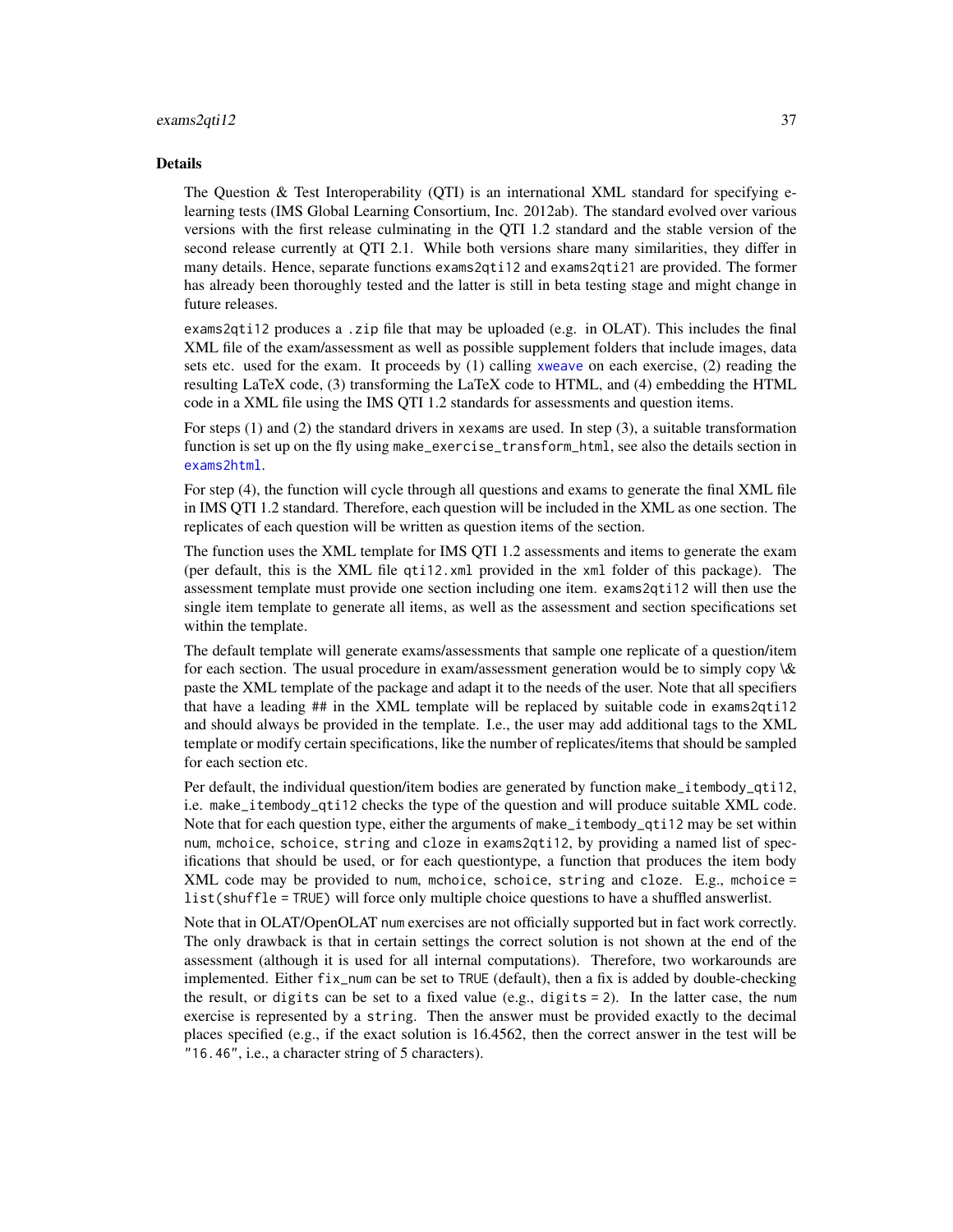Generating exams/assessment in IMS QTI 2.1 format using exams2qti21() and make\_itembody\_qti21() is performed in a similar way as described above. Note that the IMS QTI 2.1 generators are still work in progress. The generated XML files have been validated using the IMS validator provided at <http://membervalidator.imsglobal.org/qti/> (when it was still freely available). Furthermore, a selection of generated exams/assessments has been tested using the ONYX Editor and Player, see <https://www.onyx-editor.de/>.

## Value

exams2qti12 and exams2qti21 return a list of exams as generated by [xexams](#page-70-0).

make\_itembody\_qti12 and make\_itembody\_qti21 return a function that generates the XML code for the itembody tag in IMS QTI 1.2 and IMS QTI 2.1 format.

### References

IMS Global Learning Consortium, Inc. (2012a). *IMS Question & Test Interoperability: ASI XML Binding Specification Final Specification Version 1.2*. [http://www.imsglobal.org/question/](http://www.imsglobal.org/question/qtiv1p2/imsqti_asi_bindv1p2.html) [qtiv1p2/imsqti\\_asi\\_bindv1p2.html](http://www.imsglobal.org/question/qtiv1p2/imsqti_asi_bindv1p2.html)

IMS Global Learning Consortium, Inc. (2012b). *IMS Question & Test Interoperability (QTI) XSD Binding Version 2.1 Final*. [http://www.imsglobal.org/question/qtiv2p1/imsqti\\_bindv2p1.](http://www.imsglobal.org/question/qtiv2p1/imsqti_bindv2p1.html) [html](http://www.imsglobal.org/question/qtiv2p1/imsqti_bindv2p1.html)

BPS Bildungsportal Sachsen GmbH (2014). *ONYX Testsuite*. [http://www.bps-system.de/cms/](http://www.bps-system.de/cms/en/products/onyx-testsuite/) [en/products/onyx-testsuite/](http://www.bps-system.de/cms/en/products/onyx-testsuite/)

Zeileis A, Umlauf N, Leisch F (2014). Flexible Generation of E-Learning Exams in R: Moodle Quizzes, OLAT Assessments, and Beyond. *Journal of Statistical Software*, 58(1), 1–36. [http:](http://www.jstatsoft.org/v58/i01/) [//www.jstatsoft.org/v58/i01/](http://www.jstatsoft.org/v58/i01/).

## See Also

[xexams](#page-70-0), [ttm](#page-0-0), [tth](#page-0-0), [tex2image](#page-68-0), [make\\_exercise\\_transform\\_html](#page-12-1),

```
## load package and enforce par(ask = FALSE)
library("exams")
options(device.ask.default = FALSE)
## define an exams (= list of exercises)
myexam <- list(
  "boxplots",
 c("tstat", "ttest", "confint"),
 c("regression", "anova"),
 c("scatterplot", "boxhist"),
  "relfreq"
)
## output directory
dir.create(mydir <- tempfile())
```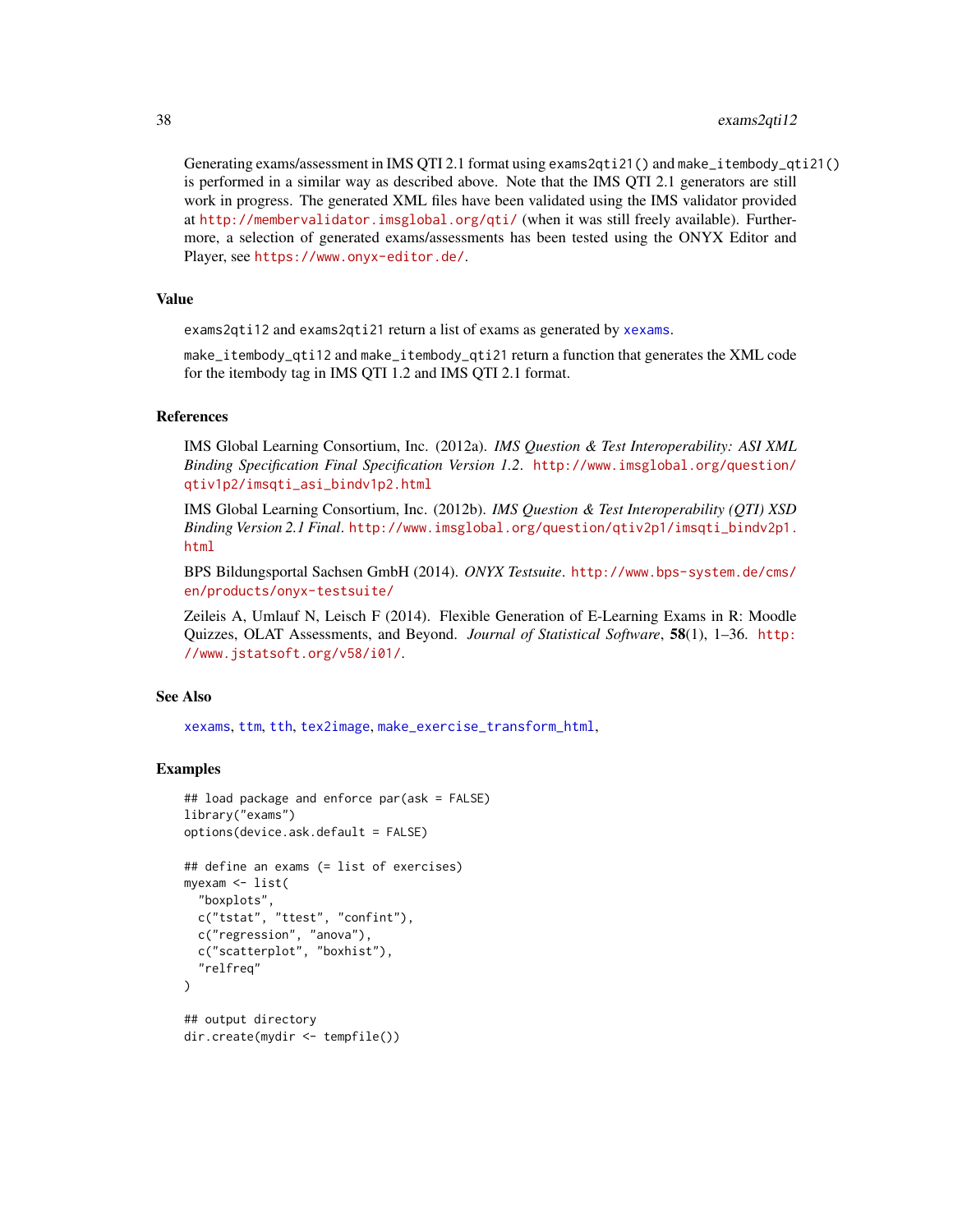## exams2tcexam 39

```
## generate .zip with QTI 1.2 exam in temporary directory
## using a few customization options
exams2qti12(myexam, n = 3, dir = mydir,
 maxattempts = 3,
 num = list(digits = 1),
 mchoice = list(shuffle = TRUE, enumerate = FALSE)
\mathcal{L}dir(mydir)
```
exams2tcexam *Generation of Exams in TCExam Format*

## Description

Interface for generating exams in TCExam format.

## Usage

```
exams2tcexam(file, n = 1L, nsamp = NULL, dir = ".",
name = NULL, quiet = TRUE, edir = NULL, tdir = NULL, sdir = NULL, verbose = FALSE,
resolution = 100, width = 4, height = 4, svg = FALSE, encoding = "", points = NULL,
 modulename = name, subjectname = name, subjectdescription = NULL, timer = 0,
 fullscreen = FALSE, inlineanswers = FALSE, autonext = FALSE, shuffle = FALSE,
 lang = "en", date = Sys.time(), zip = FALSE, converter = NULL, ...)
```

| file                                     | character. A specification of a (list of) exercise files.                                        |  |  |
|------------------------------------------|--------------------------------------------------------------------------------------------------|--|--|
| n                                        | integer. The number of copies to be compiled from file.                                          |  |  |
|                                          | nsamp, quiet, edir, tdir, sdir, verbose                                                          |  |  |
|                                          | arguments passed to xexams.                                                                      |  |  |
| dir                                      | character specifying the output directory path. The default is the current working<br>directory. |  |  |
| name                                     | character. A name prefix for resulting XML file.                                                 |  |  |
| resolution, width, height, svg, encoding |                                                                                                  |  |  |
|                                          | arguments passed to xweave.                                                                      |  |  |
| points                                   | numeric. Number of points for the questions.                                                     |  |  |
| modulename                               | character. Module name.                                                                          |  |  |
| subjectname                              | character. Subject name.                                                                         |  |  |
| subjectdescription                       |                                                                                                  |  |  |
|                                          | character. Subject description.                                                                  |  |  |
| timer                                    | numeric. Number of seconds for each question.                                                    |  |  |
| fullscreen                               | logical. Should the question be shown in full-screen mode?                                       |  |  |
| inlineanswers                            | logical. Should the question list be presented in line?                                          |  |  |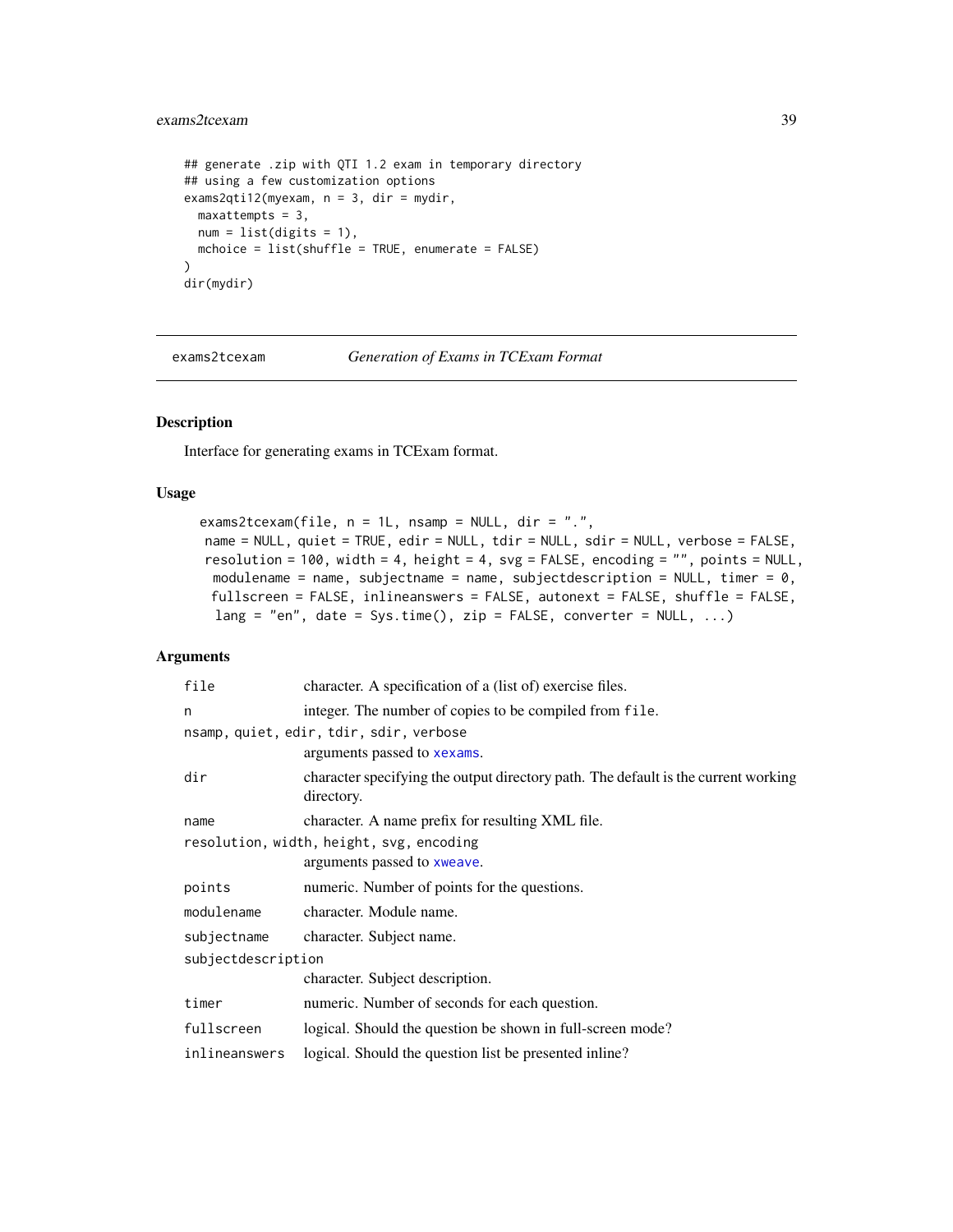| autonext   | logical. Automatically advance to the next item?                                                                                                                    |  |  |
|------------|---------------------------------------------------------------------------------------------------------------------------------------------------------------------|--|--|
| shuffle    | logical. Should the question list of schoice/mchoice answers be shuffled (or kept<br>$fixed$ ?                                                                      |  |  |
| lang       | character. Two-letter indicator of the language.                                                                                                                    |  |  |
| date       | character or "Date" object specifying the date of the exam.                                                                                                         |  |  |
| zip        | logical. Should the resulting XML file be zipped?                                                                                                                   |  |  |
| converter, | arguments passed on to make_exercise_transform_html. The default for<br>converter is set to "ttm" unless there are Rmd exercises in file where "pandoc"<br>is used. |  |  |

## Details

exams2tcexam generates XML exams that can be imported into the TCExam software of Asuni (2012). Currently, the subset of HTML(-like) commands that is supported in TCExam is rather limited, e.g., tables and figures cannot be directly included.

### Value

A list of exams as generated by [xexams](#page-70-0) is returned invisibly.

## References

Asuni (2012). *TCExam: Computer-Based Assessment Software*. <http://tcexam.org/>.

## Examples

```
## load package and enforce par(ask = FALSE)
library("exams")
options(device.ask.default = FALSE)
## Not run:
## exams2tcexam creates a single XML file
exams2tcexam("tstat2", n = 2)
```
## End(Not run)

<span id="page-39-0"></span>exams\_eval *Auxiliary Tools for Evaluating Exams*

### Description

Generation various helper functions for evaluating exams.

### Usage

```
exams_eval(partial = TRUE, negative = FALSE,
  rule = c("false2", "false", "true", "all", "none"))
```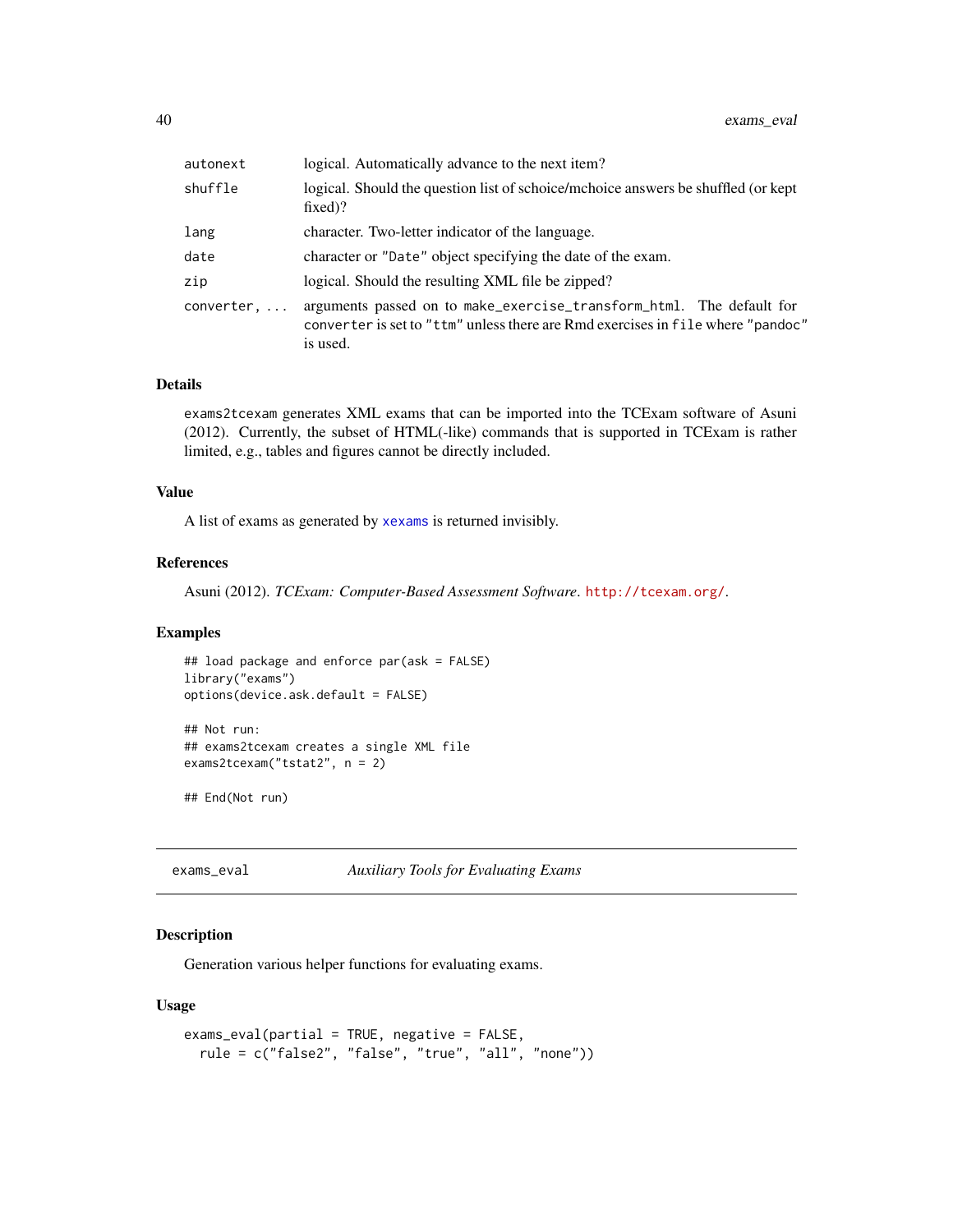#### exams\_eval 41

#### Arguments

| partial  | logical. Should single/multiple-choice answers be evaluated as a whole pattern<br>(partial = FALSE) or should partial credits be assigned to each of the choices<br>${\rm (partial I = TRUE)}?$ |
|----------|-------------------------------------------------------------------------------------------------------------------------------------------------------------------------------------------------|
| negative | logical or numeric. Handling of negative points for an exercise, for details see<br>below.                                                                                                      |
| rule     | character specifying which rule to use for negative partial credits.                                                                                                                            |

## **Details**

The function exams\_eval is a convenience wrapper for specifying various types of evaluation policies. It returns a set of auxiliary functions that may be useful in the evaluation of exams.

Exercises of types "num" or "string" can essentially be just correct or wrong. In the former case they will give 100 percent of all points, in the latter either 0 percent or some negative percentage can be assigned. If negative percentages are used (e.g., negative  $= 0.25$ ), then it needs to be distinguished between solved incorrectly and not attempted to solve (which should yield 0 percent).

However, for multiple-choice answers the evaluation policy can either pertain to the answer pattern as a whole (which can be correct or wrong, see above) or it can employ a partial credit strategy. In the latter case, each selected correct choice will yield the fraction 1/ncorrect of points. When an incorrect choice is selected, it should lead to negative points. Five strategies are currently implemented: "false" uses 1/nwrong while "false2" uses 1/max(nwrong, 2); "true" uses 1/ncorrect (so that each wrong selection cancels one correct selection); "all" uses 1 (so that a single wrong selection cancels all correct selections); and "none" uses 0 (so that wrong selections have no effect at all). When aggregating the partial percentages, the overall points can become negative. By setting negative a lower bound can be set: negative = TRUE sets no bound while negative = FALSE sets the bound to zero. Any other numeric value could be set as well, e.g., negative  $= 0.25$ .

The functions returned by exams\_eval internally just distinguish between num, string, and mchoice answers. Thus, if evaluations for schoice or cloze exercises are required, these have to be built by appropriately reusing the building blocks for num/string/mchoice. For example, the components of cloze exercises have to be evaluated individually and then aggregated as desired. Or, if a distinction between mchoice and schoice regarding partial credits is needed, one evaluation has to be set up with partial = TRUE and the other with partial = FALSE. Different evaluations for different item types may be set as in: exams2qti12(...,eval = eval1,schoice = list(eval = eval2)). Then eval  $=$  eval1 is used as the default for all exercise types except schoice where eval  $=$  eval2 is used.

Thus, exams\_eval might not give the complete finished evaluation policy for an entire exam but supplies the most important building blocks for setting this up "by hand". Internally, exams\_eval is also used by [exams2moodle](#page-18-0), [exams2qti12](#page-32-0) and [exams2blackboard](#page-6-0) for writing the evaluation specifications in the respective XML specifications.

### Value

exams\_eval returns a list with the input parameters partial, negative, and rule along with the following functions:

checkanswer function with arguments (correct, answer, and tolerance  $= 0$ . It checks whether answer (sufficiently) matches correct or not. It returns 1 for correct,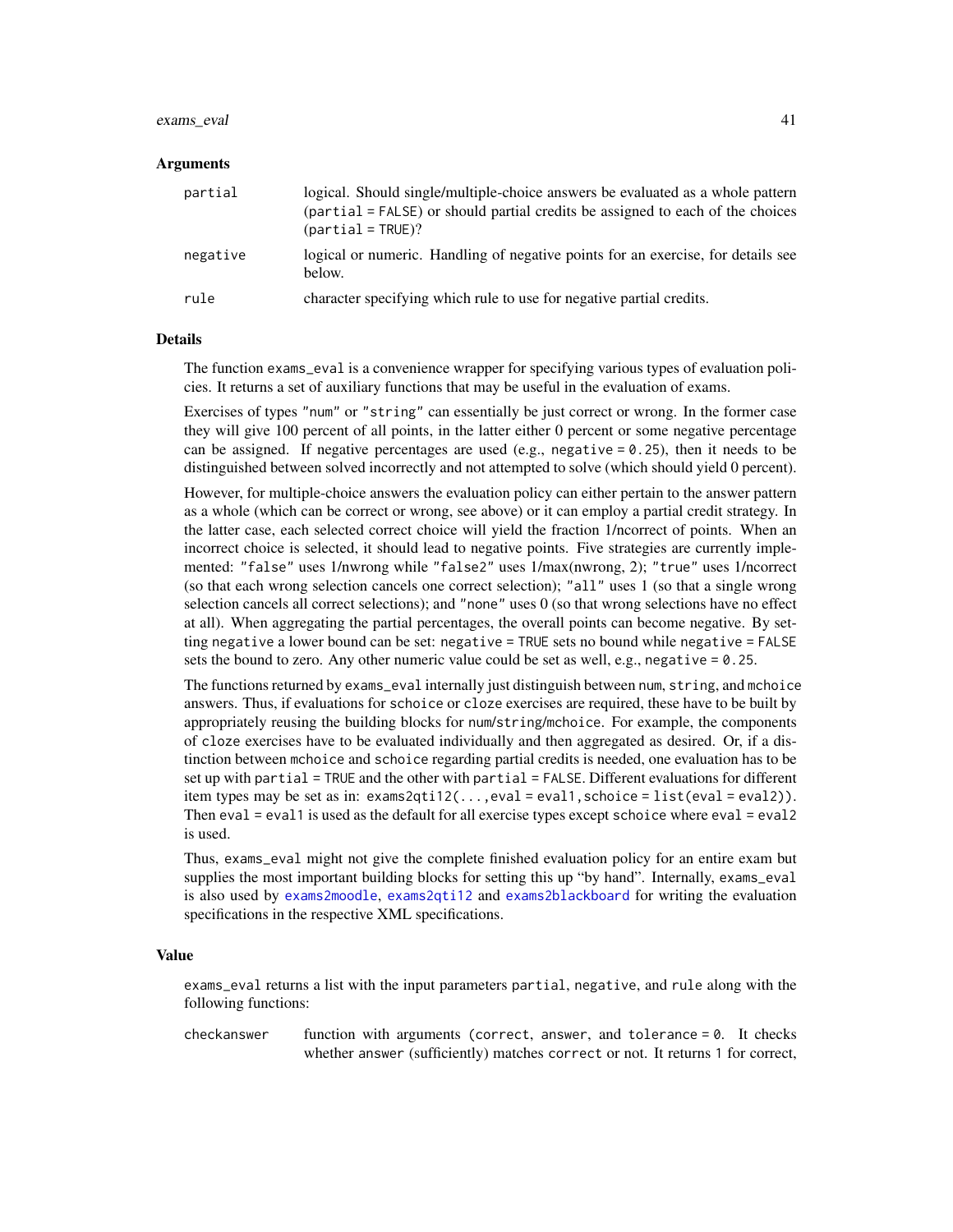|          | $-1$ for wrong and $\theta$ for not attempted. In case of partial = TRUE, the functions<br>returns a vector for multiple-choice questions. |
|----------|--------------------------------------------------------------------------------------------------------------------------------------------|
| pointvec | function with argument correct = NULL. It computes the vector of points for<br>correct and wrong answers, respectively.                    |
| pointsum | function with arguments (correct, answer, and tolerance $= 0$ . It computes<br>the overall number of points.                               |

### See Also

[exams2moodle](#page-18-0), [exams2qti12](#page-32-0), [exams2blackboard](#page-6-0)

```
## binary evaluation policy with solutions being either correct
## or wrong: partial = FALSE, negative = FALSE
ee <- exams_eval(partial = FALSE, negative = FALSE)
## points that can be achieved are 0/1
ee$pointvec()
## checkanswer() returns 1 for correct, -1 for incorrect and 0 for missing answer
ee$checkanswer(1.23, 1.23)
ee$checkanswer(1.23, "1.23")
ee$checkanswer(1.23, "1,23")
ee$checkanswer(1.23, 1.24)
ee$checkanswer(1.23, 1.24, tolerance = 0.01)
ee$checkanswer(1.23, NA)
ee$checkanswer(1.23, NULL)
ee$checkanswer(1.23, "")
## similarly for logical (mchoice/schoice) answers
## (which allows either string or logical specification)
ee$checkanswer("10000", "10000")
ee$checkanswer(c(TRUE, FALSE, FALSE, FALSE, FALSE), c(TRUE, FALSE, FALSE, FALSE, FALSE))
ee$checkanswer(c(TRUE, FALSE, FALSE, FALSE, FALSE), "10000")
ee$checkanswer("10000", "01000")
ee$checkanswer("10000", "11000")
## and analogously for strings
ee$checkanswer("foo", "foo")
ee$checkanswer("foo", "bar")
ee$checkanswer("foo", "")
## obtain points achieved
ee$pointsum("10000", "10000")
ee$pointsum("10000", "01000")
ee$pointsum("10000", "00000")
ee$pointsum("10000", NA)
## ---------------------------------------------------------
## evaluation policy with -25% penalty for wrong answers
ee \leq exams_eval(partial = FALSE, negative = -0.25)
```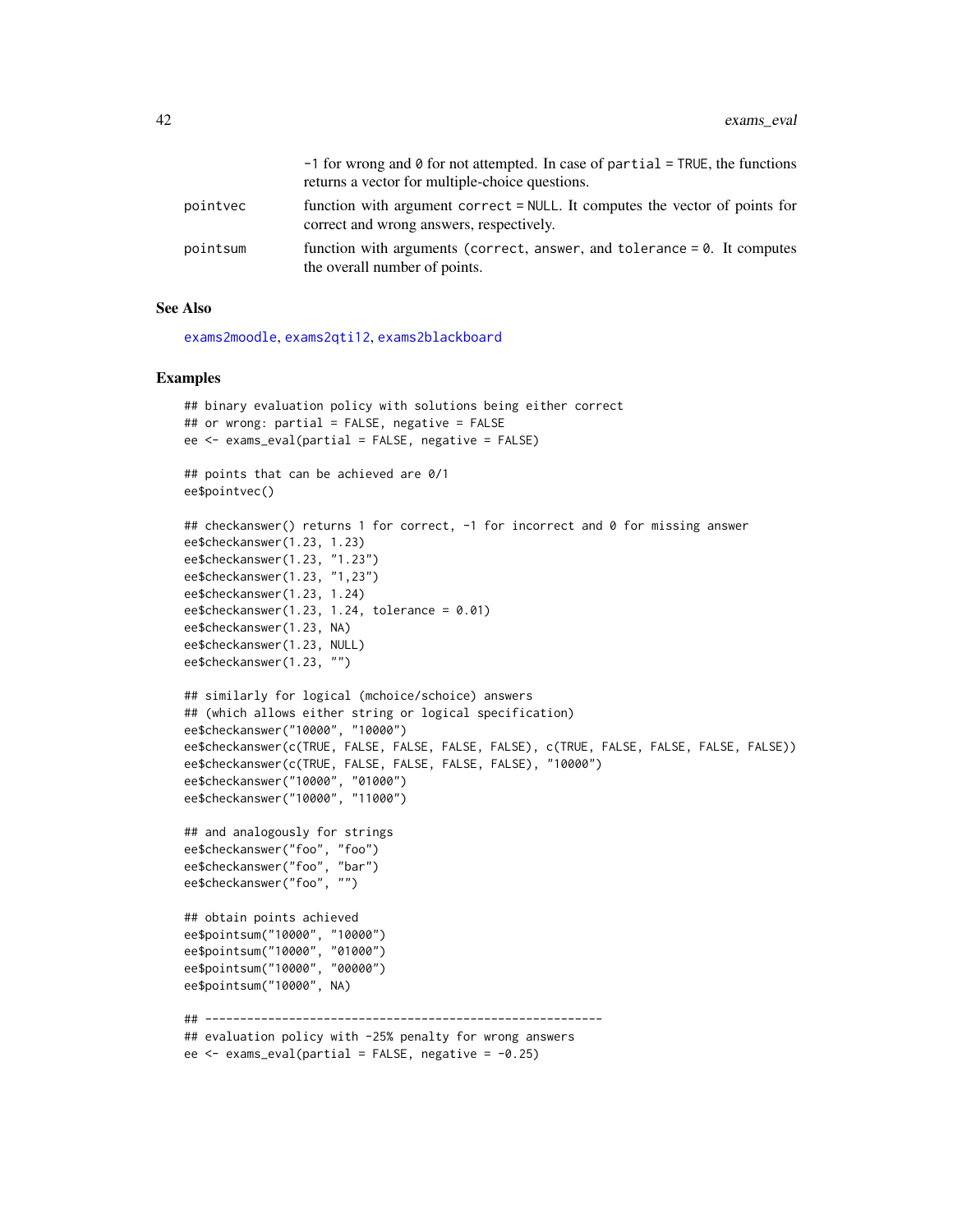```
## points that can be achieved are 1/-0.25 (or zero)
ee$pointvec()
## obtain points achieved
ee$pointsum("10000", "10000")
ee$pointsum("10000", "01000")
ee$pointsum("10000", "00000")
ee$pointsum("10000", NA)
ee$pointsum(1.23, 1.23)
ee$pointsum(1.23, 2.34)
ee$pointsum(1.23, NA)
ee$pointsum(1.23, 1.24)
ee$pointsum(1.23, 1.24, tolerance = 0.1)
## ---------------------------------------------------------
## default evaluation policy with partial points
## (but without negative points overall)
ee <- exams_eval()
## points that can be achieved are 1/3 (1/#true)
## or -1/2 (1/#false)
ee$pointvec("10101")
## obtain points achieved
ee$pointsum("10101", "10101")
ee$pointsum("10101", "10100")
ee$pointsum("10101", "11100")
ee$pointsum("10101", "01010")
ee$pointsum("10101", "00000")
## show individual answer check
ee$checkanswer("10101", "10101")
ee$checkanswer("10101", "10100")
ee$checkanswer("10101", "11100")
ee$checkanswer("10101", "01010")
ee$checkanswer("10101", "00000")
## numeric/string answers are not affected by partial=TRUE
ee$checkanswer(1.23, 1.23)
ee$pointsum(1.23, 1.23)
ee$checkanswer(1.23, 2.34)
ee$pointsum(1.23, 2.34)
## ---------------------------------------------------------
## evaluation policy with partial points
## (and with up to -25% negative points overall)
ee \leq exams_eval(partial = TRUE, negative = -0.25)
## points that can be achieved are 1/3 (1/#true)
## or -1/2 (1/#false)
ee$pointvec("10101")
```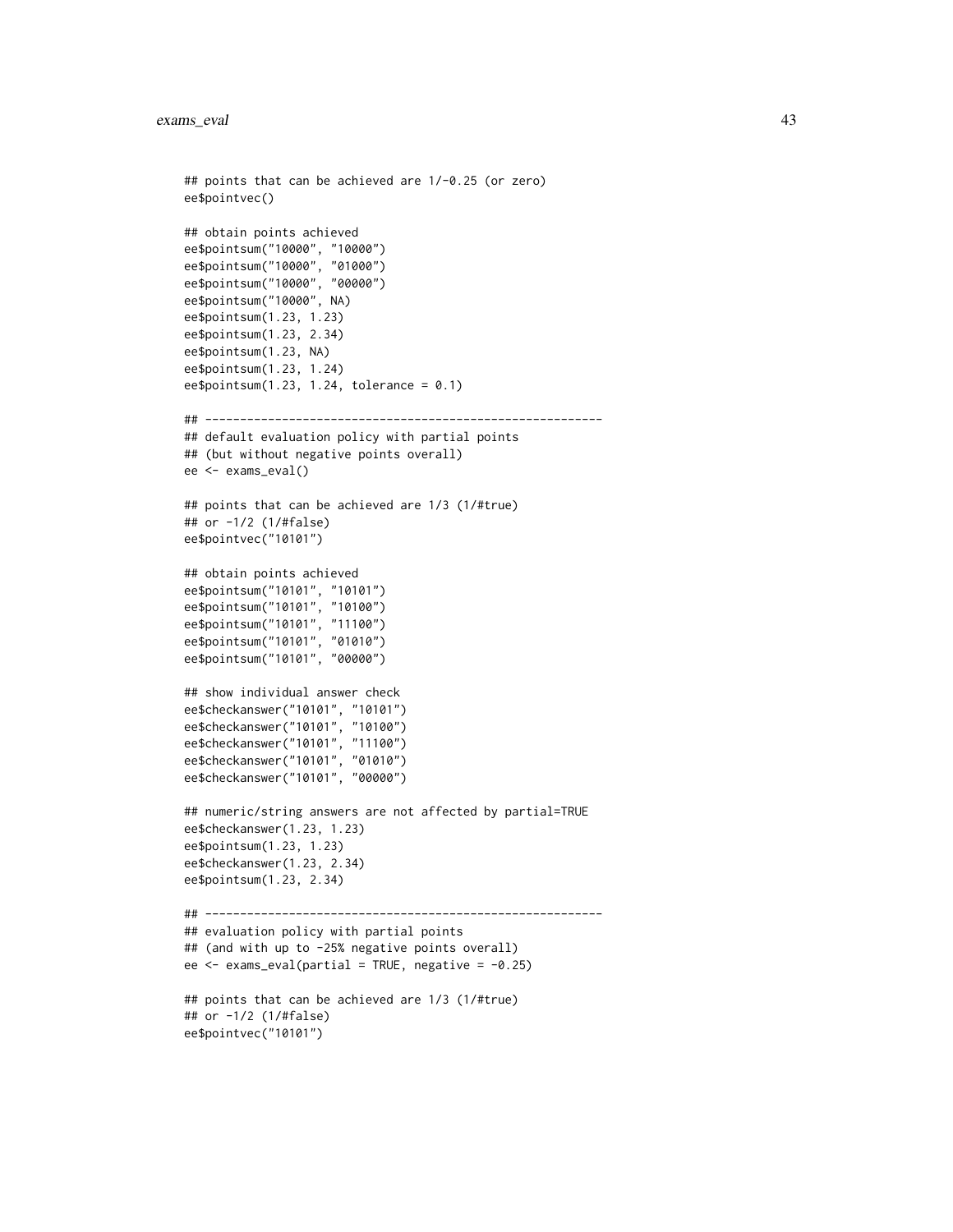```
## obtain points achieved
ee$pointsum("10101", "10101")
ee$pointsum("10101", "01010")
ee$pointsum("10101", "00000")
## show individual answer check
ee$checkanswer("10101", "10101")
ee$checkanswer("10101", "10100")
ee$checkanswer("10101", "11100")
ee$checkanswer("10101", "01010")
ee$checkanswer("10101", "00000")
## numeric/string answers are not affected by partial=TRUE
ee$pointsum(1.23, 1.23)
ee$pointsum(1.23, 2.34)
```
exams\_skeleton *Generate Skeleton for Exams Directory/Script*

#### Description

Generate a directory structure which contains 'demo-\*.R' scripts along with directories containing all available demonstation exercise '.Rnw' or '.Rmd' files and necessary template files (LaTeX, HTML, or XML).

## Usage

```
exams_skeleton(dir = ".",
 type = c("num", "schoice", "mchoice", "string", "cloze"),
 writer = c("exams2html", "exams2pdf", "exams2moodle",
    "exams2qti12", "exams2qti21", "exams2arsnova", "exams2nops"),
 markup = "markdown", absolute = FALSE, encoding = "")
```

| dir      | character with path to directory. The default is the current working directory.                                                                                                |
|----------|--------------------------------------------------------------------------------------------------------------------------------------------------------------------------------|
| type     | character vector indicating types of exercises that should be included in the<br>'demo. R' script. By default an example for each type of exercise is included.                |
| writer   | character vector indicating the exams2xyz writer functions that should be in-<br>cluded in the 'demo. R' script. By default an example for each type of writer is<br>included. |
| markup   | character vector indicating whether the example exercises use "latex" markup<br>(.Rnw files) or "markdown" markup (.Rmd files).                                                |
| absolute | logical. Should the paths in the 'demo. R' script be absolute? The default is to<br>use relative paths.                                                                        |
| encoding | character specifying the encoding to be used in the exams 2xyz writer functions.                                                                                               |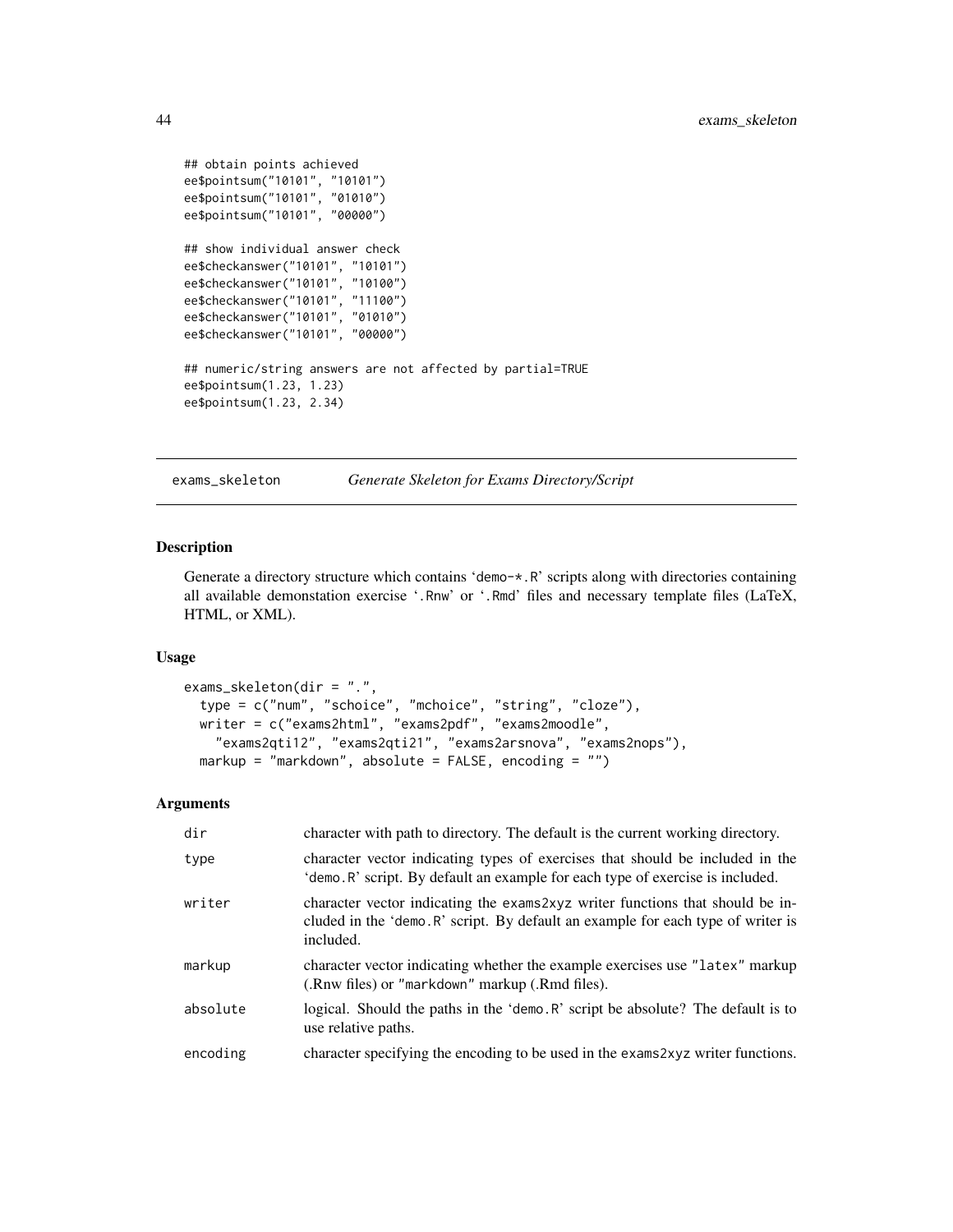#### expart to the second second second second second second second second second second second second second second second second second second second second second second second second second second second second second secon

### Details

exams\_skeleton (or equivalently exams.skeleton) creates a directory with several 'demo-\*.R' scripts illustrating the use of the various exams2xyz interfaces. Subdirectories with copies of all demonstration exercise .Rnw or .Rmd files and templates for different output formats (LaTeX, HTML, or XML) are also created.

This should provide a starting point for users wishing to start their own collection of exercises with exams.

The encoding is not used by default. In principle, it can be set to any value that Sweave can work with in the current locale. If set to "UTF-8" (or "utf8"), or "ISO-8859-1" (or "latin1"), or "ISO-8859-15" (or "latin9"), the LaTeX and/or HTML templates are adapted accordingly. For other encodings the templates may need further touch-ups.

### Value

exams\_skeleton returns a list of character vectors with the demo scripts invisibly.

#### See Also

[exams2html](#page-12-0), [exams2pdf](#page-30-0), [exams2moodle](#page-18-0), [exams2qti12](#page-32-0), [exams2qti21](#page-32-1), [exams2arsnova](#page-4-0), [exams2nops](#page-22-0)

### Examples

```
## output directory (replace this with mydir <- "/path/to/your/directory")
dir.create(mydir <- tempfile())
## create exams skeleton with absolute paths in demo.R
exams_skeleton(dir = mydir, absolute = TRUE)
## look at created files
dir(mydir)
dir(mydir, recursive = TRUE)
## now open demo-all.R or any of the other demo-*.R scripts in your
## favorite R code editor and run the examples...
```
expar *Fix Parameters in Dynamic Exercises*

#### Description

Set parameters, defined in the first code chunk of an exercise file, to specific values instead of their definition in the exercise file.

### Usage

expar(file, ...)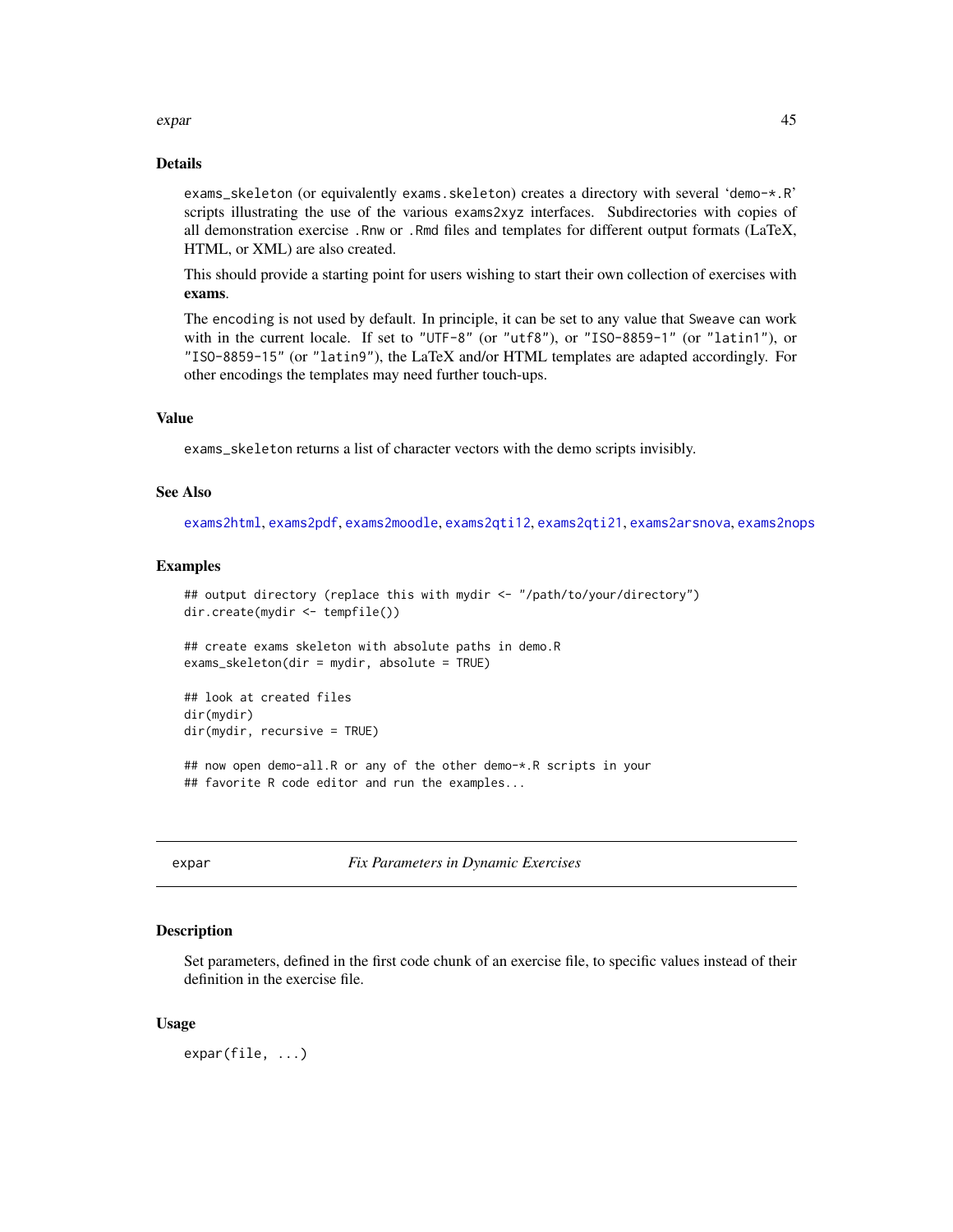### Arguments

| file     | character with (path to) an exercise file.                                      |
|----------|---------------------------------------------------------------------------------|
| $\cdots$ | paramters to be fixed within file (or a single list of parameters to be fixed). |

## Details

To set certain parameters that are randomly generated within an exercise file to specific values, a copy of the exercise file is generated in the temporary directory of the R session. In the temporary copy of the exercise file the first assignment to the specified parameter in the first code chunk is replaced with the definition provided in expar.

To work properly, the parameter of interest must be defined with a standard assignment in the first code chunk at the beginning of a line. The original definition of the parameter must be in a single line only (typically using something like sample or runif etc.).

After replacing the code chunk, expar returns the path to the temporary file with the modified exercise. This can then be processed with exams2xyz "as usual".

## Value

A character string with the file path of the modified exercise.

### Examples

```
## fix parameters "a" and "c" in deriv.Rmd
## (but still generate "b" randomly)
## HTML output
if(interactive()){
exams2html(expar("deriv.Rmd", a = 1, c = 0))
}
## just the question text
x \le -xexams(expar("deriv.Rmd", a = 1, c = 0))
writeLines(x[[1]][[1]]$question)
```
## Description

Auxiliary functions for displaying numeric elements in exercises.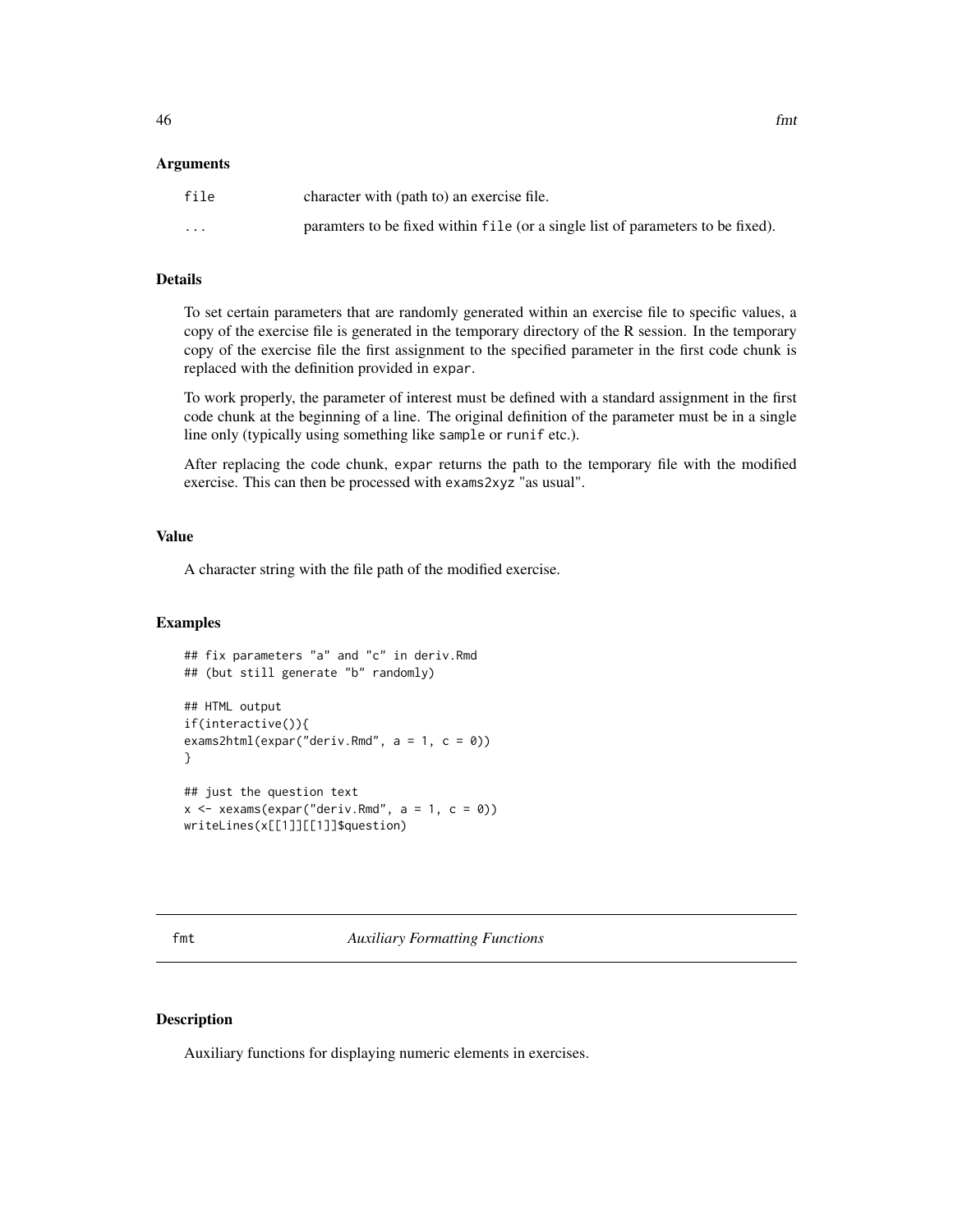$f$ mt  $47$ 

# Usage

```
fmt(x, digits = 2L, zeros = digits < 4L, ...)round2(x, digits = 0)
char_with_braces(x)
num_to_to(x, reltol = 0.0002, min = 0.01, digits = 2)
## S3 method for class 'matrix'
toLatex(object, skip = FALSE, fix = getOption("olat_fix"),
 \text{escape} = \text{TRUE}, \ldots## S3 method for class 'data.frame'
toLatex(object, rotate = FALSE, pad = " \sim ", align = NULL, row.names = FALSE, ...)
```
## Arguments

| x         | numeric vector.                                                                                                                                                                                                                       |
|-----------|---------------------------------------------------------------------------------------------------------------------------------------------------------------------------------------------------------------------------------------|
| digits    | integer. Digits that should be used for rounding.                                                                                                                                                                                     |
| zeros     | logical. Should trailing zeros be added?                                                                                                                                                                                              |
| reltol    | numeric. Relative tolerance (relative to correct solution x).                                                                                                                                                                         |
| min       | numeric. Minimum absolute tolerance.                                                                                                                                                                                                  |
| object    | matrix or data frame, respectively.                                                                                                                                                                                                   |
| skip      | logical. Should an additional skip be added between rows?                                                                                                                                                                             |
| fix       | logical. Should an additional empty column be added between all columns?<br>This is a workaround for OLAT that collapses spaces between columns in MathML.                                                                            |
| escape    | logical. Should LaTeX commands be escaped (as appropriate for Sweave) or not<br>(as appropriate for $k$ nit)?                                                                                                                         |
| $\cdots$  | passed to format for fmt.                                                                                                                                                                                                             |
| rotate    | logical. Should the table be transposed/rotated by 90 degrees?                                                                                                                                                                        |
| pad       | character for padding columns of the resulting table.                                                                                                                                                                                 |
| align     | character indicating the alignment of the columns. Can either be a single string<br>like " $ 1 $ rrr  " or a vector of characters per column. By default numeric columns<br>are right-aligned and character columns are left-aligned. |
| row.names | logical. Should a column (or row, if rotate = TRUE) with the row names be<br>included?                                                                                                                                                |

## Details

Various functions that help displaying numerical results in exercises:

The function fmt rounds and adds trailing zeros (by default if digits is lower than 4).

The function round2 does what is known in German as kaufmaennisches Runden (rounding away from zero for trailing 5s).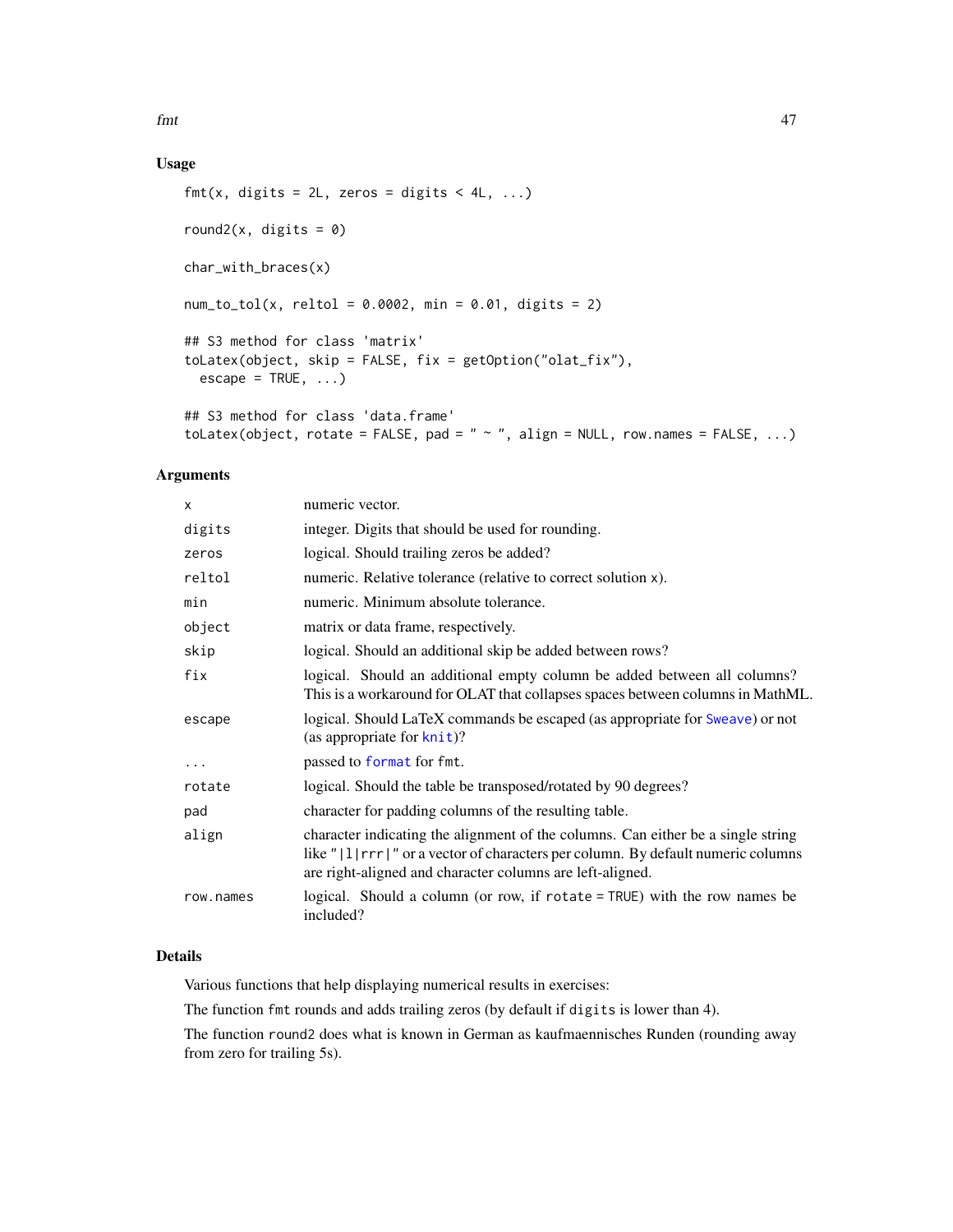The function char\_with\_braces adds parentheses for negative elements (in order to facilitate their display in equations).

The function num\_to\_tol (or equivalently num2tol) computes the absolute tolerance based on a numeric solution x and a relative tolerance reltol.

The toLatex method sets up a matrix array with parentheses.

```
## emulate how students round
## (rather than using the round-to-even strategy R employs)
round2(c(0.005, 0.015), digits = 2)
round(c(0.005, 0.015), digits = 2)
## this is also employed internally in the fmt() formatting function
fmt(c(0.005, 0.015))
## the main purpose of fmt() is that some numeric result can be displayed
## both at high accuracy and then at the rounding that students should do
## (e.g., with 2 or 3 digits)
sol \leftarrow runif(1)
fmt(sol, 6)
fmt(sol, 2)
## but fmt() also assures showing a very high numer of significant digits
## (up to 12)
sol <- 123456 + sol
sol
fmt(sol, 6)
fmt(sol, 2)
## and fmt() also takes care of adding trailing zeros (if digits \leq 4)
fmt(1)
fmt(1, digits = 3)fmt(1, \text{ digits} = 6)## char_with_braces() is for adding parentheses, e.g., before constructing a sum
paste(char_with_braces(-2:2), collapse = " + ")## for including a matrix in a LaTeX formula
x \le matrix(1:4, ncol = 2)
toLatex(x)
tolates(x, skip = TRUE)## for including a data frame as a plain LaTeX tabular (without caption etc.)
d \leq d data.frame(Label = c("Foo first", "Bar second"), Value = c(12.3, 1234))
toLatex(d, big.mark = ",", nsmall = 2)
## compute absolute tolerances:
## minimum is 0.01
num_to_tol(1)
## but can be larger for larger solutions
num_to_tol(100)
```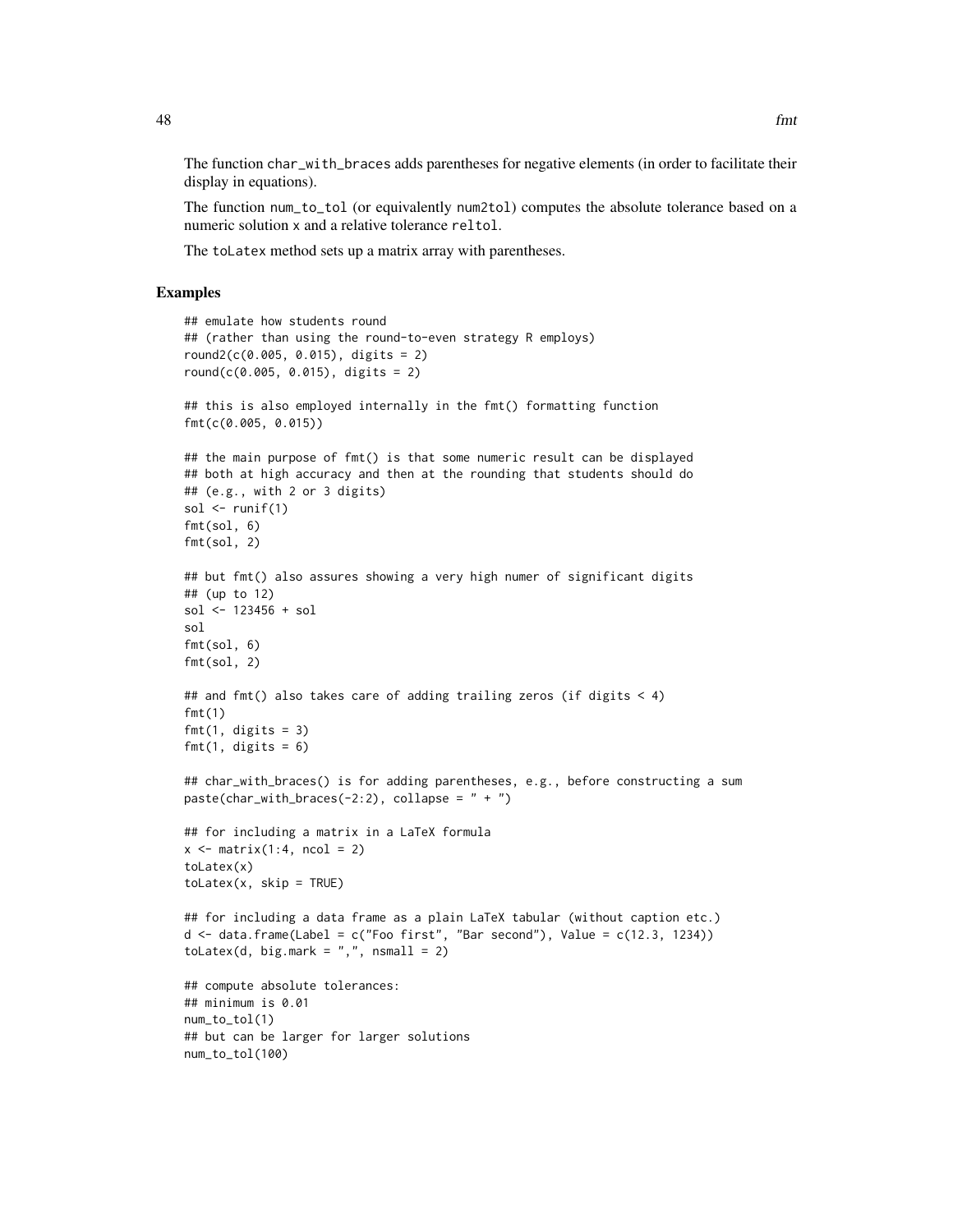include\_supplement *Copy (Static) Supplement Files for Inclusion in Exercises*

## Description

Copy (static) files (e.g., graphics, data sets, etc.) for inclusion as supplements in an exercise.

## Usage

```
include_supplement(file, dir = NULL, recursive = FALSE, target = NULL)
```
### Arguments

| file      | character. A (vector of) file name(s).                                                                                                                                      |
|-----------|-----------------------------------------------------------------------------------------------------------------------------------------------------------------------------|
| dir       | character. The directory where file can be found. If used within the code<br>chunks of exercises, the default is to use the directory in which the exercises are<br>stored. |
| recursive | logical. Should also sub-directories of dir be searched for file?                                                                                                           |
| target    | character. A (vector of) target file name(s), by default taken to be the same as<br>file.                                                                                   |

## Details

Usually, supplement files are created dynamically within an exercise, e.g., data is simulated and then plotted or stored in a file etc. However, sometimes an exercises wants to include a static supplement file that is available in some directory on the system. Then, the include\_supplement is a convenience function that copies such a file from its directory into the supplements of an exercise. Then it can be included/referenced as usual in the question/solution text.

```
## The "Rlogo" exercise uses a static image which is provided
## within the "exams" package.
if(interactive()) {
exams2html("Rlogo.Rnw")
}
```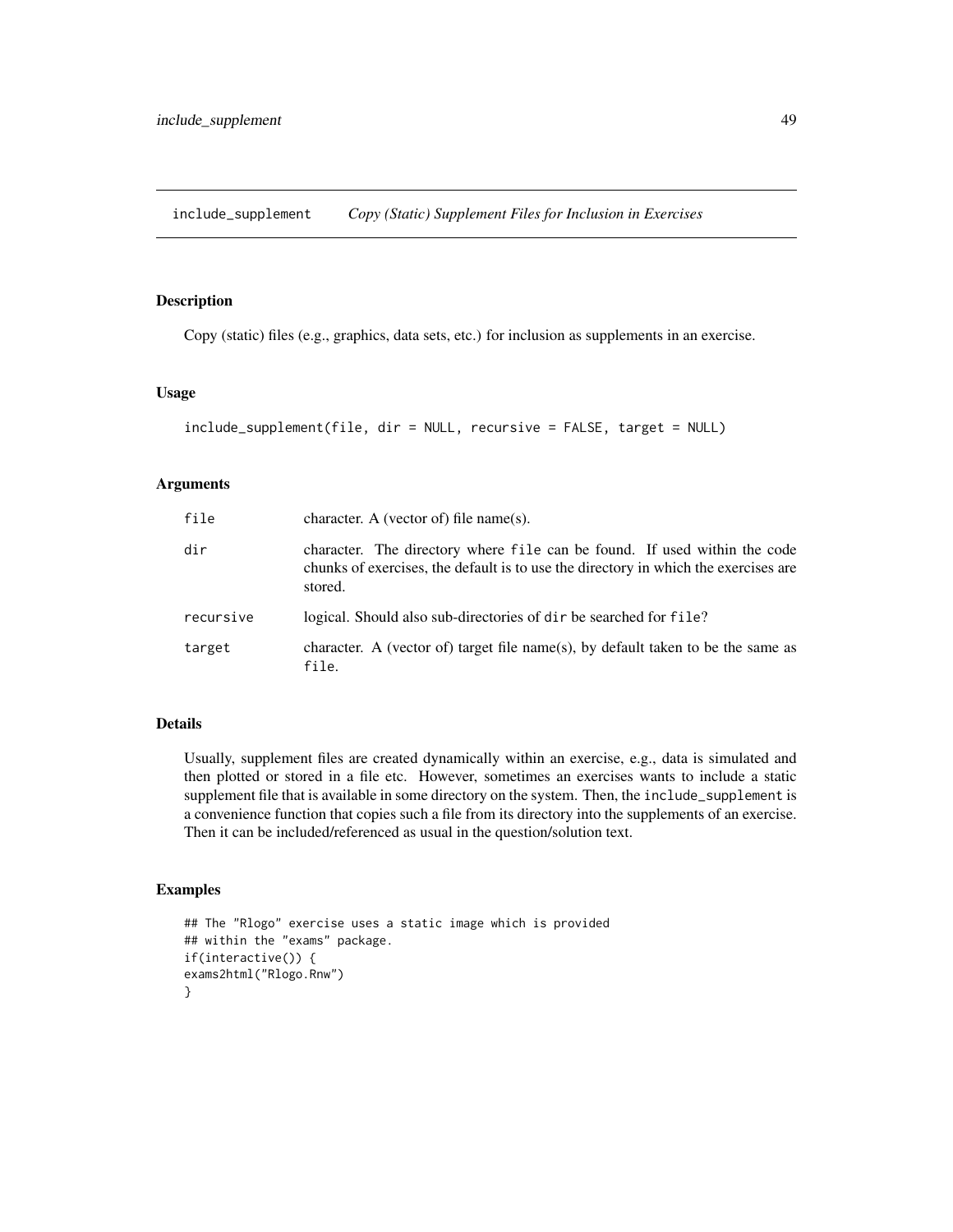### Description

Include figures from TikZ code in an exercise after compiling it with [tex2image](#page-68-0).

## Usage

```
include_tikz(tikz, name = "tikzpicture", format = NULL,
  library = NULL, width = NULL, markup = "tex", \ldots)
```
### Arguments

| tikz      | character vector with the TikZ code.                                                                                                                                                     |
|-----------|------------------------------------------------------------------------------------------------------------------------------------------------------------------------------------------|
| name      | character. Name prefix of the graphics file to be produced.                                                                                                                              |
| format    | character. The graphics format requested from tex2image, e.g., "png" (default),<br>"svg", "pdf". If set to "tex" then tex2image is not called but the tikz code is<br>included directly. |
| library   | character. Names of TikZ libraries required for compiling the tikz code (if<br>any).                                                                                                     |
| width     | character. The width with which the resulting graphic should be included in<br>LaTeX.                                                                                                    |
| markup    | character. Which type of markup should be written? Can be "tex" (default),<br>"markdown", or "none".                                                                                     |
| $\ddotsc$ | arguments passed to tex2image.                                                                                                                                                           |

## Details

The function include\_tikz takes a character vector with tikz code, if necessary adds a {tikzpicture} environment, renders it into a graphics file via [tex2image](#page-68-0), and returns LaTeX or Markdown code that embeds the graphics into an exercise.

If format = "tex" and markup = "tex" the TikZ code is included directly (possibly adding library and {tikzpicture}, if necessary).

## Value

A character vector is returned. This contains just the name of the graphics file produced (i.e., name.format) except for format = "tex" where the TikZ code is returned. For markup = "tex" or "markdown" the value is returned invisibly.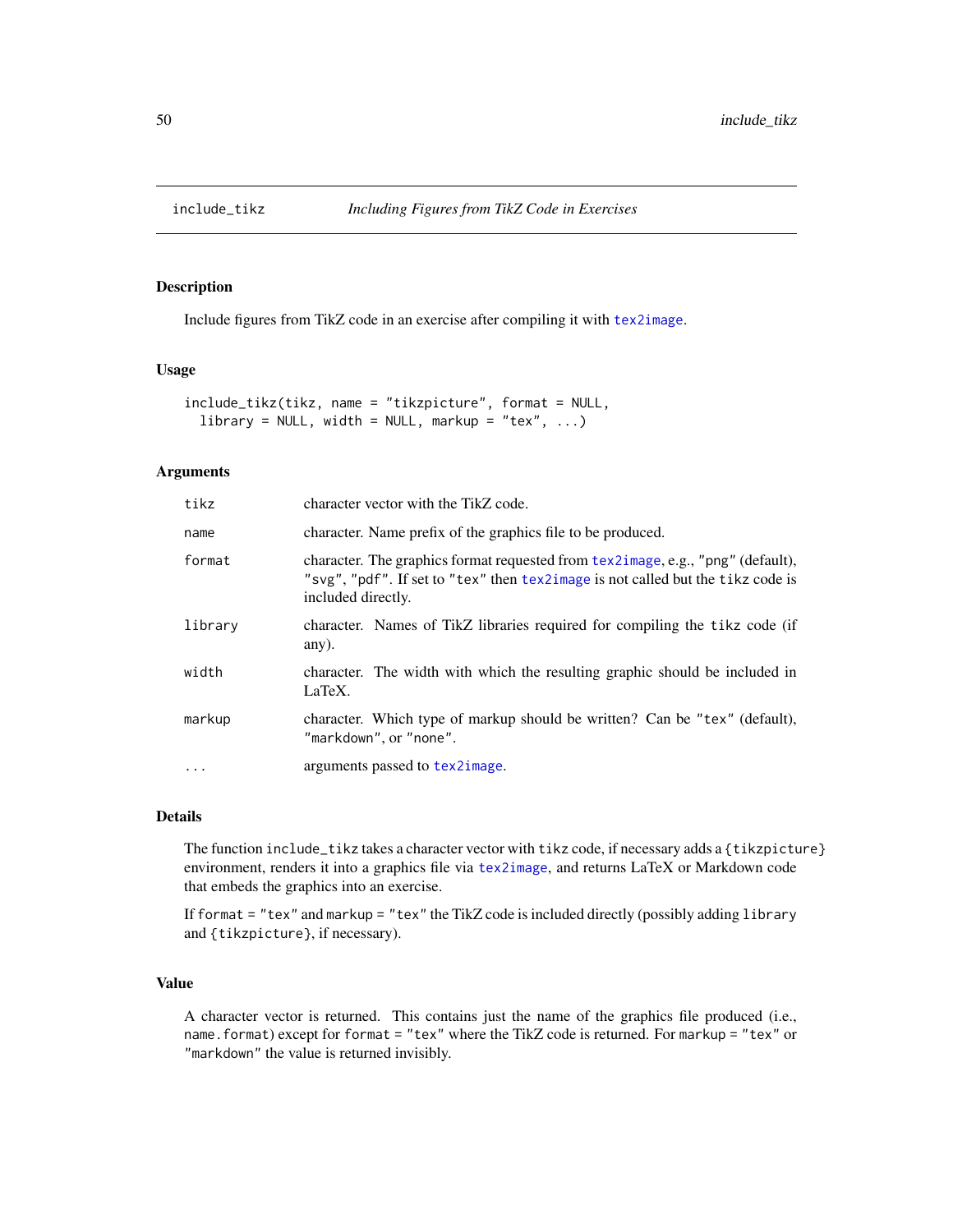## match\_exams\_call 51

### Examples

```
## TikZ code for a logic gate
tz < - "
 \\node[left,draw, logic gate inputs=nn, xor gate US,fill=white,,scale=2.5] (G1) at (0,0) {};
  \\draw (G1.output) --++ (0.5,0) node[right] (y) {$y$};
  \\draw (G1.input 1) --++ (-0.5,0) node[left] {$a$};
  \\draw (G1.input 2) --++ (-0.5,0) node[left] {$b$};
"
## switch to temporary directory
wd < - getwd()
td <- tempfile()
dir.create(td)
setwd(td)
dir()
## produce PDF figure and produce includegraphics statement
include_tikz(tz, name = "logicgate", format = "pdf",
  library = c("arrows", "shapes.gates.logic.US", "calc"),
  width = "2.5cm")
dir()
## alternatively produce just the complete TikZ code
include_tikz(tz, name = "logicgate", format = "tex",
  library = c("arrows", "shapes.gates.logic.US", "calc"))
## switch back to original working directory
setwd(wd)
```
match\_exams\_call *Query Information from Last xexams/exams2xyz Call*

#### Description

match\_exams\_call queries the last call made to xexams (typically through some exams2xyz interface). match\_exams\_device queries the graphics device used in the last xweave call.

### Usage

```
match_exams_call(which = 1L, deparse = TRUE)
match_exams_device()
```

| which   |            | integer. Specifies the hierarchy level at which the exams2xyz call should be |
|---------|------------|------------------------------------------------------------------------------|
|         | extracted. |                                                                              |
| deparse | call)?     | logical. Should only the deparsed function name be computed (or the entire   |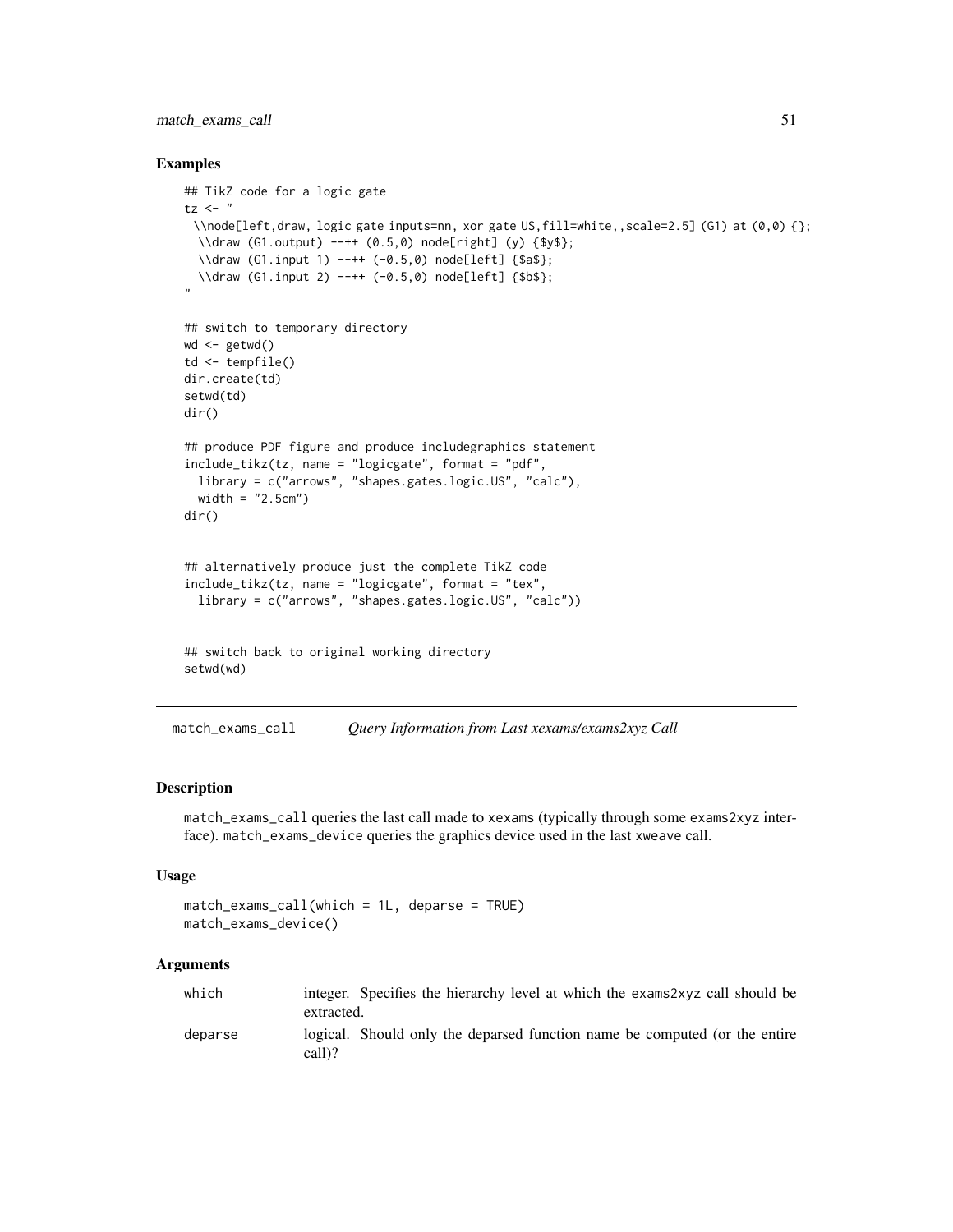### Details

The function match\_exams\_call is useful for determining within an exercise which exams2xyz interface is used in order to behave slightly differently, e.g., for PDF vs. HTML output. (This feature only works from R 3.2.0 onwards.)

Similarly, the function match\_exams\_device can be used within an exercise to use the same graphics device that xweave is using.

### Examples

```
## call exams2nops
dir.create(tdir <- tempfile())
exams2nops("tstat2.Rnw", dir = tdir)
match_exams_call()
## graphics device used
match_exams_device()
## exams2nops called exams2pdf called xexams:
match_exams_call(which = NULL)
## get full exams2nops call
match_exams_call(deparse = FALSE)
## but note that convenience wrappers etc. are included
e2n <- function(...) exams2nops(...)
e2n("tstat2.Rnw", dir = tdir)
match_exams_call(which = NULL)
```
<span id="page-51-0"></span>matrix\_to\_schoice *Generate Single- and Multiple-Choice Question Lists for Matrix Solutions*

#### Description

Functions for generating single- and multiple-choice question lists for a matrix solution. (Optimized for integer matrices.)

#### Usage

```
matrix_to_schoice(x, y = NULL, lower = FALSE, name = "a",delta = 0.5, digits = 0)
matrix_to_mchoice(x, y = NULL, lower = FALSE, name = "a",comparisons = c("==", "<-", ">-", "<=", ">=")det_to<sub>schoice</sub>(x, y = NULL, range = NULL, delta = 0.5, digits = 0)
```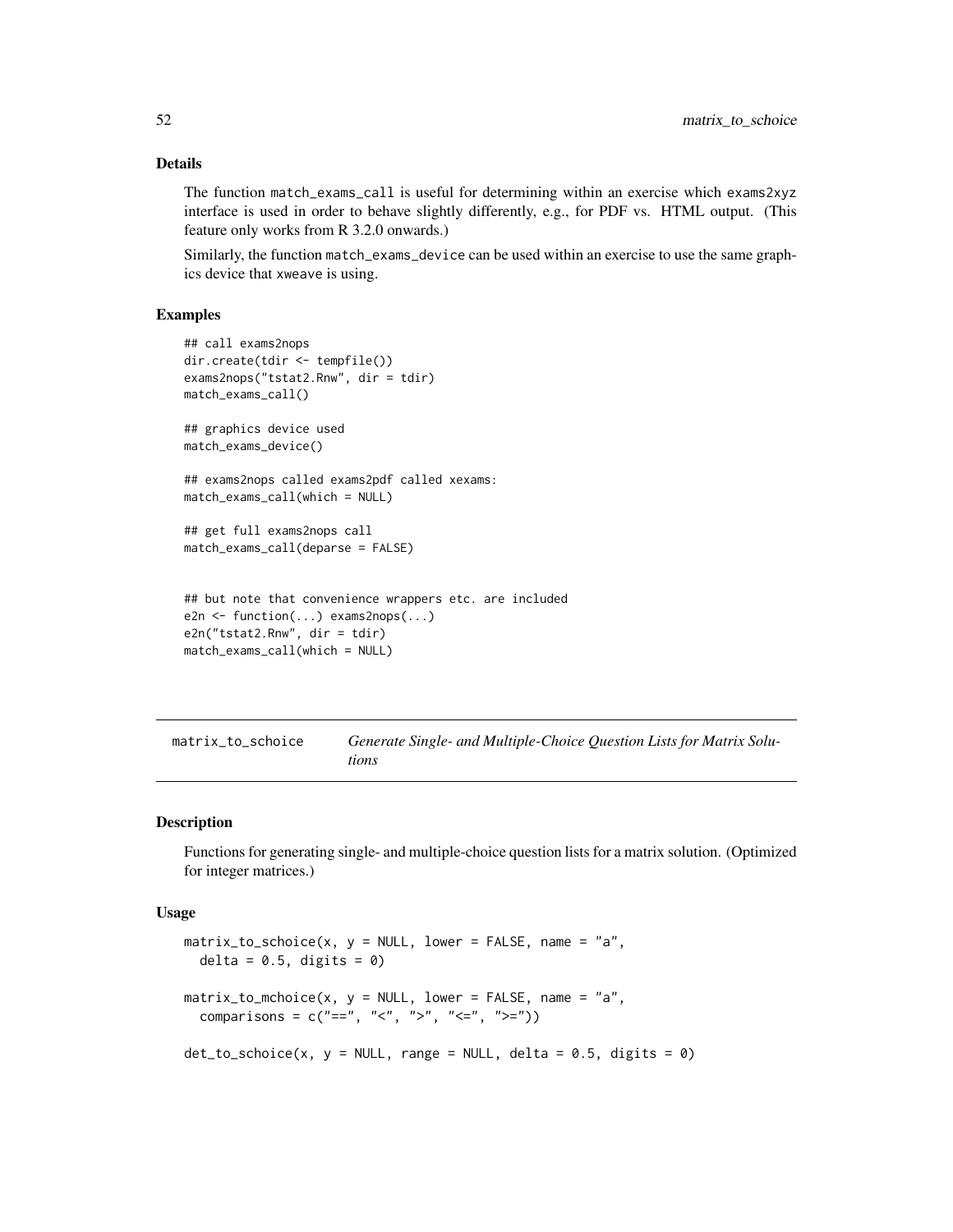### **Arguments**

| $\mathsf{x}$ | matrix (correct result).                                                    |
|--------------|-----------------------------------------------------------------------------|
| y            | numeric vector (optional) with (potentially) wrong solutions/comparisons.   |
| lower        | logical. Should only elements from the lower triangle be assessed?          |
| name         | character. Base name for matrix elements.                                   |
| delta        | numeric. Minimal distance between solutions.                                |
| digits       | integer. Digits that should be displayed.                                   |
| comparisons  | character. Vector of logical comparisons that should be employed.           |
| range        | numeric vector of length 2 (optional) with range of random wrong solutions. |

## Details

The function matrix\_to\_schoice (or equivalently matrix2schoice) can be used for generating a single-choice question list for a correct result matrix x. One element is picked randomly from the matrix and chosen to be the correct solution. Other values from the observed absolute range are used as wrong solutions by default (if y does not provide an alternative list of potential solutions).

The function matrix\_to\_mchoice (or equivalently matrix2mchoice) can be used for generating a multiple-choice question list for a correct result matrix x. Each item from the question list is a logical comparison of one matrix element with a comparion value. By default the comparisons are picked randomly from the observed absolute range (unless y specifies a different list of comparisons).

The function det\_to\_schoice (or equivalently det2schoice) can be used for generating a singlechoice question list for the determinant of a 2x2 matrix. It has been optimized for matrices with single-digit integer elements. It may not yield very balanced random solutions for other scenarios.

### Value

matrix\_to\_schoice/matrix2schoice returns a list with the following components:

| index                                                                          | numeric vector with matrix index of the correct solution chosen.                            |  |  |
|--------------------------------------------------------------------------------|---------------------------------------------------------------------------------------------|--|--|
| name                                                                           | character with LaTeX code for the correct matrix element chosen.                            |  |  |
| solutions                                                                      | a logical vector of length 5 indicating the correct solution,                               |  |  |
| questions                                                                      | a character vector of length 5 with question list.                                          |  |  |
| matrix_to_mchoice/matrix2mchoice returns a list with the following components: |                                                                                             |  |  |
| solutions                                                                      | a logical vector of length 5 indicating the correct solution,                               |  |  |
| questions                                                                      | a character vector of length 5 with question list.                                          |  |  |
| explanations                                                                   | a character vector of length 5 with explanations why the solutions are correct or<br>wrong. |  |  |
| det_to_schoice/det2schoice returns a list with the following components:       |                                                                                             |  |  |
| solutions                                                                      | a logical vector of length 5 indicating the correct solution,                               |  |  |
| questions                                                                      | a character vector of length 5 with question list.                                          |  |  |
|                                                                                |                                                                                             |  |  |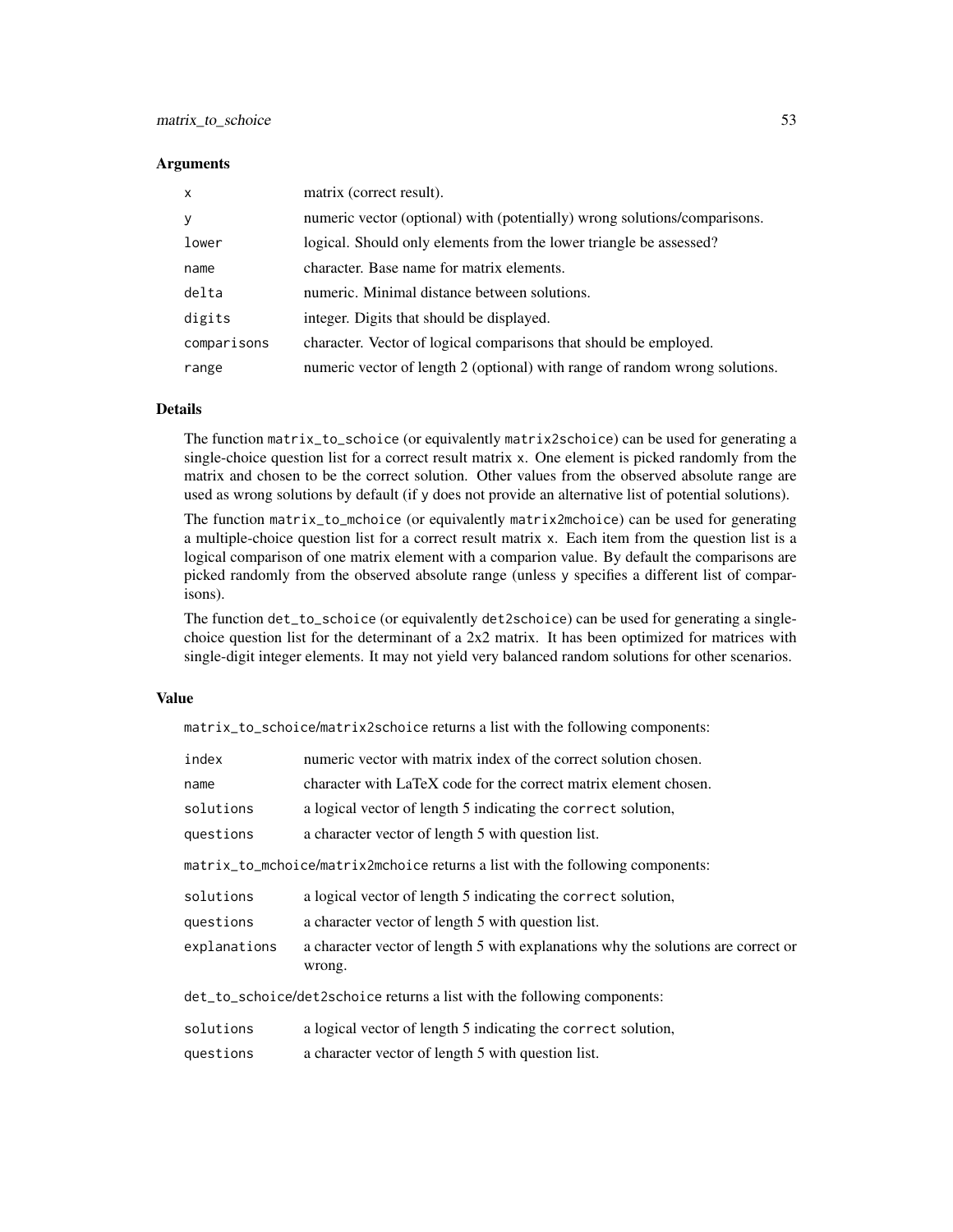## See Also

[num\\_to\\_schoice](#page-62-0)

## Examples

```
A \leq - matrix(c(-9, 0, 5, -2), ncol = 2)
matrix_to_schoice(A)
matrix_to_mchoice(A)
det_to_schoice(A)
B \leftarrow matrix(1:9, ncol = 3)matrix_to_schoice(B)
matrix_to_mchoice(B)
```
## mchoice2string *Convenience Functions for Exam Formatting*

#### Description

A collection of convenience functions for formatting in exam generation that can be used for switching between suitable logical/text/numeric representations of multiple choice solutions.

## Usage

```
mchoice2string(x, single = FALSE)
string2mchoice(x, single = FALSE)
mchoice2text(x, markup = c("latex", "markdown"))answerlist(..., sep = ". ", markup = c("later", "markdown"))
```
## Arguments

| $\mathsf{x}$ | an object, see below for examples.                                          |
|--------------|-----------------------------------------------------------------------------|
| single       | logical. Should the function check whether exactly a single answer is true? |
| .            | character vectors to be included in answer lists.                           |
| sep          | character for separation between vectors, see below for examples.           |
| markup       | character indicating which markup (LaTeX vs. Markdown) should be generated. |

## Details

Three convenience functions for facilitating work with multiple choice solutions of exams. All have almost trivial definitions, see also examples below.

## See Also

[exams](#page-1-0)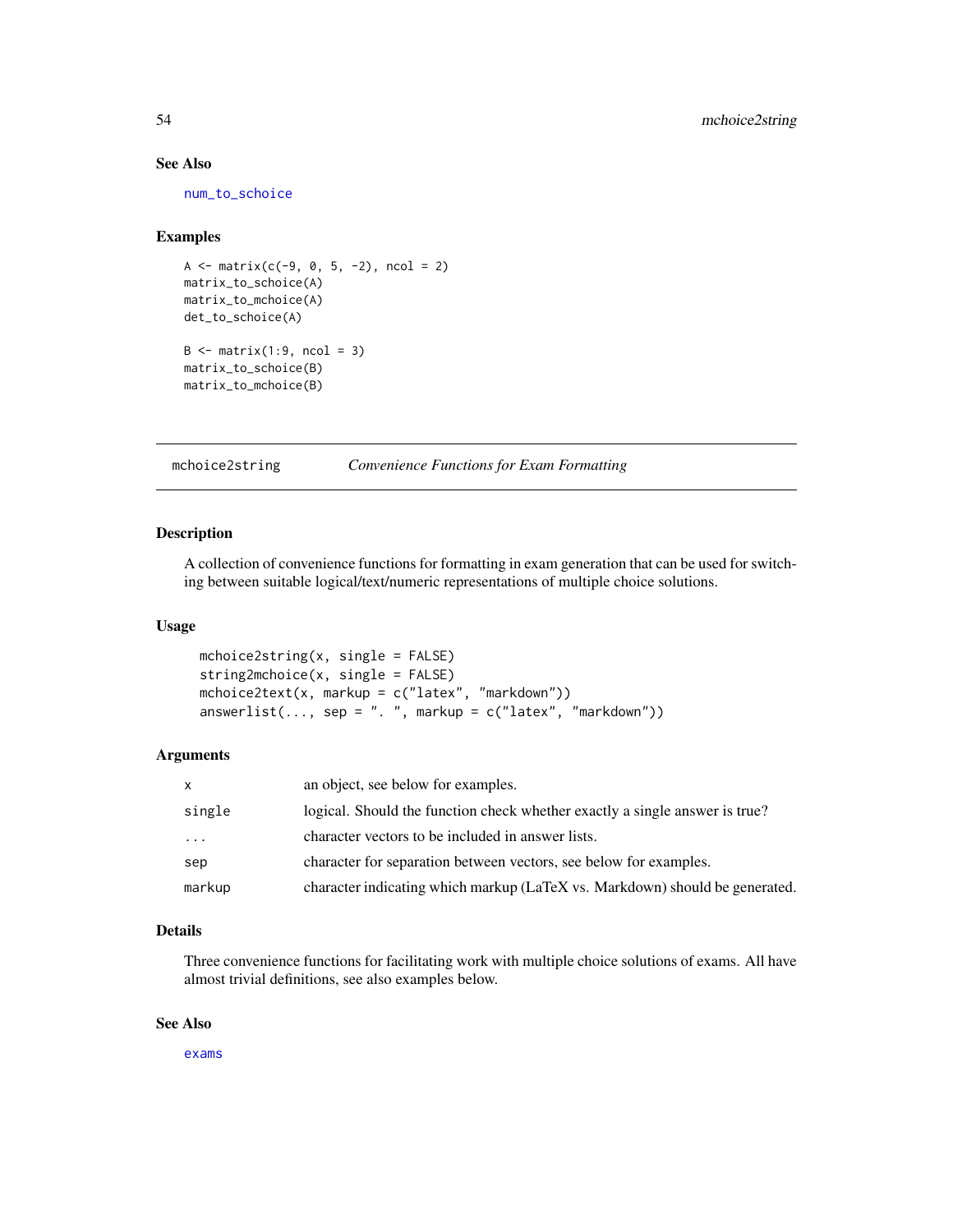#### nops\_eval 55

### Examples

```
## multiple choice answer
mc <- c(TRUE, FALSE, TRUE, FALSE, FALSE)
## switching to string representation
mchoice2string(mc)
## reverse string encoding
string2mchoice("10100")
## switching to text
mchoice2text(mc)
## generating answerlist based on questions,
## solutions and explanations
qu <- c("Zurich is the capital of Switzerland.",
        "Italian is an official language in Switzerland.",
        "Switzerland is part of the European Union.")
sol <- c(FALSE, TRUE, FALSE)
ex <- c("The capital of Switzerland is Bern.",
        "The four official languages are: German, French, Italian, Romansh.",
"Switzerland is part of the Schengen Area but not the European Union.")
answerlist(qu)
answerlist(ifelse(sol, "True", "False"), ex)
```
<span id="page-54-0"></span>

nops\_eval *Evaluate NOPS Exams*

#### **Description**

Evaluate NOPS exams produced with [exams2nops](#page-22-0), and scanned by [nops\\_scan](#page-60-0).

#### Usage

```
nops_eval(register = dir(pattern = "\\.csv$"), solutions = dir(pattern = "\\.rds$"),
  scans = dir(pattern = "^nops_scan_[[:digit:]]*\\.zip$"),
 points = NULL, eval = exams_eval(partial = TRUE, negative = FALSE, rule = "false2"),
  mark = c(0.5, 0.6, 0.75, 0.85), labels = NULL,
  dir = ".", results = "nops_eval", file = NULL, flavor = NULL,
  language = "en", interactive = TRUE,
  string_scans = dir(pattern = "^nops_string_scan_[[:digit:]]*\\.zip$"),
  string_points = seq(0, 1, 0.25),
  ...)
nops_eval_write(results = "nops_eval.csv", file = "exam_eval",
  dir = ".", language = "en", converter = NULL,
  col = hcl(c(0, 0, 60, 120), c(70, 0, 70, 70), 90), encoding = "UTF-8",
  html = NULL)
```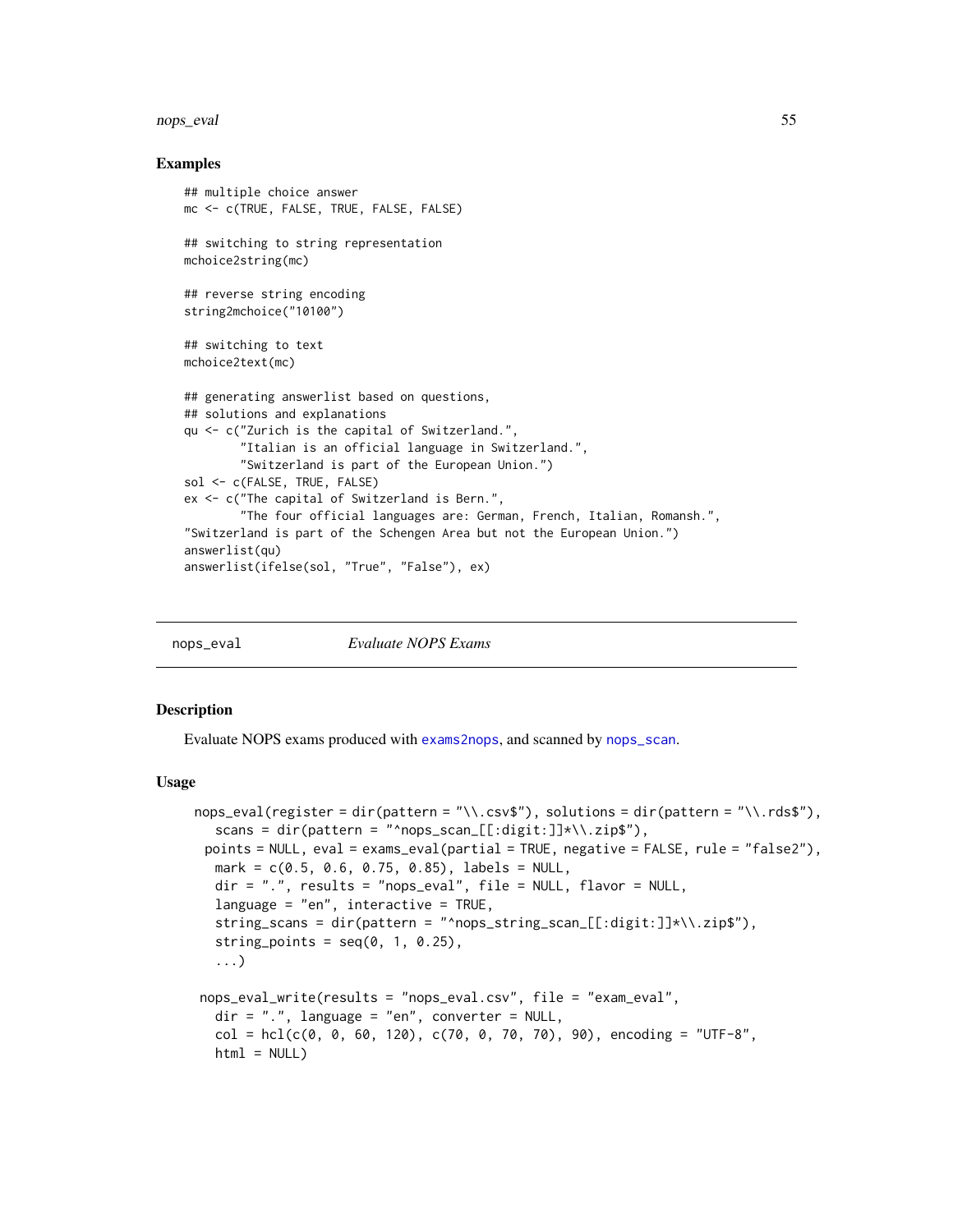| register      | character. File name of a CSV file (semicolon-separated) of the registered stu-<br>dents. Must contain columns "registration" (registration number), "name"<br>(student name), "id" (some user name or other string unique for each student).<br>The file name should not contain spaces, umlaut or other special characters (e.g.,<br>something like "exam-2015-07-01.csv" is recommended). |
|---------------|----------------------------------------------------------------------------------------------------------------------------------------------------------------------------------------------------------------------------------------------------------------------------------------------------------------------------------------------------------------------------------------------|
| solutions     | character. File name of the RDS exam file produced by exams2nops.                                                                                                                                                                                                                                                                                                                            |
| scans         | character. File name of the ZIP file with scanning results (containing Daten.txt<br>and PNG files) as produced by nops_scan.                                                                                                                                                                                                                                                                 |
| points        | numeric. Vector of points per exercise. By default read from solutions.                                                                                                                                                                                                                                                                                                                      |
| eval          | list specification of evaluation policy as computed by exams_eval.                                                                                                                                                                                                                                                                                                                           |
| mark          | logical or numeric. If mark = FALSE, no marks are computed. Otherwise mark<br>needs to be a numeric vector with threshold values to compute marks. The<br>thresholds can either be relative (all lower than 1) or absolute. In case results<br>exactly matching a threshold, the better mark is used.                                                                                        |
| labels        | character. Vector of labels for the marks with length (mark) + 1 elements. De-<br>fault is $(length(maxk) + 1):1.$                                                                                                                                                                                                                                                                           |
| dir           | character. File path to the output directory (the default being the current working<br>directory).                                                                                                                                                                                                                                                                                           |
| results       | character. Prefix for output files.                                                                                                                                                                                                                                                                                                                                                          |
| file          | character. File name for individual report files, in the default nops_eval_write<br>the same as register with suffix .html.                                                                                                                                                                                                                                                                  |
| flavor        | character. Rather than using the default nops_eval_write it is possible to call<br>nops_eval_write_ <flavor>. Currently, only the default writer is available but<br/>other formats are planned (e.g., Moodle).</flavor>                                                                                                                                                                     |
| language      | character. Path to a DCF file with a language specification. Currently, the pack-<br>age ships: English ("en"), Dutch ("n1"), French ("fr"), German ("de"), Italian<br>("it"), Romanian ("ro"), Portuguese ("pt"), Spanish ("es"), Turkish ("tr").                                                                                                                                           |
| interactive   | logical. Should possible errors in the Daten.txt file by corrected interactively?<br>Requires the png package for full interactivity.                                                                                                                                                                                                                                                        |
| string_scans  | character. Optional file name of the ZIP file with scanning results of string<br>exercise sheets (if any) containing Daten2.txt and PNG files as produced by<br>nops_scan.                                                                                                                                                                                                                   |
| string_points | numeric. Vector of length 5 with points assigned to string results, multiplied<br>with the points for the corresponding exercises.                                                                                                                                                                                                                                                           |
| $\cdot$ .     | further optional arguments passed from nops_eval to nops_eval_write (or<br>any other nops_eval_write_ <flavor>).</flavor>                                                                                                                                                                                                                                                                    |
| converter     | character. The HTML converter to be used for the language text elements. Can<br>be "none", "tth", or "pandoc".                                                                                                                                                                                                                                                                               |
| col           | character. Hex color codes used for exercises with negative, neutral, positive,<br>full solution.                                                                                                                                                                                                                                                                                            |
| encoding      | character. Encoding of register, e.g., "latin1" or "UTF-8" (default).                                                                                                                                                                                                                                                                                                                        |
| html          | character. Alternative specification of the file name for the individual HTML<br>report files. As html was used rather than file in earlier versions of the pack-<br>age, html is preserved as an argument and overwrites file if specified.                                                                                                                                                 |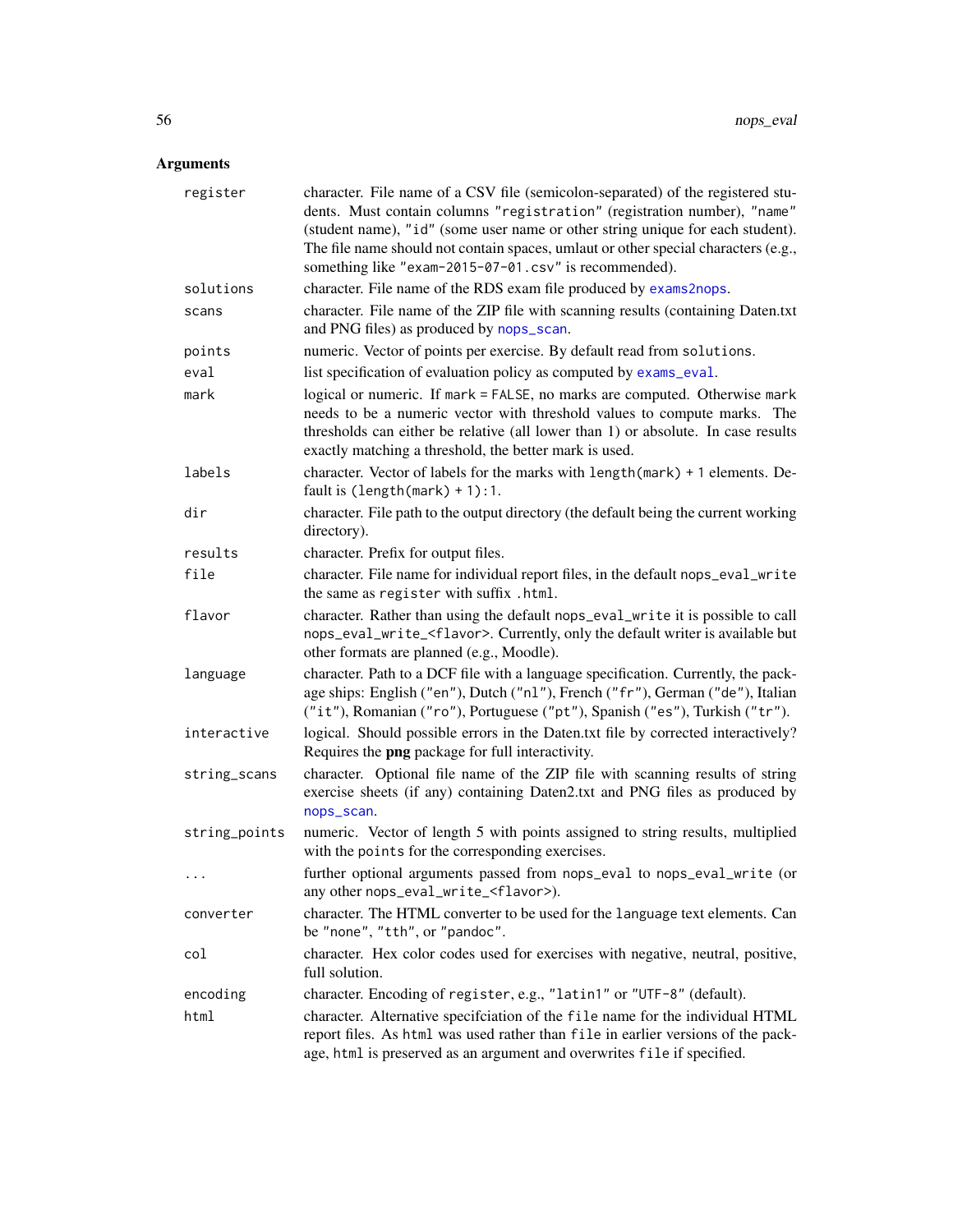#### nops\_eval 57

## Details

nops\_eval is a companion function for [exams2nops](#page-22-0) and [nops\\_scan](#page-60-0). It evaluates the scanned exams by computing the sums of the points achived and (if desired) maps them to marks. Furthermore a HTML report for each individual student is generated by default (e.g., for upload into a learning management system).

Tutorial for NOPS workflow: <http://www.R-exams.org/tutorials/exams2nops/>.

## Value

A data.frame with the detailed exam results is returned invisibly. It is also written to a CSV file in the current directory, by default along with a ZIP file containing HTML reports.

### See Also

[exams2nops](#page-22-0), [nops\\_scan](#page-60-0)

### Examples

```
## --- Preliminaries ---
## load package and enforce par(ask = FALSE)
library("exams")
options(device.ask.default = FALSE)
## set up a temporary working directory in which all files are managed
odir <- getwd()
dir.create(mydir <- tempfile())
setwd(mydir)
## --- Step 1 ---
## exam generation
## define an exam (= list of exercises)
myexam <- list(
  "tstat2.Rnw",
  "ttest.Rnw",
  "relfreq.Rnw",
  "anova.Rnw",
  c("boxplots.Rnw", "scatterplot.Rnw"),
  "cholesky.Rnw"
\mathcal{L}## create multiple exams on the disk with different numbers of points
## per exercise (see ?exams2nops for more examples)
set.seed(403)
ex1 <- exams2nops(myexam, n = 2, dir = ".", date = "2015-07-29",
  points = c(1, 1, 1, 2, 2, 3), showpoints = TRUE)
dir()
```
## assume the PDF exams were already printed (and possibly backed up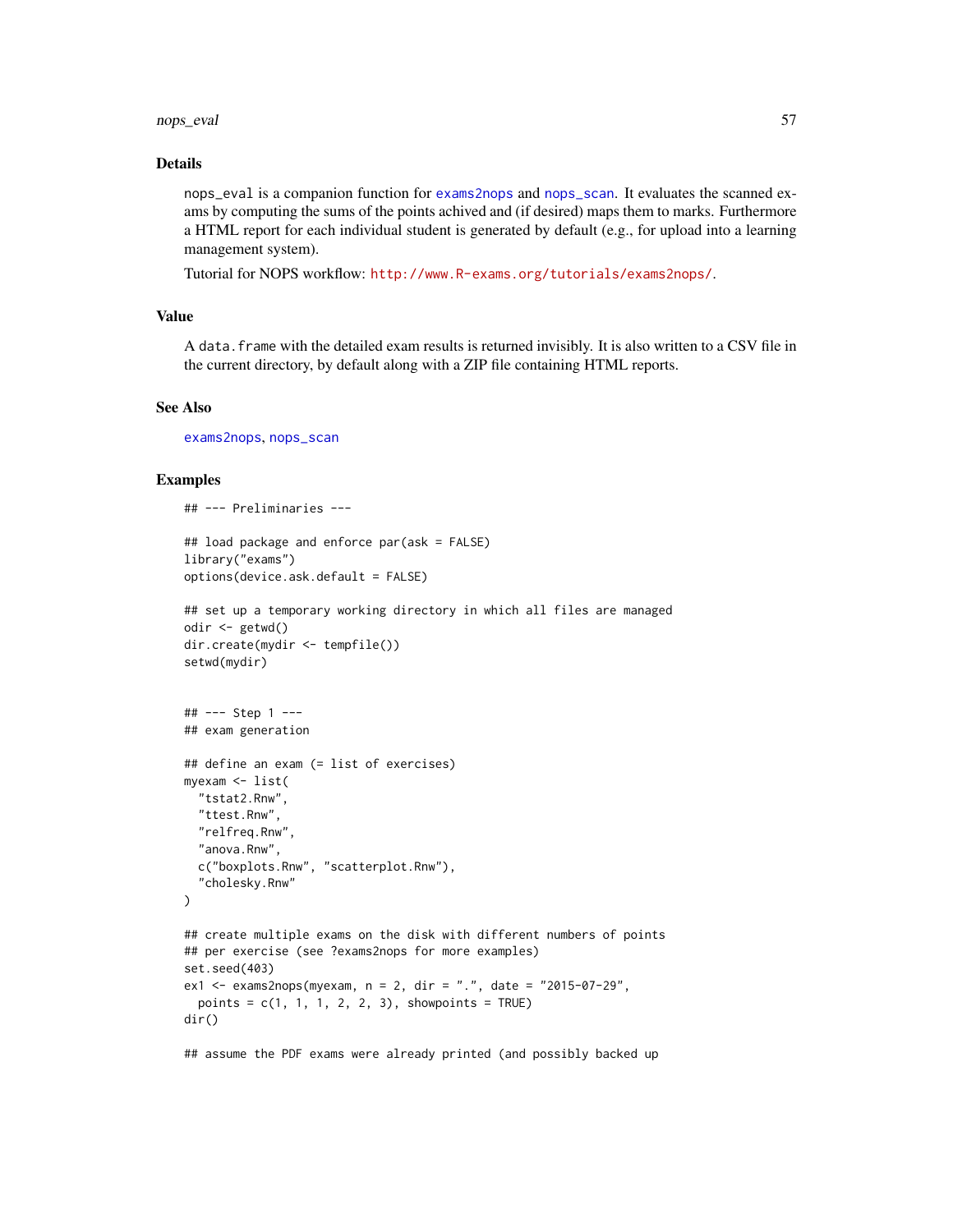```
## in a different directory) so that they are not needed anymore
file.remove(dir(pattern = "pdf$"))
## --- Step 2 ---
## scan results
## assume two participants filled out the printed exam sheets
## and the corresponding scans are in two PNG files,
img <- dir(system.file("nops", package = "exams"), pattern = "nops_scan",
 full.names = TRUE)
## copy the PNG files to the working directory
file.copy(img, to = ".")
## read the scanned images (all locally available .png files) and collect
## results in a ZIP archive (see ?nops_scan for more details)
nops_scan()
dir()
## the ZIP archive contains copies of the PNG images so that these are
## can be deleted here (possibly after backup in a different directory)
file.remove(dir(pattern = "png$"))
## -- Step 3 ---
## evaluate results
## three files are required: (a) an RDS file with the exam meta-information
## (see Step 1), (b) a ZIP file with the scanned sheets (see Step 2), (c) a
## CSV file with the student infomation (registration number, name, and some
## for of ID/username)
## here we create the CSV file on the fly but in practice this will typically
## be processed from some registration service or learning management system etc
write.table(data.frame(
 registration = c("1501090", "9901071"),
 name = c("Jane Doe", "Ambi Dexter"),
 id = c("jane_doe", "ambi_dexter")
), file = "Exam-2015-07-29.csv", sep = ";", quote = FALSE, row.names = FALSE)
dir()
## now the exam can be evaluated creating an output data frame (also stored
## as CSV file) and individual HTML reports (stored in a ZIP file),
## as there is only exactly on CSV/RDS/ZIP file in the current directory,
## these are found automatically - furthermore an evaluation scheme without
## partial points and differing points per exercise are used
ev1 <- nops_eval(eval = exams_eval(partial = FALSE, negative = FALSE))
dir()
## inspect evaluated data
ev1
```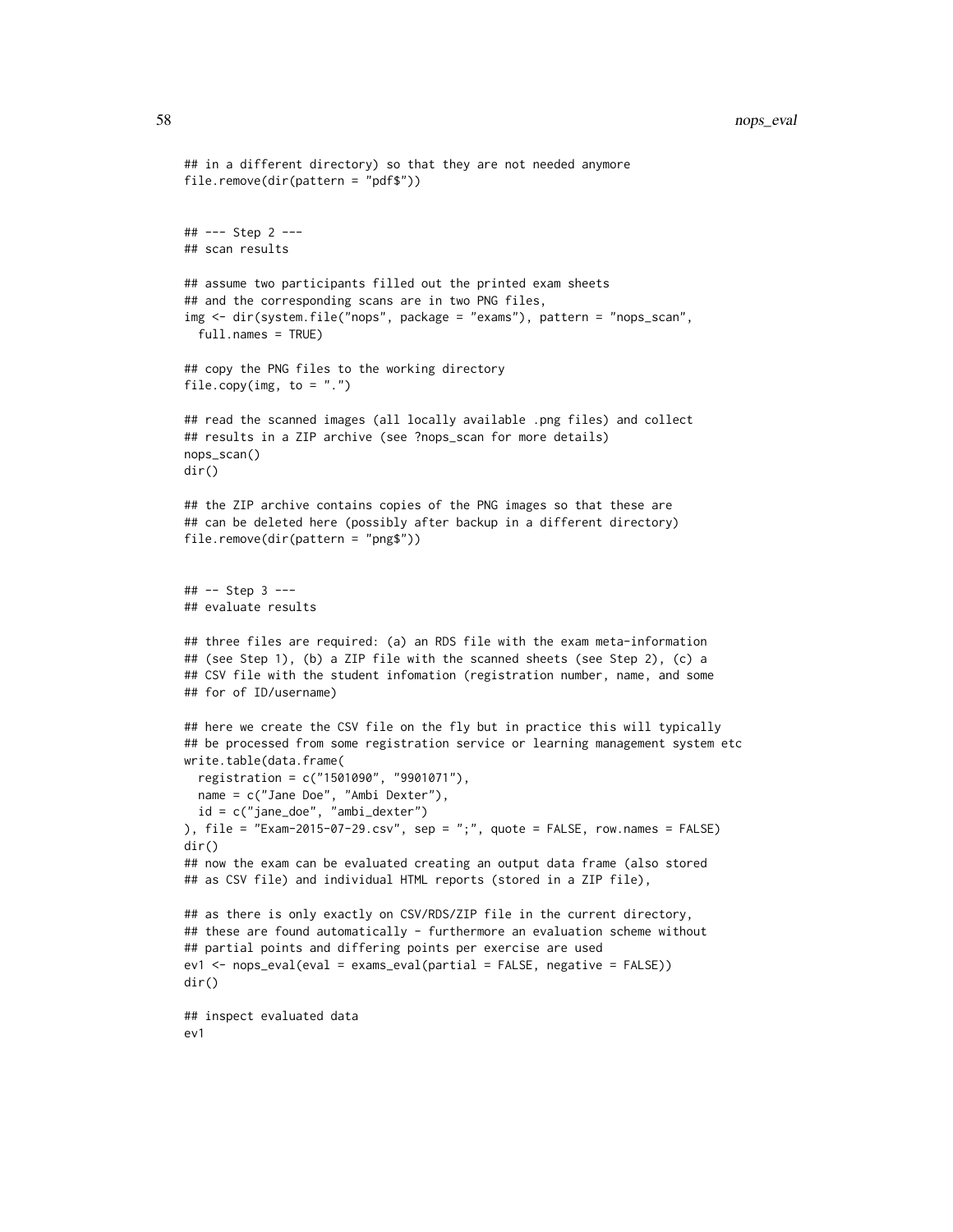```
nops_eval 59
```
setwd(odir)

```
## inspect corresponding HTML reports
if(interactive()) {
unzip("nops_eval.zip")
browseURL(file.path(mydir, "jane_doe", "Exam-2015-07-29.html"))
browseURL(file.path(mydir, "ambi_dexter", "Exam-2015-07-29.html"))
}
## --- Options ---
if(interactive()) {
## below three typically needed options are discussed:
## (a) using a different evaluation strategy (here with partial credits),
## (b) using a different language (here de/German),
## (c) an error of the participant when filling in the registration number.
## as for (a): partial credits should only be used for multiple-choice questions
## where at least one alternative is correct and at least one is false
## [note that in this example this is not the case for the first question
## (single-choice) and the third question for Jane Doe (no alternative correct)]
## as for (c): for Ambi Dexter such an error was included in the PNG example
## image, the actual number is "9911071" but the crosses indicate "9901071"
## clean up previous evaluation
file.remove(c("nops_eval.csv", "nops_eval.zip"))
## write correct registration information
write.table(data.frame(
  registration = c("1501090", "9911071"),
  name = c("Jane Doe", "Ambi Dexter"),
  id = c("jane_doe", "ambi_dexter")
), file = "Exam-2015-07-29.csv", sep = ";", quote = FALSE, row.names = FALSE)
## call nops_eval() with modified options, where the error in the registration
## number of Ambi Dexter will trigger an interactive prompt
ev2 <- nops_eval(eval = exams_eval(partial = TRUE, rule = "false2"),
  language = "de")
## inspect evaluated data
ev2
cbind(ev1$points, ev2$points)
## inspect corresponding HTML reports
unzip("nops_eval.zip")
browseURL(file.path(mydir, "jane_doe", "Exam-2015-07-29.html"))
browseURL(file.path(mydir, "ambi_dexter", "Exam-2015-07-29.html"))
}
## switch back to original working directory
```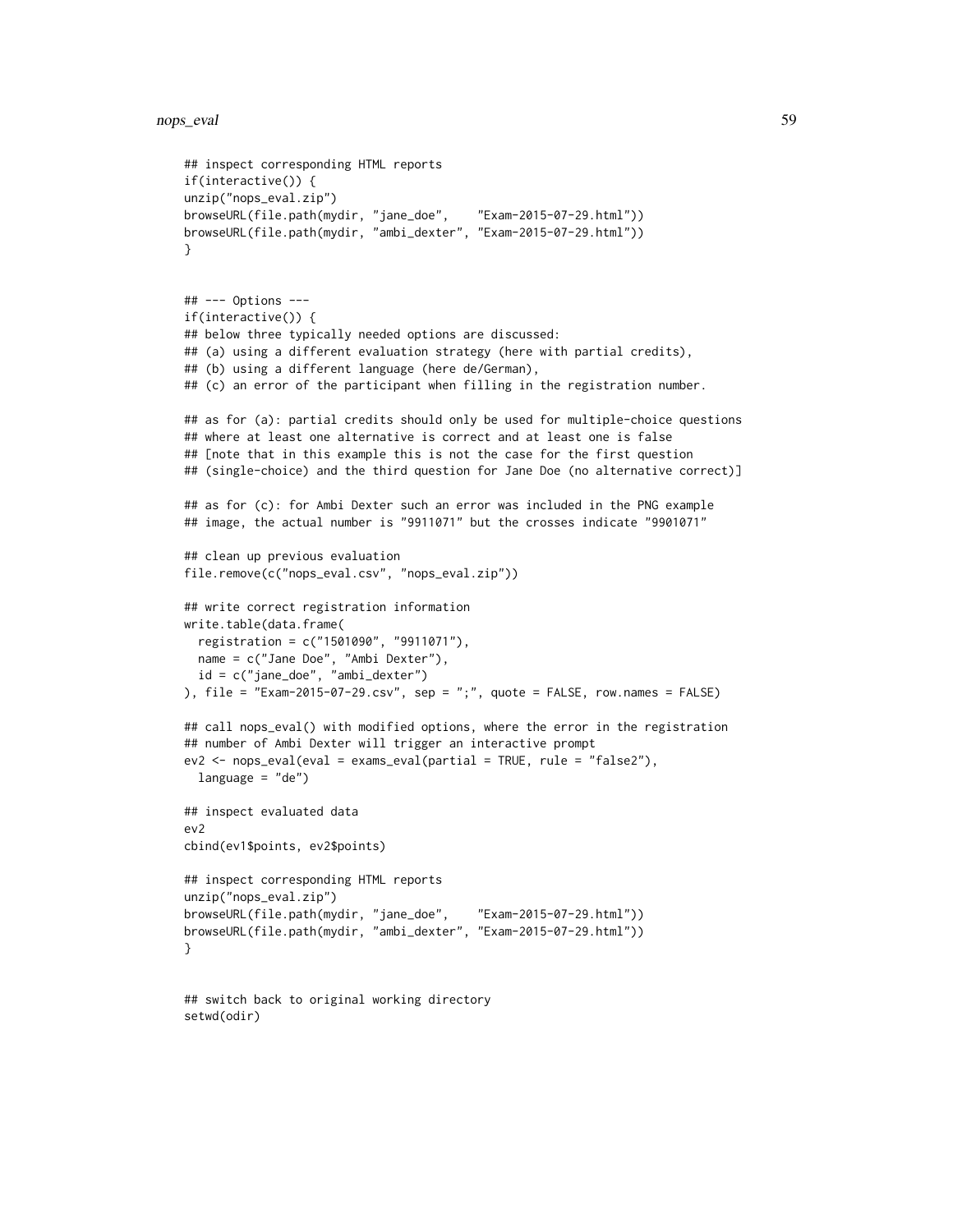## Description

Read a NOPS language specification from a DCF file and optionally convert the language text to HTML.

### Usage

```
nops_language(file, converter = c("none", "tth", "pandoc"))
```
### Arguments

| file      | character. Path to a DCF file with a language specification. See exams 2nops for<br>a list of languages shipped in the package. |
|-----------|---------------------------------------------------------------------------------------------------------------------------------|
| converter | character. The HTML converter to be used for the language text elements. Can<br>be "none", "tth", or "pandoc".                  |

## Details

The NOPS exams infrastructure is internationalized and can be customized through DCF files (borrowing the format from Debian configuration files). For a detailed description see: [http:](http://www.R-exams.org/tutorials/nops_language/) [//www.R-exams.org/tutorials/nops\\_language/](http://www.R-exams.org/tutorials/nops_language/). The DCF files typically either contain special characters as LaTeX commands or in UTF-8 encoding. To handle the former case, a converter can be applied to convert the language texts to HTML.

## Value

A list with all language components provided by the DCF file.

## See Also

[exams2nops](#page-22-0), [nops\\_eval](#page-54-0)

```
## English
en <- nops_language("en")
names(en)
en$NoChanges
## French (LaTeX vs. HTML)
nops_language("fr", converter = "none")$NoChanges
nops_language("fr", converter = "tth")$NoChanges
if (requireNamespace("rmarkdown") && rmarkdown::pandoc_available()) {
nops_language("fr", converter = "pandoc")$NoChanges
}
```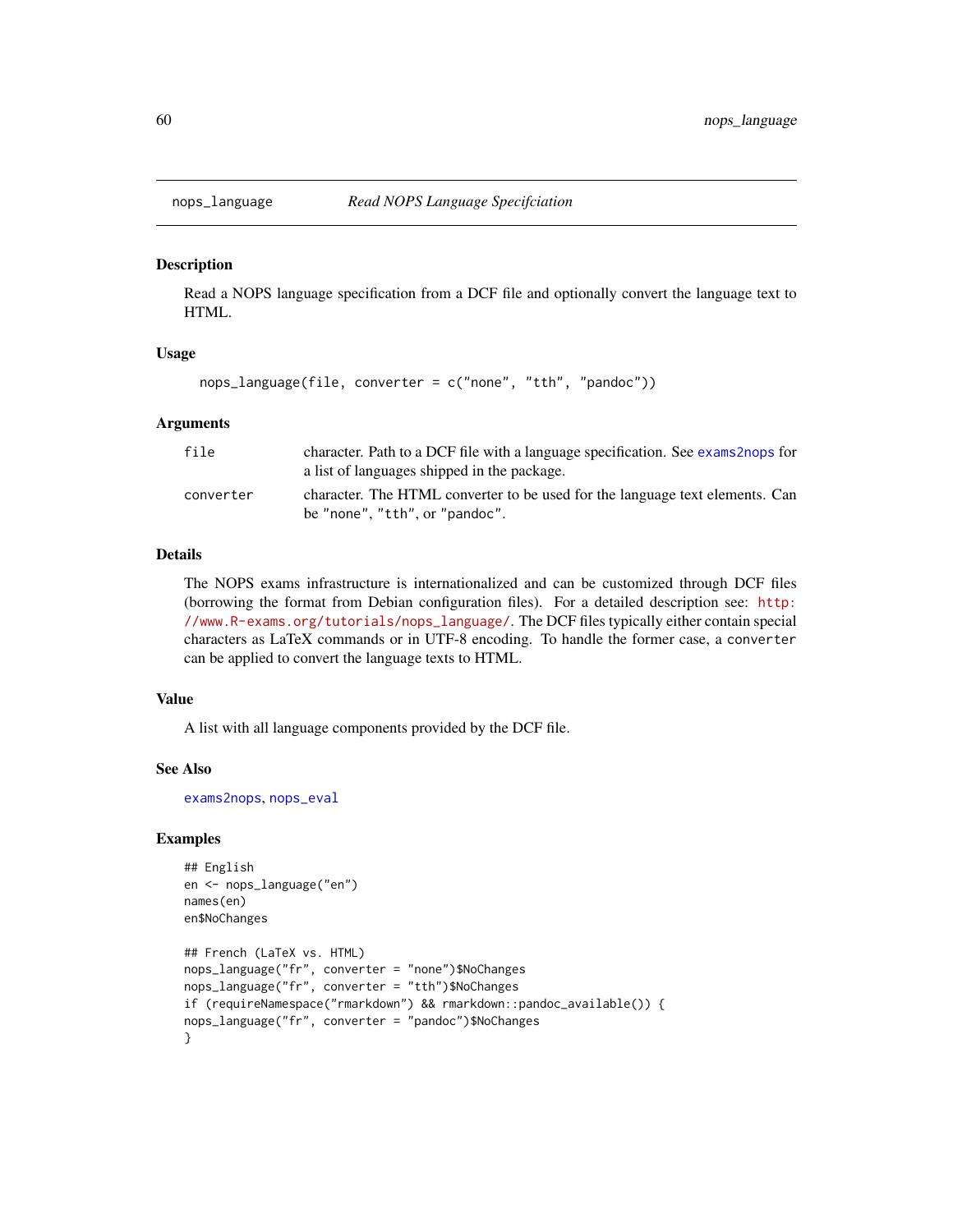<span id="page-60-0"></span>

## Description

Read scanned NOPS exams produced with [exams2nops](#page-22-0).

## Usage

```
nops_scan(
  images = dir(path = "\\).PNG$|\\\.PDS\|\\.PDF\\.\ndf$",path = dir, full.names = TRUE),
  file = NULL, dir = ".",
  verbose = TRUE, rotate = FALSE, cores = NULL, n = NULL,
  density = 300,
  size = 0.029, threshold = c(0.04, 0.42), trim = 0.3, minrot = 0.002,
  string = FALSE)
```

| images    | character. Names of the PDF/PNG images containing the scanned exams. By<br>default all PDF/PNG images in the current working directory are used.                                                                                                                                   |
|-----------|------------------------------------------------------------------------------------------------------------------------------------------------------------------------------------------------------------------------------------------------------------------------------------|
| file      | character or logical. Optional file name for the output ZIP archive containing<br>the PNG images and the scan results. If file = FALSE no ZIP archive is created.<br>By default a suitable name using the current time/date is used.                                               |
| dir       | character. Directory in which the ZIP file should be created. By default the<br>current working directory.                                                                                                                                                                         |
| verbose   | logical. Should progress information be displayed?                                                                                                                                                                                                                                 |
| rotate    | logical. Should the input PDF/PNG images be rotated by 180 degrees first?                                                                                                                                                                                                          |
| cores     | numeric. If set to an integer mclapply is called internally using the desired<br>number of cores to read the scanned exams in parallel.                                                                                                                                            |
| n         | numeric. The number of answer fields to read (in multiples of 5), i.e., $5, 10, \ldots$ ,<br>45. By default taken from the type field.                                                                                                                                             |
| density   | numeric. Resolution used in the conversion of PDF images to PNG. This re-<br>quires ImageMagick's convert to be available on the system.                                                                                                                                           |
| size      | numeric. Size of the boxes containing the check marks relative to the image<br>height. This can be tweaked somewhat but should typically be between 0.23<br>and 0.31.                                                                                                              |
| threshold | numeric. Vector of thresholds for the gray levels in the check mark boxes. If the<br>average gray level is between the gray levels, the box is checked. If it is above<br>the second threshold, some heuristic is employed for judging whether the box<br>contains a cross or not. |
| trim      | numeric. Amount of trimming to shave the borders of the boxes before deter-<br>mining the gray level within the check boxes. Should usually be at least 0.25<br>(default up to version $2.3-1$ ), currently defaults to $0.3$                                                      |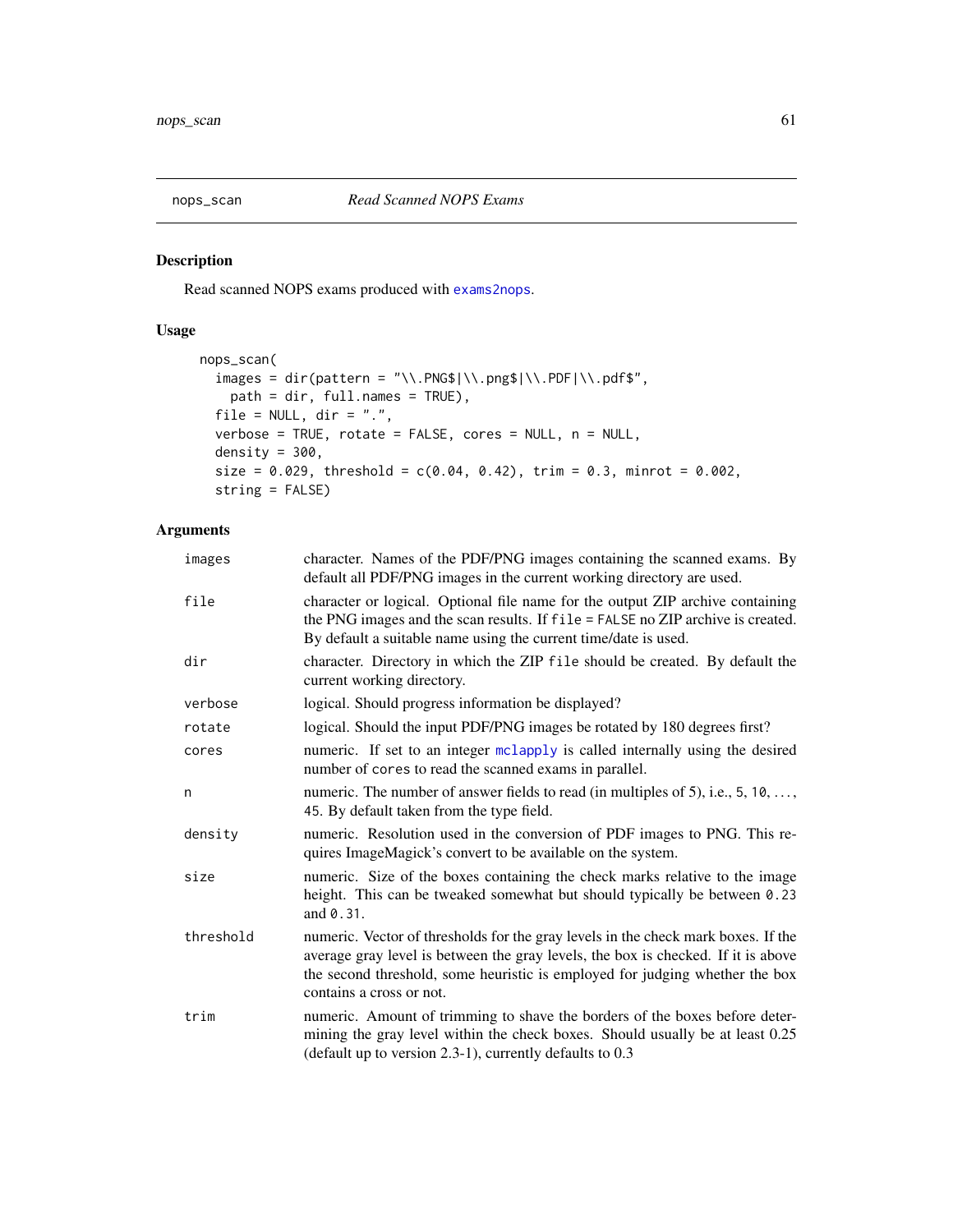| minrot | numeric. Minimum angle for rotating images, <i>i.e.</i> , images with a lower angle<br>are considered to be ok.          |
|--------|--------------------------------------------------------------------------------------------------------------------------|
| string | logical. Are the files to be scanned manually marked string exercises (rather<br>than single/multiple choice exercises)? |

#### Details

nops\_scan is a companion function for [exams2nops](#page-22-0). Exams generated with exams2nops can be printed and the filled out answer page can be scanned. Then, nops\_scan can be employed to read the information in the scanned PDF/PNG images. The results are one text line per image containing the information in a very simple space-separated format.

If images only contains PNG files, then the R function [readPNG](#page-0-0) is sufficient for reading the images into R. If images contains PDF files, these need to be converted to PNG first which requires PDFTk, GhostScript, and ImageMagick's convert to be available on the system. On Linux( esque) systems this is typically easy to install by pdftk and imagemagick. The download links for Windows are: [http://www.pdflabs.com/tools/pdftk-the-pdf-toolkit/pdftk\\_free-2.](http://www.pdflabs.com/tools/pdftk-the-pdf-toolkit/pdftk_free-2.02-win-setup.exe) [02-win-setup.exe](http://www.pdflabs.com/tools/pdftk-the-pdf-toolkit/pdftk_free-2.02-win-setup.exe), <http://www.imagemagick.org/script/download.php#windows>, [http://](http://www.ghostscript.com/download/gsdnld.html) [www.ghostscript.com/download/gsdnld.html](http://www.ghostscript.com/download/gsdnld.html).

Tutorial for NOPS workflow: <http://www.R-exams.org/tutorials/exams2nops/>.

Practical recommendations:

The scanned images produced by scanners or copying machines typically become smaller in size if the images are read in just black/white (or grayscale). This may sometimes even improve the reliability of reading the images afterwards. Also make sure that the resulting images have a good contrast and are neither too light or too dark because too many or too little dark pixels increase the probability of scanning problems.

Make sure that the sheets are fed firmly into the scanner, e.g., by tightening the tracks of the feeder.

The printed exams are often stapled in the top left corner which has to be unhinged somehow by the exam participants. Although this may damage the exam sheet, this is usually no problem for scanning it. However, the copying machine's sheet feeder may work better if the sheets are turned upside down (so that the damaged corner is not fed first into the machine). This often improves the scanning results considerably and can be accomodated by setting rotate = TRUE in nops\_scan.

#### Value

A character vector with one element per scanned file (returned invisily if written to an output ZIP archive). The output contains the following space-separated information: file name, sheet ID (11 digits), scrambling (2 digits), type of sheet (3 digits, coding the number of questions rounded up to steps of 5 and the length of the registration number), 0/1 indicator whether the replacement sheet was used, registration number (7-10 digits), 45 multiple choice answers of length 5 (all 00000 if unused).

#### See Also

[exams2nops](#page-22-0), [nops\\_eval](#page-54-0)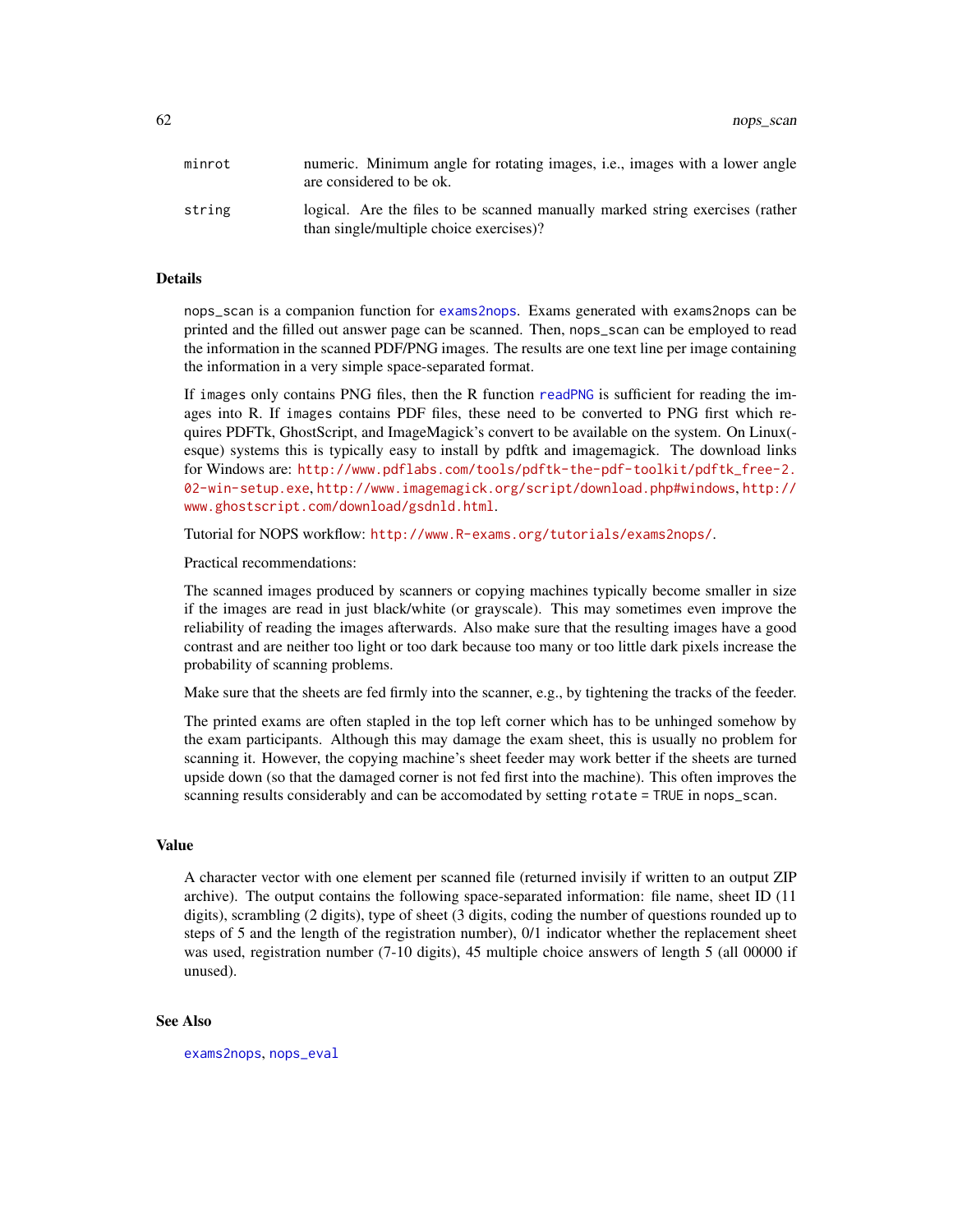## num\_to\_schoice 63

### Examples

```
## scanned example images stored in exams package
img <- dir(system.file("nops", package = "exams"), pattern = "nops_scan",
  full.names = TRUE)
## read content
res <- nops_scan(img, file = FALSE)
writeLines(res)
```
<span id="page-62-0"></span>num\_to\_schoice *Generate Single-Choice Question List from Numeric Solution*

#### Description

A function for generating a single-choice question list for one correct numeric solution along with four wrong solutions.

### Usage

```
num_to_schoice(correct, wrong = NULL, range = c(0.5, 1.5) * correct,
  delta = 1, digits = 2, method = c("runif", "delta"), sign = FALSE,verbose = getOption("num_to_choice_warnings"))
```
#### Arguments

| correct | numeric vector of length 1 with correct solution.                                         |
|---------|-------------------------------------------------------------------------------------------|
| wrong   | numeric vector (optional) with wrong solutions.                                           |
| range   | numeric vector of length 2 with range of random wrong solutions.                          |
| delta   | numeric. Minimal distance between solutions.                                              |
| digits  | integer. Digits that should be displayed.                                                 |
| method  | character specifying method for generating random results.                                |
| sign    | logical. Should the sign be changed randomly?                                             |
| verbose | logical. Should warnings be issued if no suitable set of wrong solutions can be<br>found? |

### Details

The function num\_to\_schoice (or equivalently num2schoice) can be used for generating a singlechoice question list for a numeric correct solution. The question list always comprises five elements, one of which is the correct solution. The wrong solutions can be provided or are generated randomly. If wrong is provided only up to 2 elements of it are used in order to assure some random solutions.

Two methods can be used to generate the wrong solutions: Either simply [runif](#page-0-0) or otherwise a full equi-distant grid for the range with step size delta is set up from which a discrete uniform sample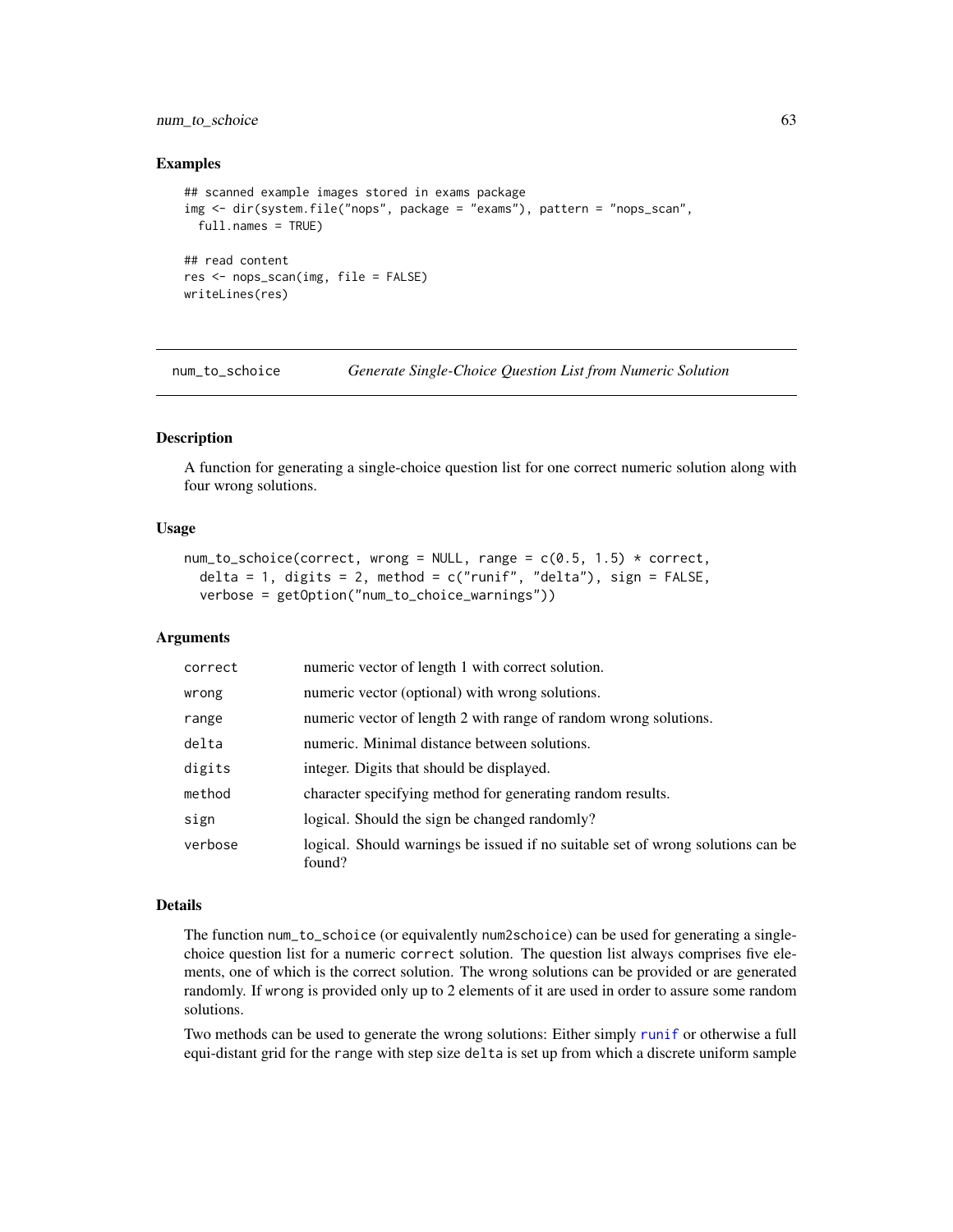is drawn. The former is preferred if the range is large enough while the latter performs better if the range is small (as compared to delta.

Exercise templates using num\_to\_schoice should be thoroughly tested in order to avoid problems with too small ranges or almost identical correct and wrong answers! This can potentially cause problems, infinite loops, etc.

## Value

num\_to\_schoice/num2schoice returns either NULL (if no suitable question list can be found) or a list with the following components:

| solutions | a logical vector of length 5 indicating the correct solution, |
|-----------|---------------------------------------------------------------|
| questions | a character vector of length 5 with question list.            |

## See Also

[matrix\\_to\\_schoice](#page-51-0)

### Examples

```
set.seed(1)
## just a correct solution
num_to_schoice(123.45)
## or equivalently
set.seed(1)
num2schoice(123.45)
## just a correct integer solution
num_to_schoice(123, digits = 0)
## a correct solution with a wider range
num_to_schoice(123.45, range = c(0, 200))
## here, the defaults can't work...
## num_to_schoice(0.1234)
## alternatives could be
num_to_schoice(0.1234, range = c(0, 1), delta = 0.03, method = "delta")num_to_schoice(0.1234, range = c(-5, 5), delta = 0.05)num_to_schoice(0.1234, wrong = c(0.2749, 1.9723), delta = 0.05)
num_to_schoice(0.1234, wrong = c(0.2749, 1.9723), range = c(-5, 5), delta = 0.05)
```
<span id="page-63-0"></span>read\_exercise *Reading LaTeX/Markdown Exercise Files*

### Description

Reading an exercise in either LaTeX format (i.e., after [Sweave](#page-0-0) was run) or Markdown format (i.e., after [knit](#page-0-0) was run).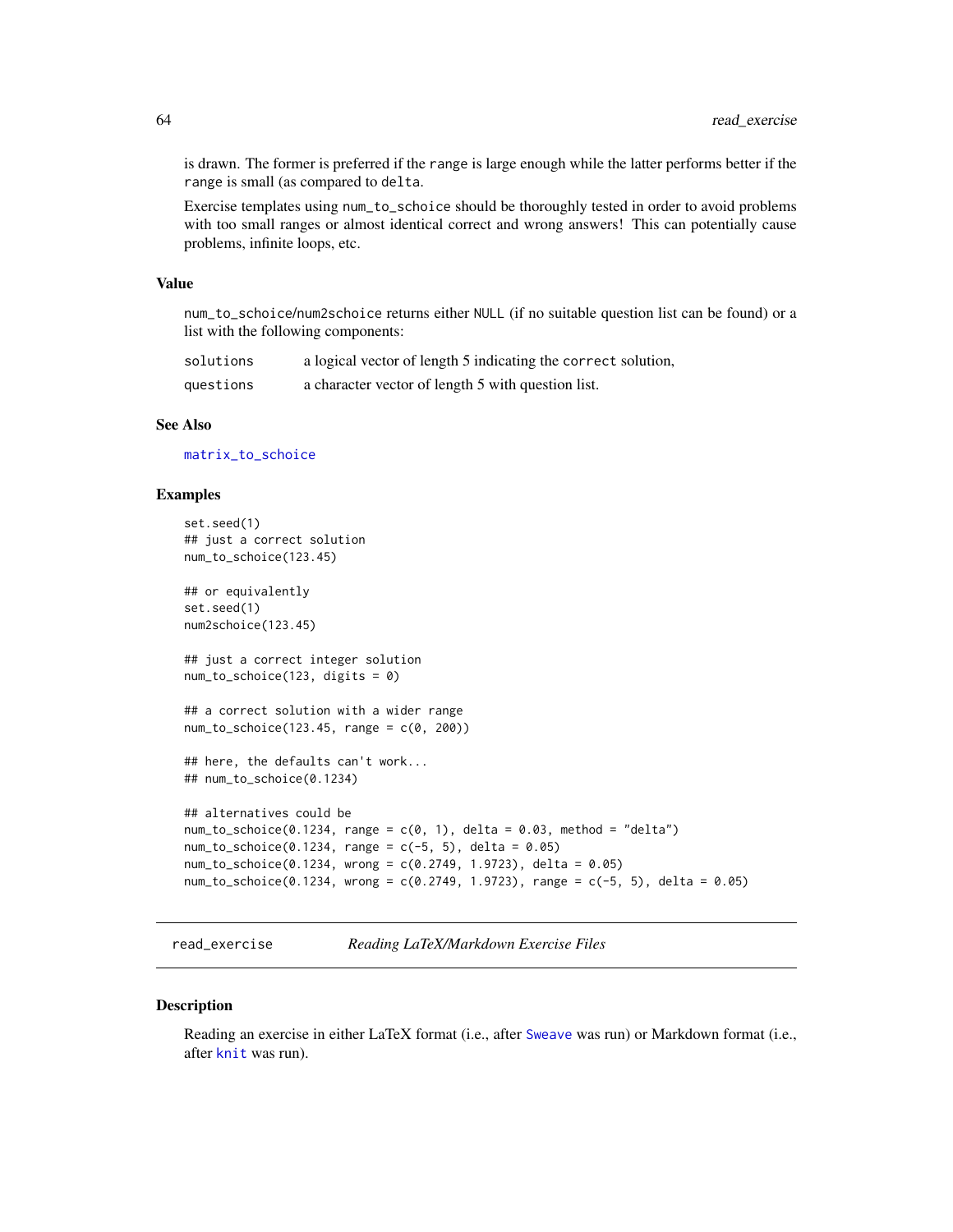## read\_exercise 65

## Usage

```
read_exercise(file, markup = NULL)
read_metainfo(file, markup = NULL)
```
### Arguments

| file   | character. Name of the LaTeX (.tex) or Markdown (.md) file that should be<br>read into R.                                           |
|--------|-------------------------------------------------------------------------------------------------------------------------------------|
| markup | character specifying whether file is a "latex" or "markdown" exercise. By<br>default (NULL) it is inferred from the file extension. |

## Details

read\_exercise extracts the LaTeX/Markdown code from the question and solution environments/sections of the exercise file, extracting the corresponding answerlists separately (if any). Paths to supplementary files (such as graphics or data files) are stored and the metainformation is extracted (by calling read\_metainfo which also includes sanity checks).

The supported metainformation commands are described in detail in vignette ("exams2", package = "exams"), see Table 2. Essentially the extype command in is mapped to the type element of the returned list etc. (see the Value section below), using the right storage mode for each command (numeric, character, logical). Additionally, there is an exextra command which allows to set up arbitrary additional metainformation elements.

## Value

read\_exercise returns a list with elements

| question     | a character vector with LaTeX/Markdown code from the question environment<br>(excluding the answerlist environment, if any). |
|--------------|------------------------------------------------------------------------------------------------------------------------------|
| questionlist | a character vector with LaTeX/Markdown code from the answerlist environment<br>within the question environment (if any).     |
| solution     | a character vector with LaTeX/Markdown code from the solution environment<br>(excluding the answerlist environment, if any). |
| solutionlist | a character vector with LaTeX/Markdown code from the answerlist environment<br>within the solution environment (if any).     |
| metainfo     | a list of metainformation options, see below.                                                                                |
| supplements  | a character vector with paths to supplementary files such as graphics or data files<br>(if any).                             |

read\_metainfo returns a list with the following elements. Most elements may also be NULL (or empty) if the underlying information is not specified in the file. If file specifies extra information, there may also be additional list elements.

| file   | character with file name (without extension) of the exercise template.                  |
|--------|-----------------------------------------------------------------------------------------|
| markup | character indicating whether "latex" or "markdown" markup is used in the ex-<br>ercise. |
| type   | character indicating exercise type: num, mchoice, schoice, string, or cloze.            |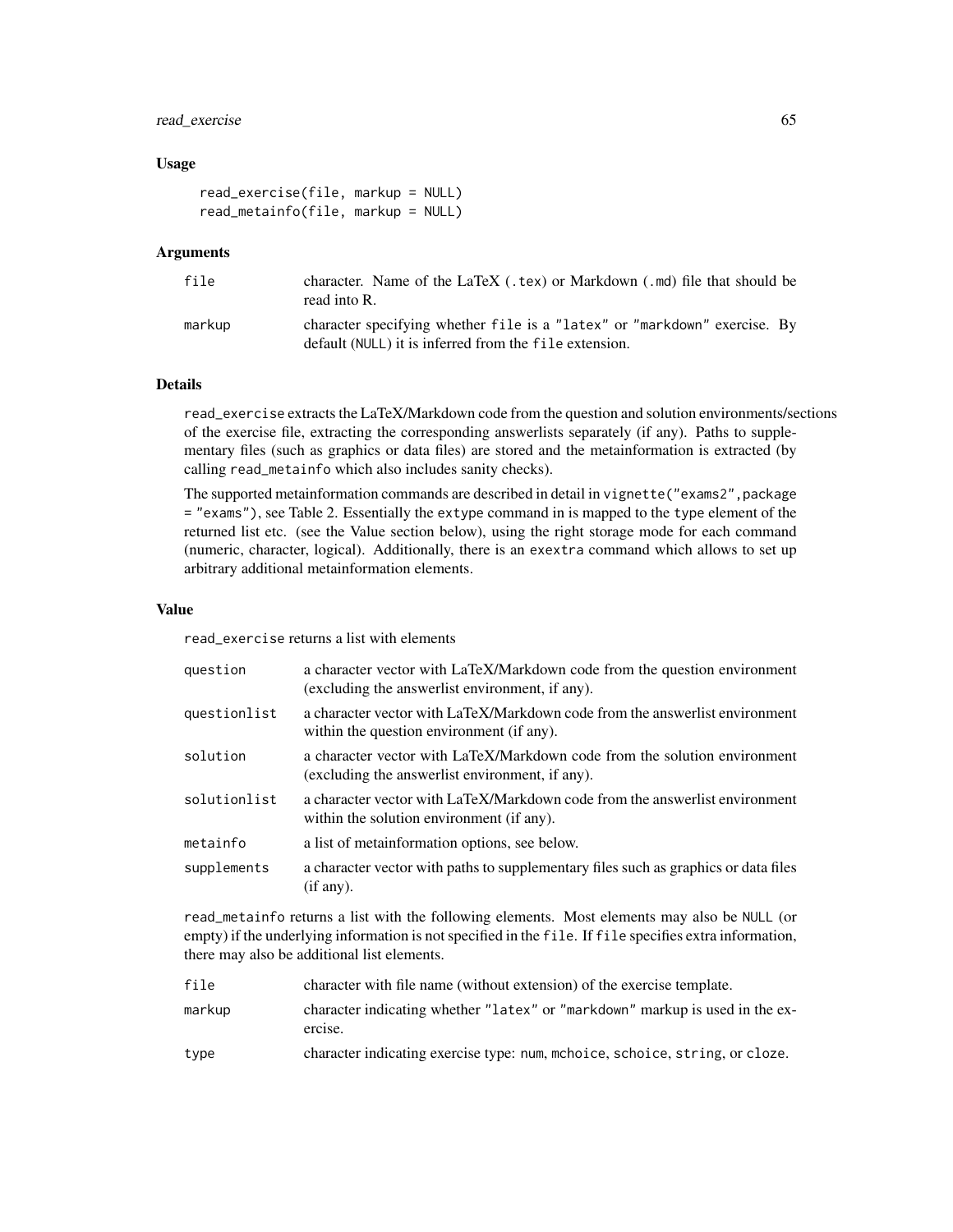| name       | character with short name/description (to be used for printing within R).                                                                                                                                                                                                             |
|------------|---------------------------------------------------------------------------------------------------------------------------------------------------------------------------------------------------------------------------------------------------------------------------------------|
| title      | character with a pretty longer title.                                                                                                                                                                                                                                                 |
| section    | character with sections for groups of exercises (using slashes for subsections<br>like a URL).                                                                                                                                                                                        |
| version    | character with version of exercise.                                                                                                                                                                                                                                                   |
| solution   | correct solution. The type/value depends on the type of the exercise: num leads<br>to a numeric vector (of length 1 or 2), mchoice/schoice lead to logical vector,<br>string to a character vector (of length 1), and cloze leads to a list of solutions<br>(depending on clozetype). |
| tolerance  | numeric tolerance limits (of length 1 or 2) for numeric solutions.                                                                                                                                                                                                                    |
| clozetype  | character indicating the types of the elements of a cloze exercise.                                                                                                                                                                                                                   |
| points     | numeric with (default) points for correct solution.                                                                                                                                                                                                                                   |
| time       | numeric with (default) time (in seconds) for solution.                                                                                                                                                                                                                                |
| shuffle    | logical indicating whether mchoice/schoice answers should be shuffled (in<br>Moodle or other e-learning systems).                                                                                                                                                                     |
| single     | logical indicating whether radio buttons should be used in Moodle.                                                                                                                                                                                                                    |
| length     | numeric with length of solution.                                                                                                                                                                                                                                                      |
| string     | character with a collapsed string of the solution (and tolerance) for backward<br>compatibility with exams.                                                                                                                                                                           |
| maxchars   | character with the maximum number of characters allowed in QTI text answers<br>(exercise type: string).                                                                                                                                                                               |
| abstention | character with the label to be used for an abstention button in schoice/mchoice<br>answers (currently only supported by Moodle).                                                                                                                                                      |

## See Also

[xexams](#page-70-0)

```
## xexams() uses read_exercise() by default to read in
## each individual exercise, e.g., here for only a single
## exam with only a single exercise the result is:
set.seed(1090)
xexams("tstat.Rnw")[[1]][[1]]
```

```
## the corresponding Markdown version has:
set.seed(1090)
xexams("tstat.Rmd")[[1]][[1]]
```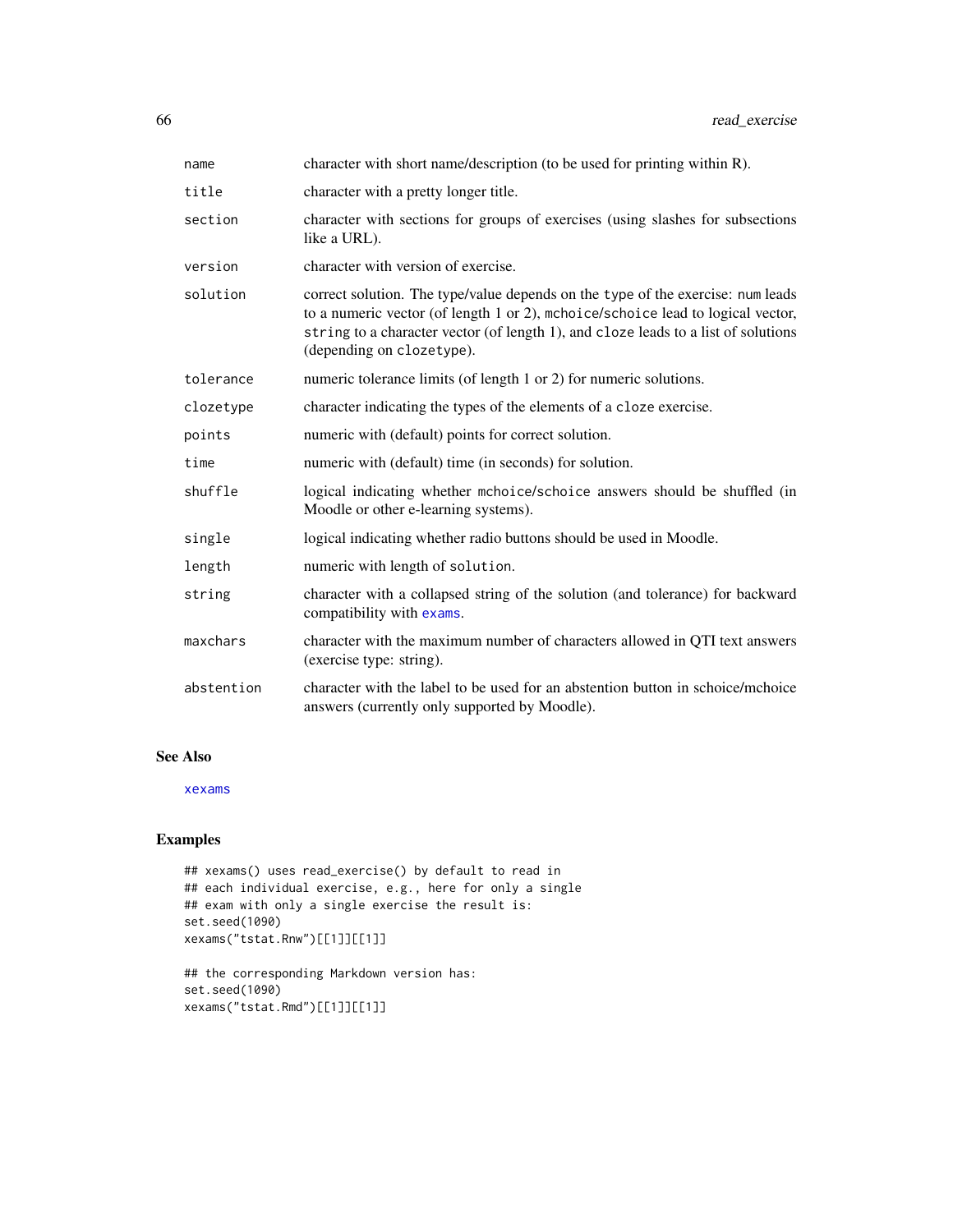## Description

In order to check the correct behavior of an exercise it is compiled several times. In each iteration the objects created by the exercise are collected and its values can be inspected.

## Usage

```
## Stresstest function.
stresstest_exercise(file, n = 100, verbose = TRUE, seeds = NULL,
  stop_on_error = length(as.character(unlist(file))) < 2,
  ...)
## Plotting stresstest results.
## S3 method for class 'stress'
plot(x, type = c("overview", "solution", "rank", "runtime"),
  threshold = NULL, variables = NULL,
  spar = TRUE, ask = TRUE, ...)
```

| file          | character. A specification of an exercise file. If multiple files should be tested,<br>argument file can also be a vector, matrix or list of files. The latter case sets<br>argument plot = FALSE.                                                                                                                                                                                                                                                 |
|---------------|----------------------------------------------------------------------------------------------------------------------------------------------------------------------------------------------------------------------------------------------------------------------------------------------------------------------------------------------------------------------------------------------------------------------------------------------------|
| n             | integer. The number of replications.                                                                                                                                                                                                                                                                                                                                                                                                               |
| verbose       | logical. Should the seeds used for compiling the exercise be prompted on the<br>console.                                                                                                                                                                                                                                                                                                                                                           |
| seeds         | The seeds that should be used when compiling the exercise. The default is seeds<br>$= 1:n.$                                                                                                                                                                                                                                                                                                                                                        |
| stop_on_error | logical. Should the function stop on error or return the the seed, the file name<br>and the error message. Useful when testing a number of exercises.                                                                                                                                                                                                                                                                                              |
| X             | An object returned from function stresstest_exercise.                                                                                                                                                                                                                                                                                                                                                                                              |
| type          | character. type == "overview" plots the basic overview, i.e, the runtimes, nu-<br>meric solutions, position/number/rank of correct solution(s), if available. If<br>type == "solution", the numeric solutions are plotted against all input param-<br>eters stored in the objects element of x. type == "rank" draws spineplots<br>of ranks vs. input parameters stored in objects. type == "runtime" plots the<br>compiling runtimes vs. objects. |
| threshold     | numeric. Can be used to set a threshold, e.g., for numeric solutions a factor<br>is created, $factor(solution \leq threshold)$ , that is used on the y-axis of a<br>spineplot.                                                                                                                                                                                                                                                                     |
| variables     | character. The variables that should be used from the objects for plotting.                                                                                                                                                                                                                                                                                                                                                                        |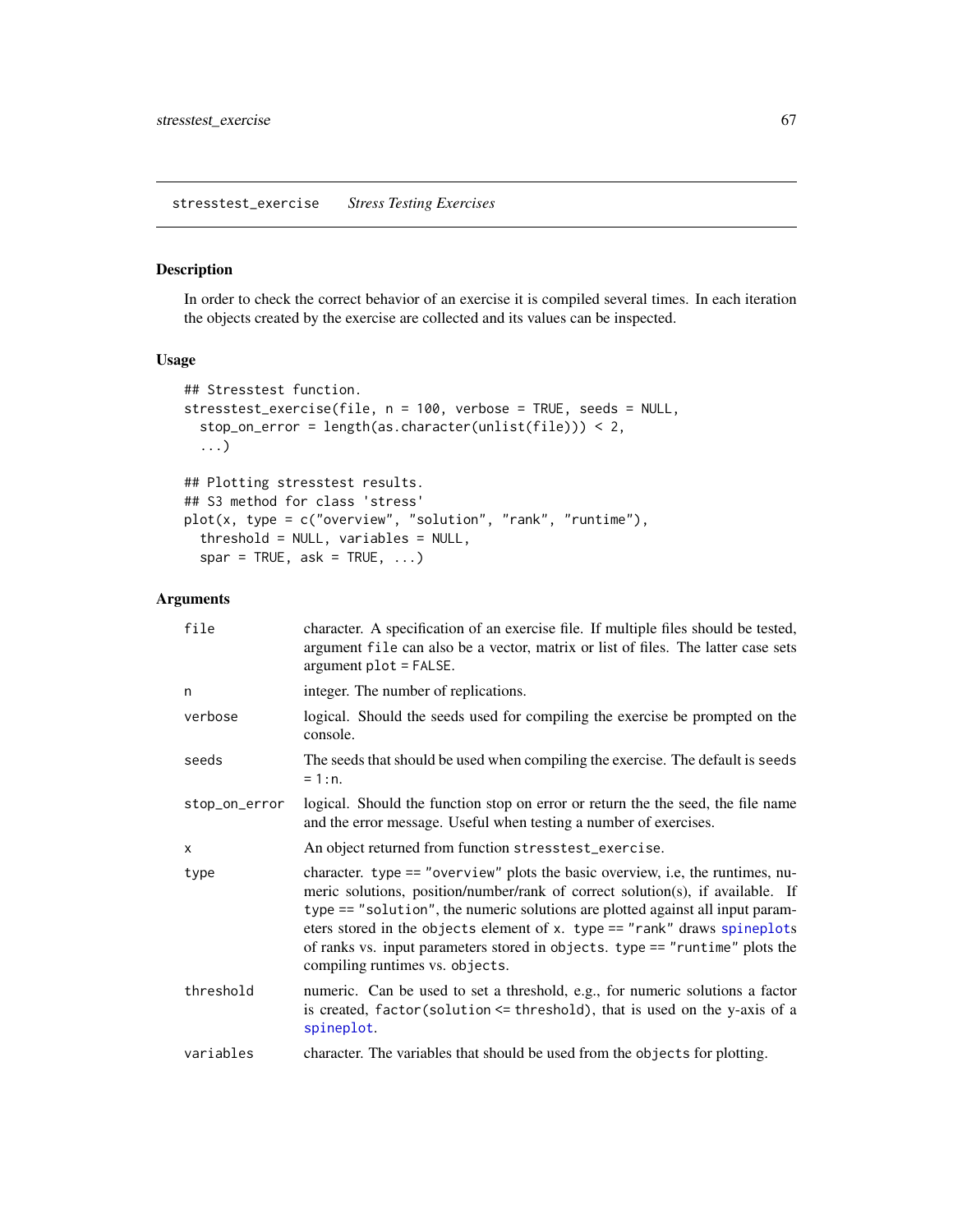| spar     | logical. Should graphical parameters be set or not.                                                  |
|----------|------------------------------------------------------------------------------------------------------|
| ask      | logical. For multiple plots, should the user be asked to hit the return key to see<br>the next plot. |
| $\cdots$ | Arguments passed to <b>xexams</b> .                                                                  |

## Details

In order to check the correct behavior of an exercise function stresstest\_exercise runs [xexams](#page-70-0) n times using different seeds. If an error occurs when compiling, the error can be reproduced by setting the seed that is prompted at the console and create the exercise again, e.g., with [exams2html](#page-12-0). This way errors can be detected systematically.

All objects with length 1, which are created by the exercise, are collected in a data frame. These objects are assumed to be input parameters that control the output of the exercise. This can be used to detect certain input values that, e.g., lead to very long run times, or drive the number of correct answers in multiple choice exercises, etc.

For single and multiple choice type question the position(s) of the correct solution(s) is returned. For single choice questions that are created from a numeric version, e.g., using function num to schoice the answers are again converted to numeric and the rank of the correct solution is reported. The rank is sometimes heavily driven by some input parameters, e.g., the correct solution is always the largest or the smallest. For non-numeric choice questions, the rank is based on the lexicographical order of the answerlist.

#### Value

Function stresstest\_exercise returns an object of class "stress" (a named list) with the following elements:

| seeds    | The seeds that where used.                                               |
|----------|--------------------------------------------------------------------------|
| runtime  | Compiling times for each iteration.                                      |
| objects  | A data frame of length 1 objects that are created by the exercise.       |
| solution | The numeric solution, availability is depending on the type of exercise. |
| position | A matrix indicating the position of correct solutions.                   |
| rank     | The rank of the correct solution, only available for choice exercises.   |
| ntrue    | The number of correct answers in multiple choice type questions.         |

#### See Also

[xexams](#page-70-0), [num\\_to\\_schoice](#page-62-0)

```
## Not run: ## Stress testing.
t1 <- stresstest_exercise("tstat.Rnw", n = 100)
t2 <- stresstest_exercise("tstat2.Rnw", n = 100)
## Plotting.
plot(t1, type = "overview")
```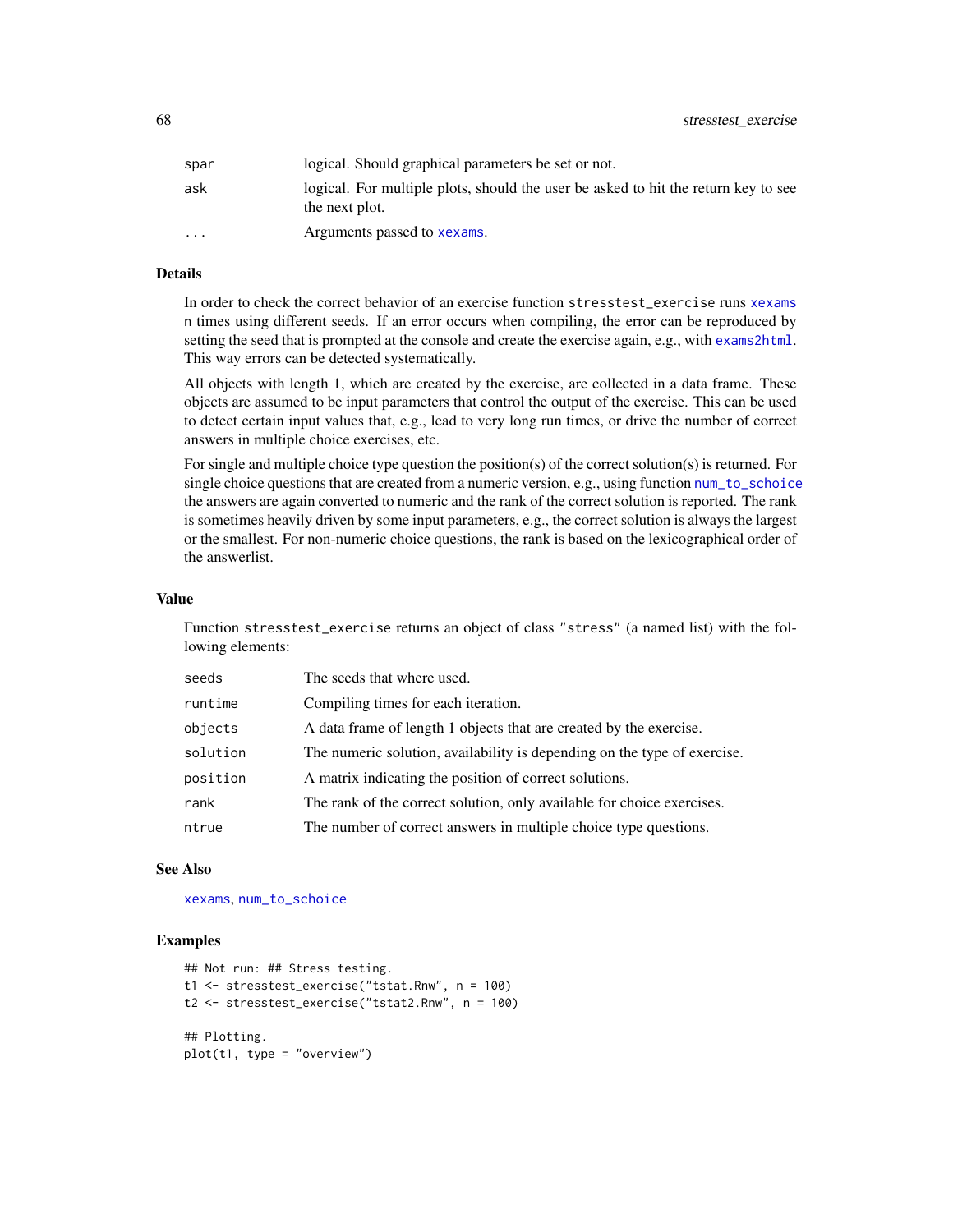#### tex2image 69

```
plot(t1, type = "solution")plot(t1, type = "solution", threshold = 30)plot(t2, type = "rank")
plot(t2, type = "runtime")## For custom inspection, object can be
## transformed to a data.frame.
head(as.data.frame(t2))
## Multiple testing.
files <- list(
  "boxplots",
  c("tstat", "ttest", "confint"),
  c("regression", "anova"),
  "scatterplot",
  "relfreq"
\mathcal{L}t3 <- stresstest_exercise(files, n = 100)
plot(t3)
## End(Not run)
```
<span id="page-68-0"></span>tex2image *Transforming LaTeX Code Using ImageMagick or pdf2svg*

## Description

Transformation of LaTeX code into an image by compiling to PDF and then transforming to PNG (by default) via ImageMagick's convert command or to SVG via pdf2svg.

## Usage

```
tex2image(tex, format = "png", width = NULL, pt = 12, density = 350,
  dir = NULL, tdir = NULL, idir = NULL,
 width.border = \thetaL, col.border = "white", resize = 650,
  packages = c("amsmath", "amssymb", "amsfonts"),
  header, header2 = NULL, tikz = NULL, Sweave = TRUE, show = FALSE,
  name = "tex2image")
```

| tex     | character vector or list of character vectors. Each character vector is either the<br>name of a LaTeX file or a vector containing LaTeX code directly. |
|---------|--------------------------------------------------------------------------------------------------------------------------------------------------------|
| format  | character. Suffix for the type of graphic to convert to.                                                                                               |
| width   | numeric. Width of the text in inch. If NULL (or $\theta$ ), the width is chosen to fit the<br>image in tex.                                            |
| pt      | numeric. Pointsize of the text.                                                                                                                        |
| density | numeric. Resolution density of the image.                                                                                                              |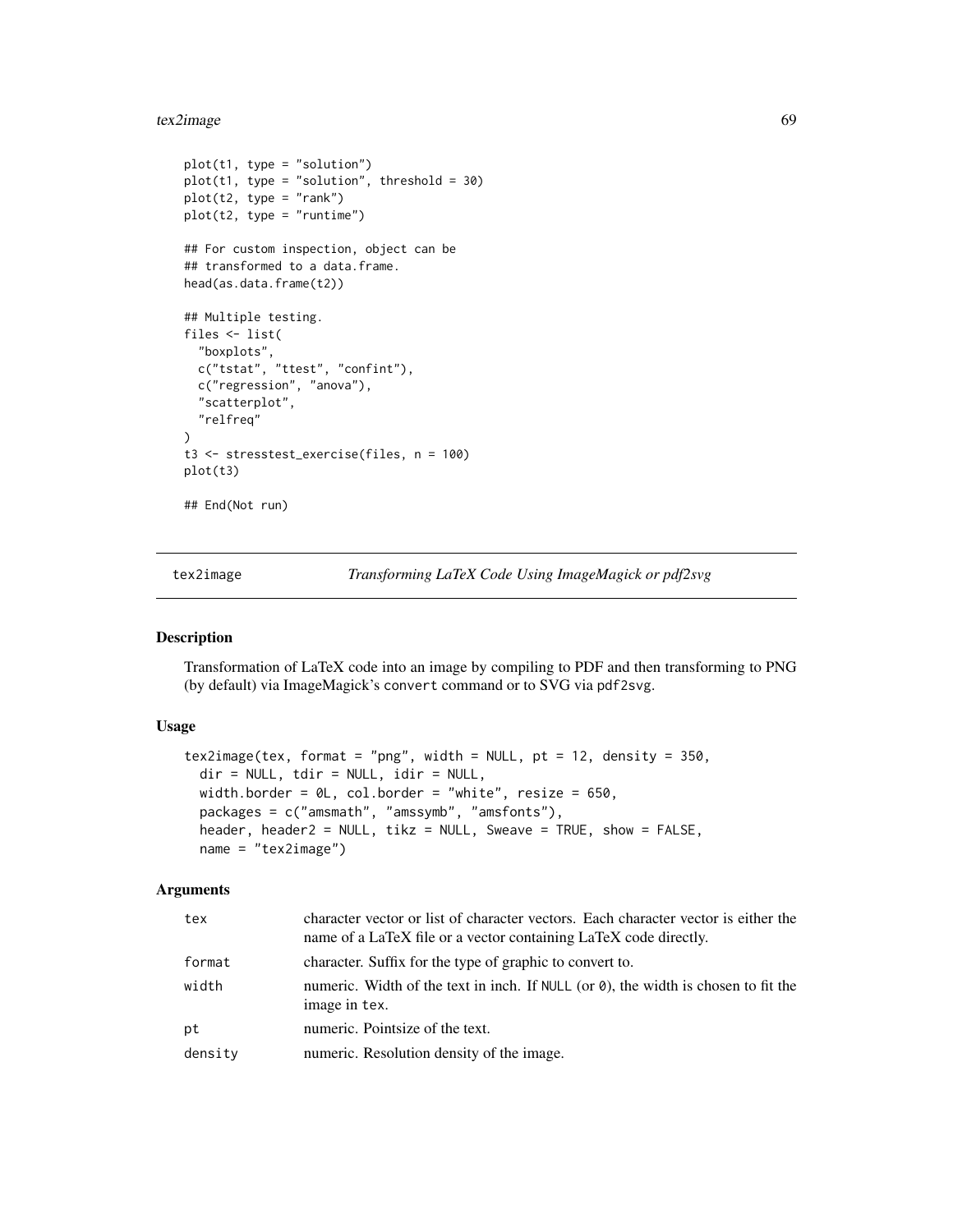| dir          | character specifying the output directory.                                                                                                                                                                        |
|--------------|-------------------------------------------------------------------------------------------------------------------------------------------------------------------------------------------------------------------|
| tdir         | character specifying a temporary directory, by default this is chosen via tempfile.                                                                                                                               |
| idir         | character specifying the path additional LaTeX inputs required.                                                                                                                                                   |
| width.border | numeric. Width of the framebox border.                                                                                                                                                                            |
| col.border   | character. Color of framebox border.                                                                                                                                                                              |
| resize       | numeric. Number of pixels for resizing the image.                                                                                                                                                                 |
| packages     | character. Names of LaTeX packages to be included.                                                                                                                                                                |
| header       | character. LaTeX code to be included in the header of the LaTeX file before the<br>beginning of the document. By default the parindent is set to 0 and sans serif<br>fonts (phy) are used for both text and math. |
| header2      | character. LaTeX code to be included in the header of the LaTeX file after the<br>beginning of the document.                                                                                                      |
| tikz         | character. Options to be passed to \usetikzlibrary{}. If set, the tikz package<br>is loaded per default.                                                                                                          |
| Sweave       | logical. Should the LaTeX package Sweave.sty be included in the header?                                                                                                                                           |
| show         | logical. Show the resulting image(s) using browseURL.                                                                                                                                                             |
| name         | character. Base name of the image file.                                                                                                                                                                           |
|              |                                                                                                                                                                                                                   |

## Details

tex2image converts LaTeX code to image files, e.g., for inclusion in web pages. It proceeds in the following steps: (1) LaTeX code is embedded into a suitable .tex file. (2) This is compiled to PDF using [texi2dvi](#page-0-0). (3) The PDF is converted to an image file. By default, conversion is to PNG using R package magick functionalities or alternatively to SVG via pdfcrop followed by pdf2svg.

The LaTeX code is fit into the standalone document class using the tikzpicture environment as a default.

If tex is a list of LaTeX chunks, then these are compiled to separate pages of a single PDF in a single LaTeX run. Each page is subsequently converted to a separate image.

In case of SVG output, the respective image manipulation tools, i.e., pdfcrop/pdf2svg, are assumed to be installed and available in the search path.

## Value

Character vector with path(s) to image(s) generated from the LaTeX code.

### See Also

[texi2dvi](#page-0-0)

```
## some simple LaTeX
tex <- c("This is \\textbf{bold} and this \\textit{italic}.",
  "Points on the unit circle: $x^2 + y^2 = 1.")
```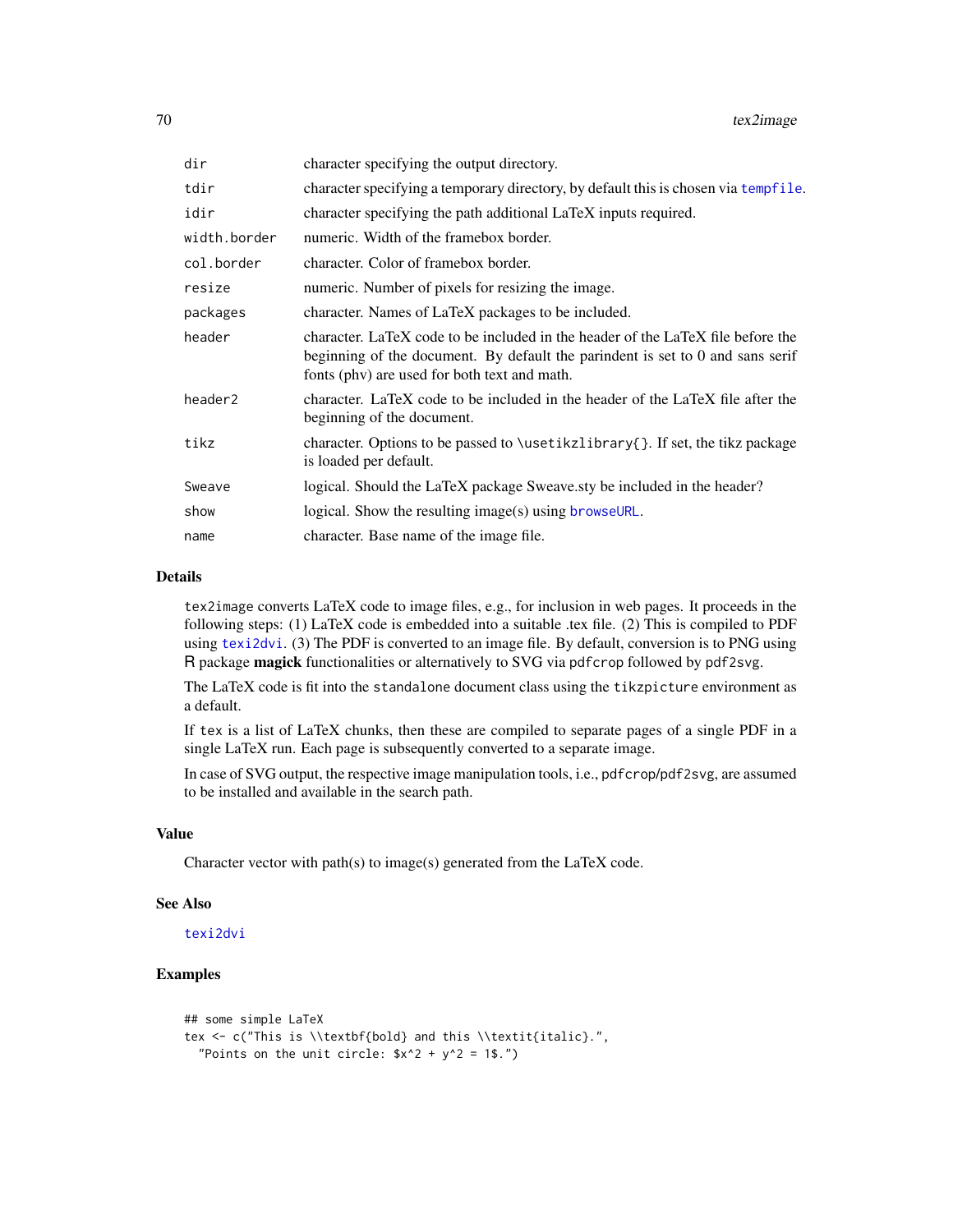#### xexams 71

```
## default settings: PNG with sans serif fonts
tex2image(tex, show = interactive())
## with fixed widths
tex2image(tex, width = 6, show = interactive())
text{lex2image(text, width = 2, show = interactive())}## switch off header (-> LaTeX uses its standard serif fonts)
tex2image(tex, header = NULL, show = interactive())
## SVG output (system requirements: pdfcrop & pdf2svg)
tex2image(tex, format = "svg", show = TRUE)
```
<span id="page-70-0"></span>xexams *Extensible Generation of Exams*

#### Description

Extensible automatic generation of exams including multiple choice questions and arithmetic problems.

## Usage

```
xexams(file, n = 1L, nsamp = NULL,
  \text{driver} = \text{list}(\text{sweave} = \text{NULL}, \text{read} = \text{NULL}, \text{transfer} = \text{NULL}, \text{write} = \text{NULL}),dir = ".", edir = NULL, tdir = NULL, sdir = NULL, verbose = FALSE,
  points = NULL, seed = NULL, ...)
```

```
exams_metainfo(x, ...)
```

| file   | character. A specification of a (list of) exercise files, for details see below.                                                                                                                                                                                                                                                                                                    |
|--------|-------------------------------------------------------------------------------------------------------------------------------------------------------------------------------------------------------------------------------------------------------------------------------------------------------------------------------------------------------------------------------------|
| n      | integer. The number of copies to be taken from file.                                                                                                                                                                                                                                                                                                                                |
| nsamp  | integer. The number(s) of exercise files sampled from each list element of file.<br>Sampling without replacement is used if possible. (Only if some element of<br>nsamp is larger than the length of the corresponding element in file, sampling<br>with replacement is used.)                                                                                                      |
| driver | list with elements sweave (weaver function or list of arguments for the default<br>xweave), read (function for reading exercise files, defaulting to read_exercise),<br>transform (function to transform each exercise, by default no transformations<br>are done), write (function to write exams to output files, by default nothing is<br>written). For more details, see below. |
| dir    | character. The output directory passed on to driver\$write.                                                                                                                                                                                                                                                                                                                         |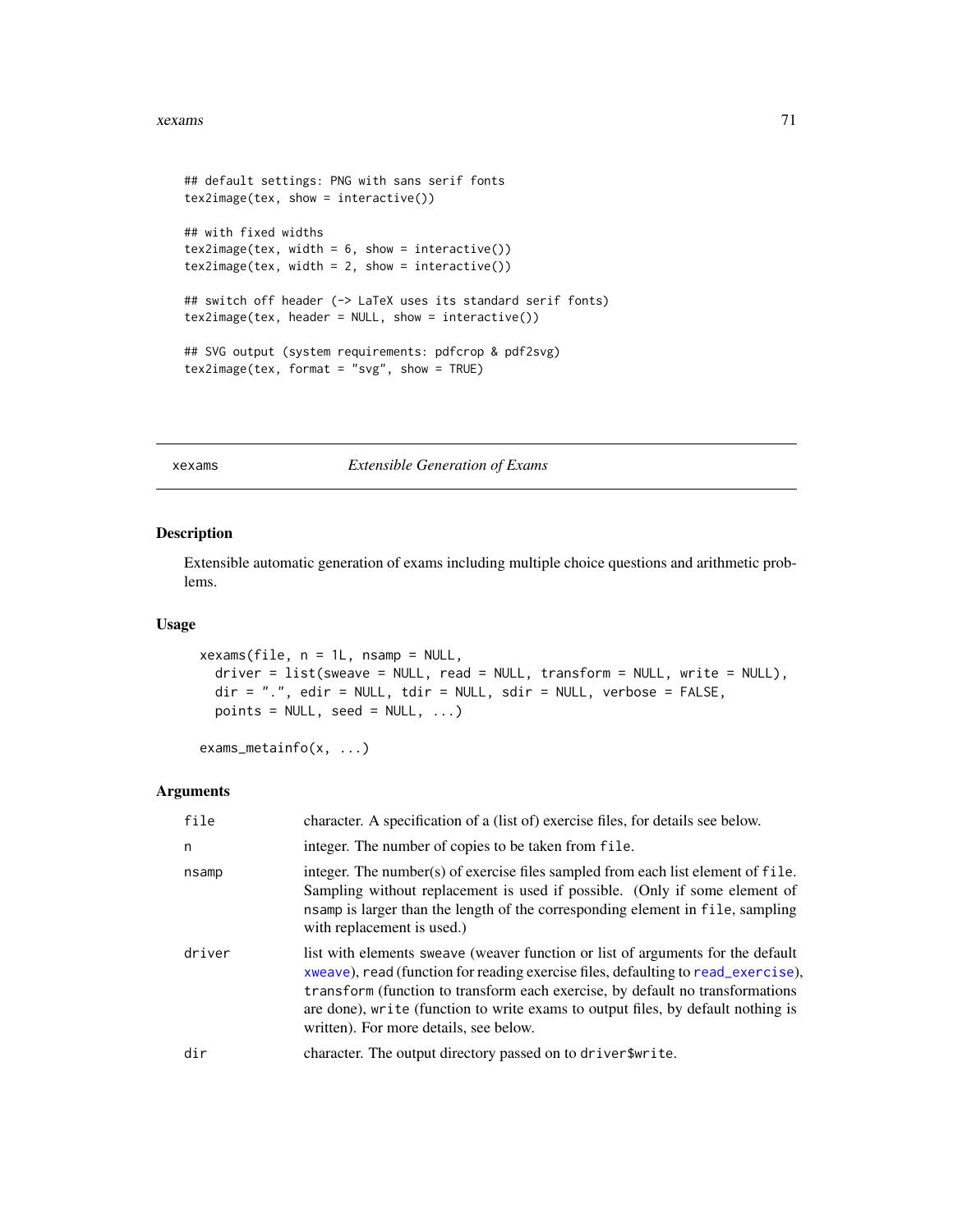| edir         | character specifying the path of the directory (along with its sub-directories) in<br>which the files in file are stored (see also below).                                                                                                                                                                                                                    |
|--------------|---------------------------------------------------------------------------------------------------------------------------------------------------------------------------------------------------------------------------------------------------------------------------------------------------------------------------------------------------------------|
| tdir         | character specifying a temporary directory, by default this is chosen via tempfile.<br>Note that this is cleaned up and potentially temporary files are deleted.                                                                                                                                                                                              |
| sdir         | character specifying a directory for storing supplements, by default this is cho-<br>sen via tempfile.                                                                                                                                                                                                                                                        |
| verbose      | logical. Should information on progress of exam generation be reported?                                                                                                                                                                                                                                                                                       |
| points       | integer. How many points should be assigned to each exercise? Note that this<br>argument overules any exercise points that are provided within the expoints<br>tags of the exercise files (if any). The vector of points supplied should either<br>have length 1 or the number of exercises in the exam.                                                      |
| seed         | integer matrix or logical. Either NULL (default), logical, or a matrix of random<br>seeds for each possible exercise to be set prior to calling driver@sweave. If<br>NULL no random seeds are set. If a matrix, the number of rows must be n and<br>the number of columns must correspond to unlist (file). If TRUE a suitable<br>matrix of seeds is sampled. |
| $\mathsf{x}$ | a list as returned by xexams.                                                                                                                                                                                                                                                                                                                                 |
| $\cdots$     | currently not used.                                                                                                                                                                                                                                                                                                                                           |

### Details

xexams is meant to provide an extensible framework for generating exams based on exercises in R/LaTeX format (via [Sweave](#page-0-0)) or R/Markdown format (via [knit](#page-0-0)) and rendering them into various output formats such as PDF, HTML, or XML (e.g., for Moodle or IMS QTI). xexams is typically not called by the user directly but is used as a common infrastructure for functions such as [exams2pdf](#page-30-0), [exams2html](#page-12-0), [exams2moodle](#page-18-0), [exams2qti12](#page-32-0), or [exams2lops](#page-15-0).

xexams generates exams from lists (or vectors) of Rnw/Rmd source files by: (1) running driver\$sweave on each exercise (by default [xweave](#page-73-0) is used, calling [Sweave](#page-0-0) or [knit](#page-0-0)), (2) running driver\$read on the resulting LaTeX/Markdown file which by default uses [read\\_exercise](#page-63-0) to read question/solution texts plus metainformation and stores the result in a list, (3) running driver\$transform on this list for possible transformations (e.g., from LaTeX to HTML), (4) running driver\$write on the list of exercises within each exam.

Each exercise in an exam is essentially a standalone source file that xexams knows (almost) nothing about, it just calls driver\$sweave in each iteration and assumes that driver\$read can read the resulting LaTeX or Markdown file into a list.

The specification in file should be either of form "foo.Rnw" (or equivalently just "foo") or "foo.Rmd", where the file should either be in the local directory, the edir directory or in the exercises directory of the package. If edir is specified, the directory along with all its subdirectories is searched for the exercises in file. Also, file can either be a simple vector or a list of vectors. In the latter case, exercises are chosen randomly within each list element. For example, the specification file = list(c("a","b"),"xyz") will result in an exam with two exercises: the first exercise is chosen randomly between "a" and "b" while "xyz" is always included as the second exercise.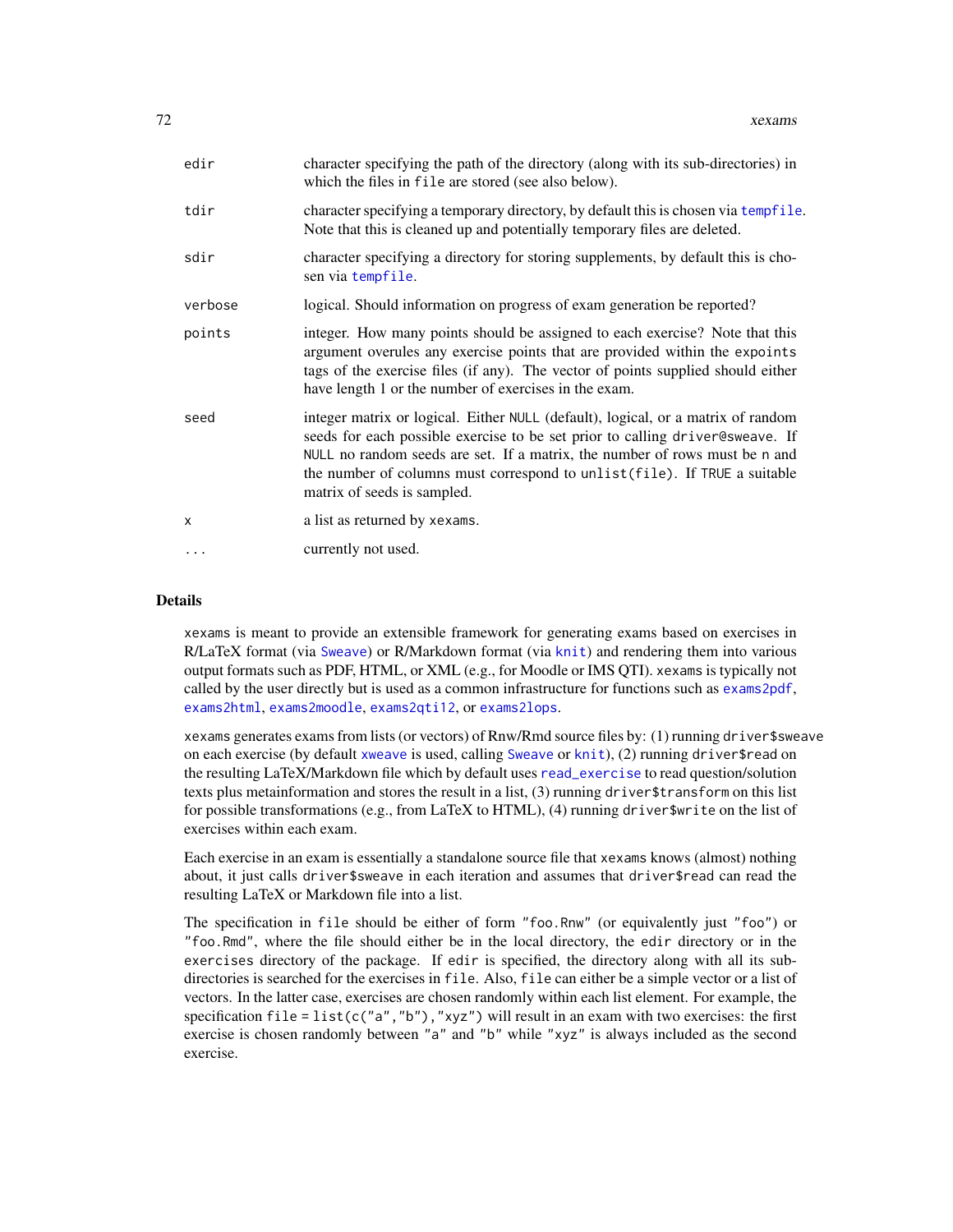#### <span id="page-72-0"></span>xexams 73

#### Value

A list of exams (of length n), each of which is a list of exercises (whose length depends on the length of file and nsamp), each of which is a list (whose length/contents depends on driver\$read).

When using the default reader, the resulting list can be simplified using exams\_metainfo, returning the same (classed) structure as the older [exams](#page-1-0) interface. It is recommended to use this to inspect whether the 'extype' and 'exsolution' (and corresponding tolerance, if any) are correctly specified.

## **References**

Zeileis A, Umlauf N, Leisch F (2014). Flexible Generation of E-Learning Exams in R: Moodle Quizzes, OLAT Assessments, and Beyond. *Journal of Statistical Software*, 58(1), 1–36. [http:](http://www.jstatsoft.org/v58/i01/) [//www.jstatsoft.org/v58/i01/](http://www.jstatsoft.org/v58/i01/).

## See Also

[xweave](#page-73-0), [exams](#page-1-0), [exams2pdf](#page-30-0), [exams2html](#page-12-0), [exams2moodle](#page-18-0), [exams2qti12](#page-32-0), [exams2lops](#page-15-0)

#### Examples

```
## define an exam with five exercises
myexam <- list(
  "boxplots",
  c("tstat", "ttest", "confint"),
  c("regression", "anova"),
  "scatterplot",
  "relfreq"
\lambda## run exams with default drivers (i.e., no transformations or writer)
x \le -xexams(myexam, n = 2)
## x is a list of 2 exams,
## each of which contains 5 exercises,
## each of which contains LaTeX code for question(list) and solution(list),
## plus metainformation and potential supplements
## The first exercise in each exam is "boxplots", a multiple choice question.
## Its general question text is
x[[1]][[1]]$question
## with a list of multiple choice questions given as
x[[1]][[1]]$questionlist
## the corresponding graphic is in supplementary file
x[[1]][[1]]$supplements
## The metainformation is a list read for the \ex*{} items
x[[1]][[1]]$metainfo
## The metainformation can also be extracted/printed
exams_metainfo(x)
## customize printing: only exam 1 in blocks of up to 3 exercises
print(exams_metainfo(x), which = 1, block = 3)
```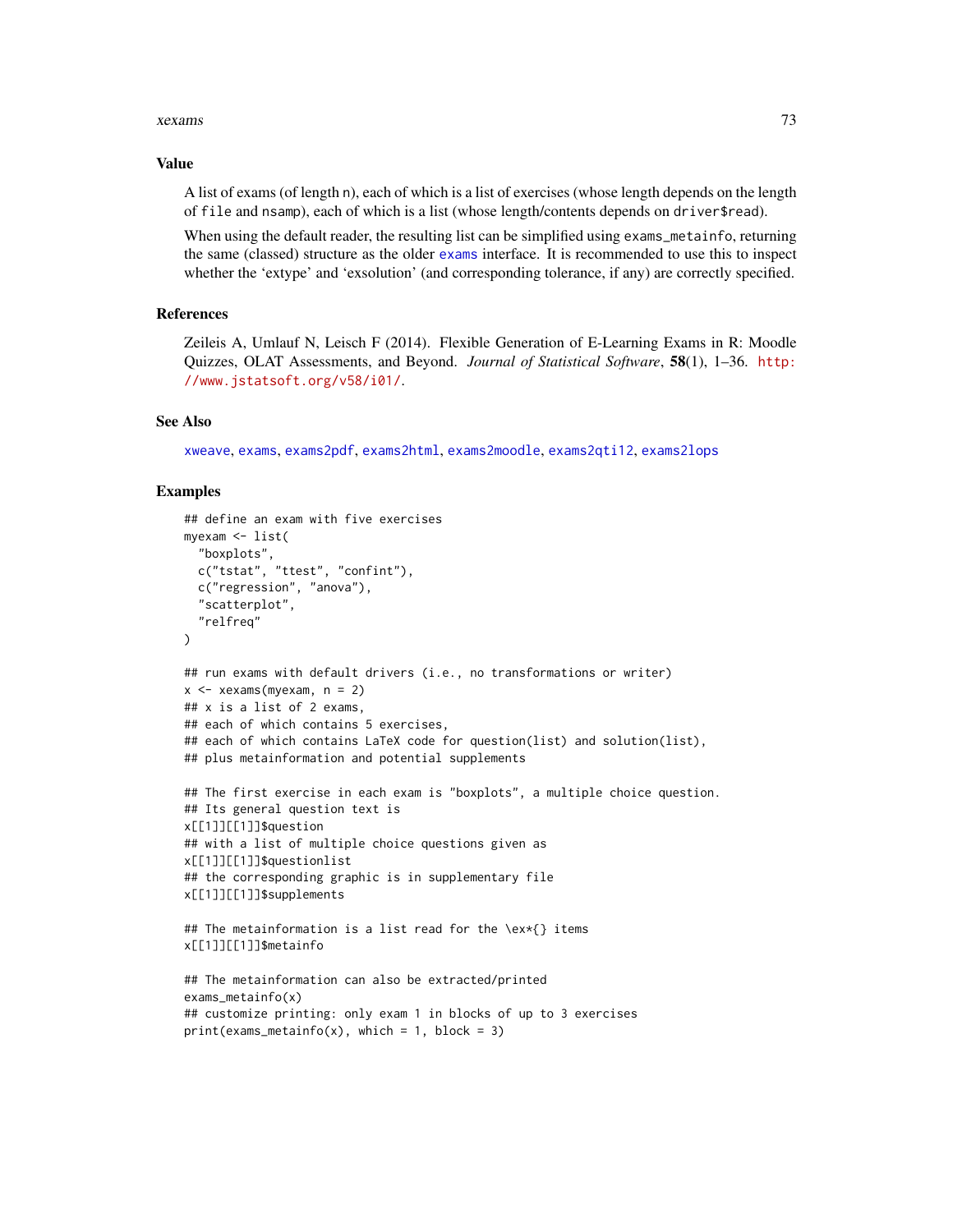<span id="page-73-1"></span><span id="page-73-0"></span>

### Description

Simple wrapper function that either calls [Sweave](#page-0-0) for Rnw exercises or [knit](#page-0-0) for Rmd exercises.

## Usage

```
xweave(file, quiet = TRUE, encoding = NULL, engine = NULL, envir = new.env(),
 pdf = TRUE, png = FALSE, svg = FALSE, height = 6, width = 6, resolution = 100,
 highlight = FALSE, ...)
```
## Arguments

file, quiet, encoding arguments passed to [Sweave](#page-0-0) or [knit](#page-0-0), respectively. engine character indicating whether "Sweave" (default) or "knitr" should be used for rendering Rnw exercises. envir argument passed to [knit](#page-0-0). By default, or if envir = NULL a new.env() is created for each xweave() call. pdf, png, svg, height, width, resol[ution, h](#page-0-0)ighlight, ... arguments passed to Sweave or [opts\\_chunk](#page-0-0), respectively. In the latter case: pdf/png/svg are mapped to dev; height/width are mapped to fig.height/fig.width; and resolution is mapped to dpi. highlight is ignored for [Sweave](#page-0-0).

#### Details

Depending on whether file has an .Rnw or .Rmd suffix, either [Sweave](#page-0-0) or [knit](#page-0-0) is called for weaving the file by default. Rnw exercises can optionally also be weaved by [knit](#page-0-0) by setting engine = "knitr".

If png = TRUE or svg = TRUE when calling Sweave, then the resulting includegraphics statements are supplemented with the .png or .svg suffix of the corresponding graphics. For svg a simple graphics device hook .xweave\_svg\_grdevice is provided on-the-fly for plug-in into Sweave.

## See Also

[Sweave](#page-0-0), [knit](#page-0-0)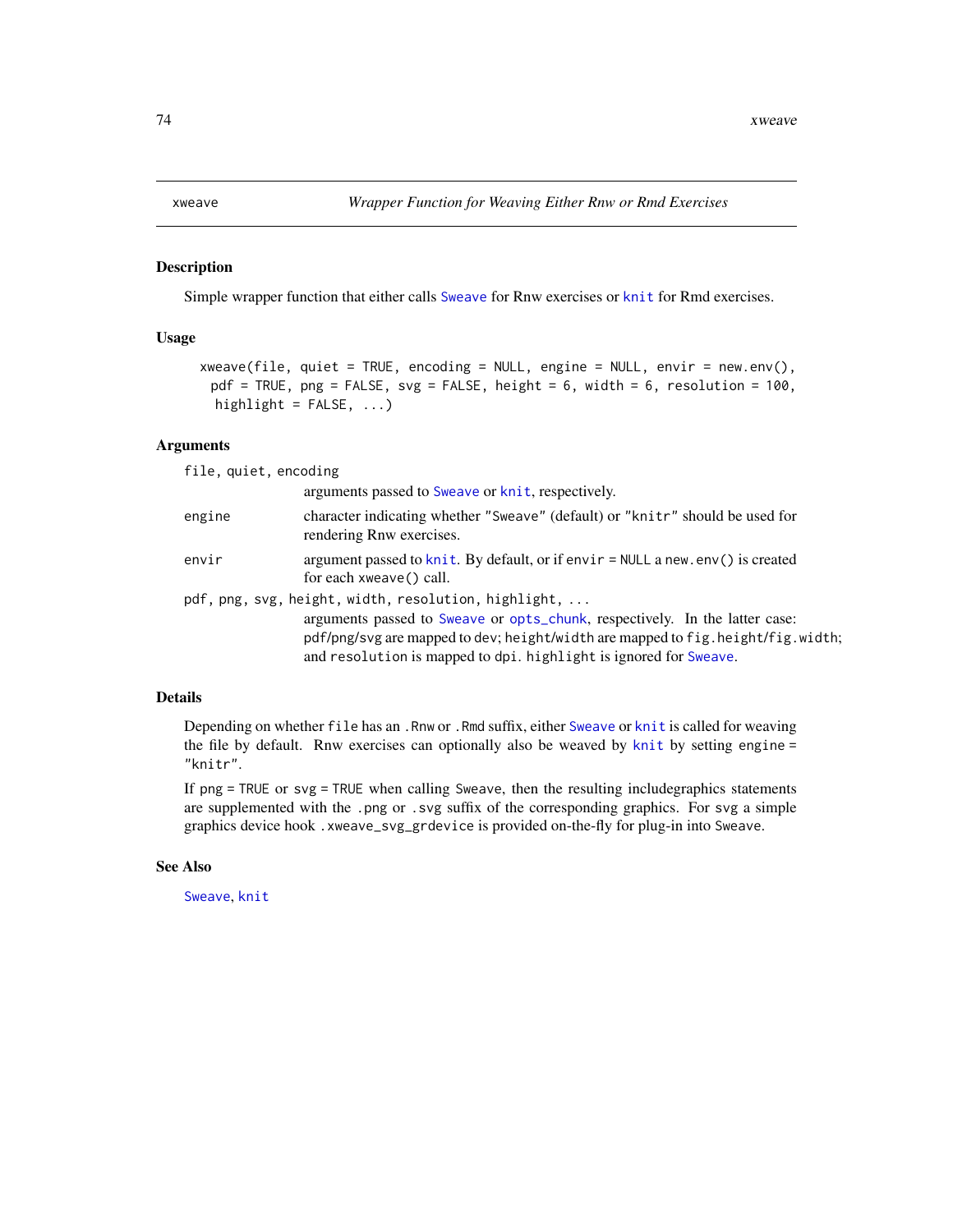# **Index**

∗Topic utilities exams, [2](#page-1-1) exams2arsnova, [5](#page-4-0) exams2blackboard, [7](#page-6-0) exams2canvas, [11](#page-10-0) exams2html, [13](#page-12-1) exams2lops, [16](#page-15-1) exams2moodle, [19](#page-18-1) exams2nops, [23](#page-22-0) exams2openolat, [27](#page-26-0) exams2pandoc, [28](#page-27-0) exams2pdf, [31](#page-30-1) exams2qti12, [33](#page-32-1) exams2tcexam, [39](#page-38-0) exams\_eval, [40](#page-39-0) exams\_skeleton, [44](#page-43-0) expar, [45](#page-44-0) fmt, [46](#page-45-0) include\_supplement, [49](#page-48-0) include\_tikz, [50](#page-49-0) match\_exams\_call, [51](#page-50-0) matrix\_to\_schoice, [52](#page-51-0) mchoice2string, [54](#page-53-0) nops\_eval, [55](#page-54-0) nops\_language, [60](#page-59-0) nops\_scan, [61](#page-60-0) num\_to\_schoice, [63](#page-62-0) read\_exercise, [64](#page-63-0) stresstest\_exercise, [67](#page-66-0) tex2image, [69](#page-68-0) xexams, [71](#page-70-0) xweave, [74](#page-73-1)

answerlist *(*mchoice2string*)*, [54](#page-53-0)

browseURL, *[15](#page-14-0)*, *[70](#page-69-0)*

char\_with\_braces *(*fmt*)*, [46](#page-45-0) curlPerform, *[7](#page-6-0)*

det2schoice *(*matrix\_to\_schoice*)*, [52](#page-51-0)

det\_to\_schoice *(*matrix\_to\_schoice*)*, [52](#page-51-0)

exams, [2,](#page-1-1) *[32,](#page-31-0) [33](#page-32-1)*, *[54](#page-53-0)*, *[66](#page-65-0)*, *[73](#page-72-0)* exams.skeleton *(*exams\_skeleton*)*, [44](#page-43-0) exams2arsnova, [5,](#page-4-0) *[45](#page-44-0)* exams2blackboard, [7,](#page-6-0) *[41,](#page-40-0) [42](#page-41-0)* exams2canvas, [11,](#page-10-0) *[36](#page-35-0)* exams2html, *[10](#page-9-0)*, [13,](#page-12-1) *[18](#page-17-0)*, *[21](#page-20-0)*, *[37](#page-36-0)*, *[45](#page-44-0)*, *[68](#page-67-0)*, *[72,](#page-71-0) [73](#page-72-0)* exams2lops, [16,](#page-15-1) *[72,](#page-71-0) [73](#page-72-0)* exams2moodle, [19,](#page-18-1) *[41,](#page-40-0) [42](#page-41-0)*, *[45](#page-44-0)*, *[72,](#page-71-0) [73](#page-72-0)* exams2nops, [23,](#page-22-0) *[45](#page-44-0)*, *[55](#page-54-0)[–57](#page-56-0)*, *[60](#page-59-0)[–62](#page-61-0)* exams2openolat, [27,](#page-26-0) *[36](#page-35-0)* exams2pandoc, [28](#page-27-0) exams2pdf, *[2](#page-1-1)[–4](#page-3-0)*, *[25](#page-24-0)*, [31,](#page-30-1) *[45](#page-44-0)*, *[72,](#page-71-0) [73](#page-72-0)* exams2qti *(*exams2qti12*)*, [33](#page-32-1) exams2qti12, *[9](#page-8-0)*, *[11](#page-10-0)[–13](#page-12-1)*, *[27,](#page-26-0) [28](#page-27-0)*, [33,](#page-32-1) *[41,](#page-40-0) [42](#page-41-0)*, *[45](#page-44-0)*, *[72,](#page-71-0) [73](#page-72-0)* exams2qti21, *[27,](#page-26-0) [28](#page-27-0)*, *[45](#page-44-0)* exams2qti21 *(*exams2qti12*)*, [33](#page-32-1) exams2tcexam, [39](#page-38-0) exams\_eval, *[9](#page-8-0)*, *[20,](#page-19-0) [21](#page-20-0)*, *[36](#page-35-0)*, [40,](#page-39-0) *[56](#page-55-0)* exams\_metainfo *(*xexams*)*, [71](#page-70-0) exams\_skeleton, [44](#page-43-0) expar, [45](#page-44-0) extract\_command *(*read\_exercise*)*, [64](#page-63-0) extract\_environment *(*read\_exercise*)*, [64](#page-63-0) extract\_extra *(*read\_exercise*)*, [64](#page-63-0) extract\_items *(*read\_exercise*)*, [64](#page-63-0)

fmt, [46](#page-45-0) format, *[47](#page-46-0)*

include\_supplement, [49](#page-48-0) include\_tikz, [50](#page-49-0)

knit, *[14](#page-13-0)*, *[47](#page-46-0)*, *[64](#page-63-0)*, *[72](#page-71-0)*, *[74](#page-73-1)*

make\_exams\_write\_arsnova *(*exams2arsnova*)*, [5](#page-4-0) make\_exams\_write\_html *(*exams2html*)*, [13](#page-12-1) make\_exams\_write\_lops *(*exams2lops*)*, [16](#page-15-1)